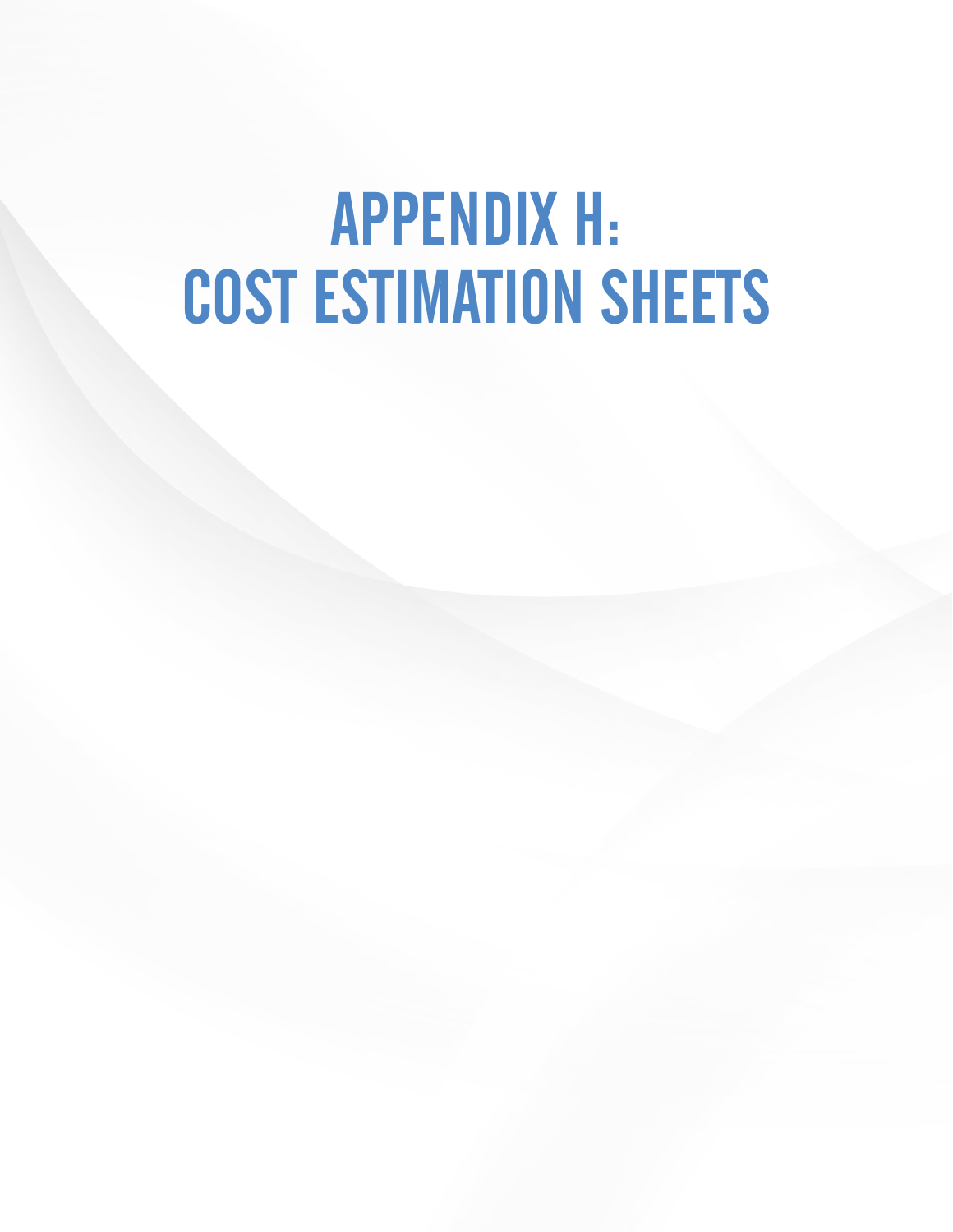### **Cost Estimation Detail ‐ Corridor 4A**

|                         | <b>Corridor Information</b> |                         | <b>Characteristics</b> |
|-------------------------|-----------------------------|-------------------------|------------------------|
| <b>Route</b>            | KY <sub>4</sub>             | <b>Functional Class</b> | Principal Arterial     |
| <b>From</b>             | US 25 (Richmond Road)       | Lanes                   |                        |
| 10.                     | KY 922 (Newtown Pike)       | <b>Median</b>           | <b>Divided</b>         |
| <b>Highway District</b> |                             | <b>Posted Speed</b>     | 55 mph                 |

KYTC Statewide Corridor Plan

|  |                         |                 | <b>New Roadways</b> |         |         |                    |         |              |  |             |
|--|-------------------------|-----------------|---------------------|---------|---------|--------------------|---------|--------------|--|-------------|
|  |                         | <b>Highway</b>  |                     |         |         | Project Cost (\$M) |         |              |  |             |
|  | <b>Proposed Concept</b> | <b>District</b> | <b>Mileage</b>      | D       | R       |                    |         | <b>Total</b> |  | <b>Note</b> |
|  | New 4 Lane Expressway   |                 |                     | \$0.0\$ | \$0.0\$ | \$0.0              | \$0.0\$ | \$0.0\$      |  |             |
|  | New Super 2 Highway     |                 |                     | \$0.0\$ | \$0.0   | \$0.0              | \$0.0\$ | \$0.0\$      |  |             |
|  | New 2 Lane Highway      |                 |                     | \$0.0\$ | \$0.0   | \$0.0              | \$0.0\$ | \$0.0\$      |  |             |

| Functional Class    | Principal Arterial |
|---------------------|--------------------|
| Lanes               |                    |
| <b>Median</b>       | <b>Divided</b>     |
| <b>Posted Speed</b> | 55 mph             |
|                     |                    |
|                     |                    |

**Characteristics**

| <b>Note</b> |
|-------------|
|             |
|             |
|             |

|                          | <b>Major Widening (Divided Road)</b> |                |         |         |                           |         |              |  |                                                        |  |  |  |  |  |
|--------------------------|--------------------------------------|----------------|---------|---------|---------------------------|---------|--------------|--|--------------------------------------------------------|--|--|--|--|--|
| <b>Proposed Concept</b>  | <b>Highway</b>                       | <b>Mileage</b> |         |         | <b>Project Cost (\$M)</b> |         | <b>Note</b>  |  |                                                        |  |  |  |  |  |
|                          | <b>District</b>                      |                |         |         |                           |         | <b>Total</b> |  |                                                        |  |  |  |  |  |
| 4 Lane to 6 Lane (Rual)  |                                      |                | \$0.0\$ | \$0.0\$ | \$0.0\$                   | \$0.0\$ | \$0.0        |  |                                                        |  |  |  |  |  |
| 4 Lane to 6 Lane (Urban) |                                      | 9              | \$16.2  | \$58.5  | \$13.5                    | \$108.0 | \$196.2      |  | Widen to a 6-lane typical section<br>to Richmond Road. |  |  |  |  |  |
| 2 Lane to 4 Lane (Rual)  |                                      |                | \$0.0\$ | \$0.0\$ | \$0.0\$                   | \$0.0   | \$0.0\$      |  |                                                        |  |  |  |  |  |
| 2 Lane to 4 Lane (Urban) |                                      |                | \$0.0\$ | \$0.0\$ | \$0.0                     | \$0.0\$ | \$0.0        |  |                                                        |  |  |  |  |  |

# Widen t to Richn

### **Minor Widening (Undivided Road)**

| <b>Proposed Concept</b>  | <b>Highway</b><br><b>Mileage</b> |  |         | Project Cost (\$M) | <b>Note</b> |       |              |  |
|--------------------------|----------------------------------|--|---------|--------------------|-------------|-------|--------------|--|
|                          | <b>District</b>                  |  |         |                    |             |       | <b>Total</b> |  |
| 2 Lane to 4 Lane (Rural) |                                  |  | \$0.0\$ | \$0.0\$            | \$0.0\$     | \$0.0 | \$0.0\$      |  |
| 2 Lane to 4 Lane (Urban) |                                  |  | \$0.0   | \$0.0\$            | \$0.0\$     | \$0.0 | \$0.0\$      |  |

### **Upgrade Arterial to Parkway/Expressway**

| <b>Proposed Concept</b>                 | <b>Highway</b>  | <b>Mileage</b> |         |         | <b>Project Cost (\$M)</b> | <b>Note</b> |         |  |
|-----------------------------------------|-----------------|----------------|---------|---------|---------------------------|-------------|---------|--|
|                                         | <b>District</b> |                |         |         |                           |             | Total   |  |
| Upgrade with Pavement<br>Reconstruction |                 |                | \$0.0\$ | \$0.0\$ | \$0.0\$                   | \$0.0\$     | \$0.0\$ |  |
| Upgrade with Pavement<br>Rehabilitation |                 |                | \$0.0\$ | \$0.0\$ | \$0.0\$                   | \$0.0\$     | \$0.0\$ |  |

| <b>Proposed Concept</b>         | Highway         | # of        |         | Project Cost (\$M) |         |         |              |  | <b>Note</b>              |  |
|---------------------------------|-----------------|-------------|---------|--------------------|---------|---------|--------------|--|--------------------------|--|
|                                 | <b>District</b> | Interchange | D       | R                  |         |         | <b>Total</b> |  |                          |  |
| New Service Interchange         |                 |             |         |                    |         |         |              |  |                          |  |
| (Rural)                         |                 |             | \$0.0\$ | \$0.0              | \$0.0\$ | \$0.0\$ | \$0.0\$      |  |                          |  |
| New Service Interchange         |                 |             |         |                    |         |         |              |  |                          |  |
| (Urban)                         |                 |             | \$0.0\$ | \$0.0              | \$0.0\$ | \$0.0\$ | \$0.0\$      |  |                          |  |
| Interchange Modification        |                 |             | \$0.0\$ | \$0.0              | \$0.0\$ | \$0.0\$ | \$0.0\$      |  |                          |  |
| (Rural)                         |                 |             |         |                    |         |         |              |  |                          |  |
| <b>Interchange Modification</b> |                 |             |         |                    |         |         |              |  |                          |  |
| (Urban)                         |                 | 3           | \$11.3  | \$37.5             | \$9.4   | \$75.0  | \$133.1      |  | Improvements are propose |  |
|                                 |                 |             |         |                    |         |         |              |  |                          |  |
| Grade Separation Only           |                 |             | \$0.0\$ | \$0.0              | \$0.0\$ | \$0.0\$ | \$0.0\$      |  |                          |  |

| <b>Note</b>                                   |
|-----------------------------------------------|
|                                               |
|                                               |
|                                               |
| Improvements are proposed for 3 interchanges. |
|                                               |



| o a 6-lane typical section from Versailles Road |  |
|-------------------------------------------------|--|
| ond Road.                                       |  |
|                                                 |  |
|                                                 |  |
|                                                 |  |
|                                                 |  |
|                                                 |  |
|                                                 |  |
|                                                 |  |
|                                                 |  |

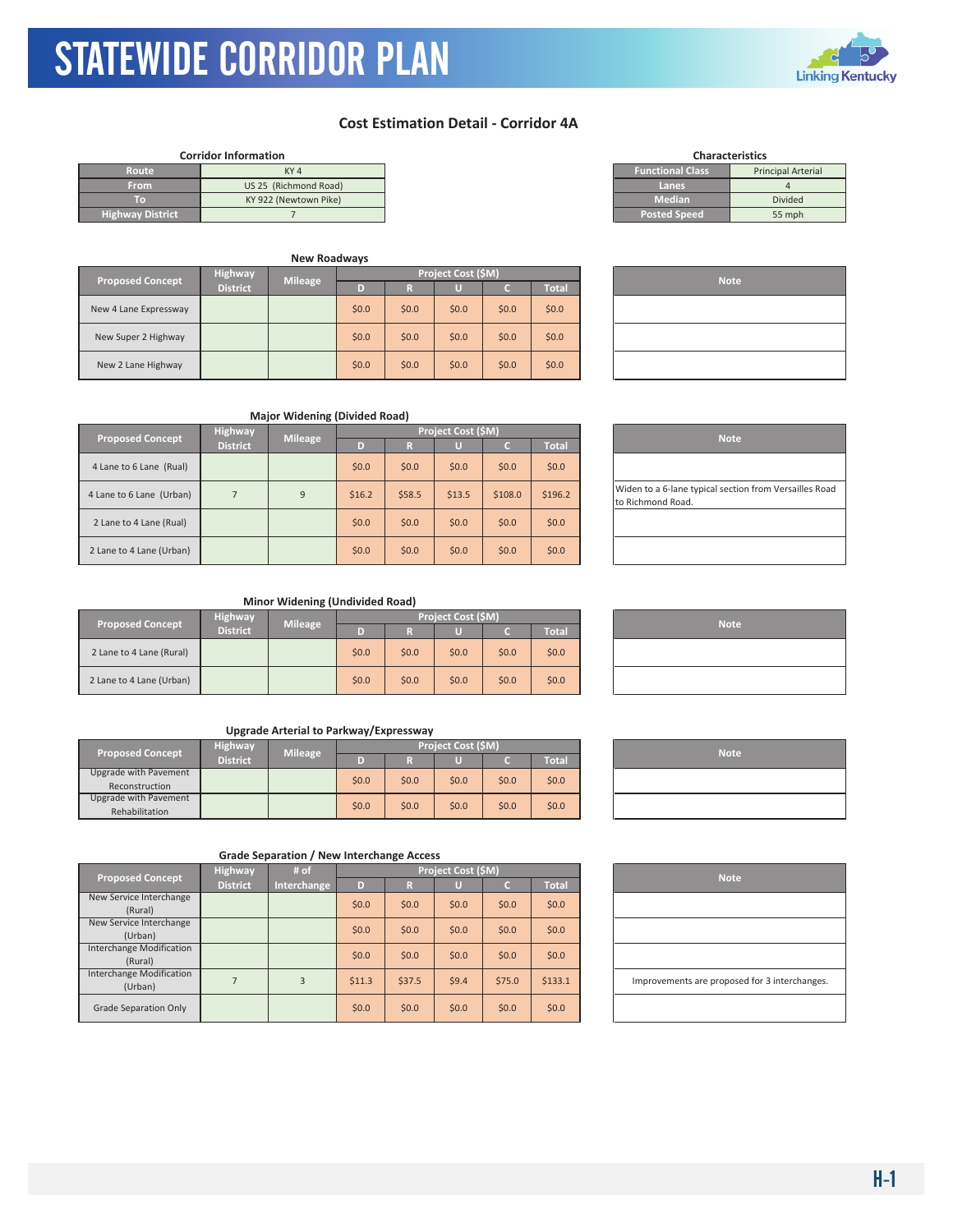

#### **Major Intersection Improvement**

| <b>Existing Facility</b>      | <b>Highway</b>  | # of         |         |         | <b>Project Cost (SM)</b> |         |              |  | <b>Note</b> |
|-------------------------------|-----------------|--------------|---------|---------|--------------------------|---------|--------------|--|-------------|
|                               | <b>District</b> | Intersection | D.      |         |                          |         | <b>Total</b> |  |             |
| >= 4 Lanes in Both Directions |                 |              | \$0.0\$ | \$0.0\$ | \$0.0\$                  | \$0.0\$ | \$0.0\$      |  |             |
| <4 Lanes in Both Directions   |                 |              | \$0.0\$ | \$0.0\$ | \$0.0\$                  | \$0.0\$ | \$0.0\$      |  |             |

| <b>Note</b> |
|-------------|
|             |
|             |

### **Major Structure**

| <b>Proposed Concept</b> | Project Cost (\$M) |         |         |         |       |        | <b>Note</b> |  |                                        |
|-------------------------|--------------------|---------|---------|---------|-------|--------|-------------|--|----------------------------------------|
|                         | <b>District</b>    | (sq ft) |         |         |       |        | Total       |  |                                        |
| Bridge - Replacement    |                    |         | \$0.0\$ | \$0.0\$ | \$0.0 | \$0.0  | \$0.0\$     |  |                                        |
| Bridge - Rehabilitation |                    | 136,006 | \$6.8\$ | \$3.4\$ | \$1.4 | \$40.8 | \$52.4\$    |  | Rehab/widening is recommend<br>bridges |

| <b>Note</b>                                     |  |
|-------------------------------------------------|--|
|                                                 |  |
| Rehab/widening is recommended for a total of 21 |  |
| bridges                                         |  |

### **Summary of Total Cost (\$M)**

| Design       | \$34.3  |
|--------------|---------|
| <b>ROW</b>   | \$99.4  |
| Utility      | \$24.2  |
| Construction | \$223.8 |
| <b>TOTAL</b> | \$381.7 |

#### Additional Notes:

1. The cost estimation may not include additional costs to address the potential impacts of major utilities (e.g., gas line, major water supplier, transmission line) within the proximity of the corridor, due to the lack of data when the report was prepared. Further investigation is recommended in future studies.

2. Cost estimation was based on 2020 dollars. There is a 1‐3% inflation rate. Estimated cost could vary ‐50% to +250% of the actual number (as a rule of thumb).

3. The widening of a 2‐lane facility to a 3‐lane facility (with TWLTL or alternating passing lane) is considered as "Minor Widening (Undivided Road) ‐ 2 Lane to 4 Lane".

4. Major structure costs only include bridges that are within the corridor sections for proposed widening improvements.

5. Cost estimation does not account for KYTC projects that are included in the proposed improvement concepts and are already under construction.

6. Shoulder widening is not included in the cost estimation, as it is a relatively minor cost.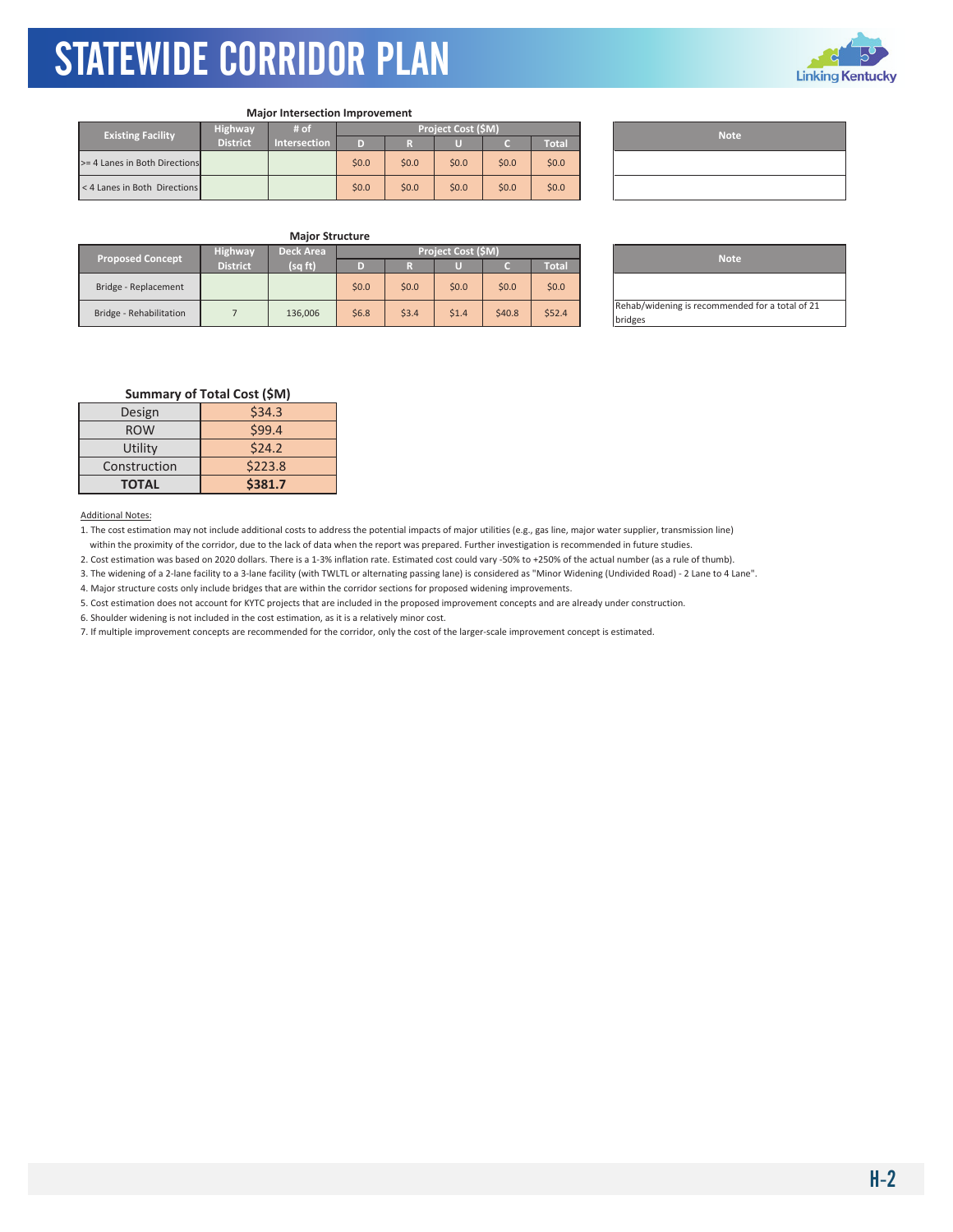### **Cost Estimation Detail ‐ Corridor 4B**

| <b>Functional Class</b><br>Route<br><b>Principal Arterial</b><br>KY 4<br><b>From</b><br>KY 922 (Newtown Pike)<br>Lanes<br>$4 - 6$<br><b>Median</b><br>US 25 (Richmond Road)<br><b>Divided</b><br><b>Posted Speed</b><br><b>Highway District</b><br>45 mph/55 mph | <b>Corridor Information</b> |  |  |
|------------------------------------------------------------------------------------------------------------------------------------------------------------------------------------------------------------------------------------------------------------------|-----------------------------|--|--|
|                                                                                                                                                                                                                                                                  |                             |  |  |
|                                                                                                                                                                                                                                                                  |                             |  |  |
|                                                                                                                                                                                                                                                                  |                             |  |  |
|                                                                                                                                                                                                                                                                  |                             |  |  |

KYTC Statewide Corridor Plan

| <b>New Roadways</b>     |                 |                |                    |         |         |         |              |  |  |             |  |
|-------------------------|-----------------|----------------|--------------------|---------|---------|---------|--------------|--|--|-------------|--|
| <b>Proposed Concept</b> | <b>Highway</b>  |                | Project Cost (\$M) |         |         |         |              |  |  |             |  |
|                         | <b>District</b> | <b>Mileage</b> | D)                 | R       |         |         | <b>Total</b> |  |  | <b>Note</b> |  |
| New 4 Lane Expressway   |                 |                | \$0.0\$            | \$0.0\$ | \$0.0\$ | \$0.0\$ | \$0.0\$      |  |  |             |  |
| New Super 2 Highway     |                 |                | \$0.0\$            | \$0.0   | \$0.0   | \$0.0\$ | \$0.0\$      |  |  |             |  |
| New 2 Lane Highway      |                 |                | \$0.0\$            | \$0.0   | \$0.0   | \$0.0\$ | \$0.0\$      |  |  |             |  |

|                     | <b>I</b> IIIIUIUU ALLEIIUI |
|---------------------|----------------------------|
| Lanes               | $4 - 6$                    |
| <b>Median</b>       | <b>Divided</b>             |
| <b>Posted Speed</b> | 45 mph/55 mph              |
|                     |                            |
|                     |                            |

**Characteristics**

| <b>Note</b> |
|-------------|
|             |
|             |
|             |

| <b>Major Widening (Divided Road)</b> |                 |                |          |                    |         |         |              |  |                                               |
|--------------------------------------|-----------------|----------------|----------|--------------------|---------|---------|--------------|--|-----------------------------------------------|
| <b>Proposed Concept</b>              | <b>Highway</b>  | <b>Mileage</b> |          | Project Cost (\$M) |         |         |              |  | <b>Note</b>                                   |
|                                      | <b>District</b> |                |          | R                  |         |         | <b>Total</b> |  |                                               |
| 4 Lane to 6 Lane (Rual)              |                 |                | \$0.0\$  | \$0.0              | \$0.0\$ | \$0.0\$ | \$0.0\$      |  |                                               |
| 4 Lane to 6 Lane (Urban)             |                 | 6              | \$10.8\$ | \$39.0             | \$9.0   | \$72.0  | \$130.8      |  | Widen to a 6-lane typical section<br>segment. |
| 2 Lane to 4 Lane (Rual)              |                 |                | \$0.0\$  | \$0.0              | \$0.0\$ | \$0.0\$ | \$0.0\$      |  |                                               |
| 2 Lane to 4 Lane (Urban)             |                 |                | \$0.0\$  | \$0.0              | \$0.0\$ | \$0.0\$ | \$0.0\$      |  |                                               |

| <b>Note</b>                                                         |
|---------------------------------------------------------------------|
|                                                                     |
| Widen to a 6-lane typical section throughout the entire<br>segment. |
|                                                                     |
|                                                                     |

### **Minor Widening (Undivided Road)**

| <b>Proposed Concept</b>  | <b>Highway</b><br><b>District</b> | <b>Mileage</b> | <b>Project Cost (\$M)</b> |         |         |         |              |  | <b>Note</b> |
|--------------------------|-----------------------------------|----------------|---------------------------|---------|---------|---------|--------------|--|-------------|
|                          |                                   |                |                           |         |         |         | <b>Total</b> |  |             |
| 2 Lane to 4 Lane (Rural) |                                   |                | \$0.0\$                   | \$0.0\$ | \$0.0\$ | \$0.0   | \$0.0\$      |  |             |
| 2 Lane to 4 Lane (Urban) |                                   |                | \$0.0                     | \$0.0\$ | \$0.0   | \$0.0\$ | \$0.0\$      |  |             |

### **Upgrade Arterial to Parkway/Expressway**

| <b>Proposed Concept</b>                 | <b>Highway</b>  | <b>Mileage</b> |         |      | <b>Project Cost (\$M)</b> | <b>Note</b> |         |  |
|-----------------------------------------|-----------------|----------------|---------|------|---------------------------|-------------|---------|--|
|                                         | <b>District</b> |                |         |      |                           |             | Total   |  |
| Upgrade with Pavement<br>Reconstruction |                 |                | \$0.0\$ | 50.0 | \$0.0\$                   | \$0.0\$     | \$0.0\$ |  |
| Upgrade with Pavement<br>Rehabilitation |                 |                | \$0.0\$ | 50.0 | \$0.0\$                   | \$0.0\$     | \$0.0\$ |  |

| <b>Proposed Concept</b>                    | <b>Highway</b>  | # of        | Project Cost (\$M) |         |         |         |         |  |  |  | <b>Note</b> |
|--------------------------------------------|-----------------|-------------|--------------------|---------|---------|---------|---------|--|--|--|-------------|
|                                            | <b>District</b> | Interchange | D                  | R       |         | c       | Total   |  |  |  |             |
| New Service Interchange<br>(Rural)         |                 |             | \$0.0\$            | \$0.0\$ | \$0.0\$ | \$0.0\$ | \$0.0\$ |  |  |  |             |
| New Service Interchange<br>(Urban)         |                 |             | \$0.0\$            | \$0.0\$ | \$0.0\$ | \$0.0\$ | \$0.0\$ |  |  |  |             |
| Interchange Modification<br>(Rural)        |                 |             | \$0.0\$            | \$0.0\$ | \$0.0\$ | \$0.0\$ | \$0.0\$ |  |  |  |             |
| <b>Interchange Modification</b><br>(Urban) |                 |             | \$0.0\$            | \$0.0\$ | \$0.0   | \$0.0\$ | \$0.0\$ |  |  |  |             |
| <b>Grade Separation Only</b>               |                 |             | \$0.0\$            | \$0.0\$ | \$0.0\$ | \$0.0\$ | \$0.0\$ |  |  |  |             |

| <b>Note</b> |
|-------------|
|             |
|             |
|             |
|             |
|             |





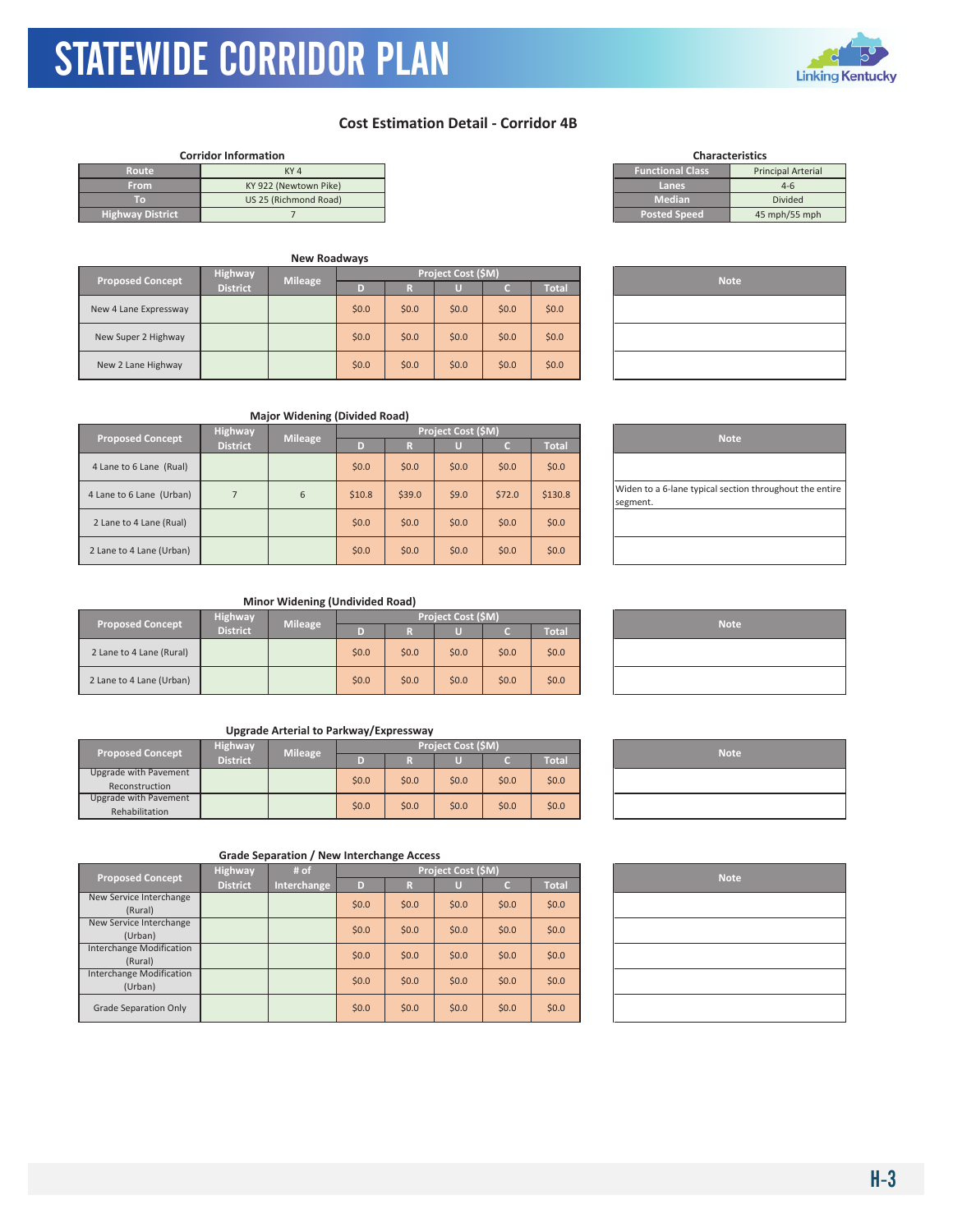

| <b>Niajor intersection improvement</b> |                 |                              |       |         |       |        |              |  |
|----------------------------------------|-----------------|------------------------------|-------|---------|-------|--------|--------------|--|
| <b>Existing Facility</b>               | <b>Highway</b>  | Project Cost (\$M)<br>$#$ of |       |         |       |        |              |  |
|                                        | <b>District</b> | <b>Intersection</b>          | D     | R       | Ш     |        | <b>Total</b> |  |
| >= 4 Lanes in Both Directions          |                 | 11                           | \$6.6 | \$24.2  | \$5.5 | \$44.0 | \$80.3       |  |
| <4 Lanes in Both Directions            |                 |                              | \$0.0 | \$0.0\$ | \$0.0 | \$0.0  | \$0.0        |  |

#### **Major Intersection Improvement**

| <b>Note</b>                            |
|----------------------------------------|
| Spot improvements at 11 intersections. |
|                                        |

#### **Major Structure**

| <b>Proposed Concept</b> | <b>Highway</b>  | <b>Deck Area</b> | <b>Project Cost (SM)</b> |         |       |        |              |                                        |  |  |
|-------------------------|-----------------|------------------|--------------------------|---------|-------|--------|--------------|----------------------------------------|--|--|
|                         | <b>District</b> | (sq ft)          |                          |         |       |        | <b>Total</b> | <b>Note</b>                            |  |  |
| Bridge - Replacement    |                 |                  | \$0.0\$                  | \$0.0\$ | \$0.0 | \$0.0  | \$0.0\$      |                                        |  |  |
| Bridge - Rehabilitation |                 | 33.847           | \$1.7                    | \$0.8\$ | \$0.3 | \$10.2 | \$13.0       | Rehab/widening is recommend<br>bridges |  |  |

#### **Railroad Bridge**

| Railroad Bridge |  |  |  | - |  | $\Delta$ $\sim$ $\sim$ $\sim$<br>ر.⊥∠ڊ | $A \cap A$<br><b>241.3</b> |  |
|-----------------|--|--|--|---|--|----------------------------------------|----------------------------|--|

| Summary of Total Cost (\$M) |         |  |  |  |  |  |
|-----------------------------|---------|--|--|--|--|--|
| Design                      | \$19.1  |  |  |  |  |  |
| <b>ROW</b>                  | \$64.0  |  |  |  |  |  |
| Utility                     | \$14.8  |  |  |  |  |  |
| Construction                | \$147.7 |  |  |  |  |  |
| <b>TOTAL</b>                | \$245.6 |  |  |  |  |  |

Additional Notes:

1. The cost estimation may not include additional costs to address the potential impacts of major utilities (e.g., gas line, major water supplier, transmission line) within the proximity of the corridor, due to the lack of data when the report was prepared. Further investigation is recommended in future studies.

2. Cost estimation was based on 2020 dollars. There is a 1‐3% inflation rate. Estimated cost could vary ‐50% to +250% of the actual number (as a rule of thumb).

3. The widening of a 2‐lane facility to a 3‐lane facility (with TWLTL or alternating passing lane) is considered as "Minor Widening (Undivided Road) ‐ 2 Lane to 4 Lane".

4. Major structure costs only include bridges that are within the corridor sections for proposed widening improvements.

5. Cost estimation does not account for KYTC projects that are included in the proposed improvement concepts and are already under construction.

6. Shoulder widening is not included in the cost estimation, as it is a relatively minor cost.

7. If multiple improvement concepts are recommended for the corridor, only the cost of the larger‐scale improvement concept is estimated.

8. The railraod bridge widening costs are based on the following costs that are based on research of similar projects:

RR Bridge at Broadway:

Permanent RR Bridge: \$25K/track feet x 150 TF = \$3.75M x 2 bridges = \$7.5M

Temporary RR Bridge: \$13K/track feet x 150 TF = \$1.95M x 2 bridges = \$3.9M

Shoo Fly Temp. Track: \$500/track ft. x 1,000 TF = \$500K

Permanent Track: \$500/track ft. x 1,000 TF = \$500K

Miscellaneous (e.g., clearning/grubbing, earthwork, MOT, mobilization/demobilization, additional costs, etc.) = \$3.1M

RR Bridge north of Young Drive

RR Bridge: \$25K/track feet x 120 TF = \$3M

Retaining Walls, Temporary Shoring, Earthwork, Other = \$1.5M

Shoo Fly Temp. Track: \$500/track ft. x 1,000 TF = \$500K

Miscellaneous (e.g., clearning/grubbing, earthwork, MOT, mobilization/demobilization, additional costs, etc.) = \$1M

| <b>Note</b>                                    |  |  |  |  |  |
|------------------------------------------------|--|--|--|--|--|
|                                                |  |  |  |  |  |
| Rehab/widening is recommended for a total of 3 |  |  |  |  |  |
| bridges                                        |  |  |  |  |  |
| <b>Note</b>                                    |  |  |  |  |  |

RJ Corman RR over Broadway and over Todds Road needs to be widened for the 6 lanes and requires shoofly to keep the railroad operating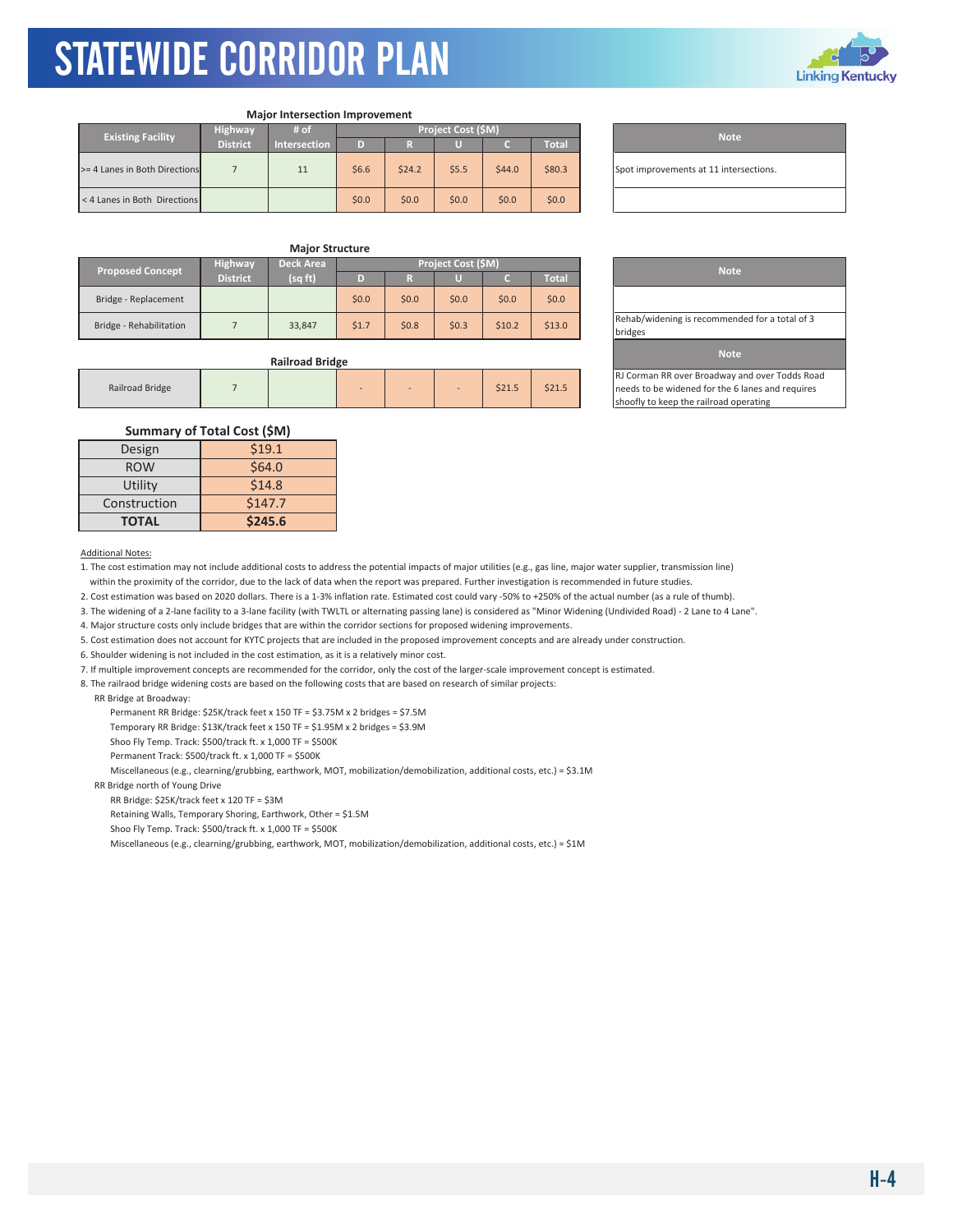### **Cost Estimation Detail ‐ Corridor 5**

|                         | <b>Corridor Information</b> |                         | <b>Characteristics</b>    |
|-------------------------|-----------------------------|-------------------------|---------------------------|
| Route                   | Man O' War Boulevard        | <b>Functional Class</b> | <b>Principal Arterial</b> |
| <b>From</b>             | US 60 (West) in Lexington   | Lanes                   | 4 or 6                    |
| ю                       | I-75 in Lexington           | <b>Median</b>           | Undivided                 |
| <b>Highway District</b> |                             | <b>Posted Speed</b>     | $45 - 50$ mph             |

KYTC Statewide Corridor Plan

| <b>New Roadways</b>     |                 |                |         |         |                    |         |         |  |             |
|-------------------------|-----------------|----------------|---------|---------|--------------------|---------|---------|--|-------------|
| <b>Proposed Concept</b> | <b>Highway</b>  |                |         |         | Project Cost (\$M) |         |         |  | <b>Note</b> |
|                         | <b>District</b> | <b>Mileage</b> | D)      | R       |                    |         | Total   |  |             |
| New 4 Lane Expressway   |                 |                | \$0.0\$ | \$0.0\$ | \$0.0              | \$0.0\$ | \$0.0\$ |  |             |
| New Super 2 Highway     |                 |                | \$0.0\$ | \$0.0\$ | \$0.0              | \$0.0\$ | \$0.0\$ |  |             |
| New 2 Lane Highway      |                 |                | \$0.0\$ | \$0.0\$ | \$0.0              | \$0.0\$ | \$0.0\$ |  |             |

| <b>Characteristics</b>  |                           |  |  |  |  |  |
|-------------------------|---------------------------|--|--|--|--|--|
| <b>Functional Class</b> | <b>Principal Arterial</b> |  |  |  |  |  |
| Lanes                   | $4$ or 6                  |  |  |  |  |  |
| <b>Median</b>           | Undivided                 |  |  |  |  |  |
| <b>Posted Speed</b>     | $45 - 50$ mph             |  |  |  |  |  |
|                         |                           |  |  |  |  |  |

| <b>Note</b> |  |
|-------------|--|
|             |  |
|             |  |
|             |  |

### **Major Widening (Divided Road)**

| <b>Proposed Concept</b>  | Highway         | Mileage |         |         | Project Cost (\$M) |         |              | <b>Note</b>                                   |
|--------------------------|-----------------|---------|---------|---------|--------------------|---------|--------------|-----------------------------------------------|
|                          | <b>District</b> |         | т       | R       |                    |         | <b>Total</b> |                                               |
| 4 Lane to 6 Lane (Rual)  |                 |         | \$0.0\$ | \$0.0\$ | \$0.0\$            | \$0.0   | \$0.0\$      |                                               |
| 4 Lane to 6 Lane (Urban) |                 | 16      | \$28.8  | \$104.0 | \$24.0             | \$192.0 | \$348.8      | Widen to a 6-lane typical section<br>segment. |
| 2 Lane to 4 Lane (Rual)  |                 |         | \$0.0\$ | \$0.0\$ | \$0.0\$            | \$0.0   | \$0.0\$      |                                               |
| 2 Lane to 4 Lane (Urban) |                 |         | \$0.0\$ | \$0.0\$ | \$0.0              | \$0.0   | \$0.0\$      |                                               |

| <b>Note</b>                                                         |
|---------------------------------------------------------------------|
|                                                                     |
| Widen to a 6-lane typical section throughout the entire<br>segment. |
|                                                                     |
|                                                                     |

### **Minor Widening (Undivided Road)**

| <b>Proposed Concept</b>  | <b>Highway</b>  | <b>Mileage</b> |         |         | Project Cost (\$M) |         |         | <b>Note</b> |
|--------------------------|-----------------|----------------|---------|---------|--------------------|---------|---------|-------------|
|                          | <b>District</b> |                |         |         |                    |         | Total   |             |
| 2 Lane to 4 Lane (Rural) |                 |                | \$0.0\$ | \$0.0\$ | \$0.0              | \$0.0\$ | \$0.0\$ |             |
| 2 Lane to 4 Lane (Urban) |                 |                | \$0.0\$ | \$0.0\$ | \$0.0              | \$0.0\$ | \$0.0\$ |             |

### **Upgrade Arterial to Parkway/Expressway**

| <b>Proposed Concept</b>                 | <b>Highway</b>  | <b>Mileage</b> |         |         | <b>Project Cost (SM)</b> |         |              | <b>Note</b> |
|-----------------------------------------|-----------------|----------------|---------|---------|--------------------------|---------|--------------|-------------|
|                                         | <b>District</b> |                | n       |         |                          |         | <b>Total</b> |             |
| Upgrade with Pavement<br>Reconstruction |                 |                | \$0.0\$ | \$0.0\$ | \$0.0\$                  | \$0.0\$ | \$0.0\$      |             |
| Upgrade with Pavement<br>Rehabilitation |                 |                | \$0.0\$ | \$0.0\$ | \$0.0                    | \$0.0\$ | \$0.0\$      |             |

| <b>Note</b> |
|-------------|
|             |
|             |

| <b>Proposed Concept</b>             | Highway         | # of         |         |         | Project Cost (\$M) |         |         | <b>Note</b>                                          |
|-------------------------------------|-----------------|--------------|---------|---------|--------------------|---------|---------|------------------------------------------------------|
|                                     | <b>District</b> | Interchange  | D       | R       |                    | c       | Total   |                                                      |
| New Service Interchange<br>(Rural)  |                 |              | \$0.0\$ | \$0.0\$ | \$0.0\$            | \$0.0\$ | \$0.0\$ |                                                      |
| New Service Interchange<br>(Urban)  |                 |              | \$0.0\$ | \$0.0\$ | \$0.0\$            | \$0.0\$ | \$0.0\$ |                                                      |
| Interchange Modification<br>(Rural) |                 |              | \$0.0\$ | \$0.0\$ | \$0.0\$            | \$0.0\$ | \$0.0\$ |                                                      |
| Interchange Modification<br>(Urban) |                 | $\mathbf{1}$ | \$3.8   | \$12.5  | \$3.1              | \$25.0  | 544.4   | Improvements are proposed fo<br>interchange at I-75. |
| <b>Grade Separation Only</b>        |                 |              | \$0.0\$ | \$0.0\$ | \$0.0              | \$0.0\$ | \$0.0\$ |                                                      |

|                      | <b>Note</b>                                |  |
|----------------------|--------------------------------------------|--|
|                      |                                            |  |
|                      |                                            |  |
|                      |                                            |  |
|                      |                                            |  |
|                      | Improvements are proposed for the existing |  |
| interchange at I-75. |                                            |  |

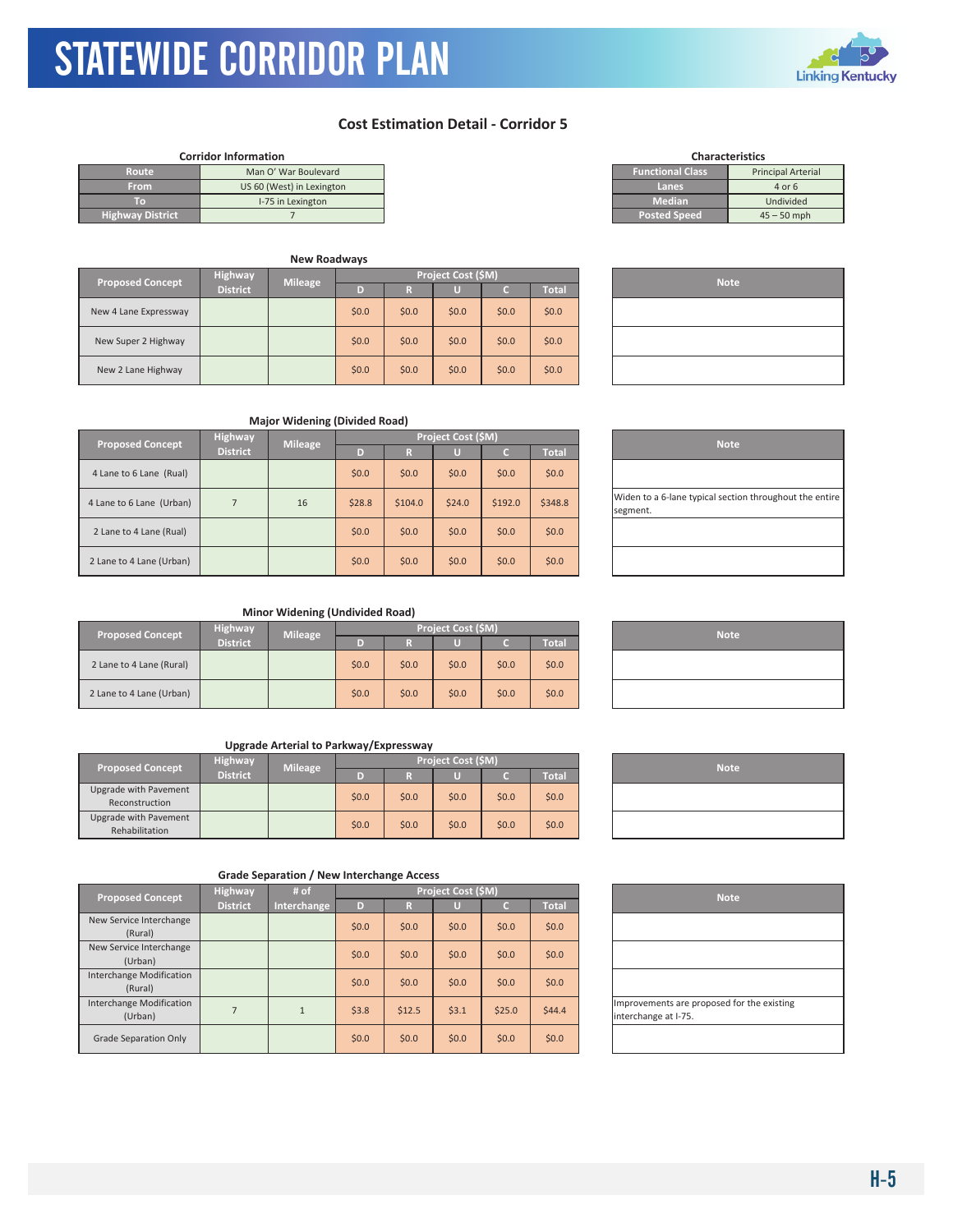

|  | <b>Major Intersection Improvement</b> |
|--|---------------------------------------|
|  |                                       |

| <b>Highway</b><br><b>Existing Facility</b> |                 | # of                | Project Cost (\$M) |        |        |         |              | <b>Note</b>                   |
|--------------------------------------------|-----------------|---------------------|--------------------|--------|--------|---------|--------------|-------------------------------|
|                                            | <b>District</b> | <b>Intersection</b> | D                  | D)     |        |         | <b>Total</b> |                               |
| >= 4 Lanes in Both Directions              |                 | 27                  | \$16.2             | \$59.4 | \$13.5 | \$108.0 | \$197.1      | Spot improvements at 27 inter |
| <4 Lanes in Both Directions                |                 |                     | \$0.0              | 50.0   | \$0.0  | \$0.0   | \$0.0\$      |                               |

Spot improvements at 27 intersections.

### **Major Structure**

| <b>Proposed Concept</b> | <b>Highway</b>  | <b>Deck Area</b> |         |         | Project Cost (\$M) |       |              | <b>Note</b>                               |
|-------------------------|-----------------|------------------|---------|---------|--------------------|-------|--------------|-------------------------------------------|
|                         | <b>District</b> | (sq ft)          |         |         |                    |       | <b>Total</b> |                                           |
| Bridge - Replacement    |                 |                  | \$0.0   | \$0.0\$ | \$0.0              | \$0.0 | \$0.0\$      |                                           |
| Bridge - Rehabilitation |                 | 8.281            | \$0.4\$ | \$0.2\$ | \$0.1              | \$2.5 | \$3.2        | There are two bridges along the<br>rehab. |

| <b>Note</b>                                                   |
|---------------------------------------------------------------|
|                                                               |
| There are two bridges along the corridor in need of<br>rehab. |

### **Summary of Total Cost (\$M)**

| Design       | \$49.2  |
|--------------|---------|
| <b>ROW</b>   | \$176.1 |
| Utility      | \$40.7  |
| Construction | \$327.5 |
| <b>TOTAL</b> | \$593.5 |

### Additional Notes:

1. The cost estimation may not include additional costs to address the potential impacts of major utilities (e.g., gas line, major water supplier, transmission line)

within the proximity of the corridor, due to the lack of data when the report was prepared. Further investigation is recommended in future studies.

2. Cost estimation was based on 2020 dollars. There is a 1‐3% inflation rate. Estimated cost could vary ‐50% to +250% of the actual number (as a rule of thumb).

3. The widening of a 2‐lane facility to a 3‐lane facility (with TWLTL or alternating passing lane) is considered as "Minor Widening (Undivided Road) ‐ 2 Lane to 4 Lane".

4. Major structure costs only include bridges that are within the corridor sections for proposed widening improvements.

5. Cost estimation does not account for KYTC projects that are included in the proposed improvement concepts and are already under construction.

6. Shoulder widening is not included in the cost estimation, as it is a relatively minor cost.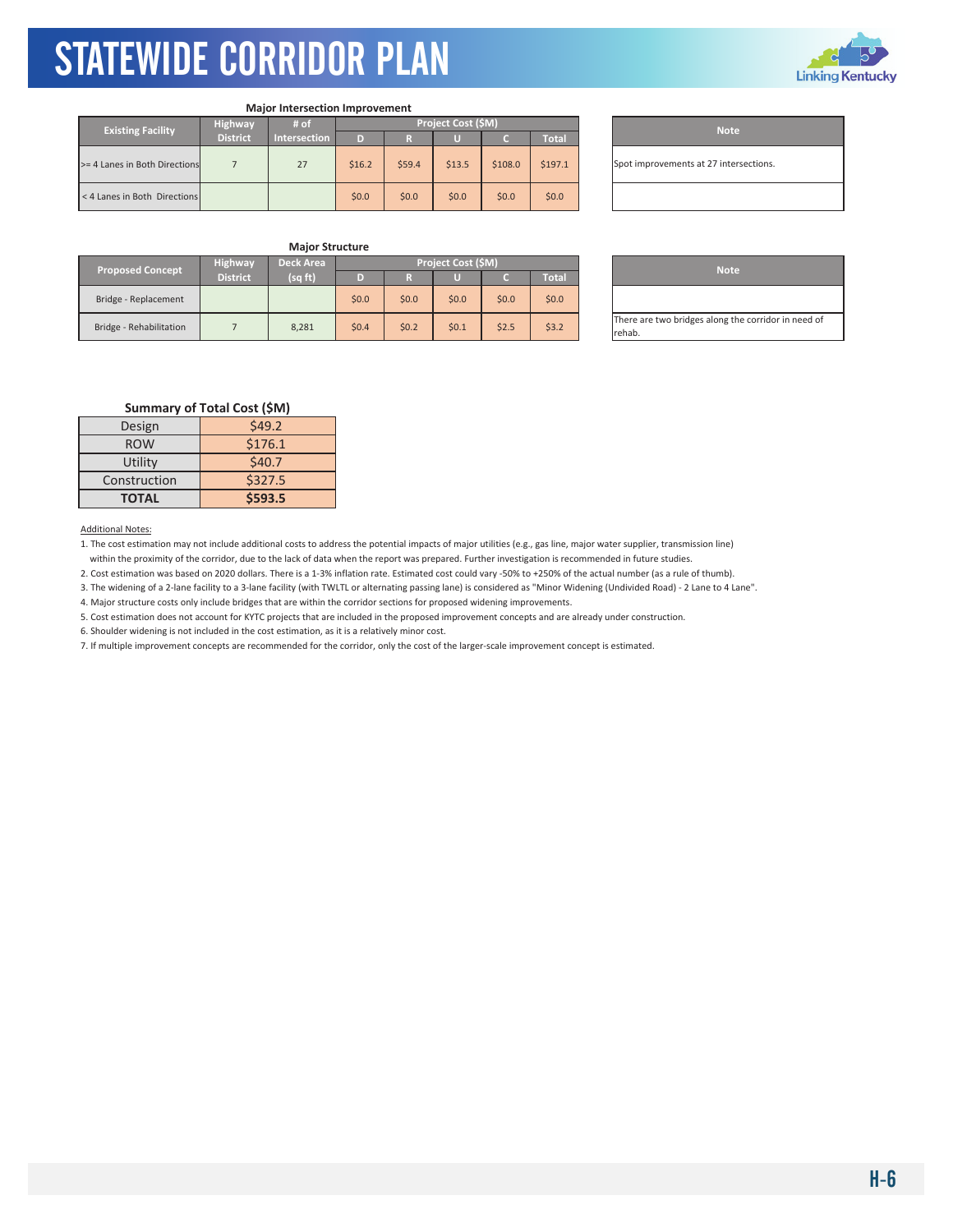

### **Cost Estimation Detail ‐ Corridor 6A**

#### **Corridor Information**

KYTC Statewide Corridor Plan

|                         |                         |                         | Minor Arterial/Prii |
|-------------------------|-------------------------|-------------------------|---------------------|
| Route                   | <b>US 60</b>            | <b>Functional Class</b> | Arterial            |
| <b>From</b>             | I-64 in Louisville      | Lanes                   | $2 - 8$             |
| ю                       | Ky 1848 in Simpsonville | <b>Median</b>           | None/Raised         |
| <b>Highway District</b> |                         | <b>Posted Speed</b>     | 35-45 mph           |
|                         |                         |                         |                     |

|                                           |                 | <b>New Roadways</b> |                    |         |       |       |              |  |             |
|-------------------------------------------|-----------------|---------------------|--------------------|---------|-------|-------|--------------|--|-------------|
| <b>Highway</b><br><b>Proposed Concept</b> |                 | <b>Mileage</b>      | Project Cost (\$M) |         |       |       |              |  | <b>Note</b> |
|                                           | <b>District</b> |                     | D                  | R       |       |       | <b>Total</b> |  |             |
| New 4 Lane Expressway                     |                 |                     | \$0.0\$            | \$0.0\$ | \$0.0 | \$0.0 | \$0.0\$      |  |             |
| New Super 2 Highway                       |                 |                     | \$0.0\$            | \$0.0   | \$0.0 | \$0.0 | \$0.0\$      |  |             |
| New 2 Lane Highway                        |                 |                     | \$0.0\$            | \$0.0\$ | \$0.0 | \$0.0 | \$0.0\$      |  |             |

| <b>Characteristics</b>  |                          |  |  |  |  |  |  |
|-------------------------|--------------------------|--|--|--|--|--|--|
|                         | Minor Arterial/Principal |  |  |  |  |  |  |
| <b>Functional Class</b> | Arterial                 |  |  |  |  |  |  |
| Lanes                   | $2 - 8$                  |  |  |  |  |  |  |
| <b>Median</b>           | None/Raised              |  |  |  |  |  |  |
| <b>Posted Speed</b>     | 35-45 mph                |  |  |  |  |  |  |

| <b>Note</b> |  |
|-------------|--|
|             |  |
|             |  |
|             |  |

### **Major Widening (Divided Road)**

| <b>Proposed Concept</b>  | <b>Highway</b>  | <b>Mileage</b> | Project Cost (\$M) |         |         |         | <b>Note</b>  |                                                      |
|--------------------------|-----------------|----------------|--------------------|---------|---------|---------|--------------|------------------------------------------------------|
|                          | <b>District</b> |                | D                  | R       |         |         | <b>Total</b> |                                                      |
| 4 Lane to 6 Lane (Rual)  |                 |                | \$0.0\$            | \$0.0\$ | \$0.0\$ | \$0.0\$ | \$0.0\$      |                                                      |
| 4 Lane to 6 Lane (Urban) | 5               | 3.1            | \$5.6              | \$20.2  | \$4.7   | \$37.2  | \$67.6       | Widen to a 6-lane typical section<br>to Bircham Road |
| 2 Lane to 4 Lane (Rual)  |                 |                | \$0.0\$            | \$0.0\$ | \$0.0\$ | \$0.0\$ | \$0.0\$      |                                                      |
| 2 Lane to 4 Lane (Urban) |                 |                | \$0.0\$            | \$0.0\$ | \$0.0\$ | \$0.0\$ | \$0.0\$      |                                                      |

| <b>Note</b>                                                              |
|--------------------------------------------------------------------------|
|                                                                          |
| Widen to a 6-lane typical section from Evergreen Road<br>to Bircham Road |
|                                                                          |
|                                                                          |

### **Minor Widening (Undivided Road)**

| <b>Proposed Concept</b>  | <b>Highway</b>  | <b>Project Cost (SM)</b> |         |         |       |         |              | <b>Note</b> |  |
|--------------------------|-----------------|--------------------------|---------|---------|-------|---------|--------------|-------------|--|
|                          | <b>District</b> | <b>Mileage</b>           |         |         |       |         | <b>Total</b> |             |  |
| 2 Lane to 4 Lane (Rural) |                 |                          | \$0.0\$ | \$0.0\$ | \$0.0 | \$0.0\$ | \$0.0\$      |             |  |
| 2 Lane to 4 Lane (Urban) |                 |                          | \$0.0\$ | \$0.0\$ | \$0.0 | \$0.0\$ | \$0.0\$      |             |  |

### **Upgrade Arterial to Parkway/Expressway**

| <b>Proposed Concept</b>                 | <b>Highway</b>  |                |         | <b>Project Cost (SM)</b> | <b>Note</b> |         |              |  |
|-----------------------------------------|-----------------|----------------|---------|--------------------------|-------------|---------|--------------|--|
|                                         | <b>District</b> | <b>Mileage</b> | n       |                          |             |         | <b>Total</b> |  |
| Upgrade with Pavement<br>Reconstruction |                 |                | \$0.0\$ | \$0.0\$                  | \$0.0\$     | \$0.0\$ | \$0.0\$      |  |
| Upgrade with Pavement<br>Rehabilitation |                 |                | \$0.0\$ | \$0.0\$                  | \$0.0\$     | \$0.0\$ | \$0.0\$      |  |

| <b>Proposed Concept</b>             | <b>Highway</b>  | # $of$      |         | Project Cost (\$M) |         |        |              |  |                               |  |  |  |  |
|-------------------------------------|-----------------|-------------|---------|--------------------|---------|--------|--------------|--|-------------------------------|--|--|--|--|
|                                     | <b>District</b> | Interchange | D       | R                  |         | ۵      | <b>Total</b> |  | <b>Note</b>                   |  |  |  |  |
| New Service Interchange<br>(Rural)  |                 |             | \$0.0\$ | \$0.0\$            | \$0.0\$ | \$0.0  | \$0.0\$      |  |                               |  |  |  |  |
| New Service Interchange<br>(Urban)  |                 |             | \$0.0\$ | \$0.0\$            | \$0.0   | \$0.0  | \$0.0\$      |  |                               |  |  |  |  |
| Interchange Modification<br>(Rural) |                 |             | \$0.0\$ | \$0.0\$            | \$0.0   | \$0.0  | \$0.0\$      |  |                               |  |  |  |  |
| Interchange Modification<br>(Urban) | 5               |             | \$3.8   | \$12.5             | \$3.1   | \$25.0 | \$44.4       |  | Improvement is proposed for i |  |  |  |  |
| <b>Grade Separation Only</b>        |                 |             | \$0.0\$ | \$0.0\$            | \$0.0\$ | \$0.0  | \$0.0\$      |  |                               |  |  |  |  |

| <b>Note</b> |  |
|-------------|--|
|             |  |
|             |  |

| <b>Note</b>                                        |
|----------------------------------------------------|
|                                                    |
|                                                    |
|                                                    |
| Improvement is proposed for interchanges at I-264. |
|                                                    |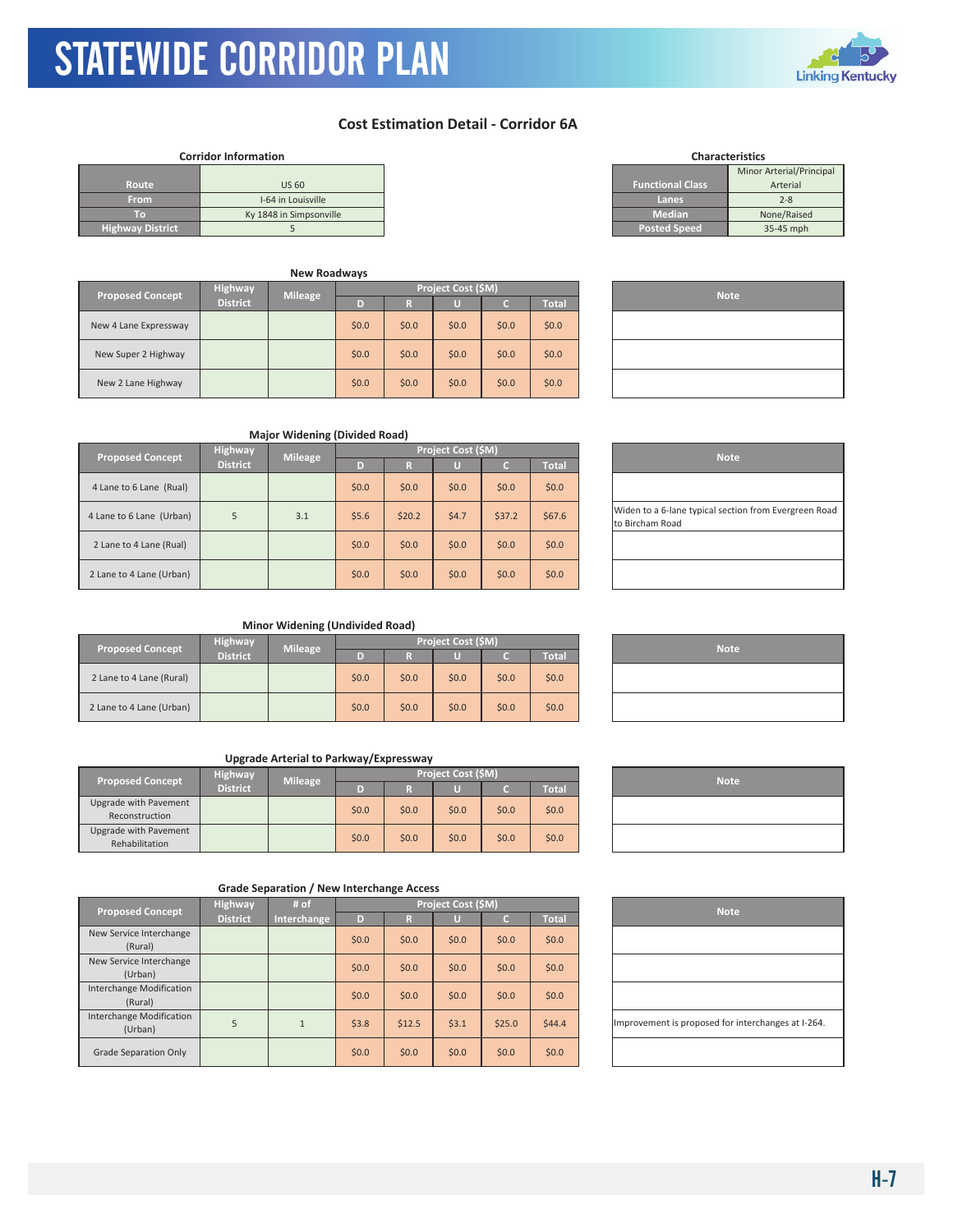

|                               |                 | <b>Major Intersection Improvement</b> |        |        |                    |        |              |                               |
|-------------------------------|-----------------|---------------------------------------|--------|--------|--------------------|--------|--------------|-------------------------------|
| <b>Existing Facility</b>      | <b>Highway</b>  | # of                                  |        |        | Project Cost (\$M) |        |              | <b>Note</b>                   |
|                               | <b>District</b> | <b>Intersection</b>                   | D      | R      |                    |        | <b>Total</b> |                               |
| >= 4 Lanes in Both Directions |                 | 21                                    | \$12.6 | \$46.2 | \$10.5             | \$84.0 | \$153.3      | Spot improvements at 21 inter |
| < 4 Lanes in Both Directions  |                 |                                       | \$1.1  | 54.1   | \$0.9              | \$7.5  | \$13.7       | Spot improvements at 3 inters |

Spot improvements at 21 intersections. Spot improvements at 3 intersections.

### **Major Structure**

| <b>Proposed Concept</b> | <b>Highway</b>  | <b>Deck Area</b> |         |         | Project Cost (\$M) | <b>Note</b> |              |  |
|-------------------------|-----------------|------------------|---------|---------|--------------------|-------------|--------------|--|
|                         | <b>District</b> | (sq ft)          |         |         |                    |             | <b>Total</b> |  |
| Bridge - Replacement    |                 |                  | \$0.0\$ | \$0.0\$ | \$0.0              | \$0.0\$     | \$0.0\$      |  |
| Bridge - Rehabilitation |                 |                  | \$0.0\$ | \$0.0\$ | \$0.0              | \$0.0\$     | \$0.0\$      |  |

| <b>Note</b> |
|-------------|
|             |
|             |

### **Summary of Total Cost (\$M)**

| Design       | \$23.1  |
|--------------|---------|
| <b>ROW</b>   | \$83.0  |
| Utility      | \$19.2  |
| Construction | \$153.7 |
| <b>TOTAL</b> | \$278.9 |

### Additional Notes:

1. The cost estimation may not include additional costs to address the potential impacts of major utilities (e.g., gas line, major water supplier, transmission line) within the proximity of the corridor, due to the lack of data when the report was prepared. Further investigation is recommended in future studies.

2. Cost estimation was based on 2020 dollars. There is a 1‐3% inflation rate. Estimated cost could vary ‐50% to +250% of the actual number (as a rule of thumb).

3. The widening of a 2‐lane facility to a 3‐lane facility (with TWLTL or alternating passing lane) is considered as "Minor Widening (Undivided Road) ‐ 2 Lane to 4 Lane".

4. Major structure costs only include bridges that are within the corridor sections for proposed widening improvements.

5. Cost estimation does not account for KYTC projects that are included in the proposed improvement concepts and are already under construction.

6. Shoulder widening is not included in the cost estimation, as it is a relatively minor cost.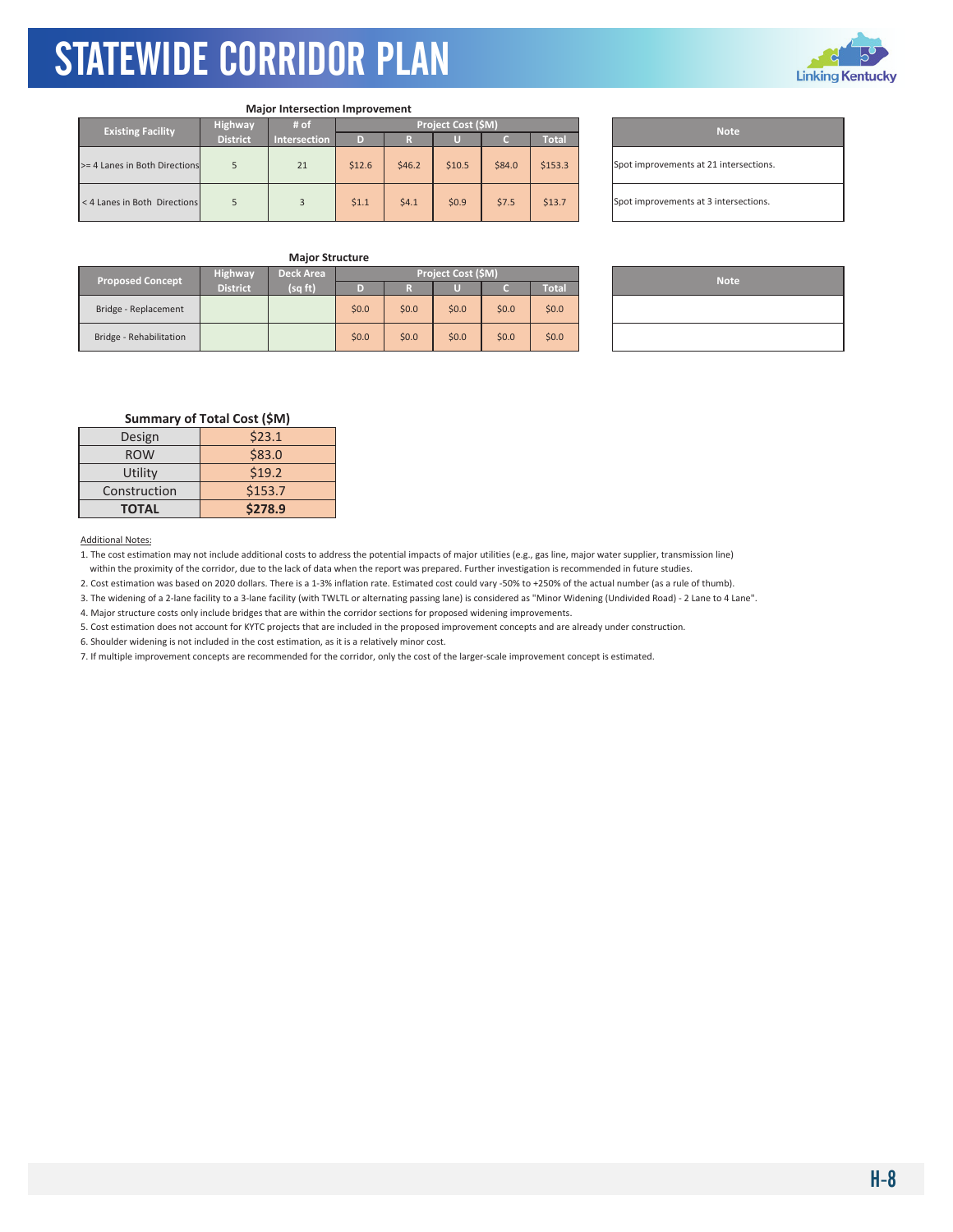### **Cost Estimation Detail ‐ Corridor 6B**

### **Corridor Information**

KYTC Statewide Corridor Plan

|                         |                         |                         | Minor Arterial/Pri |
|-------------------------|-------------------------|-------------------------|--------------------|
| <b>Route</b>            | <b>US 60</b>            | <b>Functional Class</b> | Arterial           |
| <b>From</b>             | KY 1848 in Simpsonville | Lanes                   | $2 - 4$            |
| IO)                     | US 62 in Versailles     | <b>Median</b>           | Undivided          |
| <b>Highway District</b> | J, .                    | <b>Posted Speed</b>     | 25 - 55 mph        |
|                         |                         |                         |                    |

|                         |                                   | <b>New Roadways</b> |         |         |                    |         |              |             |
|-------------------------|-----------------------------------|---------------------|---------|---------|--------------------|---------|--------------|-------------|
| <b>Proposed Concept</b> | <b>Highway</b><br><b>District</b> | <b>Mileage</b>      | D)      | R       | Project Cost (\$M) |         | <b>Total</b> | <b>Note</b> |
| New 4 Lane Expressway   |                                   |                     | \$0.0\$ | \$0.0\$ | \$0.0              | \$0.0\$ | \$0.0\$      |             |
| New Super 2 Highway     |                                   |                     | \$0.0\$ | \$0.0\$ | \$0.0              | \$0.0\$ | \$0.0\$      |             |
| New 2 Lane Highway      |                                   |                     | \$0.0\$ | \$0.0\$ | \$0.0              | \$0.0   | \$0.0\$      |             |

| <b>Characteristics</b>  |                          |  |  |  |  |  |  |  |
|-------------------------|--------------------------|--|--|--|--|--|--|--|
|                         | Minor Arterial/Principal |  |  |  |  |  |  |  |
| <b>Functional Class</b> | Arterial                 |  |  |  |  |  |  |  |
| Lanes                   | $7 - 4$                  |  |  |  |  |  |  |  |
| Median                  | Undivided                |  |  |  |  |  |  |  |
| <b>Posted Speed</b>     | 25 - 55 mph              |  |  |  |  |  |  |  |

| <b>Note</b> |  |
|-------------|--|
|             |  |
|             |  |
|             |  |

### **Major Widening (Divided Road)**

| <b>Proposed Concept</b>  | <b>Highway</b>  | <b>Mileage</b> | Project Cost (\$M) |         |       |        |              |  | <b>Note</b>                                                         |  |
|--------------------------|-----------------|----------------|--------------------|---------|-------|--------|--------------|--|---------------------------------------------------------------------|--|
|                          | <b>District</b> |                | D)                 | R       |       |        | <b>Total</b> |  |                                                                     |  |
| 4 Lane to 6 Lane (Rual)  |                 |                | \$0.0\$            | \$0.0\$ | \$0.0 | \$0.0  | \$0.0\$      |  |                                                                     |  |
| 4 Lane to 6 Lane (Urban) | 5               | 2              | \$3.6              | \$13.0  | \$3.0 | \$24.0 | \$43.6       |  | Widen to a 5-lane facility (with<br>55 to 2 miles east of KY 53/KY! |  |
| 2 Lane to 4 Lane (Rual)  |                 |                | \$0.0\$            | \$0.0\$ | \$0.0 | \$0.0  | \$0.0\$      |  |                                                                     |  |
| 2 Lane to 4 Lane (Urban) |                 |                | \$0.0\$            | \$0.0\$ | \$0.0 | \$0.0  | \$0.0\$      |  |                                                                     |  |

| <b>Note</b>                                                                                                |
|------------------------------------------------------------------------------------------------------------|
|                                                                                                            |
| Widen to a 5-lane facility (with a TWLTL) from KY 53/KY<br>55 to 2 miles east of KY 53/KY 55 in Shelby Co. |
|                                                                                                            |
|                                                                                                            |

### **Minor Widening (Undivided Road)**

| <b>Highway</b><br>Mileage<br><b>Proposed Concept</b> |                 |  |         |         | <b>Project Cost (SM)</b> | <b>Note</b> |         |  |
|------------------------------------------------------|-----------------|--|---------|---------|--------------------------|-------------|---------|--|
|                                                      | <b>District</b> |  |         | ∍       |                          |             | Total   |  |
| 2 Lane to 4 Lane (Rural)                             |                 |  | \$0.0\$ | \$0.0\$ | \$0.0                    | \$0.0\$     | \$0.0\$ |  |
| 2 Lane to 4 Lane (Urban)                             |                 |  | \$0.0\$ | \$0.0\$ | \$0.0                    | \$0.0\$     | \$0.0\$ |  |

### **Upgrade Arterial to Parkway/Expressway**

| <b>Proposed Concept</b>                 | <b>Highway</b>  | <b>Mileage</b> | <b>Project Cost (SM)</b> |         |         |              |         |  | <b>Note</b> |
|-----------------------------------------|-----------------|----------------|--------------------------|---------|---------|--------------|---------|--|-------------|
|                                         | <b>District</b> |                | n                        |         |         | <b>Total</b> |         |  |             |
| Upgrade with Pavement<br>Reconstruction |                 |                | \$0.0\$                  | \$0.0\$ | \$0.0\$ | \$0.0\$      | \$0.0\$ |  |             |
| Upgrade with Pavement<br>Rehabilitation |                 |                | \$0.0\$                  | \$0.0\$ | \$0.0\$ | \$0.0\$      | \$0.0\$ |  |             |

|                                     | <b>Highway</b>  | # $of$      | Project Cost (\$M) |         |         |         |              |  |                               |
|-------------------------------------|-----------------|-------------|--------------------|---------|---------|---------|--------------|--|-------------------------------|
| <b>Proposed Concept</b>             | <b>District</b> | Interchange | D                  | R       |         | ۵       | <b>Total</b> |  | <b>Note</b>                   |
| New Service Interchange<br>(Rural)  |                 |             | \$0.0\$            | \$0.0\$ | \$0.0   | \$0.0   | \$0.0\$      |  |                               |
| New Service Interchange<br>(Urban)  |                 |             | \$0.0\$            | \$0.0\$ | \$0.0   | \$0.0   | \$0.0\$      |  |                               |
| Interchange Modification<br>(Rural) | 5               |             | \$3.0              | \$10.0  | \$2.5   | \$20.0  | \$35.5       |  | Improvement is proposed for t |
| Interchange Modification<br>(Urban) |                 |             | \$0.0\$            | \$0.0\$ | \$0.0\$ | \$0.0\$ | \$0.0\$      |  |                               |
| <b>Grade Separation Only</b>        |                 |             | \$0.0\$            | \$0.0\$ | \$0.0\$ | \$0.0   | \$0.0\$      |  |                               |

|  | <b>Note</b> |  |
|--|-------------|--|
|  |             |  |
|  |             |  |

| <b>Note</b>                                          |
|------------------------------------------------------|
|                                                      |
|                                                      |
| Improvement is proposed for the interchange at I-64. |
|                                                      |
|                                                      |



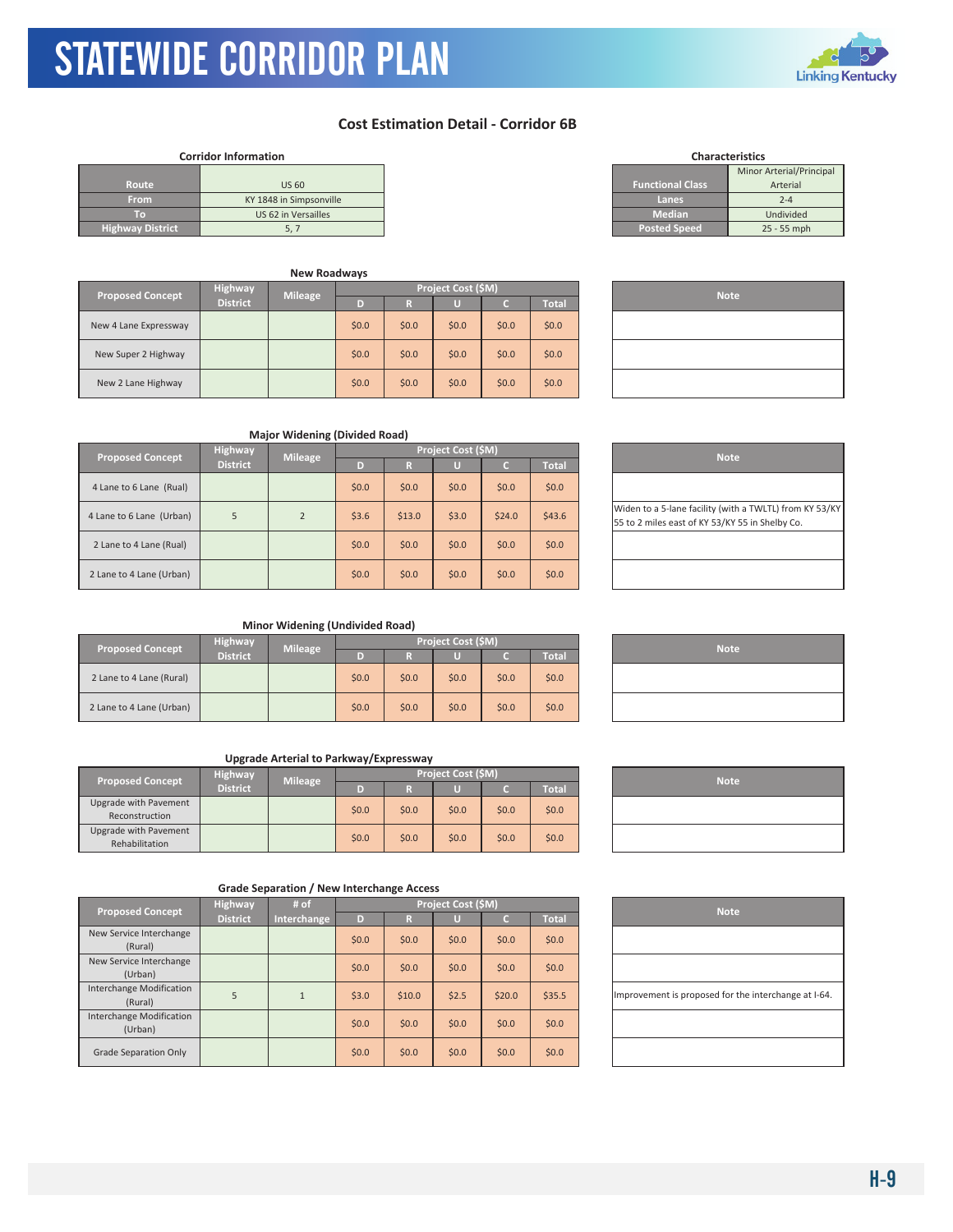

| <b>Major Intersection Improvement</b> |                                                                  |    |                           |        |        |        |              |  |  |
|---------------------------------------|------------------------------------------------------------------|----|---------------------------|--------|--------|--------|--------------|--|--|
| <b>Existing Facility</b>              | # of<br><b>Highway</b><br><b>District</b><br><b>Intersection</b> |    | <b>Project Cost (\$M)</b> |        |        |        |              |  |  |
|                                       |                                                                  |    | D                         | R      | Ш      |        | <b>Total</b> |  |  |
| >= 4 Lanes in Both Directions         | 5/7                                                              | 24 | \$14.4                    | \$52.8 | \$12.0 | \$96.0 | \$175.2      |  |  |
| <4 Lanes in Both Directions           |                                                                  |    | \$0.4                     | \$1.4  | \$0.3  | \$2.5  | \$4.6        |  |  |

**Note** Spot improvements at 24 intersections. Spot improvements at 1 intersection.

### **Major Structure**

| <b>Proposed Concept</b> | Highway               | <b>Deck Area</b> | Project Cost (\$M) |         |       |       |         | <b>Note</b> |  |
|-------------------------|-----------------------|------------------|--------------------|---------|-------|-------|---------|-------------|--|
|                         | District <sup>1</sup> | (sq ft)          |                    | Ð       |       |       | Total   |             |  |
| Bridge - Replacement    |                       |                  | \$0.0\$            | \$0.0\$ | \$0.0 | \$0.0 | \$0.0\$ |             |  |
| Bridge - Rehabilitation |                       |                  | \$0.0\$            | \$0.0\$ | \$0.0 | \$0.0 | \$0.0\$ |             |  |

| <b>Note</b> |
|-------------|
|             |
|             |

### **Summary of Total Cost (\$M)**

| Design       | \$21.4  |
|--------------|---------|
| <b>ROW</b>   | \$77.2  |
| Utility      | \$17.8  |
| Construction | \$142.5 |
| <b>TOTAL</b> | \$258.9 |

### Additional Notes:

1. The cost estimation may not include additional costs to address the potential impacts of major utilities (e.g., gas line, major water supplier, transmission line) within the proximity of the corridor, due to the lack of data when the report was prepared. Further investigation is recommended in future studies.

2. Cost estimation was based on 2020 dollars. There is a 1‐3% inflation rate. Estimated cost could vary ‐50% to +250% of the actual number (as a rule of thumb).

3. The widening of a 2‐lane facility to a 3‐lane facility (with TWLTL or alternating passing lane) is considered as "Minor Widening (Undivided Road) ‐ 2 Lane to 4 Lane".

4. Major structure costs only include bridges that are within the corridor sections for proposed widening improvements.

5. Cost estimation does not account for KYTC projects that are included in the proposed improvement concepts and are already under construction.

6. Shoulder widening is not included in the cost estimation, as it is a relatively minor cost.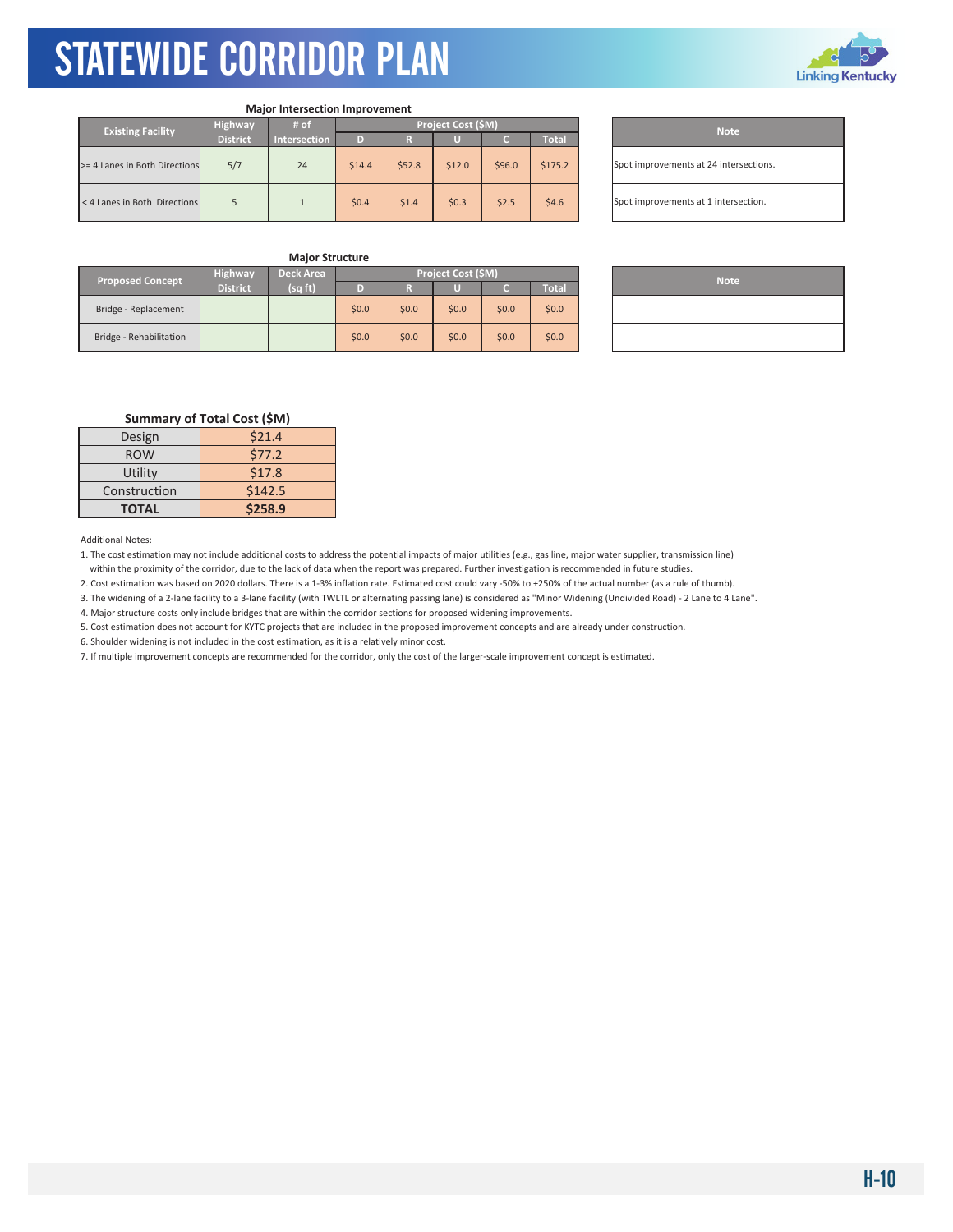### **Cost Estimation Detail ‐ Corridor 6C**

|                         | <b>Corridor Information</b> |                         | <b>Characteristics</b>    |
|-------------------------|-----------------------------|-------------------------|---------------------------|
| Route                   | <b>US 60</b>                | <b>Functional Class</b> | <b>Principal Arterial</b> |
| <b>From</b>             | US 62 in Versailles         | Lanes                   | $4 - 6$                   |
|                         | I-75 in Lexington           | <b>Median</b>           | Undivided                 |
| <b>Highway District</b> |                             | <b>Posted Speed</b>     | $35 - 55$ mph             |

KYTC Statewide Corridor Plan

|                         |                       |                | <b>New Roadways</b> |         |         |                    |              |             |  |  |
|-------------------------|-----------------------|----------------|---------------------|---------|---------|--------------------|--------------|-------------|--|--|
| <b>Proposed Concept</b> |                       | <b>Highway</b> |                     |         |         | Project Cost (\$M) |              |             |  |  |
|                         | <b>District</b>       | <b>Mileage</b> | D)                  | R       |         |                    | <b>Total</b> | <b>Note</b> |  |  |
|                         | New 4 Lane Expressway |                |                     | \$0.0\$ | \$0.0   | \$0.0              | \$0.0\$      | \$0.0\$     |  |  |
|                         | New Super 2 Highway   |                |                     | \$0.0\$ | \$0.0\$ | \$0.0\$            | \$0.0\$      | \$0.0\$     |  |  |
|                         | New 2 Lane Highway    |                |                     | \$0.0\$ | \$0.0\$ | \$0.0              | \$0.0\$      | \$0.0\$     |  |  |

| <b>Functional Class</b> | <b>Principal Arterial</b> |
|-------------------------|---------------------------|
| Lanes                   | $4 - 6$                   |
| <b>Median</b>           | Undivided                 |
| <b>Posted Speed</b>     | $35 - 55$ mph             |
|                         |                           |
|                         |                           |

**Characteristics**

| <b>Note</b> |
|-------------|
|             |
|             |
|             |

| <b>Major Widening (Divided Road)</b> |                 |                |         |         |                           |         |              |  |                                                                                                        |
|--------------------------------------|-----------------|----------------|---------|---------|---------------------------|---------|--------------|--|--------------------------------------------------------------------------------------------------------|
| <b>Proposed Concept</b>              | Highway         | <b>Mileage</b> |         |         | <b>Project Cost (\$M)</b> |         |              |  | <b>Note</b>                                                                                            |
|                                      | <b>District</b> |                | D       | R       | u                         | a       | <b>Total</b> |  |                                                                                                        |
| 4 Lane to 6 Lane (Rual)              | $\overline{7}$  | 8.7            | \$8.7   | \$17.4  | \$3.5                     | \$87.0  | \$116.6      |  | Widen to a 6-lane divided facili<br>Versailles to 0.7 mile west of B<br>mile east of Bluegrass Pkwy to |
| 4 Lane to 6 Lane (Urban)             |                 |                | \$0.0\$ | \$0.0\$ | \$0.0\$                   | \$0.0   | \$0.0\$      |  |                                                                                                        |
| 2 Lane to 4 Lane (Rual)              |                 |                | \$0.0\$ | \$0.0   | \$0.0                     | \$0.0\$ | \$0.0\$      |  |                                                                                                        |
| 2 Lane to 4 Lane (Urban)             |                 |                | \$0.0\$ | \$0.0   | \$0.0                     | \$0.0\$ | \$0.0\$      |  |                                                                                                        |

## Widen to a 6-lane divided facility from US 62 in Versailles to 0.7 mile west of Bluegrass Pkwy & from 0.7 mile east of Bluegrass Pkwy to New Circle Road.

### **Minor Widening (Undivided Road)**

| <b>Proposed Concept</b>  | <b>Highway</b>        | <b>Mileage</b> | Project Cost (\$M) |         |       |         |              | <b>Note</b> |
|--------------------------|-----------------------|----------------|--------------------|---------|-------|---------|--------------|-------------|
|                          | District <sup>1</sup> |                |                    | n       |       |         | <b>Total</b> |             |
| 2 Lane to 4 Lane (Rural) |                       |                | \$0.0\$            | \$0.0\$ | \$0.0 | \$0.0   | \$0.0\$      |             |
| 2 Lane to 4 Lane (Urban) |                       |                | \$0.0\$            | \$0.0\$ | \$0.0 | \$0.0\$ | \$0.0\$      |             |

### **Upgrade Arterial to Parkway/Expressway**

| <b>Proposed Concept</b> | <b>Highway</b>  | <b>Mileage</b> | <b>Proiect Cost (SM)</b> |         |       |       |              |  | <b>Note</b> |
|-------------------------|-----------------|----------------|--------------------------|---------|-------|-------|--------------|--|-------------|
|                         | <b>District</b> |                |                          |         |       |       | <b>Total</b> |  |             |
| Upgrade with Pavement   |                 |                |                          |         |       |       |              |  |             |
| Reconstruction          |                 |                | \$0.0\$                  | \$0.0\$ | \$0.0 | \$0.0 | \$0.0\$      |  |             |
| Upgrade with Pavement   |                 |                |                          |         |       |       |              |  |             |
| Rehabilitation          |                 |                | \$0.0\$                  | \$0.0\$ | \$0.0 | \$0.0 | \$0.0\$      |  |             |

| <u> 1989 - Johann Stoff, amerikansk politiker (* 1908)</u> |  | __ |
|------------------------------------------------------------|--|----|
|                                                            |  |    |
|                                                            |  |    |
|                                                            |  |    |
|                                                            |  |    |
|                                                            |  |    |
|                                                            |  |    |
|                                                            |  |    |
|                                                            |  |    |

| <b>Proposed Concept</b>             | <b>Highway</b>  | # of        |         |         | Project Cost (\$M) |         |              | <b>Note</b>                                                        |
|-------------------------------------|-----------------|-------------|---------|---------|--------------------|---------|--------------|--------------------------------------------------------------------|
|                                     | <b>District</b> | Interchange | D       | R       |                    |         | <b>Total</b> |                                                                    |
| New Service Interchange             |                 |             | \$0.0\$ | \$0.0\$ | \$0.0\$            | \$0.0\$ | \$0.0\$      |                                                                    |
| (Rural)                             |                 |             |         |         |                    |         |              |                                                                    |
| New Service Interchange             |                 |             | \$0.0\$ | \$0.0   | \$0.0\$            | \$0.0\$ | \$0.0\$      |                                                                    |
| (Urban)                             |                 |             |         |         |                    |         |              |                                                                    |
| Interchange Modification<br>(Rural) |                 |             | \$0.0\$ | \$0.0   | \$0.0\$            | \$0.0\$ | \$0.0\$      |                                                                    |
| Interchange Modification<br>(Urban) |                 |             | \$3.8   | \$12.5  | \$3.1              | \$25.0  | 544.4        | Bluegrass Pkwy interchange wo<br>if the gap to I-64 is ever closed |
| Grade Separation Only               |                 |             | \$0.0\$ | \$0.0   | \$0.0\$            | \$0.0   | \$0.0\$      |                                                                    |







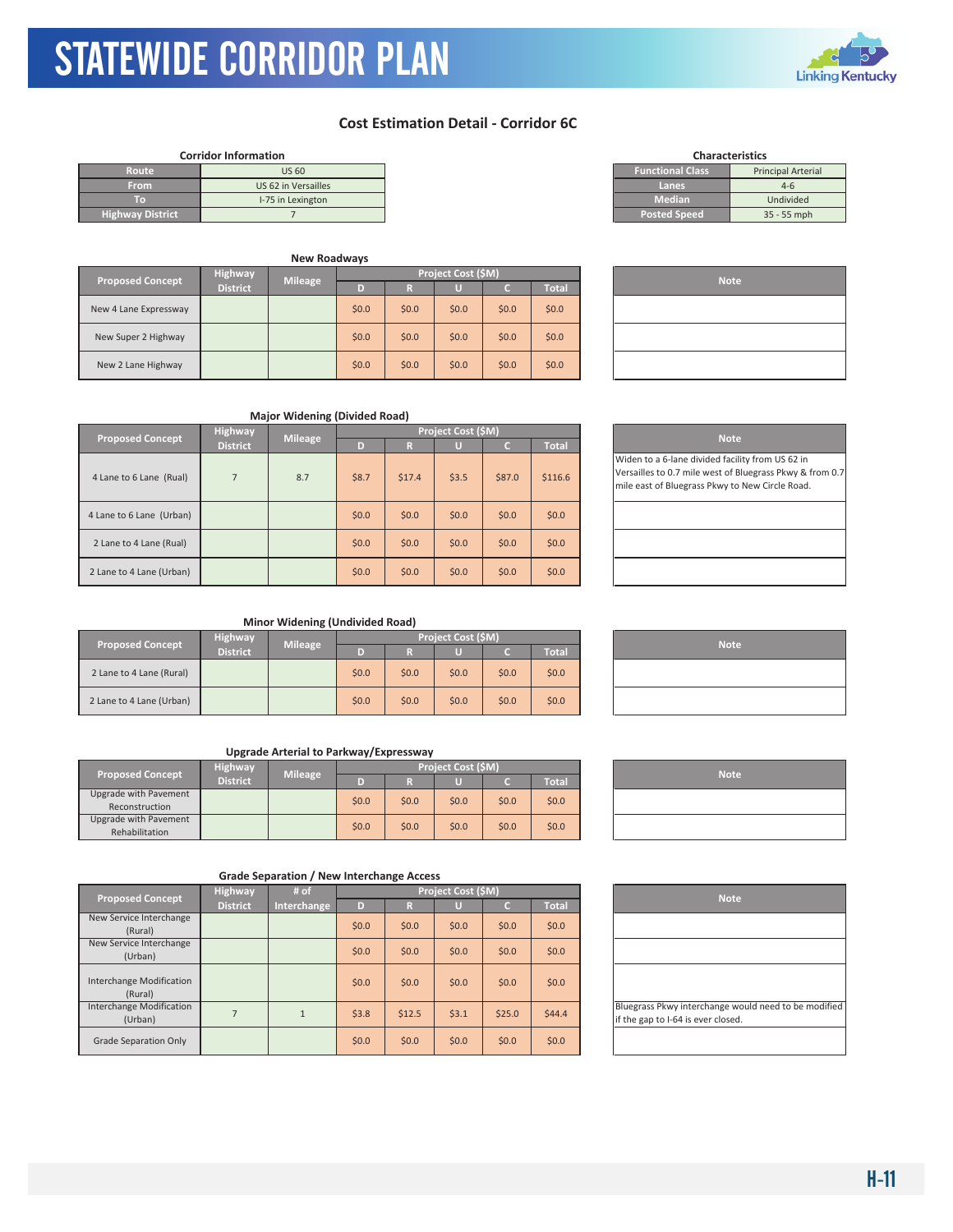

| <b>Existing Facility</b>      | # of            | Project Cost (\$M)  |         |        |        |         |              | <b>Note</b> |                               |
|-------------------------------|-----------------|---------------------|---------|--------|--------|---------|--------------|-------------|-------------------------------|
|                               | <b>District</b> | <b>Intersection</b> | D       |        |        |         | <b>Total</b> |             |                               |
| >= 4 Lanes in Both Directions |                 | 37                  | \$22.2  | \$81.4 | \$18.5 | \$148.0 | \$270.1      |             | Spot improvements at 37 inter |
| < 4 Lanes in Both Directions  |                 |                     | \$0.0\$ | \$0.0  | \$0.0  | \$0.0\$ | \$0.0\$      |             |                               |

**Major Intersection Improvement**

Spot improvements at 37 intersections.

### **Major Structure**

| <b>Proposed Concept</b> | <b>Highway</b>  | <b>Deck Area</b> | Project Cost (\$M) |         |       |        |              |  |                               |  |  |  |
|-------------------------|-----------------|------------------|--------------------|---------|-------|--------|--------------|--|-------------------------------|--|--|--|
|                         | <b>District</b> | (sq ft)          |                    |         |       |        | <b>Total</b> |  | <b>Note</b>                   |  |  |  |
| Bridge - Replacement    |                 |                  | \$0.0\$            | \$0.0\$ | \$0.0 | \$0.0  | \$0.0\$      |  |                               |  |  |  |
| Bridge - Rehabilitation |                 | 46.469           | \$2.3              | \$1.2   | \$0.5 | \$13.9 | \$17.9       |  | 2 bridges for rehab/widening. |  |  |  |

| <b>Note</b>                   |
|-------------------------------|
|                               |
| 2 bridges for rehab/widening. |

### **Summary of Total Cost (\$M)**

| Design       | \$37.0  |  |  |  |
|--------------|---------|--|--|--|
| <b>ROW</b>   | \$112.5 |  |  |  |
| Utility      | \$25.6  |  |  |  |
| Construction | \$273.9 |  |  |  |
| <b>TOTAL</b> | \$448.9 |  |  |  |

Additional Notes:

1. The cost estimation may not include additional costs to address the potential impacts of major utilities (e.g., gas line, major water supplier, transmission line) within the proximity of the corridor, due to the lack of data when the report was prepared. Further investigation is recommended in future studies.

2. Cost estimation was based on 2020 dollars. There is a 1‐3% inflation rate. Estimated cost could vary ‐50% to +250% of the actual number (as a rule of thumb).

3. The widening of a 2‐lane facility to a 3‐lane facility (with TWLTL or alternating passing lane) is considered as "Minor Widening (Undivided Road) ‐ 2 Lane to 4 Lane".

4. Major structure costs only include bridges that are within the corridor sections for proposed widening improvements.

5. Cost estimation does not account for KYTC projects that are included in the proposed improvement concepts and are already under construction.

6. Shoulder widening is not included in the cost estimation, as it is a relatively minor cost.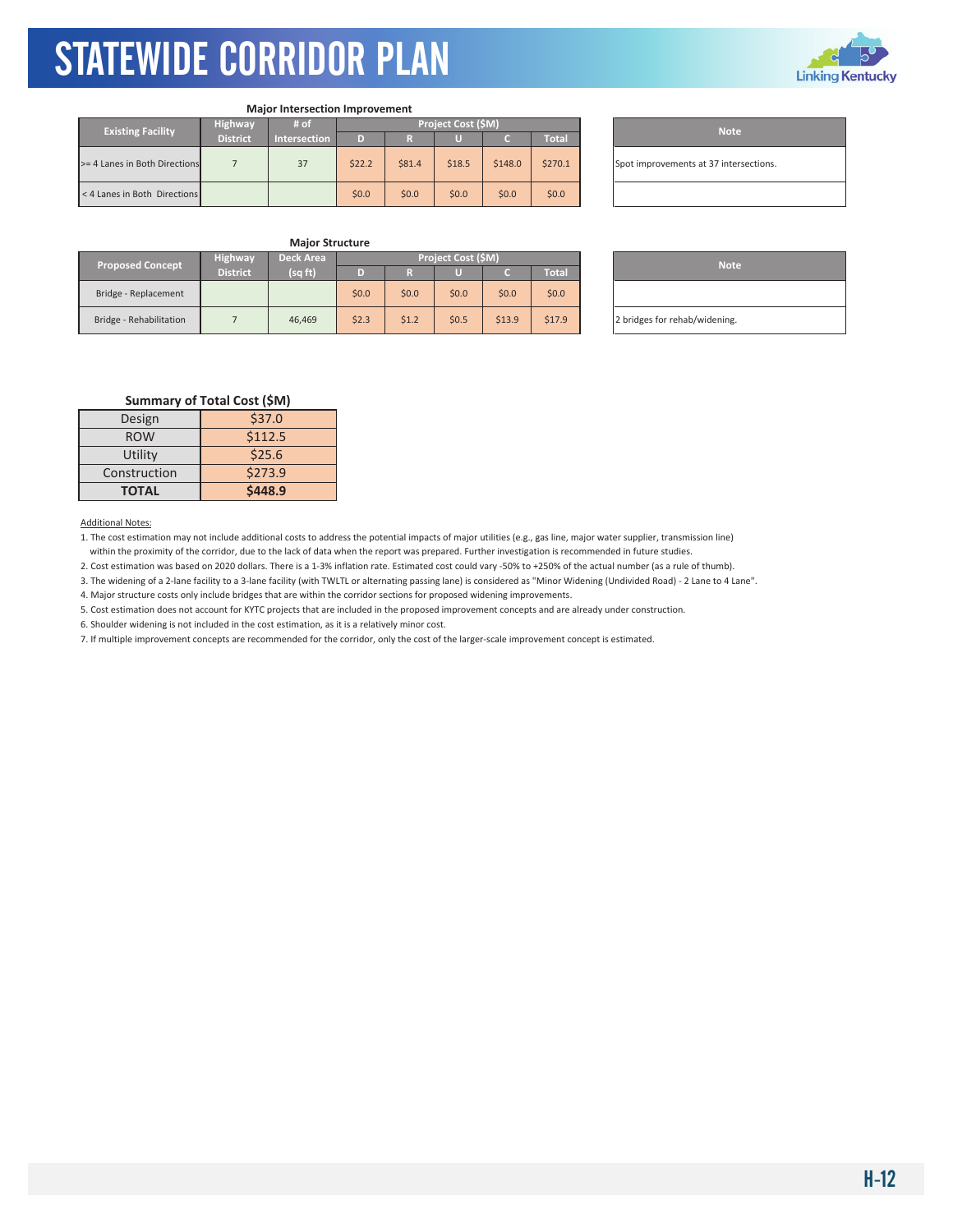### STATEWIDE CORRIDOR PLAN KYTC Statewide Corridor Plan

### **Cost Estimation Detail ‐ Corridor 9**

|                         | <b>Corridor Information</b> |                         | <b>Characteristics</b>    |               |
|-------------------------|-----------------------------|-------------------------|---------------------------|---------------|
| Route                   | KY 9 (AA Highway)           | <b>Functional Class</b> | <b>Principal Arterial</b> |               |
| <b>From</b>             | $1-275$                     | Lanes                   |                           |               |
|                         | I-64 near Grayson           | <b>Median</b>           | Divided/Undivided         |               |
| <b>Highway District</b> | 6. 9                        | <b>Posted Speed</b>     |                           | $45 - 55$ mph |

| <b>New Roadways</b>     |                 |                |         |         |                    |         |              |  |  |             |
|-------------------------|-----------------|----------------|---------|---------|--------------------|---------|--------------|--|--|-------------|
|                         | <b>Highway</b>  |                |         |         | Project Cost (\$M) |         |              |  |  | <b>Note</b> |
| <b>Proposed Concept</b> | <b>District</b> | <b>Mileage</b> | D)      | R       |                    |         | <b>Total</b> |  |  |             |
| New 4 Lane Expressway   |                 |                | \$0.0\$ | \$0.0\$ | \$0.0              | \$0.0\$ | \$0.0\$      |  |  |             |
| New Super 2 Highway     |                 |                | \$0.0\$ | \$0.0\$ | \$0.0              | \$0.0\$ | \$0.0\$      |  |  |             |
| New 2 Lane Highway      |                 |                | \$0.0\$ | \$0.0\$ | \$0.0              | \$0.0\$ | \$0.0\$      |  |  |             |

| <b>Characteristics</b>  |                           |  |  |  |  |  |  |
|-------------------------|---------------------------|--|--|--|--|--|--|
| <b>Functional Class</b> | <b>Principal Arterial</b> |  |  |  |  |  |  |
| Lanes                   | $2 - 6$                   |  |  |  |  |  |  |
| <b>Median</b>           | Divided/Undivided         |  |  |  |  |  |  |
| <b>Posted Speed</b>     | 45 - 55 mph               |  |  |  |  |  |  |

| <b>Note</b> |  |
|-------------|--|
|             |  |
|             |  |
|             |  |

| <b>Major Widening (Divided Road)</b> |  |
|--------------------------------------|--|
|--------------------------------------|--|

| <b>Proposed Concept</b>  | <b>Highway</b>  | <b>Mileage</b> | Project Cost (\$M) |         |         |         |              |  | <b>Note</b>                                                      |
|--------------------------|-----------------|----------------|--------------------|---------|---------|---------|--------------|--|------------------------------------------------------------------|
|                          | <b>District</b> |                | D                  | R       |         |         | <b>Total</b> |  |                                                                  |
| 4 Lane to 6 Lane (Rual)  | 6               | 7.6            | \$7.6              | \$15.2  | \$3.0   | \$76.0  | \$101.8      |  | Widen to a 6-lane divided secti<br>(Four Mile Rd) in Alexandria. |
| 4 Lane to 6 Lane (Urban) |                 |                | \$0.0\$            | \$0.0\$ | \$0.0\$ | \$0.0\$ | \$0.0\$      |  |                                                                  |
| 2 Lane to 4 Lane (Rual)  |                 |                | \$0.0\$            | \$0.0\$ | \$0.0\$ | \$0.0   | \$0.0\$      |  |                                                                  |
| 2 Lane to 4 Lane (Urban) |                 |                | \$0.0\$            | \$0.0\$ | \$0.0\$ | \$0.0   | \$0.0\$      |  |                                                                  |

| <b>Note</b>                                                                             |
|-----------------------------------------------------------------------------------------|
| Widen to a 6-lane divided section from I-275 to KY 547<br>(Four Mile Rd) in Alexandria. |
|                                                                                         |
|                                                                                         |
|                                                                                         |

### **Minor Widening (Undivided Road)**

| <b>Proposed Concept</b>  | <b>Highway</b>  | <b>Mileage</b> | Project Cost (\$M) |         |       |         |         |  |             |  |  |
|--------------------------|-----------------|----------------|--------------------|---------|-------|---------|---------|--|-------------|--|--|
|                          | <b>District</b> |                |                    |         |       |         | Total   |  | <b>Note</b> |  |  |
| 2 Lane to 4 Lane (Rural) |                 |                | \$0.0\$            | \$0.0\$ | \$0.0 | \$0.0   | \$0.0\$ |  |             |  |  |
| 2 Lane to 4 Lane (Urban) |                 |                | \$0.0\$            | \$0.0\$ | \$0.0 | \$0.0\$ | \$0.0\$ |  |             |  |  |

### **Upgrade Arterial to Parkway/Expressway**

| <b>Proposed Concept</b>                 | <b>Highway</b>  | <b>Mileage</b> |         | Project Cost (\$M) |       |         | <b>Note</b>  |  |
|-----------------------------------------|-----------------|----------------|---------|--------------------|-------|---------|--------------|--|
|                                         | <b>District</b> |                |         |                    |       |         | <b>Total</b> |  |
| Upgrade with Pavement<br>Reconstruction |                 |                | \$0.0\$ | \$0.0\$            | \$0.0 | \$0.0   | \$0.0\$      |  |
| Upgrade with Pavement<br>Rehabilitation |                 |                | \$0.0\$ | \$0.0\$            | \$0.0 | \$0.0\$ | \$0.0\$      |  |

| <b>Note</b> |
|-------------|
|             |
|             |

| <b>Proposed Concept</b>             | <b>Highway</b>  | # of         |         | Project Cost (\$M) |       |         |              |  | <b>Note</b>                   |
|-------------------------------------|-----------------|--------------|---------|--------------------|-------|---------|--------------|--|-------------------------------|
|                                     | <b>District</b> | Interchange  | D       | R                  |       | c       | <b>Total</b> |  |                               |
| New Service Interchange<br>(Rural)  |                 |              | \$0.0\$ | \$0.0\$            | \$0.0 | \$0.0\$ | \$0.0\$      |  |                               |
| New Service Interchange<br>(Urban)  |                 |              | \$0.0\$ | \$0.0\$            | \$0.0 | \$0.0\$ | \$0.0\$      |  |                               |
| Interchange Modification<br>(Rural) | 6               | $\mathbf{1}$ | \$3.0   | \$10.0             | \$2.5 | \$20.0  | \$35.5       |  | Improvement is proposed for t |
| Interchange Modification<br>(Urban) |                 |              | \$0.0\$ | \$0.0\$            | \$0.0 | \$0.0   | \$0.0\$      |  |                               |
| Grade Separation Only               |                 |              | \$0.0\$ | \$0.0\$            | \$0.0 | \$0.0   | \$0.0\$      |  |                               |

| <b>Note</b>                                           |
|-------------------------------------------------------|
|                                                       |
|                                                       |
| Improvement is proposed for the interchange at I-275. |
|                                                       |
|                                                       |

| <b>Note</b> |
|-------------|
|             |
|             |



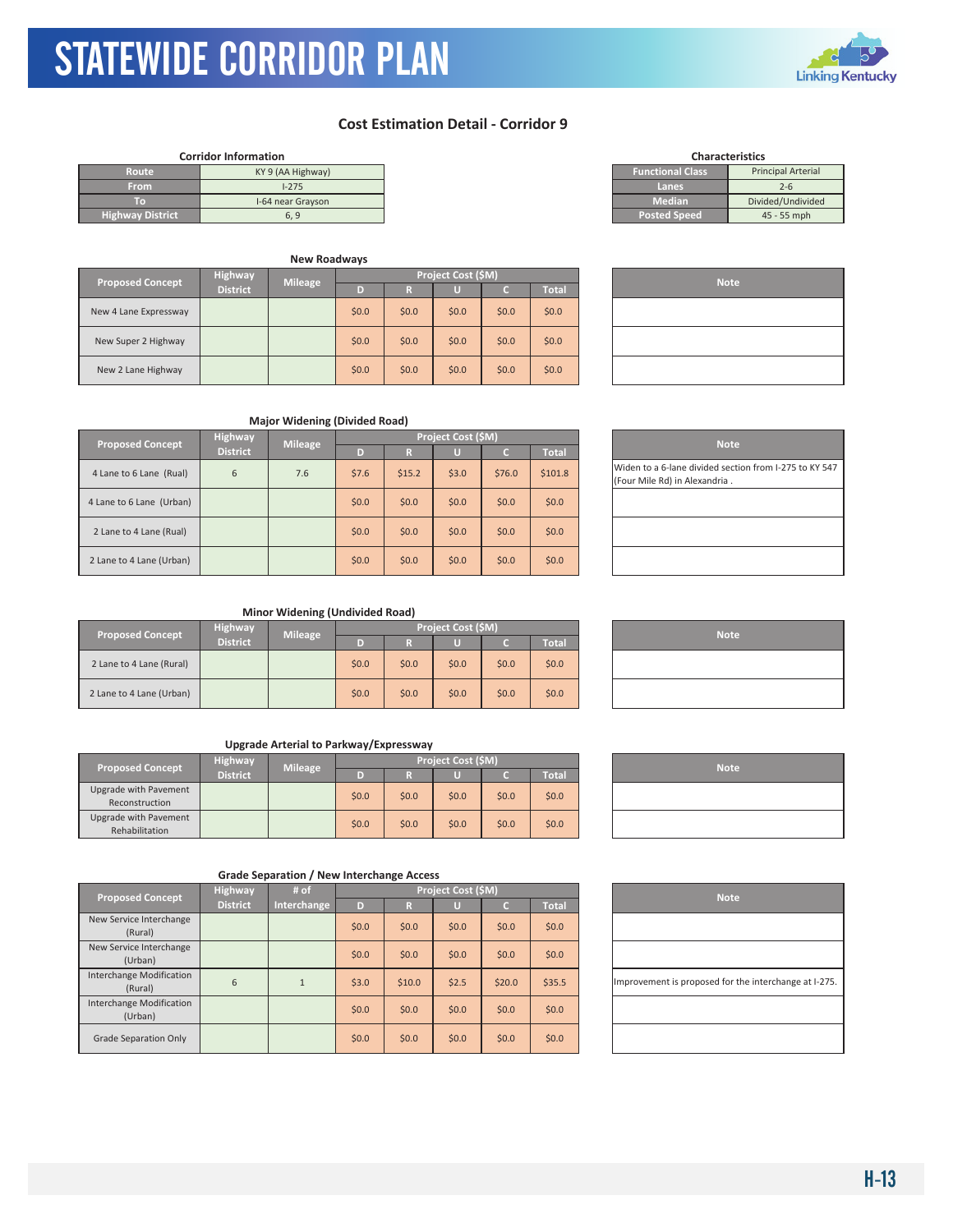

| <b>Major Intersection Improvement</b> |                 |                                   |         |        |       |        |              |                               |
|---------------------------------------|-----------------|-----------------------------------|---------|--------|-------|--------|--------------|-------------------------------|
|                                       | <b>Highway</b>  | <b>Project Cost (\$M)</b><br># of |         |        |       |        |              | <b>Note</b>                   |
| <b>Existing Facility</b>              | <b>District</b> | Intersection<br>D<br>R            |         |        |       |        | <b>Total</b> |                               |
| >= 4 Lanes in Both Directions         | 6&9             | 11                                | \$6.4\$ | \$22.5 | \$5.4 | \$43.5 | \$77.7       | Spot improvements at 11 inter |
| < 4 Lanes in Both Directions          | 6               |                                   | \$0.4   | \$1.4  | \$0.3 | \$2.5  | \$4.6        | Spot improvement at 1 interse |

Spot improvements at 11 intersections. Spot improvement at 1 intersection.

### **Major Structure**

|  | <b>Proposed Concept</b> | <b>Highway</b> | <b>Deck Area</b> | <b>Project Cost (SM)</b> |         |       |              |         |  | <b>Note</b>                  |  |
|--|-------------------------|----------------|------------------|--------------------------|---------|-------|--------------|---------|--|------------------------------|--|
|  | <b>District</b>         | (sq ft)        |                  |                          |         |       | <b>Total</b> |         |  |                              |  |
|  | Bridge - Replacement    |                |                  | \$0.0                    | \$0.0\$ | \$0.0 | \$0.0\$      | \$0.0\$ |  |                              |  |
|  | Bridge - Rehabilitation |                | 24.488           | \$1.2                    | \$0.6   | \$0.2 | \$7.3        | \$9.4   |  | Rehab/widen KY 547 & 4 MI Cr |  |

| <b>Note</b>                             |
|-----------------------------------------|
|                                         |
| Rehab/widen KY 547 & 4 MI Creek Bridge. |

### **Summary of Total Cost (\$M)**

| Design       | \$18.5  |
|--------------|---------|
| <b>ROW</b>   | \$49.7  |
| Utility      | \$11.4  |
| Construction | \$149.3 |
| <b>TOTAL</b> | \$229.0 |

#### Additional Notes:

1. The cost estimation may not include additional costs to address the potential impacts of major utilities (e.g., gas line, major water supplier, transmission line)

within the proximity of the corridor, due to the lack of data when the report was prepared. Further investigation is recommended in future studies.

2. Cost estimation was based on 2020 dollars. There is a 1‐3% inflation rate. Estimated cost could vary ‐50% to +250% of the actual number (as a rule of thumb).

3. The widening of a 2‐lane facility to a 3‐lane facility (with TWLTL or alternating passing lane) is considered as "Minor Widening (Undivided Road) ‐ 2 Lane to 4 Lane".

4. Major structure costs only include bridges that are within the corridor sections for proposed widening improvements.

5. Cost estimation does not account for KYTC projects that are included in the proposed improvement concepts and are already under construction.

6. Shoulder widening is not included in the cost estimation, as it is a relatively minor cost.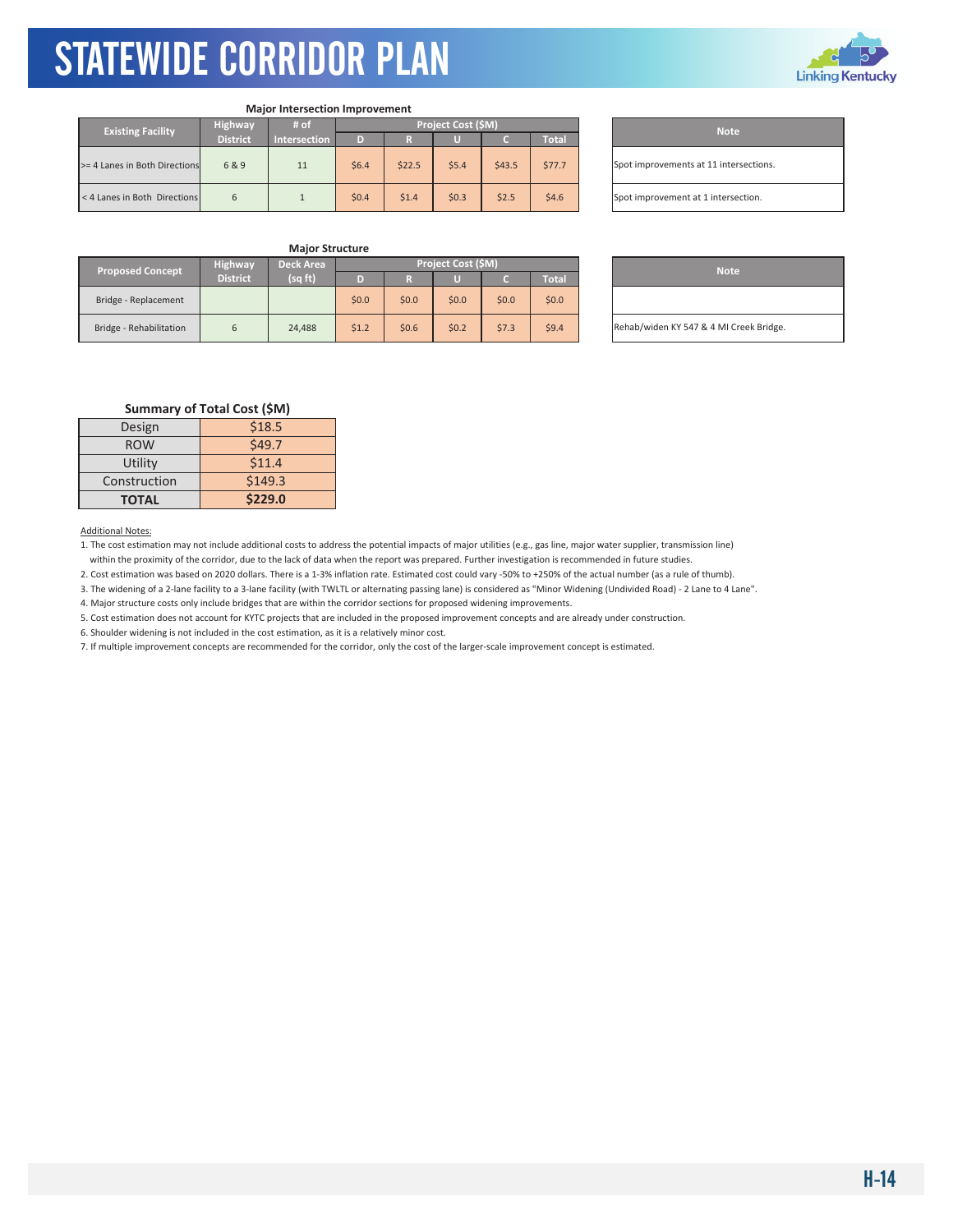# **Linking Kentucky**

### **Cost Estimation Detail ‐ Corridor 10**

KYTC Statewide Corridor Plan

|                         |                      |                         | Principal Arterial/Mir |
|-------------------------|----------------------|-------------------------|------------------------|
| Route                   | US 79 / KY 100       | <b>Functional Class</b> | Arterial               |
| <b>From</b>             | Tennessee State Line | Lanes                   | 2-4                    |
| ю                       | I-65 near Franklin   | <b>Median</b>           | Divided/Undivided      |
| <b>Highway District</b> |                      | <b>Posted Speed</b>     | Typically 55 mph       |

|                         |                 | <b>New Roadways</b> |         |         |                    |             |              |  |
|-------------------------|-----------------|---------------------|---------|---------|--------------------|-------------|--------------|--|
| <b>Proposed Concept</b> | Highway         | <b>Mileage</b>      |         |         | Project Cost (\$M) | <b>Note</b> |              |  |
|                         | <b>District</b> |                     | D)      | R       |                    | T.          | <b>Total</b> |  |
| New 4 Lane Expressway   |                 |                     | \$0.0\$ | \$0.0\$ | \$0.0              | \$0.0\$     | \$0.0\$      |  |
| New Super 2 Highway     |                 |                     | \$0.0\$ | \$0.0\$ | \$0.0              | \$0.0\$     | \$0.0\$      |  |
| New 2 Lane Highway      |                 |                     | \$0.0\$ | \$0.0\$ | \$0.0              | \$0.0\$     | \$0.0\$      |  |

| <b>Characteristics</b>  |                          |  |  |  |  |  |
|-------------------------|--------------------------|--|--|--|--|--|
|                         | Principal Arterial/Minor |  |  |  |  |  |
| <b>Functional Class</b> | Arterial                 |  |  |  |  |  |
| Lanes                   | $7 - 4$                  |  |  |  |  |  |
| <b>Median</b>           | Divided/Undivided        |  |  |  |  |  |
| <b>Posted Speed</b>     | Typically 55 mph         |  |  |  |  |  |

| <b>Note</b> |  |
|-------------|--|
|             |  |
|             |  |
|             |  |

| <b>Major Widening (Divided Road)</b> |  |
|--------------------------------------|--|
|--------------------------------------|--|

| <b>Proposed Concept</b>  | <b>Highway</b>  | <b>Mileage</b> | Project Cost (\$M) |         |         |         |              | <b>Note</b>                                                        |  |
|--------------------------|-----------------|----------------|--------------------|---------|---------|---------|--------------|--------------------------------------------------------------------|--|
|                          | <b>District</b> |                | D                  | R       |         |         | <b>Total</b> |                                                                    |  |
| 4 Lane to 6 Lane (Rual)  |                 |                | \$0.0\$            | \$0.0\$ | \$0.0\$ | \$0.0\$ | \$0.0\$      |                                                                    |  |
| 4 Lane to 6 Lane (Urban) |                 |                | \$0.0\$            | \$0.0\$ | \$0.0\$ | \$0.0\$ | \$0.0\$      |                                                                    |  |
| 2 Lane to 4 Lane (Rual)  | 3               | 5              | \$5.5              | \$3.0   | \$2.5   | \$20.0  | \$31.0       | Widen to a 2+1 lane section (M<br>and a 4-lane divided section (fr |  |
| 2 Lane to 4 Lane (Urban) |                 |                | \$0.0\$            | \$0.0\$ | \$0.0\$ | \$0.0\$ | \$0.0\$      |                                                                    |  |

| <b>Note</b>                                           |
|-------------------------------------------------------|
|                                                       |
|                                                       |
| Widen to a 2+1 lane section (MP 0-3 in Todd County)   |
| and a 4-lane divided section (from US 431 to KY 100). |
|                                                       |
|                                                       |

### **Minor Widening (Undivided Road)**

| <b>Proposed Concept</b>  | <b>Highway</b>  | <b>Mileage</b> | <b>Project Cost (SM)</b> |         |       |       |              |  | <b>Note</b> |  |
|--------------------------|-----------------|----------------|--------------------------|---------|-------|-------|--------------|--|-------------|--|
|                          | <b>District</b> |                |                          |         |       |       | <b>Total</b> |  |             |  |
| 2 Lane to 4 Lane (Rural) |                 |                | \$0.0\$                  | \$0.0\$ | \$0.0 | \$0.0 | \$0.0\$      |  |             |  |
| 2 Lane to 4 Lane (Urban) |                 |                | \$0.0\$                  | \$0.0\$ | \$0.0 | \$0.0 | \$0.0\$      |  |             |  |

### **Upgrade Arterial to Parkway/Expressway**

| <b>Proposed Concept</b> | Highway         | <b>Mileage</b> |         |         | <b>Project Cost (SM)</b> |         |              |  | <b>Note</b> |
|-------------------------|-----------------|----------------|---------|---------|--------------------------|---------|--------------|--|-------------|
|                         | <b>District</b> |                |         |         |                          |         | <b>Total</b> |  |             |
| Upgrade with Pavement   |                 |                | \$0.0\$ | \$0.0   | \$0.0\$                  | \$0.0\$ | \$0.0\$      |  |             |
| Reconstruction          |                 |                |         |         |                          |         |              |  |             |
| Upgrade with Pavement   |                 |                |         |         |                          |         |              |  |             |
| Rehabilitation          |                 |                | \$0.0\$ | \$0.0\$ | \$0.0\$                  | \$0.0\$ | \$0.0\$      |  |             |

| <b>Note</b> |
|-------------|
|             |
|             |

| <b>Proposed Concept</b>         | <b>Highway</b>  | # of        |         | Project Cost (\$M) |         |         |              | <b>Note</b> |
|---------------------------------|-----------------|-------------|---------|--------------------|---------|---------|--------------|-------------|
|                                 | <b>District</b> | Interchange | D       | R                  |         |         | <b>Total</b> |             |
| New Service Interchange         |                 |             | \$0.0\$ | \$0.0              | \$0.0\$ | \$0.0\$ | \$0.0\$      |             |
| (Rural)                         |                 |             |         |                    |         |         |              |             |
| New Service Interchange         |                 |             | \$0.0\$ | \$0.0              | \$0.0\$ | \$0.0\$ | \$0.0\$      |             |
| (Urban)                         |                 |             |         |                    |         |         |              |             |
| <b>Interchange Modification</b> |                 |             | \$0.0\$ | \$0.0              | \$0.0\$ | \$0.0\$ | \$0.0\$      |             |
| (Rural)                         |                 |             |         |                    |         |         |              |             |
| Interchange Modification        |                 |             | \$0.0\$ | \$0.0              | \$0.0\$ | \$0.0\$ | \$0.0\$      |             |
| (Urban)                         |                 |             |         |                    |         |         |              |             |
| <b>Grade Separation Only</b>    |                 |             | \$0.0\$ | \$0.0              | \$0.0   | \$0.0\$ | \$0.0\$      |             |

| <b>Note</b> |
|-------------|
|             |
|             |
|             |
|             |
|             |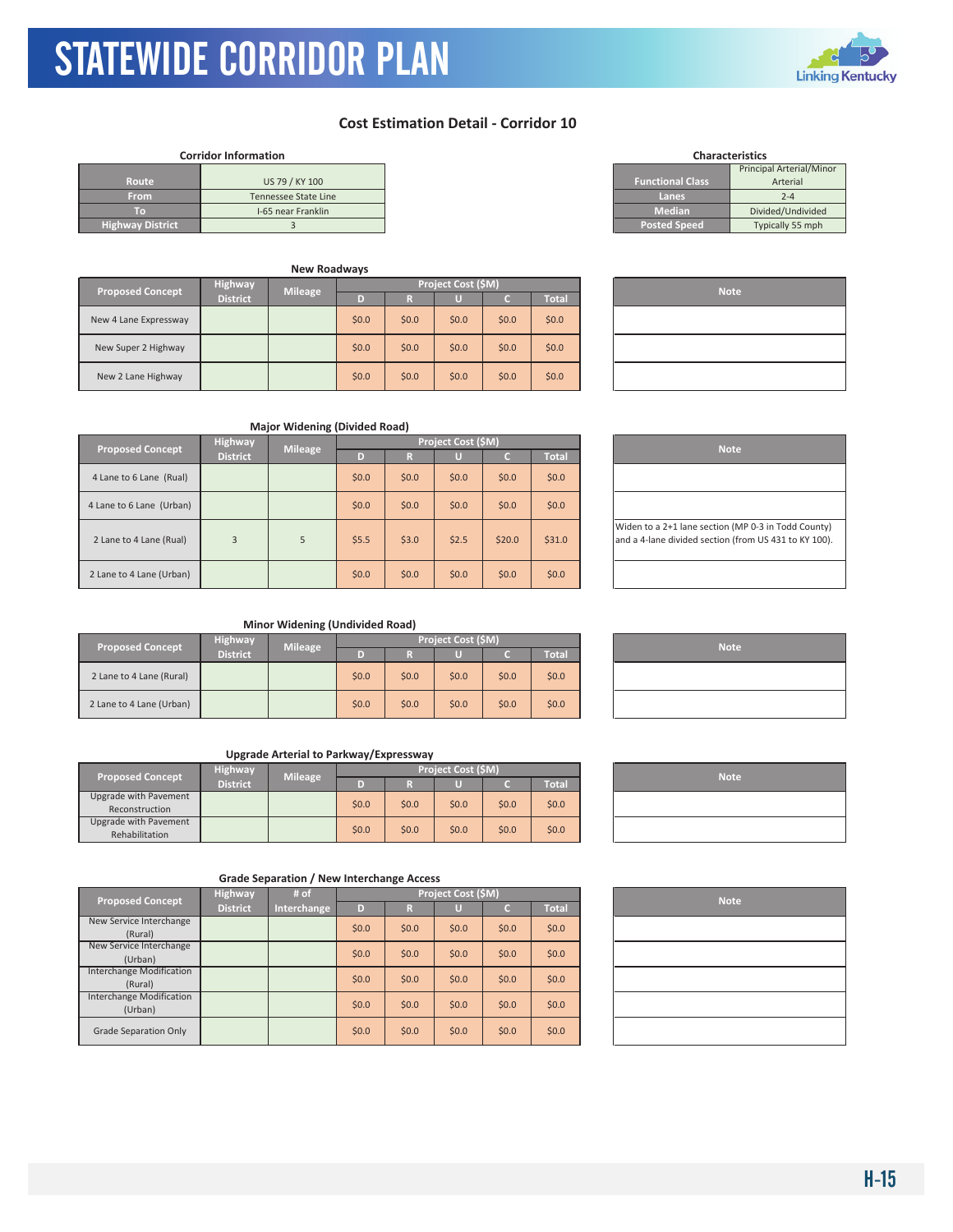

| <b>Major Intersection Improvement</b> |                        |              |                    |       |       |        |              |  |  |
|---------------------------------------|------------------------|--------------|--------------------|-------|-------|--------|--------------|--|--|
| <b>Existing Facility</b>              | <b>Highway</b><br># of |              | Project Cost (\$M) |       |       |        |              |  |  |
|                                       | <b>District</b>        | Intersection | D                  | R     | π     |        | <b>Total</b> |  |  |
| >= 4 Lanes in Both Directions         |                        |              | \$0.1              | \$0.2 | \$0.3 | \$4.0  | \$4.6        |  |  |
| < 4 Lanes in Both Directions          |                        | 6            | \$0.6              | \$0.6 | \$0.6 | \$12.0 | \$13.8       |  |  |

**Note** Spot improvement at 1 intersection. Spot improvements at 6 intersection.

### **Major Structure**

| <b>Proposed Concept</b> | Highway         | Deck Area | <b>Project Cost (\$M)</b> |         |       |       |              | <b>Note</b> |  |  |
|-------------------------|-----------------|-----------|---------------------------|---------|-------|-------|--------------|-------------|--|--|
|                         | <b>District</b> | (sq ft)   |                           |         |       |       | <b>Total</b> |             |  |  |
| Bridge - Replacement    |                 |           | \$0.0                     | \$0.0\$ | \$0.0 | \$0.0 | \$0.0\$      |             |  |  |
| Bridge - Rehabilitation |                 | 3382      | \$0.1                     | \$0.0\$ | \$0.0 | \$1.0 | \$1.1        |             |  |  |

| <b>Note</b> |
|-------------|
|             |
|             |

### **Summary of Total Cost (\$M)**

| Design       | \$6.3  |
|--------------|--------|
| <b>ROW</b>   | \$3.8  |
| Utility      | \$3.4  |
| Construction | \$37.0 |
| <b>TOTAL</b> | \$50.5 |

Additional Notes:

1. The cost estimation may not include additional costs to address the potential impacts of major utilities (e.g., gas line, major water supplier, transmission line) within the proximity of the corridor, due to the lack of data when the report was prepared. Further investigation is recommended in future studies.

2. Cost estimation was based on 2020 dollars. There is a 1‐3% inflation rate. Estimated cost could vary ‐50% to +250% of the actual number (as a rule of thumb).

3. The widening of a 2‐lane facility to a 3‐lane facility (with TWLTL or alternating passing lane) is considered as "Minor Widening (Undivided Road) ‐ 2 Lane to 4 Lane".

4. Major structure costs only include bridges that are within the corridor sections for proposed widening improvements.

5. Cost estimation does not account for KYTC projects that are included in the proposed improvement concepts and are already under construction.

6. Shoulder widening is not included in the cost estimation, as it is a relatively minor cost.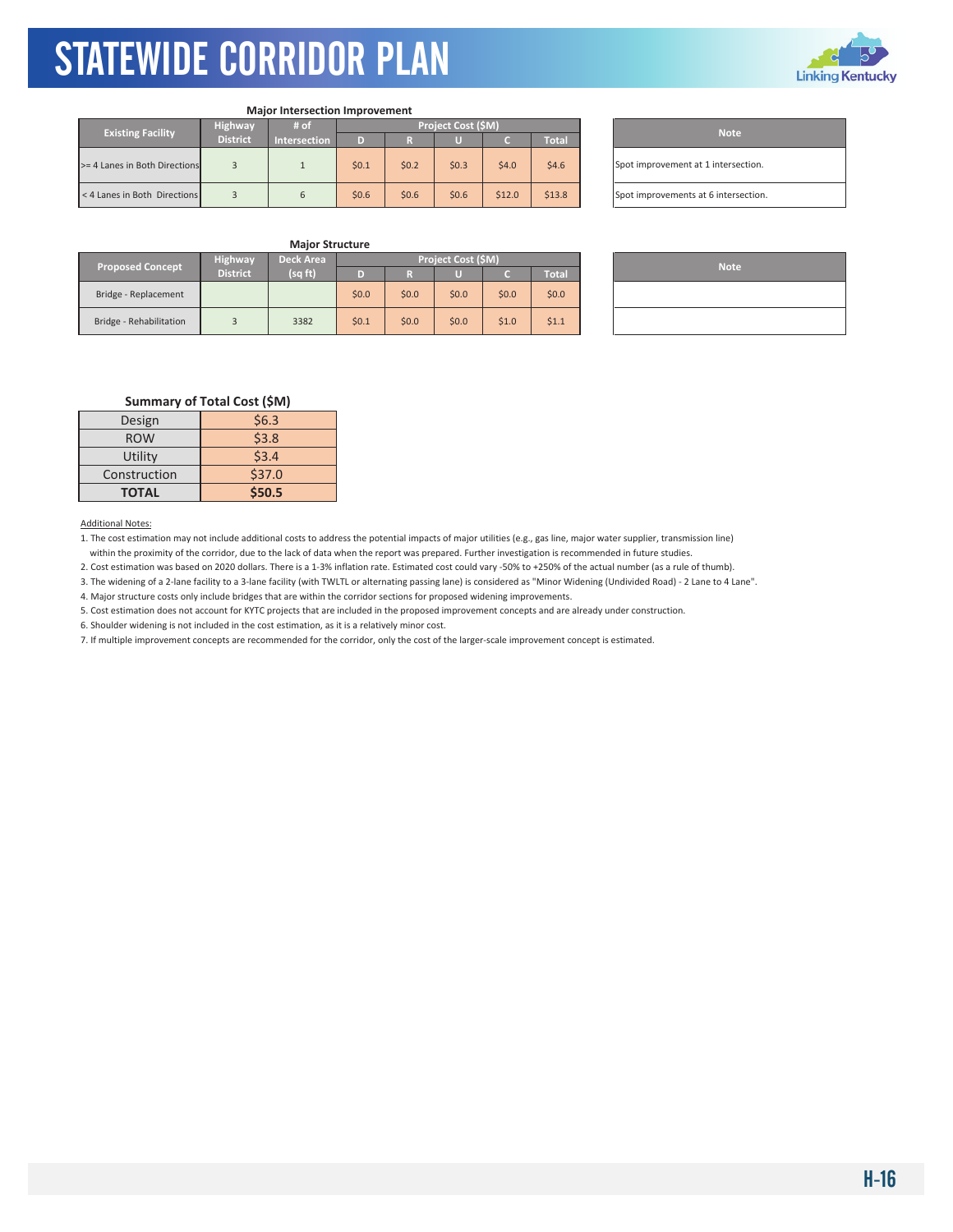### STATEWIDE CORRIDOR PLAN KYTC Statewide Corridor Plan

### **Cost Estimation Detail ‐ Corridor 12**

|                         | <b>Corridor Information</b> |                         | <b>Characteristics</b>    |
|-------------------------|-----------------------------|-------------------------|---------------------------|
| Route                   | KY 922/US 25                | <b>Functional Class</b> | <b>Principal Arterial</b> |
| <b>From</b>             | US 68 in Lexington          | Lanes                   | $2 - 6$                   |
| ю                       | I-64/I-75 in Lexington      | <b>Median</b>           | Divided/Undivided         |
| <b>Highway District</b> |                             | <b>Posted Speed</b>     | 35-55 mph                 |

|                                            |                | <b>New Roadways</b> |                    |         |         |         |              |  |             |
|--------------------------------------------|----------------|---------------------|--------------------|---------|---------|---------|--------------|--|-------------|
|                                            | <b>Highway</b> |                     | Project Cost (\$M) |         |         |         |              |  |             |
| <b>Proposed Concept</b><br><b>District</b> |                | <b>Mileage</b>      | D)                 | R       |         |         | <b>Total</b> |  | <b>Note</b> |
| New 4 Lane Expressway                      |                |                     | \$0.0\$            | \$0.0   | \$0.0\$ | \$0.0\$ | \$0.0\$      |  |             |
| New Super 2 Highway                        |                |                     | \$0.0\$            | \$0.0   | \$0.0   | \$0.0\$ | \$0.0\$      |  |             |
| New 2 Lane Highway                         |                |                     | \$0.0\$            | \$0.0\$ | \$0.0   | \$0.0\$ | \$0.0\$      |  |             |

| <b>Functional Class</b> | <b>Principal Arterial</b> |  |  |  |  |
|-------------------------|---------------------------|--|--|--|--|
| Lanes                   | $2 - 6$                   |  |  |  |  |
| <b>Median</b>           | Divided/Undivided         |  |  |  |  |
| <b>Posted Speed</b>     | 35-55 mph                 |  |  |  |  |
|                         |                           |  |  |  |  |

**Characteristics**

| <b>Note</b> |
|-------------|
|             |
|             |
|             |

| <b>Major Widening (Divided Road)</b> |                 |                |                           |         |         |         |              |  |                                                               |
|--------------------------------------|-----------------|----------------|---------------------------|---------|---------|---------|--------------|--|---------------------------------------------------------------|
| <b>Proposed Concept</b>              | <b>Highway</b>  | <b>Mileage</b> | <b>Project Cost (\$M)</b> |         |         |         |              |  | <b>Note</b>                                                   |
|                                      | <b>District</b> |                |                           |         |         |         | <b>Total</b> |  |                                                               |
| 4 Lane to 6 Lane (Rual)              |                 |                | \$0.0\$                   | \$0.0\$ | \$0.0\$ | \$0.0\$ | \$0.0        |  |                                                               |
| 4 Lane to 6 Lane (Urban)             |                 | 1.8            | \$3.2                     | \$11.7  | \$2.7   | \$21.6  | \$39.2\$     |  | Widen to a 6-lane divided secti<br>management from New Circle |
| 2 Lane to 4 Lane (Rual)              |                 |                | \$0.0\$                   | \$0.0\$ | \$0.0   | \$0.0\$ | \$0.0\$      |  |                                                               |
| 2 Lane to 4 Lane (Urban)             |                 |                | \$0.0\$                   | \$0.0\$ | \$0.0\$ | \$0.0\$ | \$0.0        |  |                                                               |

| <b>Note</b>                                                                               |
|-------------------------------------------------------------------------------------------|
|                                                                                           |
| Widen to a 6-lane divided section with access<br>management from New Circle Road to I-75. |
|                                                                                           |
|                                                                                           |

### **Minor Widening (Undivided Road)**

| <b>Proposed Concept</b>  | <b>Highway</b>  | <b>Mileage</b> | <b>Project Cost (\$M)</b> |         |         |         |              | <b>Note</b> |  |
|--------------------------|-----------------|----------------|---------------------------|---------|---------|---------|--------------|-------------|--|
|                          | <b>District</b> |                |                           |         |         |         | <b>Total</b> |             |  |
| 2 Lane to 4 Lane (Rural) |                 |                | \$0.0\$                   | \$0.0\$ | \$0.0\$ | \$0.0   | \$0.0\$      |             |  |
| 2 Lane to 4 Lane (Urban) |                 |                | \$0.0                     | \$0.0\$ | \$0.0   | \$0.0\$ | \$0.0\$      |             |  |

### **Upgrade Arterial to Parkway/Expressway**

|                                         | <b>Highway</b>  |                | Project Cost (\$M) |         |         |         |              |  |             |
|-----------------------------------------|-----------------|----------------|--------------------|---------|---------|---------|--------------|--|-------------|
| <b>Proposed Concept</b>                 | <b>District</b> | <b>Mileage</b> |                    |         |         |         | <b>Total</b> |  | <b>Note</b> |
| Upgrade with Pavement<br>Reconstruction |                 |                | \$0.0\$            | 50.0    | \$0.0\$ | \$0.0\$ | \$0.0\$      |  |             |
| Upgrade with Pavement<br>Rehabilitation |                 |                | \$0.0\$            | \$0.0\$ | \$0.0\$ | \$0.0\$ | \$0.0\$      |  |             |

| <b>Note</b> |
|-------------|
|             |
|             |
|             |
|             |

| <b>Proposed Concept</b>                    | <b>Highway</b>  | $#$ of      | Project Cost (\$M) |        |         |         |              | <b>Note</b>                               |
|--------------------------------------------|-----------------|-------------|--------------------|--------|---------|---------|--------------|-------------------------------------------|
|                                            | <b>District</b> | Interchange | D                  | R      |         |         | <b>Total</b> |                                           |
| New Service Interchange<br>(Rural)         |                 |             | \$0.0\$            | \$0.0  | \$0.0\$ | \$0.0\$ | \$0.0\$      |                                           |
| New Service Interchange<br>(Urban)         |                 |             | \$0.0\$            | \$0.0  | \$0.0\$ | \$0.0\$ | \$0.0\$      |                                           |
| <b>Interchange Modification</b><br>(Rural) |                 |             | \$0.0\$            | \$0.0  | \$0.0\$ | \$0.0\$ | \$0.0\$      |                                           |
| Interchange Modification<br>(Urban)        |                 |             | \$7.5              | \$25.0 | \$6.3   | \$50.0  | \$88.8       | Improvements are proposed fo<br>and I-75. |
| Grade Separation Only                      |                 |             | \$0.0\$            | \$0.0  | \$0.0\$ | \$0.0\$ | \$0.0\$      |                                           |

| <b>Note</b>                                                     |
|-----------------------------------------------------------------|
|                                                                 |
|                                                                 |
|                                                                 |
| Improvements are proposed for interchanges at KY 4<br>and I-75. |
|                                                                 |

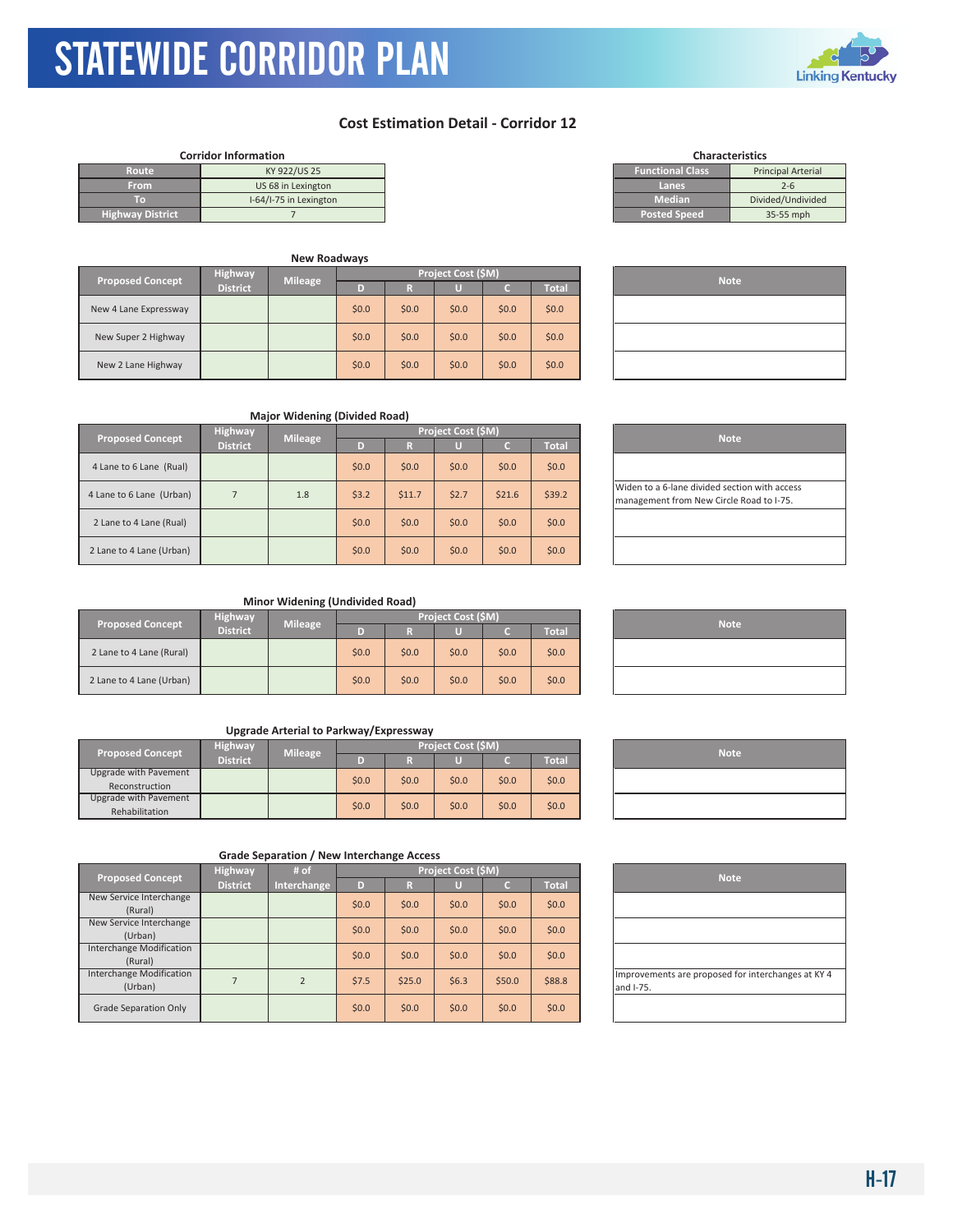

| <b>Major Intersection Improvement</b> |                 |              |                    |        |       |        |              |  |  |  |
|---------------------------------------|-----------------|--------------|--------------------|--------|-------|--------|--------------|--|--|--|
| <b>Existing Facility</b>              | <b>Highway</b>  | $#$ of       | Project Cost (\$M) |        |       |        |              |  |  |  |
|                                       | <b>District</b> | Intersection | D                  | R      |       |        | <b>Total</b> |  |  |  |
| >= 4 Lanes in Both Directions         |                 | 13           | \$7.8              | \$28.6 | \$6.5 | \$52.0 | \$94.9       |  |  |  |
| < 4 Lanes in Both Directions          |                 |              | \$0.0              | \$0.0  | \$0.0 | \$0.0  | \$0.0        |  |  |  |

**Note** Spot improvements at 13 intersections.

### **Major Structure**

| <b>Proposed Concept</b> | <b>Highway</b>  | Deck Area |         |         | <b>Project Cost (SM)</b> |         |              | <b>Note</b>                 |
|-------------------------|-----------------|-----------|---------|---------|--------------------------|---------|--------------|-----------------------------|
|                         | <b>District</b> | (sq ft)   |         |         |                          |         | <b>Total</b> |                             |
| Bridge - Replacement    |                 |           | \$0.0\$ | \$0.0\$ | \$0.0                    | \$0.0\$ | \$0.0\$      |                             |
| Bridge - Rehabilitation |                 | 34,713    | \$1.7   | \$0.9   | \$0.3                    | \$10.4  | \$13.4       | Widening is recommended for |

| <b>Note</b>                            |
|----------------------------------------|
|                                        |
| Widening is recommended for one bridge |

### **Summary of Total Cost (\$M)**

| Design       | \$20.3  |
|--------------|---------|
| <b>ROW</b>   | \$66.2  |
| Utility      | \$15.8  |
| Construction | \$134.0 |
| <b>TOTAL</b> | \$236.3 |

Additional Notes:

1. The cost estimation may not include additional costs to address the potential impacts of major utilities (e.g., gas line, major water supplier, transmission line) within the proximity of the corridor, due to the lack of data when the report was prepared. Further investigation is recommended in future studies.

2. Cost estimation was based on 2020 dollars. There is a 1‐3% inflation rate. Estimated cost could vary ‐50% to +250% of the actual number (as a rule of thumb).

3. The widening of a 2‐lane facility to a 3‐lane facility (with TWLTL or alternating passing lane) is considered as "Minor Widening (Undivided Road) ‐ 2 Lane to 4 Lane".

4. Major structure costs only include bridges that are within the corridor sections for proposed widening improvements.

5. Cost estimation does not account for KYTC projects that are included in the proposed improvement concepts and are already under construction.

6. Shoulder widening is not included in the cost estimation, as it is a relatively minor cost.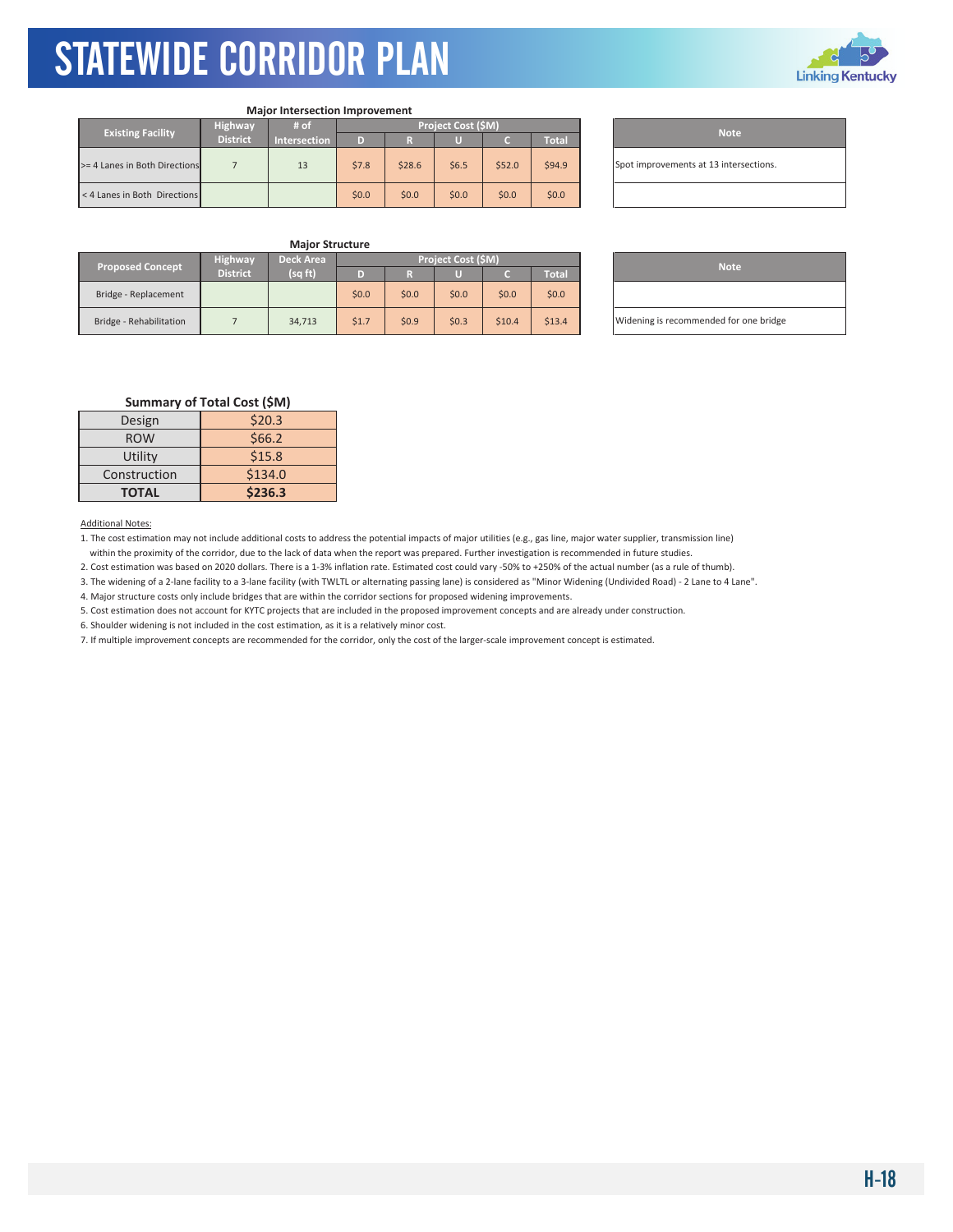### **Cost Estimation Detail ‐ Corridor 15**

|                         | <b>Corridor Information</b> |                         | <b>Characteristics</b>    |
|-------------------------|-----------------------------|-------------------------|---------------------------|
| Route                   | KY 15, KY 7, KY 15S, KY 30  | <b>Functional Class</b> | <b>Principal Arterial</b> |
| <b>From</b>             | <b>Mountain Pkwy</b>        | Lanes                   | $2 - 4$                   |
|                         | <b>US 119</b>               | <b>Median</b>           | Divided/Undivided         |
| <b>Highway District</b> | 10.12                       | <b>Posted Speed</b>     | Typically 55 mph          |

| <b>New Roadways</b>     |                                   |                |         |         |                    |         |              |  |
|-------------------------|-----------------------------------|----------------|---------|---------|--------------------|---------|--------------|--|
| <b>Proposed Concept</b> | <b>Highway</b><br><b>District</b> | <b>Mileage</b> | D       | R       | Project Cost (\$M) |         | <b>Total</b> |  |
| New 4 Lane Expressway   |                                   |                | \$0.0\$ | \$0.0\$ | \$0.0              | \$0.0\$ | \$0.0\$      |  |
| New Super 2 Highway     |                                   |                | \$0.0\$ | \$0.0\$ | \$0.0              | \$0.0\$ | \$0.0\$      |  |
| New 2 Lane Highway      |                                   |                | \$0.0\$ | \$0.0\$ | \$0.0              | \$0.0   | \$0.0\$      |  |

| <b>Characteristics</b>                               |                   |  |  |  |  |  |  |
|------------------------------------------------------|-------------------|--|--|--|--|--|--|
| <b>Functional Class</b><br><b>Principal Arterial</b> |                   |  |  |  |  |  |  |
| Lanes                                                | $7 - 4$           |  |  |  |  |  |  |
| <b>Median</b>                                        | Divided/Undivided |  |  |  |  |  |  |
| <b>Posted Speed</b>                                  | Typically 55 mph  |  |  |  |  |  |  |
|                                                      |                   |  |  |  |  |  |  |

| <b>Note</b> |  |
|-------------|--|
|             |  |
|             |  |
|             |  |

### **Major Widening (Divided Road)**

|                          |                 | . .            |         |                    |             |       |              |  |
|--------------------------|-----------------|----------------|---------|--------------------|-------------|-------|--------------|--|
| <b>Proposed Concept</b>  | <b>Highway</b>  | <b>Mileage</b> |         | Project Cost (\$M) | <b>Note</b> |       |              |  |
|                          | <b>District</b> |                | D       | R                  |             |       | <b>Total</b> |  |
| 4 Lane to 6 Lane (Rual)  |                 |                | \$0.0\$ | \$0.0\$            | \$0.0\$     | \$0.0 | \$0.0\$      |  |
| 4 Lane to 6 Lane (Urban) |                 |                | \$0.0\$ | \$0.0\$            | \$0.0\$     | \$0.0 | \$0.0\$      |  |
| 2 Lane to 4 Lane (Rual)  |                 |                | \$0.0\$ | \$0.0\$            | \$0.0\$     | \$0.0 | \$0.0\$      |  |
| 2 Lane to 4 Lane (Urban) |                 |                | \$0.0\$ | \$0.0\$            | \$0.0\$     | \$0.0 | \$0.0\$      |  |

| <b>Note</b> |  |
|-------------|--|
|             |  |
|             |  |
|             |  |
|             |  |

### **Minor Widening (Undivided Road)**

| <b>Proposed Concept</b>  | <b>Highway</b>  | <b>Mileage</b> |       |         | Project Cost (\$M) |         |              | <b>Note</b> |
|--------------------------|-----------------|----------------|-------|---------|--------------------|---------|--------------|-------------|
|                          | <b>District</b> |                |       |         |                    |         | <b>Total</b> |             |
| 2 Lane to 4 Lane (Rural) |                 |                | \$0.0 | \$0.0\$ | \$0.0              | \$0.0\$ | \$0.0\$      |             |
| 2 Lane to 4 Lane (Urban) |                 |                | \$0.0 | \$0.0\$ | \$0.0              | \$0.0\$ | \$0.0\$      |             |

### **Upgrade Arterial to Parkway/Expressway**

| <b>Proposed Concept</b>                 | <b>Highway</b>  | Project Cost (\$M)<br><b>Mileage</b> |         |         |         |         |              | <b>Note</b> |
|-----------------------------------------|-----------------|--------------------------------------|---------|---------|---------|---------|--------------|-------------|
|                                         | <b>District</b> |                                      | n       |         |         |         | <b>Total</b> |             |
| Upgrade with Pavement<br>Reconstruction |                 |                                      | \$0.0\$ | \$0.0\$ | \$0.0   | \$0.0\$ | \$0.0\$      |             |
| Upgrade with Pavement<br>Rehabilitation |                 |                                      | \$0.0\$ | \$0.0\$ | \$0.0\$ | \$0.0\$ | \$0.0\$      |             |

| <b>Note</b> |  |
|-------------|--|
|             |  |
|             |  |

| <b>Proposed Concept</b>             | # of            | Project Cost (\$M) |         |         |         |         |              | <b>Note</b> |  |
|-------------------------------------|-----------------|--------------------|---------|---------|---------|---------|--------------|-------------|--|
|                                     | <b>District</b> | Interchange        | D       | R       |         |         | <b>Total</b> |             |  |
| New Service Interchange<br>(Rural)  |                 |                    | \$0.0\$ | \$0.0\$ | \$0.0\$ | \$0.0\$ | \$0.0\$      |             |  |
| New Service Interchange<br>(Urban)  |                 |                    | \$0.0\$ | \$0.0\$ | \$0.0\$ | \$0.0\$ | \$0.0\$      |             |  |
| Interchange Modification<br>(Rural) |                 |                    | \$0.0\$ | \$0.0\$ | \$0.0\$ | \$0.0\$ | \$0.0\$      |             |  |
| Interchange Modification<br>(Urban) |                 |                    | \$0.0\$ | \$0.0\$ | \$0.0\$ | \$0.0\$ | \$0.0\$      |             |  |
| <b>Grade Separation Only</b>        |                 |                    | \$0.0\$ | \$0.0\$ | \$0.0\$ | \$0.0\$ | \$0.0\$      |             |  |

| <b>Note</b> |
|-------------|
|             |
|             |
|             |
|             |
|             |



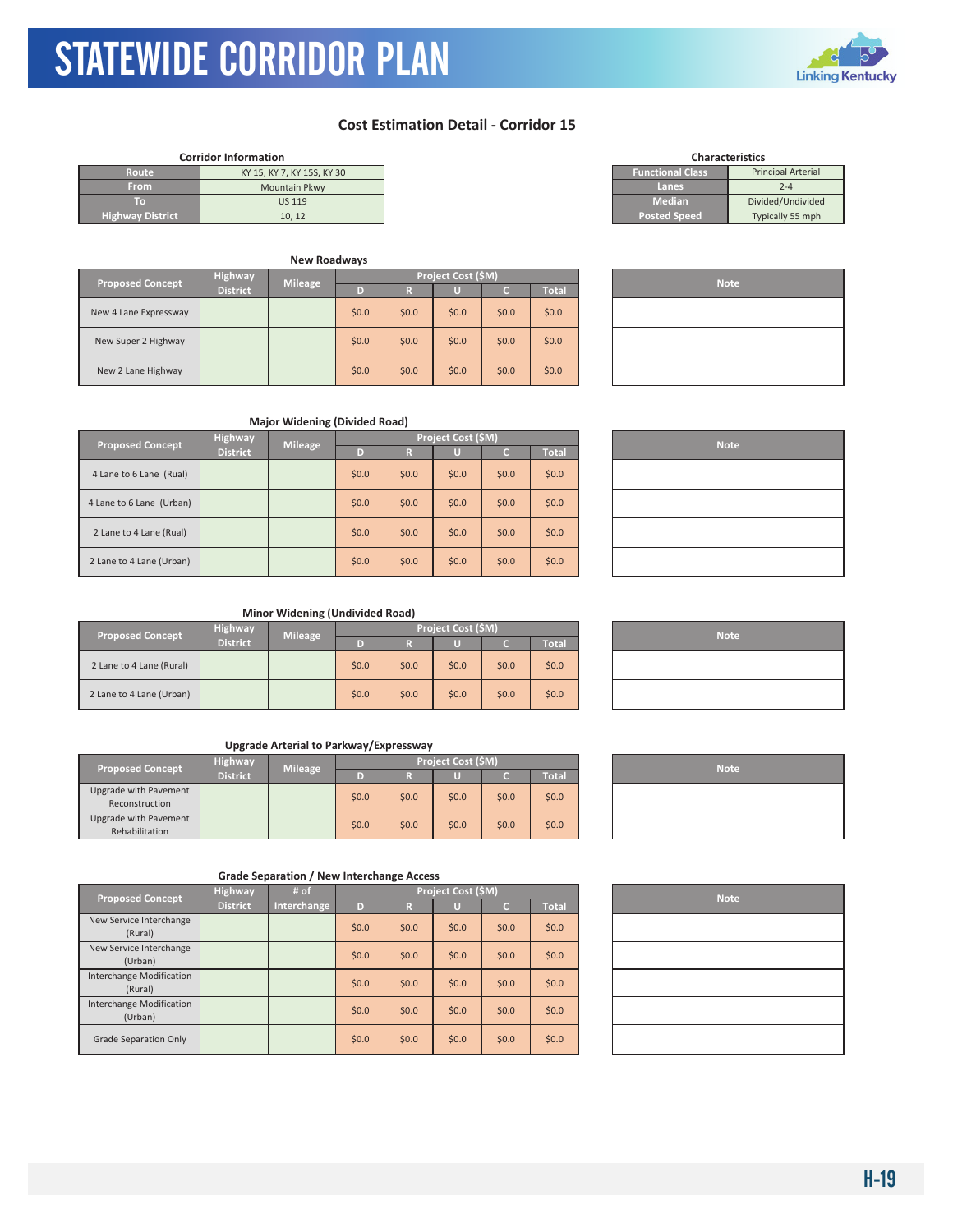

|  | <b>Major Intersection Improvement</b> |
|--|---------------------------------------|
|  |                                       |

| <b>Highway</b><br><b>Existing Facility</b> |                               |                 | # of         | <b>Project Cost (SM)</b> |         |       |        |              |  | <b>Note</b>                   |
|--------------------------------------------|-------------------------------|-----------------|--------------|--------------------------|---------|-------|--------|--------------|--|-------------------------------|
|                                            |                               | <b>District</b> | Intersection | D                        | Ð       | U     |        | <b>Total</b> |  |                               |
|                                            | >= 4 Lanes in Both Directions | 10.12           |              | \$2.5                    | \$3.5   | \$2.5 | \$24.5 | \$32.9       |  | Spot improvements at 7 inters |
|                                            | < 4 Lanes in Both Directions  | 10              |              | \$0.3                    | \$0.4\$ | \$0.3 | \$2.0  | \$2.9        |  | Spot improvement at 1 interse |

| <b>Note</b>                           |
|---------------------------------------|
| Spot improvements at 7 intersections. |
| Spot improvement at 1 intersection.   |

### **Major Structure**

| <b>Proposed Concept</b> | <b>Highway</b>  | Deck Area |         |       | <b>Project Cost (SM)</b> |       |         |             |
|-------------------------|-----------------|-----------|---------|-------|--------------------------|-------|---------|-------------|
|                         | <b>District</b> | (sq ft)   |         |       |                          |       | Total   | <b>Note</b> |
| Bridge - Replacement    |                 |           | \$0.0   | \$0.0 | \$0.0                    | \$0.0 | \$0.0\$ |             |
| Bridge - Rehabilitation |                 |           | \$0.0\$ | \$0.0 | \$0.0                    | \$0.0 | \$0.0\$ |             |

| <b>Note</b> |
|-------------|
|             |
|             |

### **Summary of Total Cost (\$M)**

| Design       | \$2.7  |
|--------------|--------|
| <b>ROW</b>   | \$3.9  |
| Utility      | \$2.7  |
| Construction | \$26.5 |
| <b>TOTAL</b> | \$35.8 |

#### Additional Notes:

1. The cost estimation may not include additional costs to address the potential impacts of major utilities (e.g., gas line, major water supplier, transmission line) within the proximity of the corridor, due to the lack of data when the report was prepared. Further investigation is recommended in future studies.

2. Cost estimation was based on 2020 dollars. There is a 1‐3% inflation rate. Estimated cost could vary ‐50% to +250% of the actual number (as a rule of thumb).

3. The widening of a 2‐lane facility to a 3‐lane facility (with TWLTL or alternating passing lane) is considered as "Minor Widening (Undivided Road) ‐ 2 Lane to 4 Lane".

4. Major structure costs only include bridges that are within the corridor sections for proposed widening improvements.

5. Cost estimation does not account for KYTC projects that are included in the proposed improvement concepts and are already under construction.

6. Shoulder widening is not included in the cost estimation, as it is a relatively minor cost.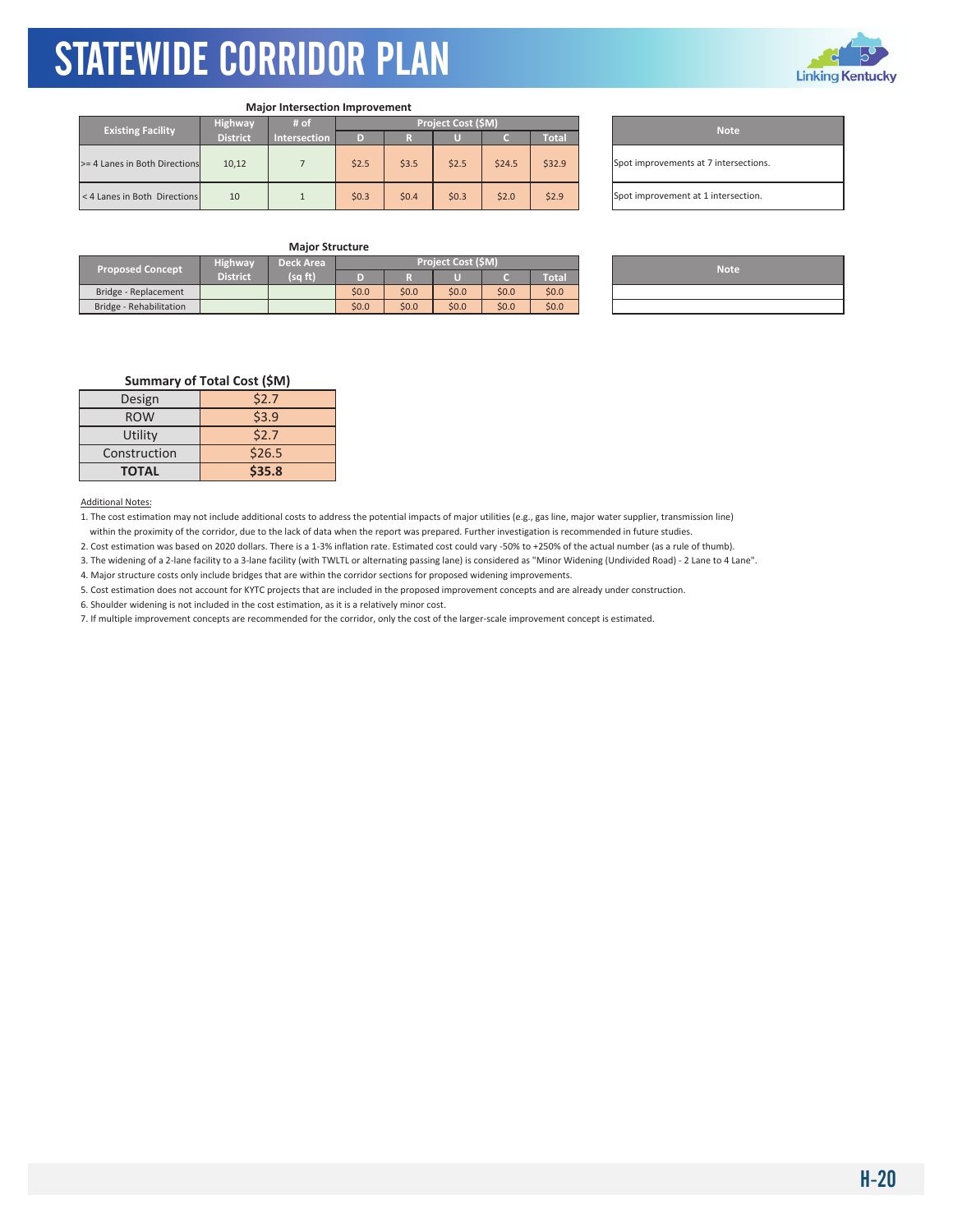

#### **Corridor Information**

KYTC Statewide Corridor Plan

| <b>Route</b>            | US 31 W / KY 61         |
|-------------------------|-------------------------|
| <b>From</b>             | Columbia                |
| ю                       | I-65 near Elizabethtown |
| <b>Highway District</b> | 4.8                     |

|                         |                       | <b>New Roadways</b> |    |         |                    |       |         |             |  |  |  |  |
|-------------------------|-----------------------|---------------------|----|---------|--------------------|-------|---------|-------------|--|--|--|--|
| <b>Proposed Concept</b> | <b>Highway</b>        | <b>Mileage</b>      |    |         | Project Cost (\$M) |       |         | <b>Note</b> |  |  |  |  |
|                         | <b>District</b>       |                     | D) | R       |                    |       | Total   |             |  |  |  |  |
|                         | New 4 Lane Expressway |                     |    | \$0.0\$ | \$0.0\$            | \$0.0 | \$0.0\$ | \$0.0\$     |  |  |  |  |
|                         | New Super 2 Highway   |                     |    | \$0.0\$ | \$0.0\$            | \$0.0 | \$0.0\$ | \$0.0\$     |  |  |  |  |
|                         | New 2 Lane Highway    |                     |    | \$0.0\$ | \$0.0\$            | \$0.0 | \$0.0\$ | \$0.0\$     |  |  |  |  |

| <b>Characteristics</b>  |                          |  |  |  |  |  |  |  |  |
|-------------------------|--------------------------|--|--|--|--|--|--|--|--|
|                         | Minor Arterial/Principal |  |  |  |  |  |  |  |  |
| <b>Functional Class</b> | Arterial                 |  |  |  |  |  |  |  |  |
| Lanes                   | $7 - 4$                  |  |  |  |  |  |  |  |  |
| Median                  | Divided/Undivided        |  |  |  |  |  |  |  |  |
| <b>Posted Speed</b>     | 35-70 mph                |  |  |  |  |  |  |  |  |

**Linking Kentucky** 

| <b>Note</b> |  |
|-------------|--|
|             |  |
|             |  |
|             |  |

### **Major Widening (Divided Road)**

|  | <b>Proposed Concept</b>  | <b>Highway</b> | <b>Mileage</b> |         |         | <b>Project Cost (\$M)</b> | <b>Note</b>  |         |  |  |
|--|--------------------------|----------------|----------------|---------|---------|---------------------------|--------------|---------|--|--|
|  | <b>District</b>          |                | D              | R       |         |                           | <b>Total</b> |         |  |  |
|  | 4 Lane to 6 Lane (Rual)  |                |                | \$0.0\$ | \$0.0\$ | \$0.0                     | \$0.0\$      | \$0.0   |  |  |
|  | 4 Lane to 6 Lane (Urban) |                |                | \$0.0\$ | \$0.0\$ | \$0.0                     | \$0.0\$      | \$0.0\$ |  |  |
|  | 2 Lane to 4 Lane (Rual)  |                |                | \$0.0\$ | \$0.0\$ | \$0.0                     | \$0.0\$      | \$0.0   |  |  |
|  | 2 Lane to 4 Lane (Urban) |                |                | \$0.0\$ | \$0.0\$ | \$0.0                     | \$0.0\$      | \$0.0   |  |  |

| <b>Note</b> |
|-------------|
|             |
|             |
|             |
|             |

### **Minor Widening (Undivided Road)**

| <b>Proposed Concept</b>  | <b>Highway</b><br><b>District</b> | <b>Mileage</b> | <b>Project Cost (SM)</b> |         |       |         |         |  | <b>Note</b> |
|--------------------------|-----------------------------------|----------------|--------------------------|---------|-------|---------|---------|--|-------------|
|                          |                                   |                |                          |         |       |         | Total   |  |             |
| 2 Lane to 4 Lane (Rural) |                                   |                | \$0.0\$                  | \$0.0\$ | \$0.0 | \$0.0\$ | \$0.0\$ |  |             |
| 2 Lane to 4 Lane (Urban) |                                   |                | \$0.0\$                  | \$0.0\$ | \$0.0 | \$0.0\$ | \$0.0\$ |  |             |

|  | <b>Note</b> |  |  |
|--|-------------|--|--|
|  |             |  |  |
|  |             |  |  |

### **Upgrade Arterial to Parkway/Expressway**

|  | <b>Proposed Concept</b>                 | Highway | <b>Mileage</b> | Project Cost (\$M) |      |         |              |         |  | <b>Note</b> |  |
|--|-----------------------------------------|---------|----------------|--------------------|------|---------|--------------|---------|--|-------------|--|
|  | <b>District</b>                         |         | D)             |                    |      |         | <b>Total</b> |         |  |             |  |
|  | Upgrade with Pavement<br>Reconstruction |         |                | \$0.0\$            | 50.0 | \$0.0\$ | \$0.0        | \$0.0\$ |  |             |  |
|  | Upgrade with Pavement<br>Rehabilitation |         |                | \$0.0\$            | 50.0 | \$0.0   | \$0.0        | \$0.0\$ |  |             |  |

|                                     |                 | Grade Separation / New interchange Access |                    |         |         |         |              |  |             |
|-------------------------------------|-----------------|-------------------------------------------|--------------------|---------|---------|---------|--------------|--|-------------|
| <b>Proposed Concept</b>             | Highway         | # $of$                                    | Project Cost (\$M) |         |         |         |              |  | <b>Note</b> |
|                                     | <b>District</b> | Interchange                               | D                  | R       |         | C       | <b>Total</b> |  |             |
| New Service Interchange<br>(Rural)  |                 |                                           | \$0.0\$            | \$0.0\$ | \$0.0   | \$0.0\$ | \$0.0\$      |  |             |
| New Service Interchange<br>(Urban)  |                 |                                           | \$0.0\$            | \$0.0\$ | \$0.0   | \$0.0\$ | \$0.0        |  |             |
| Interchange Modification<br>(Rural) |                 |                                           | \$0.0\$            | \$0.0\$ | \$0.0   | \$0.0\$ | \$0.0\$      |  |             |
| Interchange Modification<br>(Urban) |                 |                                           | \$0.0\$            | \$0.0\$ | \$0.0\$ | \$0.0\$ | \$0.0\$      |  |             |
| <b>Grade Separation Only</b>        |                 |                                           | \$0.0\$            | \$0.0\$ | \$0.0\$ | \$0.0\$ | \$0.0\$      |  |             |

| <b>Note</b> |  |
|-------------|--|
|             |  |
|             |  |

| <b>Note</b> |
|-------------|
|             |
|             |
|             |
|             |
|             |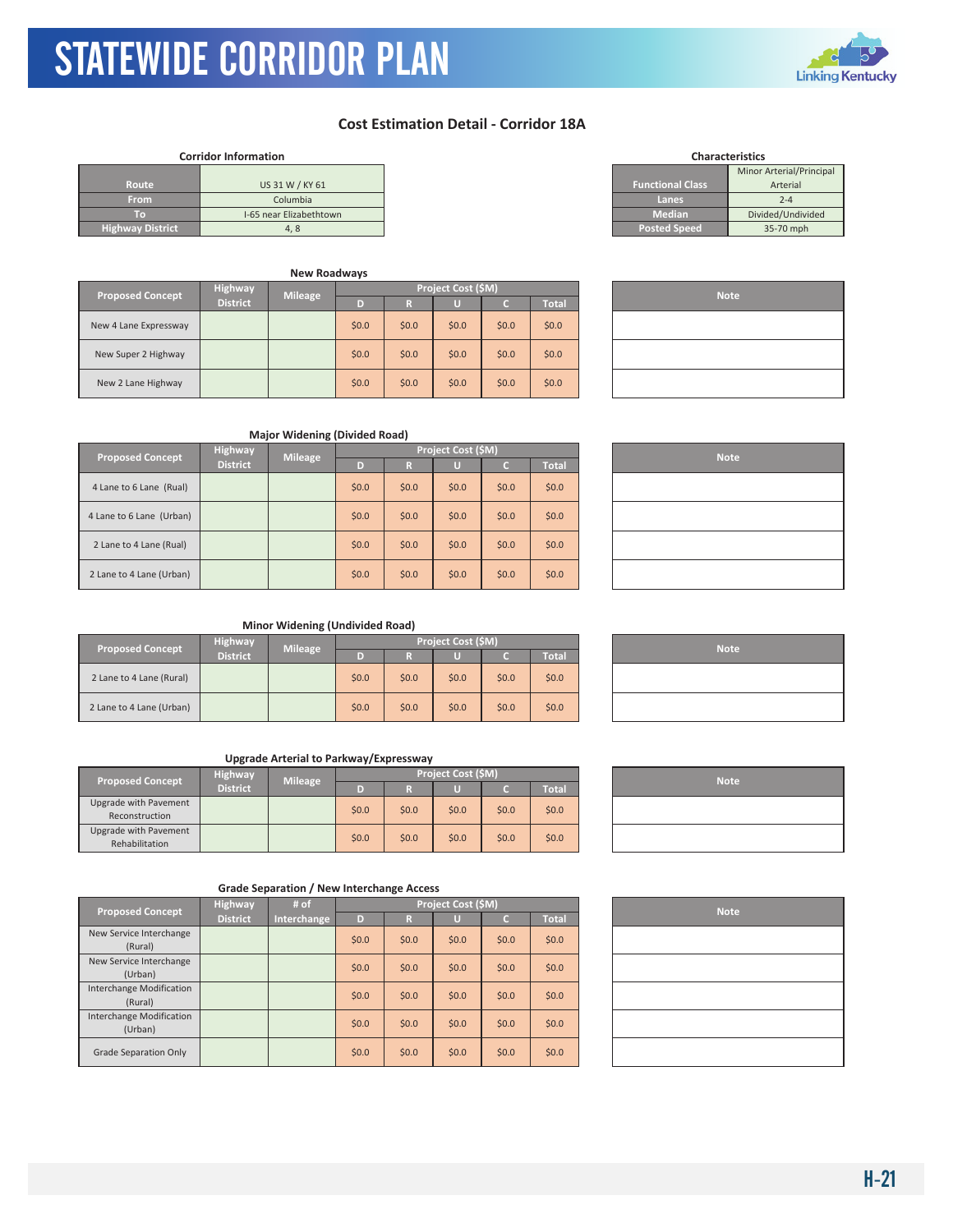

#### **Major Intersection Improvement**

| <b>Existing Facility</b>      | <b>Highway</b>  | # of                | <b>Project Cost (\$M)</b> |         |       |       |              |  |
|-------------------------------|-----------------|---------------------|---------------------------|---------|-------|-------|--------------|--|
|                               | <b>District</b> | <b>Intersection</b> | D                         |         |       |       | <b>Total</b> |  |
| >= 4 Lanes in Both Directions | $\overline{4}$  |                     | \$0.2                     | \$0.4   | \$0.6 | \$8.0 | \$9.2        |  |
| < 4 Lanes in Both Directions  |                 |                     | \$0.0                     | \$0.0\$ | \$0.0 | \$0.0 | \$0.0        |  |

| <b>Note</b>                           |
|---------------------------------------|
| Spot improvements at 2 intersections. |
|                                       |

### **Major Structure**

| <b>Proposed Concept</b> | Highway         | <b>Deck Area</b> | Project Cost (\$M) |         |       |         |         | <b>Note</b> |  |  |
|-------------------------|-----------------|------------------|--------------------|---------|-------|---------|---------|-------------|--|--|
|                         | <b>District</b> | (sq ft)          |                    |         |       |         | Total   |             |  |  |
| Bridge - Replacement    |                 |                  | \$0.0              | \$0.0\$ | \$0.0 | \$0.0\$ | \$0.0\$ |             |  |  |
| Bridge - Rehabilitation |                 |                  | \$0.0              | \$0.0\$ | \$0.0 | \$0.0\$ | \$0.0   |             |  |  |

٦

\* Proposed improvement of widening shoulders to 6' or more from US 31E to KY 88

#### $\sim$ **Summary of Total Cost (\$M)**

| Design       | \$0.2\$ |
|--------------|---------|
| <b>ROW</b>   | \$0.4\$ |
| Utility      | \$0.6   |
| Construction | \$8.0   |
| <b>TOTAL</b> | \$9.2   |

Additional Notes:

1. The cost estimation may not include additional costs to address the potential impacts of major utilities (e.g., gas line, major water supplier, transmission line) within the proximity of the corridor, due to the lack of data when the report was prepared. Further investigation is recommended in future studies.

2. Cost estimation was based on 2020 dollars. There is a 1‐3% inflation rate. Estimated cost could vary ‐50% to +250% of the actual number (as a rule of thumb).

3. The widening of a 2‐lane facility to a 3‐lane facility (with TWLTL or alternating passing lane) is considered as "Minor Widening (Undivided Road) ‐ 2 Lane to 4 Lane".

4. Major structure costs only include bridges that are within the corridor sections for proposed widening improvements.

5. Cost estimation does not account for KYTC projects that are included in the proposed improvement concepts and are already under construction.

6. Shoulder widening is not included in the cost estimation, as it is a relatively minor cost.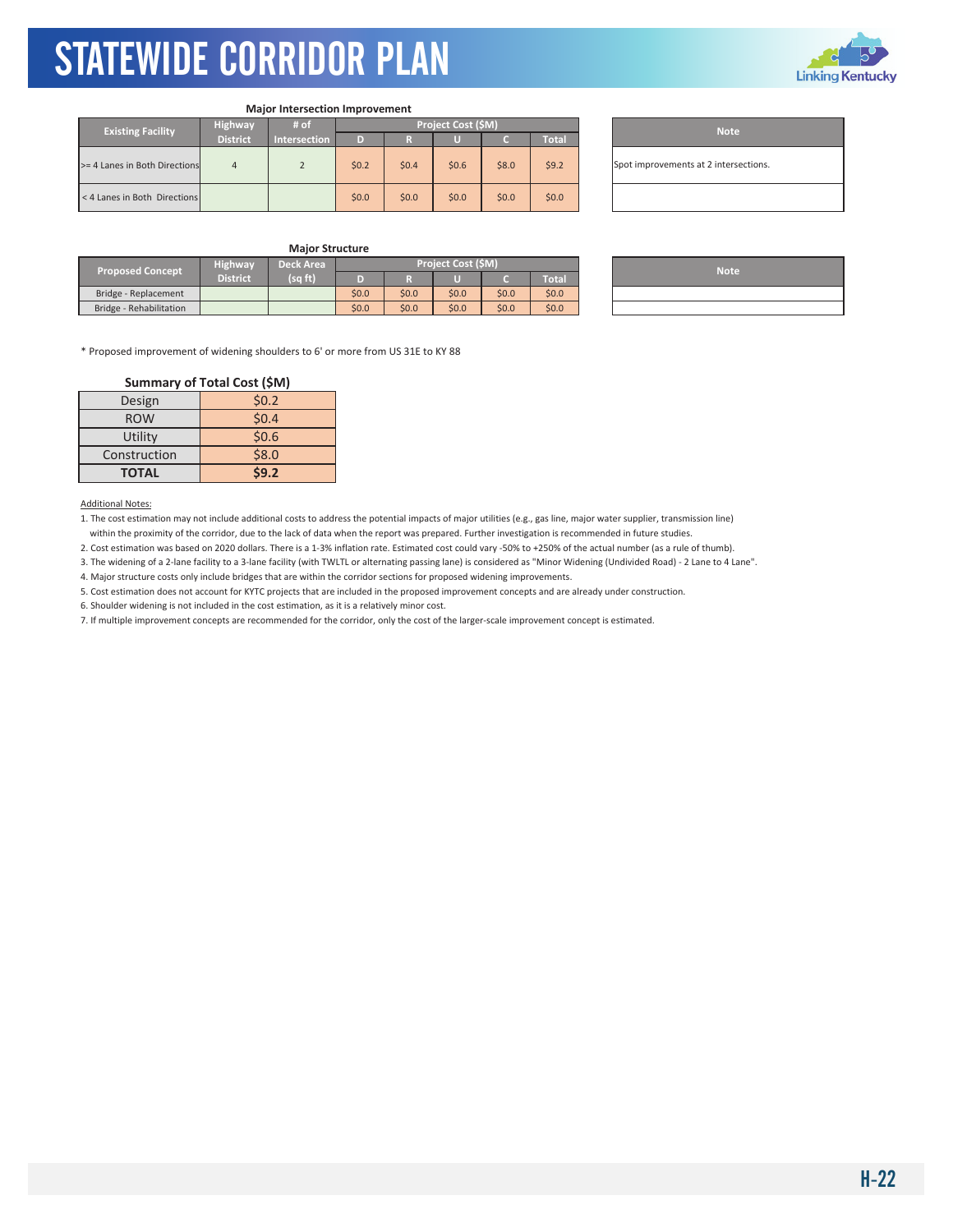

|                         | <b>Corridor Information</b> |
|-------------------------|-----------------------------|
| Route                   | US 31 W / KY 9001           |
| <b>From</b>             | $1 - 65$                    |
| Ю                       | I-265 in Louisville         |
| <b>Highway District</b> | $-4.5$                      |

KYTC Statewide Corridor Plan

| <b>New Roadways</b>     |                            |                |                    |              |       |               |             |  |
|-------------------------|----------------------------|----------------|--------------------|--------------|-------|---------------|-------------|--|
| <b>Proposed Concept</b> | Highway<br><b>District</b> | <b>Mileage</b> | Project Cost (\$M) |              |       | <b>Total</b>  | <b>Note</b> |  |
| New 4 Lane Expressway   |                            |                | D)<br>\$0.0\$      | R<br>\$0.0\$ | \$0.0 | o.<br>\$0.0\$ | \$0.0\$     |  |
| New Super 2 Highway     |                            |                | \$0.0\$            | \$0.0\$      | \$0.0 | \$0.0\$       | \$0.0\$     |  |
| New 2 Lane Highway      |                            |                | \$0.0\$            | \$0.0\$      | \$0.0 | \$0.0\$       | \$0.0\$     |  |

| <b>Characteristics</b>  |                           |  |  |  |  |  |
|-------------------------|---------------------------|--|--|--|--|--|
| <b>Functional Class</b> | <b>Principal Arterial</b> |  |  |  |  |  |
| Lanes.                  | $2 - 6$                   |  |  |  |  |  |
| <b>Median</b>           | Divided/Undivided         |  |  |  |  |  |
| <b>Posted Speed</b>     | Typically 55 mph          |  |  |  |  |  |

| <b>Note</b> |
|-------------|
|             |
|             |
|             |

| <b>Proposed Concept</b>  | Highway         | <b>Mileage</b> | Project Cost (\$M) |         |         |         | <b>Note</b>  |                                                                                                                                            |
|--------------------------|-----------------|----------------|--------------------|---------|---------|---------|--------------|--------------------------------------------------------------------------------------------------------------------------------------------|
|                          | <b>District</b> |                | D                  | R       |         | TC.     | <b>Total</b> |                                                                                                                                            |
| 4 Lane to 6 Lane (Rual)  | 5, 4            | 26.1           | \$36.4\$           | \$23.5  | \$12.5  | \$138.0 | \$210.3      | Widen to a 6-lane divided arter<br>Station Rd) to KY 841 (Gene Sn<br>Louisville. Add auxillary lane fre<br>Pkwy to KY 1638 (Old Mill Rd) i |
| 4 Lane to 6 Lane (Urban) |                 |                | \$0.0              | \$0.0\$ | \$0.0\$ | \$0.0\$ | \$0.0\$      |                                                                                                                                            |
| 2 Lane to 4 Lane (Rual)  |                 |                | \$0.0              | \$0.0\$ | \$0.0\$ | \$0.0\$ | \$0.0\$      |                                                                                                                                            |
| 2 Lane to 4 Lane (Urban) |                 |                | \$0.0              | \$0.0\$ | \$0.0\$ | \$0.0   | \$0.0\$      |                                                                                                                                            |

| <b>Note</b>                                           |
|-------------------------------------------------------|
| Widen to a 6-lane divided arterial from KY 44 (Stites |
| Station Rd) to KY 841 (Gene Snyder Freeway) in        |
| Louisville. Add auxillary lane from Western Kentucky  |
| Pkwy to KY 1638 (Old Mill Rd) in Muldraugh.           |
|                                                       |
|                                                       |
|                                                       |
|                                                       |
|                                                       |

### **Minor Widening (Undivided Road)**

| <b>Proposed Concept</b>  | <b>Highway</b>        | <b>Mileage</b> |         |         | Project Cost (\$M) |         |         | <b>Note</b> |
|--------------------------|-----------------------|----------------|---------|---------|--------------------|---------|---------|-------------|
|                          | District <sup>1</sup> |                |         |         |                    |         | Total   |             |
| 2 Lane to 4 Lane (Rural) |                       |                | \$0.0\$ | \$0.0\$ | \$0.0              | \$0.0\$ | \$0.0\$ |             |
| 2 Lane to 4 Lane (Urban) |                       |                | \$0.0\$ | \$0.0\$ | \$0.0              | \$0.0\$ | \$0.0\$ |             |

| <b>Note</b> |
|-------------|
|             |
|             |

### **Upgrade Arterial to Parkway/Expressway**

| <b>Proposed Concept</b>                 | <b>Highway</b>  | <b>Mileage</b> |         |         | Project Cost (\$M) |         |              |  | <b>Note</b> |
|-----------------------------------------|-----------------|----------------|---------|---------|--------------------|---------|--------------|--|-------------|
|                                         | <b>District</b> |                | D       |         |                    |         | <b>Total</b> |  |             |
| Upgrade with Pavement<br>Reconstruction |                 |                | \$0.0\$ | \$0.0\$ | \$0.0\$            | \$0.0\$ | \$0.0\$      |  |             |
| Upgrade with Pavement<br>Rehabilitation |                 |                | \$0.0\$ | \$0.0\$ | \$0.0\$            | \$0.0\$ | \$0.0\$      |  |             |

|                                     |                 | Grade Separation / New mitcremange Access |         |         |                    |         |              |                              |
|-------------------------------------|-----------------|-------------------------------------------|---------|---------|--------------------|---------|--------------|------------------------------|
| <b>Proposed Concept</b>             | <b>Highway</b>  | # of                                      |         |         | Project Cost (\$M) |         |              | <b>Note</b>                  |
|                                     | <b>District</b> | Interchange                               | D       | R       |                    | ٠       | <b>Total</b> |                              |
| New Service Interchange<br>(Rural)  | $\overline{4}$  | $\overline{2}$                            | \$2.8   | \$2.0   | \$1.6              | \$17.0  | \$23.4       | New interchanges are propose |
| New Service Interchange<br>(Urban)  |                 |                                           | \$0.0\$ | \$0.0\$ | \$0.0\$            | \$0.0\$ | \$0.0\$      |                              |
| Interchange Modification<br>(Rural) |                 |                                           | \$0.0\$ | \$0.0\$ | \$0.0\$            | \$0.0   | \$0.0\$      |                              |
| Interchange Modification<br>(Urban) |                 |                                           | \$0.0\$ | \$0.0\$ | \$0.0\$            | \$0.0   | \$0.0\$      |                              |
| <b>Grade Separation Only</b>        |                 |                                           | \$0.0\$ | \$0.0\$ | \$0.0\$            | \$0.0   | \$0.0\$      |                              |

| <b>Note</b> |
|-------------|
|             |
|             |
|             |

| <b>Note</b>                                         |
|-----------------------------------------------------|
| New interchanges are proposed at KY 1357 and US 60. |
|                                                     |
|                                                     |
|                                                     |
|                                                     |

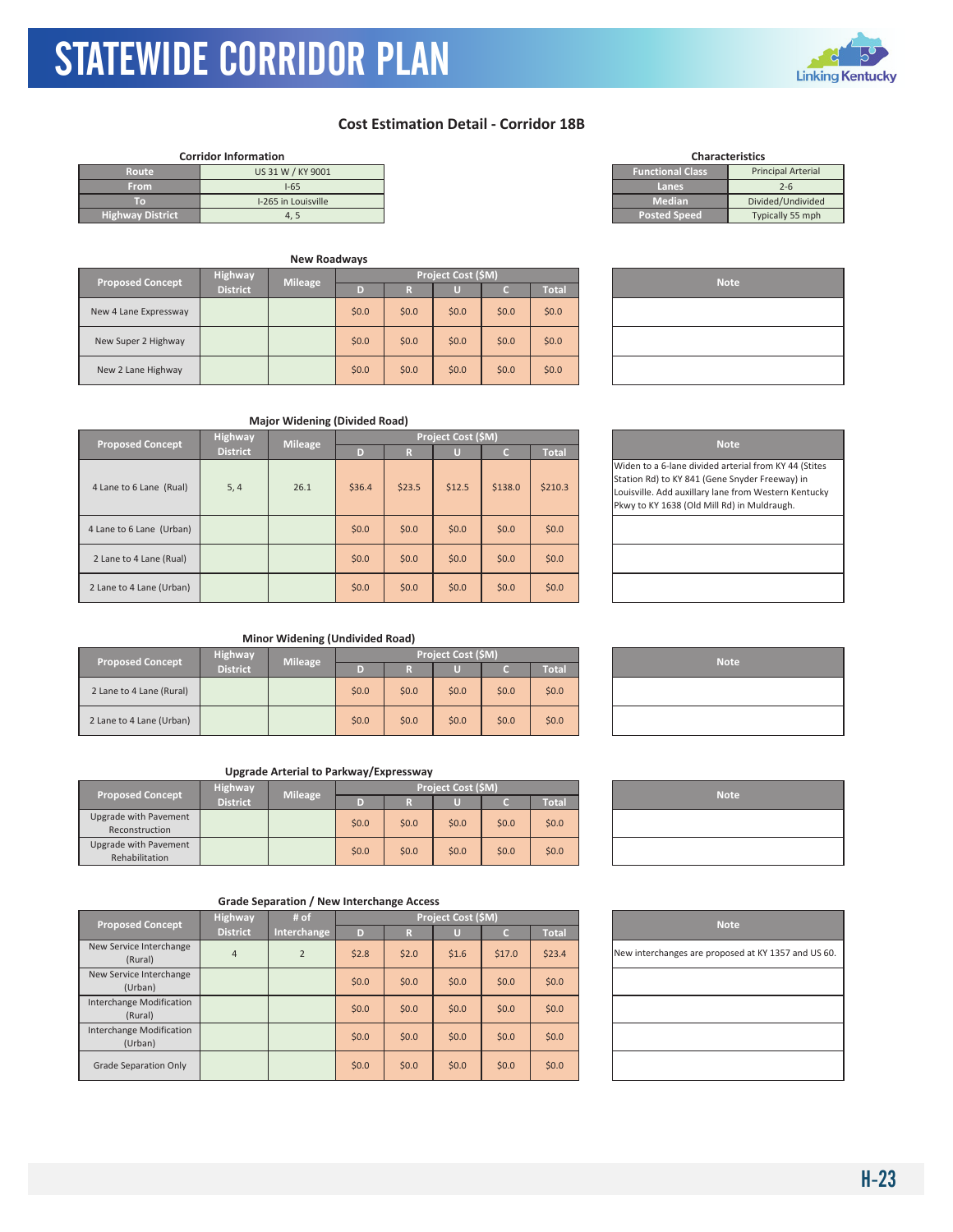

|                               |                 | <b>Major Intersection Improvement</b> |       |       |                           |        |              |
|-------------------------------|-----------------|---------------------------------------|-------|-------|---------------------------|--------|--------------|
| <b>Existing Facility</b>      | <b>Highway</b>  | # of                                  |       |       | <b>Project Cost (\$M)</b> |        |              |
|                               | <b>District</b> | <b>Intersection</b>                   | D     | R     | Ш                         |        | <b>Total</b> |
| >= 4 Lanes in Both Directions | 4,5             | 21                                    | \$2.6 | \$6.2 | \$6.5                     | \$84.0 | \$99.3       |
| < 4 Lanes in Both Directions  |                 |                                       | \$0.0 | \$0.0 | \$0.0                     | \$0.0  | \$0.0        |

**Note** Spot improvements at 21 intersections.

### **Major Structure**

| <b>Proposed Concept</b> | <b>Highway</b>  | <b>Deck Area</b> |         |         | <b>Project Cost (SM)</b> |        |         | <b>Note</b>                             |
|-------------------------|-----------------|------------------|---------|---------|--------------------------|--------|---------|-----------------------------------------|
|                         | <b>District</b> | (sq ft)          |         | Ð       |                          |        | Total   |                                         |
| Bridge - Replacement    |                 |                  | \$0.0\$ | \$0.0\$ | \$0.0                    | \$0.0  | \$0.0\$ |                                         |
| Bridge - Rehabilitation |                 | 34.992           | \$1.7   | \$0.9   | \$0.3                    | \$10.5 | \$13.5  | Rehab/widening is recommend<br>bridges. |

| <b>Note</b>                                      |
|--------------------------------------------------|
|                                                  |
| Rehab/widening is recommended for a total of two |
| bridges.                                         |

| Summary of Total Cost (\$M) |  |  |
|-----------------------------|--|--|
|                             |  |  |

| Design       | \$43.5  |
|--------------|---------|
| <b>ROW</b>   | \$32.6  |
| Utility      | \$20.9  |
| Construction | \$249.5 |
| <b>TOTAL</b> | \$346.5 |

#### Additional Notes:

1. The cost estimation may not include additional costs to address the potential impacts of major utilities (e.g., gas line, major water supplier, transmission line) within the proximity of the corridor, due to the lack of data when the report was prepared. Further investigation is recommended in future studies.

2. Cost estimation was based on 2020 dollars. There is a 1‐3% inflation rate. Estimated cost could vary ‐50% to +250% of the actual number (as a rule of thumb).

3. The widening of a 2‐lane facility to a 3‐lane facility (with TWLTL or alternating passing lane) is considered as "Minor Widening (Undivided Road) ‐ 2 Lane to 4 Lane".

4. Major structure costs only include bridges that are within the corridor sections for proposed widening improvements.

5. Cost estimation does not account for KYTC projects that are included in the proposed improvement concepts and are already under construction.

6. Shoulder widening is not included in the cost estimation, as it is a relatively minor cost.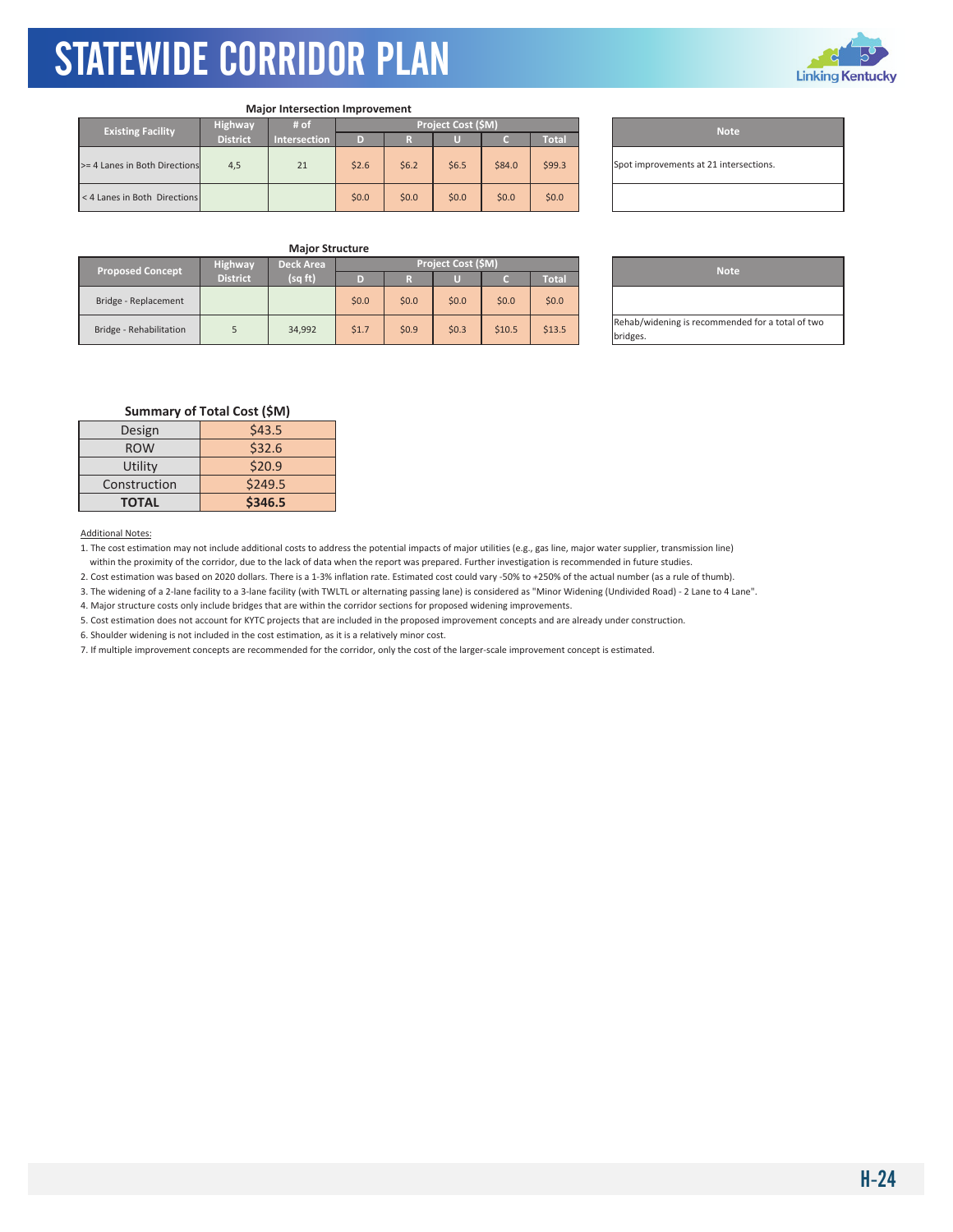### **Cost Estimation Detail ‐ Corridor 18C**

| <b>Functional Class</b><br><b>Principal Arterial</b><br>US 31 W / US 150<br>Route<br><b>From</b><br>I-265 in Louisville<br>Lanes<br>$2 - 6$<br><b>Median</b><br>Undivided<br>I-64 in Louisville<br>$\lceil$ (0)<br><b>Posted Speed</b><br><b>Highway District</b><br>Typically 35 mph | <b>Corridor Information</b> |
|---------------------------------------------------------------------------------------------------------------------------------------------------------------------------------------------------------------------------------------------------------------------------------------|-----------------------------|
|                                                                                                                                                                                                                                                                                       |                             |
|                                                                                                                                                                                                                                                                                       |                             |
|                                                                                                                                                                                                                                                                                       |                             |
|                                                                                                                                                                                                                                                                                       |                             |

KYTC Statewide Corridor Plan

|                         |                 | <b>New Roadways</b> |         |         |                    |         |              |  |  |
|-------------------------|-----------------|---------------------|---------|---------|--------------------|---------|--------------|--|--|
|                         | <b>Highway</b>  | <b>Mileage</b>      |         |         | Project Cost (\$M) |         | <b>Note</b>  |  |  |
| <b>Proposed Concept</b> | <b>District</b> |                     | D)      | R       |                    |         | <b>Total</b> |  |  |
| New 4 Lane Expressway   |                 |                     | \$0.0\$ | \$0.0\$ | \$0.0              | \$0.0\$ | \$0.0\$      |  |  |
| New Super 2 Highway     |                 |                     | \$0.0\$ | \$0.0\$ | \$0.0              | \$0.0\$ | \$0.0\$      |  |  |
| New 2 Lane Highway      |                 |                     | \$0.0\$ | \$0.0\$ | \$0.0              | \$0.0\$ | \$0.0\$      |  |  |

| <b>Characteristics</b>  |                           |  |  |  |  |  |  |
|-------------------------|---------------------------|--|--|--|--|--|--|
| <b>Functional Class</b> | <b>Principal Arterial</b> |  |  |  |  |  |  |
| Lanes                   | $2 - 6$                   |  |  |  |  |  |  |
| <b>Median</b>           | Undivided                 |  |  |  |  |  |  |
| <b>Posted Speed</b>     | Typically 35 mph          |  |  |  |  |  |  |
|                         |                           |  |  |  |  |  |  |

| <b>Note</b> |
|-------------|
|             |
|             |
|             |

### **Major Widening (Divided Road)**

| <b>Proposed Concept</b>  | <b>Highway</b><br><b>Mileage</b> |  | Project Cost (\$M) |         |         |         |              |  | <b>Note</b> |
|--------------------------|----------------------------------|--|--------------------|---------|---------|---------|--------------|--|-------------|
|                          | <b>District</b>                  |  | D                  | R       | J.      |         | <b>Total</b> |  |             |
| 4 Lane to 6 Lane (Rual)  |                                  |  | \$0.0\$            | \$0.0\$ | \$0.0\$ | \$0.0\$ | \$0.0\$      |  |             |
| 4 Lane to 6 Lane (Urban) |                                  |  | \$0.0\$            | \$0.0\$ | \$0.0\$ | \$0.0\$ | \$0.0\$      |  |             |
| 2 Lane to 4 Lane (Rual)  |                                  |  | \$0.0\$            | \$0.0\$ | \$0.0   | \$0.0\$ | \$0.0\$      |  |             |
| 2 Lane to 4 Lane (Urban) |                                  |  | \$0.0\$            | \$0.0\$ | \$0.0\$ | \$0.0\$ | \$0.0\$      |  |             |

| <b>Note</b> |
|-------------|
|             |
|             |
|             |
|             |

### **Minor Widening (Undivided Road)**

| <b>Proposed Concept</b>  | <b>Highway</b>  | <b>Mileage</b> | Project Cost (\$M) |         |              |         |         | <b>Note</b> |
|--------------------------|-----------------|----------------|--------------------|---------|--------------|---------|---------|-------------|
|                          | <b>District</b> |                |                    |         | <b>Total</b> |         |         |             |
| 2 Lane to 4 Lane (Rural) |                 |                | \$0.0\$            | \$0.0\$ | \$0.0        | \$0.0\$ | \$0.0\$ |             |
| 2 Lane to 4 Lane (Urban) |                 |                | \$0.0\$            | \$0.0\$ | \$0.0        | \$0.0\$ | \$0.0\$ |             |

### **Upgrade Arterial to Parkway/Expressway**

| <b>Proposed Concept</b>                 | <b>Highway</b>  | <b>Mileage</b> | <b>Project Cost (SM)</b> |         |         |       |              |  | <b>Note</b> |
|-----------------------------------------|-----------------|----------------|--------------------------|---------|---------|-------|--------------|--|-------------|
|                                         | <b>District</b> |                |                          |         |         |       | <b>Total</b> |  |             |
| Upgrade with Pavement<br>Reconstruction |                 |                | \$0.0\$                  | \$0.0\$ | \$0.0\$ | \$0.0 | \$0.0\$      |  |             |
| Upgrade with Pavement<br>Rehabilitation |                 |                | \$0.0\$                  | 50.0    | \$0.0\$ | \$0.0 | \$0.0\$      |  |             |

| <b>Note</b> |
|-------------|
|             |
|             |

| <b>Proposed Concept</b>             | Highway         | # of        |         | Project Cost (\$M) |         |         |              | <b>Note</b> |
|-------------------------------------|-----------------|-------------|---------|--------------------|---------|---------|--------------|-------------|
|                                     | <b>District</b> | Interchange | D       | R                  |         | c       | <b>Total</b> |             |
| New Service Interchange<br>(Rural)  |                 |             | \$0.0\$ | \$0.0\$            | \$0.0\$ | \$0.0\$ | \$0.0\$      |             |
| New Service Interchange<br>(Urban)  |                 |             | \$0.0\$ | \$0.0\$            | \$0.0   | \$0.0\$ | \$0.0\$      |             |
| Interchange Modification<br>(Rural) |                 |             | \$0.0\$ | \$0.0\$            | \$0.0   | \$0.0\$ | \$0.0\$      |             |
| Interchange Modification<br>(Urban) |                 |             | \$0.0\$ | \$0.0\$            | \$0.0   | \$0.0\$ | \$0.0\$      |             |
| Grade Separation Only               |                 |             | \$0.0\$ | \$0.0\$            | \$0.0   | \$0.0\$ | \$0.0\$      |             |





| <b>Note</b> |
|-------------|
|             |
|             |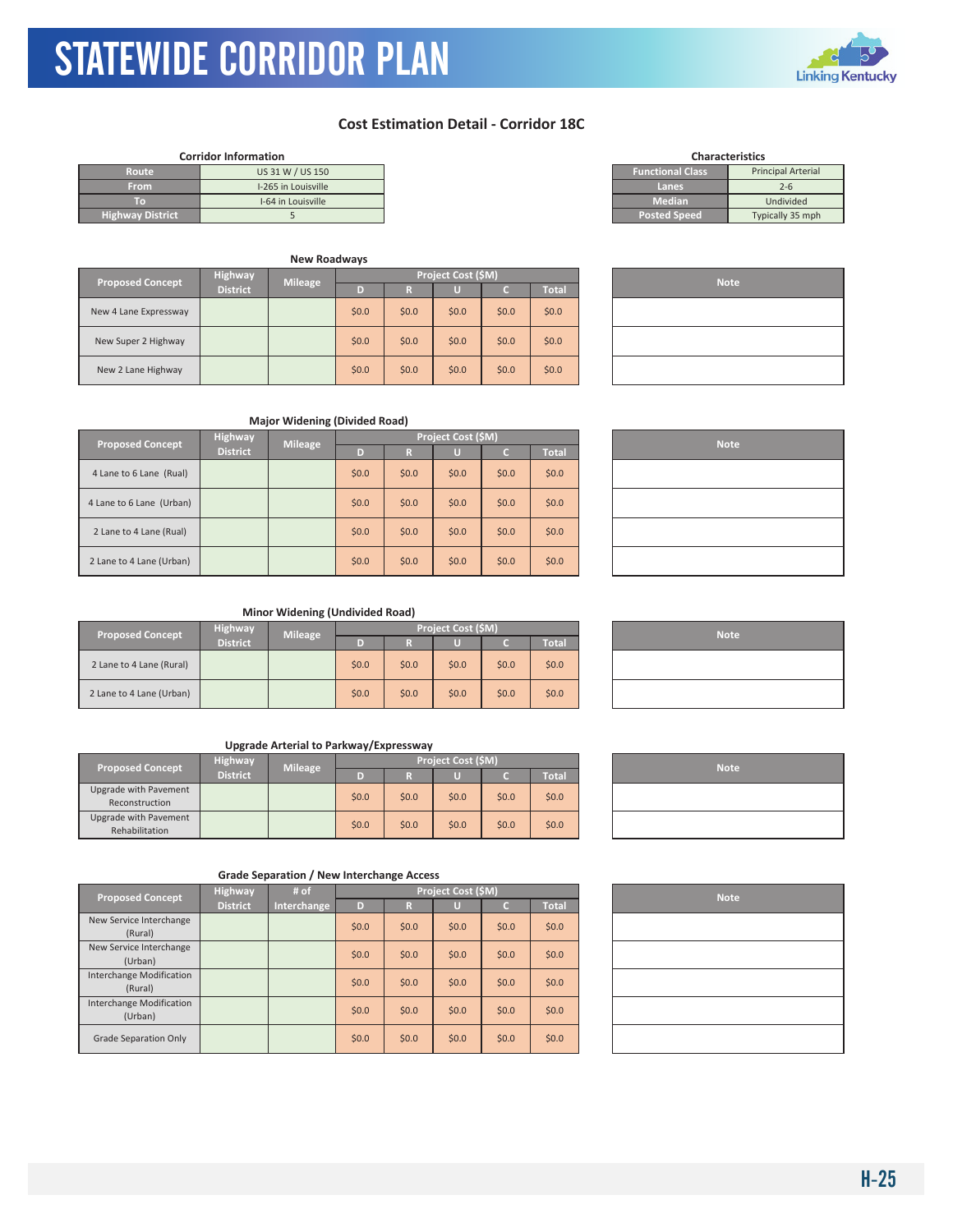

#### **Major Intersection Improvement**

| <b>Existing Facility</b>      | <b>Highway</b>  | # of                |        | <b>Project Cost (SM)</b> |        |        |              |  | <b>Note</b>                    |  |
|-------------------------------|-----------------|---------------------|--------|--------------------------|--------|--------|--------------|--|--------------------------------|--|
|                               | <b>District</b> | <b>Intersection</b> | D      |                          |        |        | <b>Total</b> |  |                                |  |
| >= 4 Lanes in Both Directions |                 | 24                  | \$14.4 | \$52.8                   | \$12.0 | \$96.0 | \$175.2      |  | Spot improvements at 24 inter. |  |
| <4 Lanes in Both Directions   |                 |                     | \$1.1  | 54.1                     | \$0.9  | \$7.5  | \$13.7       |  | Spot improvements at 3 interse |  |

| <b>Note</b>                            |
|----------------------------------------|
| Spot improvements at 24 intersections. |
| Spot improvements at 3 intersections.  |

### **Major Structure**

| Highway<br>Deck Area<br><b>Proposed Concept</b> |                 |         | <b>Project Cost (\$M)</b> |         |       |       |         |  | <b>Note</b> |
|-------------------------------------------------|-----------------|---------|---------------------------|---------|-------|-------|---------|--|-------------|
|                                                 | <b>District</b> | (sq ft) |                           |         |       |       | Total   |  |             |
| Bridge - Replacement                            |                 |         | \$0.0\$                   | \$0.0\$ | \$0.0 | \$0.0 | \$0.0\$ |  |             |
| Bridge - Rehabilitation                         |                 |         | \$0.0\$                   | \$0.0   | \$0.0 | \$0.0 | \$0.0\$ |  |             |

\* Propose Access Manangement and Complete Streets throughout segment.

#### **Summary of Total Cost (\$M)**

| Design       | \$15.5  |
|--------------|---------|
| <b>ROW</b>   | \$56.9  |
| Utility      | \$12.9  |
| Construction | \$103.5 |
| <b>TOTAL</b> | \$188.9 |

Additional Notes:

1. The cost estimation may not include additional costs to address the potential impacts of major utilities (e.g., gas line, major water supplier, transmission line) within the proximity of the corridor, due to the lack of data when the report was prepared. Further investigation is recommended in future studies.

2. Cost estimation was based on 2020 dollars. There is a 1‐3% inflation rate. Estimated cost could vary ‐50% to +250% of the actual number (as a rule of thumb).

3. The widening of a 2‐lane facility to a 3‐lane facility (with TWLTL or alternating passing lane) is considered as "Minor Widening (Undivided Road) ‐ 2 Lane to 4 Lane".

4. Major structure costs only include bridges that are within the corridor sections for proposed widening improvements.

5. Cost estimation does not account for KYTC projects that are included in the proposed improvement concepts and are already under construction.

6. Shoulder widening is not included in the cost estimation, as it is a relatively minor cost.

| <b>Note</b> |  |
|-------------|--|
|             |  |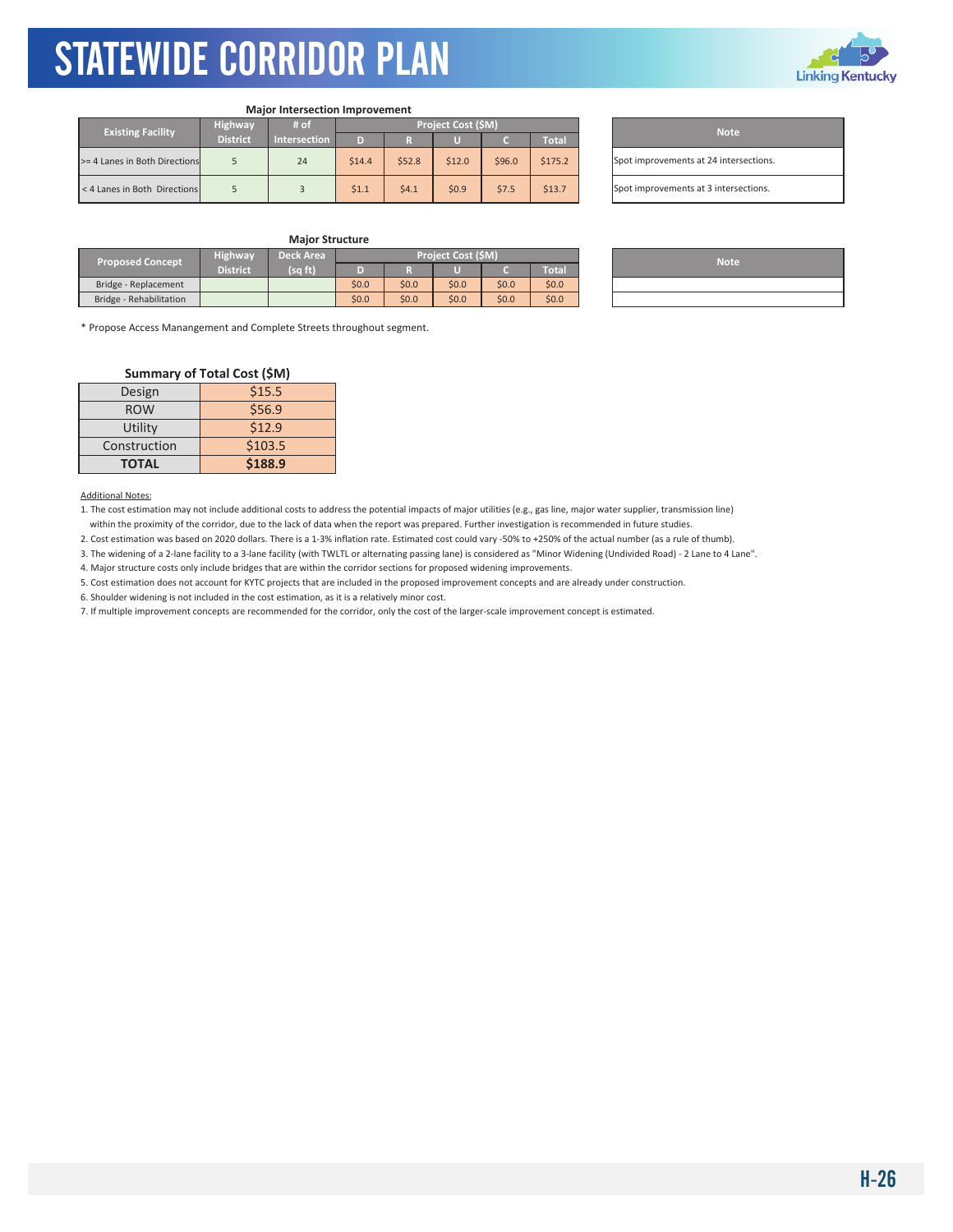### **Cost Estimation Detail ‐ Corridor 19**

| <b>Corridor Information</b> |                            |  |  |
|-----------------------------|----------------------------|--|--|
| Route                       | US 119 / US 25 E / US 23   |  |  |
| <b>From</b>                 | $-75$                      |  |  |
| ю                           | West Virginia State Border |  |  |
| <b>Highway District</b>     | 11.12                      |  |  |

KYTC Statewide Corridor Plan

| <b>Proposed Concept</b> | <b>Highway</b>  |                |         |         | Project Cost (\$M) |         |              |  |             |
|-------------------------|-----------------|----------------|---------|---------|--------------------|---------|--------------|--|-------------|
|                         | <b>District</b> | <b>Mileage</b> | D)      | R       |                    |         | <b>Total</b> |  | <b>Note</b> |
| New 4 Lane Expressway   |                 |                | \$0.0\$ | \$0.0\$ | \$0.0              | \$0.0\$ | \$0.0\$      |  |             |
| New Super 2 Highway     |                 |                | \$0.0\$ | \$0.0\$ | \$0.0              | \$0.0\$ | \$0.0\$      |  |             |
| New 2 Lane Highway      |                 |                | \$0.0\$ | \$0.0\$ | \$0.0              | \$0.0\$ | \$0.0\$      |  |             |

| <b>Characteristics</b>  |                           |  |  |  |  |  |
|-------------------------|---------------------------|--|--|--|--|--|
| <b>Functional Class</b> | <b>Principal Arterial</b> |  |  |  |  |  |
| Lanes                   | $7 - 4$                   |  |  |  |  |  |
| <b>Median</b>           | Divided/Undivided         |  |  |  |  |  |
| <b>Posted Speed</b>     | Typically 55 mph          |  |  |  |  |  |
|                         |                           |  |  |  |  |  |

| <b>Note</b> |  |
|-------------|--|
|             |  |
|             |  |
|             |  |

### **Major Widening (Divided Road)**

| <b>Proposed Concept</b>  | <b>Highway</b>  | <b>Mileage</b> |         |         | Project Cost (\$M) |         |              | <b>Note</b> |
|--------------------------|-----------------|----------------|---------|---------|--------------------|---------|--------------|-------------|
|                          | <b>District</b> |                | D       | R       |                    |         | <b>Total</b> |             |
| 4 Lane to 6 Lane (Rual)  |                 |                | \$0.0\$ | \$0.0\$ | \$0.0\$            | \$0.0\$ | \$0.0\$      |             |
| 4 Lane to 6 Lane (Urban) |                 |                | \$0.0\$ | \$0.0\$ | \$0.0\$            | \$0.0\$ | \$0.0\$      |             |
| 2 Lane to 4 Lane (Rual)  |                 |                | \$0.0\$ | \$0.0\$ | \$0.0              | \$0.0\$ | \$0.0\$      |             |
| 2 Lane to 4 Lane (Urban) |                 |                | \$0.0\$ | \$0.0\$ | \$0.0\$            | \$0.0\$ | \$0.0\$      |             |

| <b>Note</b> |
|-------------|
|             |
|             |
|             |
|             |

### **Minor Widening (Undivided Road)**

| <b>Proposed Concept</b>  | <b>Highway</b>  | <b>Mileage</b> | Project Cost (\$M) |         |       |         |              |  | <b>Note</b> |  |
|--------------------------|-----------------|----------------|--------------------|---------|-------|---------|--------------|--|-------------|--|
|                          | <b>District</b> |                |                    |         |       |         | <b>Total</b> |  |             |  |
| 2 Lane to 4 Lane (Rural) |                 |                | \$0.0\$            | \$0.0\$ | \$0.0 | \$0.0\$ | \$0.0\$      |  |             |  |
| 2 Lane to 4 Lane (Urban) |                 |                | \$0.0\$            | \$0.0\$ | \$0.0 | \$0.0\$ | \$0.0\$      |  |             |  |

### **Upgrade Arterial to Parkway/Expressway**

| <b>Proposed Concept</b>                 | <b>Highway</b>  | <b>Mileage</b> | <b>Project Cost (SM)</b> |         |         |         |              | <b>Note</b> |
|-----------------------------------------|-----------------|----------------|--------------------------|---------|---------|---------|--------------|-------------|
|                                         | <b>District</b> |                | n                        |         |         |         | <b>Total</b> |             |
| Upgrade with Pavement<br>Reconstruction |                 |                | \$0.0\$                  | \$0.0\$ | \$0.0\$ | \$0.0\$ | \$0.0\$      |             |
| Upgrade with Pavement<br>Rehabilitation |                 |                | \$0.0\$                  | \$0.0\$ | \$0.0   | \$0.0\$ | \$0.0\$      |             |

| <b>Note</b> |
|-------------|
|             |
|             |

| <b>Proposed Concept</b>             | <b>Highway</b>  | # of        |         |         | <b>Project Cost (\$M)</b> |         |              | <b>Note</b> |
|-------------------------------------|-----------------|-------------|---------|---------|---------------------------|---------|--------------|-------------|
|                                     | <b>District</b> | Interchange | D       | R       |                           |         | <b>Total</b> |             |
| New Service Interchange<br>(Rural)  |                 |             | \$0.0\$ | \$0.0\$ | \$0.0\$                   | \$0.0\$ | \$0.0\$      |             |
| New Service Interchange<br>(Urban)  |                 |             | \$0.0\$ | \$0.0\$ | \$0.0                     | \$0.0\$ | \$0.0\$      |             |
| Interchange Modification<br>(Rural) |                 |             | \$0.0\$ | \$0.0\$ | \$0.0                     | \$0.0   | \$0.0\$      |             |
| Interchange Modification<br>(Urban) |                 |             | \$0.0\$ | \$0.0\$ | \$0.0                     | \$0.0   | \$0.0\$      |             |
| Grade Separation Only               |                 |             | \$0.0\$ | \$0.0\$ | \$0.0                     | \$0.0   | \$0.0\$      |             |

| <b>Note</b> |
|-------------|
|             |
|             |
|             |
|             |
|             |



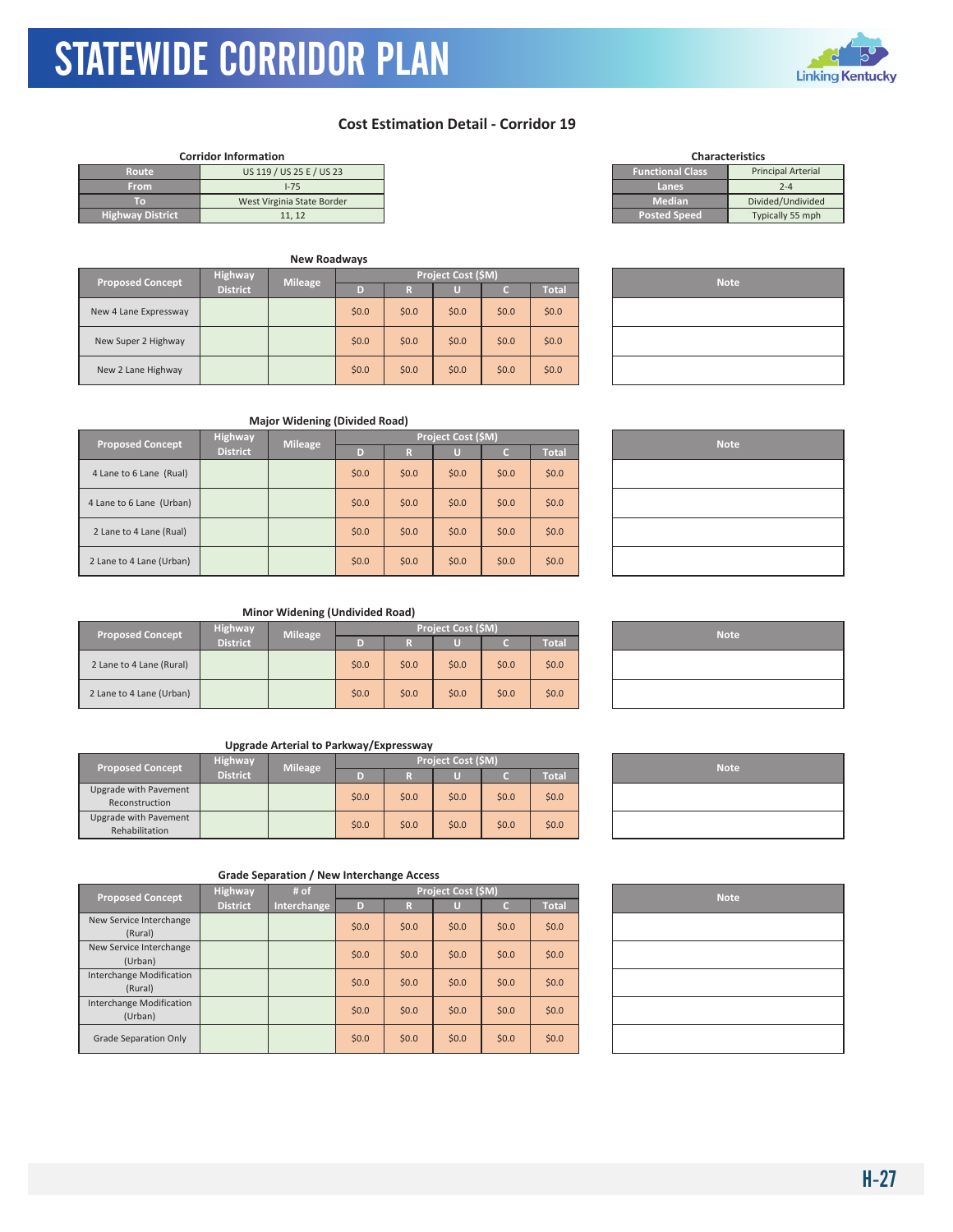

#### **Major Intersection Improvement**

| <b>Existing Facility</b> |                               | <b>Highway</b>  | # of                | <b>Project Cost (SM)</b> |       |         |        |              | <b>Note</b>                   |  |
|--------------------------|-------------------------------|-----------------|---------------------|--------------------------|-------|---------|--------|--------------|-------------------------------|--|
|                          |                               | <b>District</b> | <b>Intersection</b> | D                        |       |         |        | <b>Total</b> |                               |  |
|                          | >= 4 Lanes in Both Directions | 10.12           | 17                  | \$6.0                    | \$8.5 | \$6.0   | \$59.5 | \$79.9       | Spot improvements at 17 inter |  |
|                          | <4 Lanes in Both Directions   |                 |                     | \$0.0                    | 50.0  | \$0.0\$ | \$0.0  | \$0.0\$      |                               |  |

| <b>Note</b>                            |
|----------------------------------------|
| Spot improvements at 17 intersections. |
|                                        |

#### **Major Structure**

| <b>Proposed Concept</b> | <b>Highway</b>  | Deck Area | Project Cost (\$M) |         |       |         |              | <b>Note</b> |  |  |
|-------------------------|-----------------|-----------|--------------------|---------|-------|---------|--------------|-------------|--|--|
|                         | <b>District</b> | (sq ft)   |                    |         |       |         | <b>Total</b> |             |  |  |
| Bridge - Replacement    |                 |           | \$0.0              | \$0.0\$ | \$0.0 | \$0.0\$ | \$0.0\$      |             |  |  |
| Bridge - Rehabilitation |                 |           | \$0.0              | \$0.0\$ | \$0.0 | \$0.0\$ | \$0.0        |             |  |  |

\* Propose Improve shoulders and widen lanes to match the upgraded section between Harlan and Oven Fork, and spot improvements.

### **Summary of Total Cost (\$M)**

| Design       | \$6.0  |  |  |  |  |
|--------------|--------|--|--|--|--|
| <b>ROW</b>   | \$8.5  |  |  |  |  |
| Utility      | \$6.0  |  |  |  |  |
| Construction | \$59.5 |  |  |  |  |
| <b>TOTAL</b> | \$79.9 |  |  |  |  |

Additional Notes:

1. The cost estimation may not include additional costs to address the potential impacts of major utilities (e.g., gas line, major water supplier, transmission line) within the proximity of the corridor, due to the lack of data when the report was prepared. Further investigation is recommended in future studies.

2. Cost estimation was based on 2020 dollars. There is a 1‐3% inflation rate. Estimated cost could vary ‐50% to +250% of the actual number (as a rule of thumb).

3. The widening of a 2‐lane facility to a 3‐lane facility (with TWLTL or alternating passing lane) is considered as "Minor Widening (Undivided Road) ‐ 2 Lane to 4 Lane".

4. Major structure costs only include bridges that are within the corridor sections for proposed widening improvements.

5. Cost estimation does not account for KYTC projects that are included in the proposed improvement concepts and are already under construction.

6. Shoulder widening is not included in the cost estimation, as it is a relatively minor cost.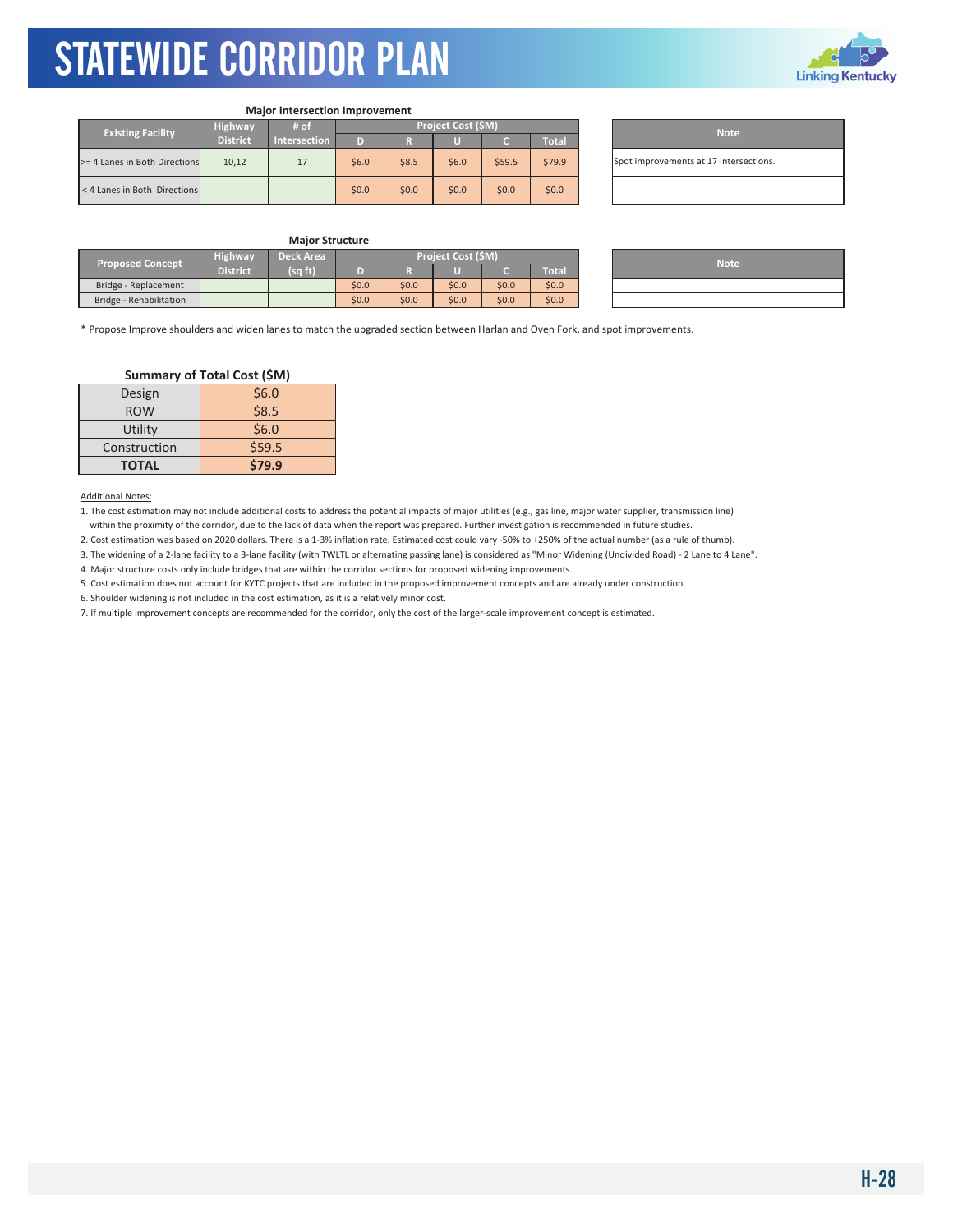### STATEWIDE CORRIDOR PLAN KYTC Statewide Corridor Plan

### **Cost Estimation Detail ‐ Corridor 23**

|                         | <b>Corridor Information</b> | <b>Characteristics</b>  |                           |
|-------------------------|-----------------------------|-------------------------|---------------------------|
| Route                   | <b>US 23</b>                | <b>Functional Class</b> | <b>Principal Arterial</b> |
| <b>From</b>             | Ohio State Line             | Lanes                   | 2-6                       |
| IO)                     | US 119 near Pikeville       | <b>Median</b>           | Divided/Undivided         |
| <b>Highway District</b> | 9.12                        | <b>Posted Speed</b>     | Typically 55 mph          |

|                         |                 | <b>New Roadways</b> |         |         |                    |       |              |  |             |
|-------------------------|-----------------|---------------------|---------|---------|--------------------|-------|--------------|--|-------------|
| <b>Proposed Concept</b> | <b>Highway</b>  | <b>Mileage</b>      |         |         | Project Cost (\$M) |       |              |  | <b>Note</b> |
|                         | <b>District</b> |                     | D)      | R       |                    |       | <b>Total</b> |  |             |
| New 4 Lane Expressway   |                 |                     | \$0.0\$ | \$0.0\$ | \$0.0              | \$0.0 | \$0.0\$      |  |             |
| New Super 2 Highway     |                 |                     | \$0.0\$ | \$0.0\$ | \$0.0              | \$0.0 | \$0.0\$      |  |             |
| New 2 Lane Highway      |                 |                     | \$0.0\$ | \$0.0   | \$0.0              | \$0.0 | \$0.0\$      |  |             |

| <b>Characteristics</b>  |                           |  |  |  |  |  |  |  |
|-------------------------|---------------------------|--|--|--|--|--|--|--|
| <b>Functional Class</b> | <b>Principal Arterial</b> |  |  |  |  |  |  |  |
| Lanes                   | $2 - 6$                   |  |  |  |  |  |  |  |
| <b>Median</b>           | Divided/Undivided         |  |  |  |  |  |  |  |
| <b>Posted Speed</b>     | Typically 55 mph          |  |  |  |  |  |  |  |
|                         |                           |  |  |  |  |  |  |  |

| <b>Note</b> |
|-------------|
|             |
|             |
|             |

### **Major Widening (Divided Road)**

| <b>Proposed Concept</b>  | <b>Highway</b>  | <b>Mileage</b> | Project Cost (\$M) |         |         |         |              | <b>Note</b>                                                                                   |
|--------------------------|-----------------|----------------|--------------------|---------|---------|---------|--------------|-----------------------------------------------------------------------------------------------|
|                          | <b>District</b> |                | D                  | R       | u       |         | <b>Total</b> |                                                                                               |
| 4 Lane to 6 Lane (Rual)  | 9               | 5              | \$7.5              | \$3.0   | \$2.5   | \$20.0  | \$33.0       | Widen to a 6-lane divided secti<br>management from Winchester<br>(Argillite Rd) in Flatwoods. |
| 4 Lane to 6 Lane (Urban) |                 |                | \$0.0\$            | \$0.0\$ | \$0.0\$ | \$0.0\$ | \$0.0\$      |                                                                                               |
| 2 Lane to 4 Lane (Rual)  |                 |                | \$0.0\$            | \$0.0\$ | \$0.0\$ | \$0.0\$ | \$0.0\$      |                                                                                               |
| 2 Lane to 4 Lane (Urban) |                 |                | \$0.0\$            | \$0.0\$ | \$0.0\$ | \$0.0\$ | \$0.0\$      |                                                                                               |

| <b>Note</b>                                         |
|-----------------------------------------------------|
| Widen to a 6-lane divided section with access       |
| management from Winchester Ave in Ashland to KY 207 |
| (Argillite Rd) in Flatwoods.                        |
|                                                     |
|                                                     |
|                                                     |
|                                                     |
|                                                     |
|                                                     |

### **Minor Widening (Undivided Road)**

| <b>Proposed Concept</b>  | <b>Highway</b>  | <b>Mileage</b> |         |       | Project Cost (\$M) |       |              |  |             |  |  |
|--------------------------|-----------------|----------------|---------|-------|--------------------|-------|--------------|--|-------------|--|--|
|                          | <b>District</b> |                |         | n     |                    |       | <b>Total</b> |  | <b>Note</b> |  |  |
| 2 Lane to 4 Lane (Rural) |                 |                | \$0.0\$ | \$0.0 | \$0.0              | \$0.0 | \$0.0\$      |  |             |  |  |
| 2 Lane to 4 Lane (Urban) |                 |                | \$0.0\$ | \$0.0 | \$0.0              | \$0.0 | \$0.0\$      |  |             |  |  |

### **Upgrade Arterial to Parkway/Expressway**

| <b>Proposed Concept</b>                 | <b>Highway</b>  | <b>Mileage</b> |         |         | Project Cost (\$M) |       |              | <b>Note</b> |
|-----------------------------------------|-----------------|----------------|---------|---------|--------------------|-------|--------------|-------------|
|                                         | <b>District</b> |                |         |         |                    |       | <b>Total</b> |             |
| Upgrade with Pavement<br>Reconstruction |                 |                | \$0.0\$ | \$0.0\$ | \$0.0              | \$0.0 | \$0.0\$      |             |
| Upgrade with Pavement<br>Rehabilitation |                 |                | \$0.0\$ | 50.0    | \$0.0              | \$0.0 | \$0.0\$      |             |

|                                     |                 |             |         | $\tilde{}$ |                    |         |              |             |
|-------------------------------------|-----------------|-------------|---------|------------|--------------------|---------|--------------|-------------|
| <b>Proposed Concept</b>             | <b>Highway</b>  | # of        |         |            | Project Cost (\$M) |         |              | <b>Note</b> |
|                                     | <b>District</b> | Interchange | D       | R          |                    | c       | <b>Total</b> |             |
| New Service Interchange<br>(Rural)  |                 |             | \$0.0\$ | \$0.0\$    | \$0.0              | \$0.0\$ | \$0.0\$      |             |
| New Service Interchange<br>(Urban)  |                 |             | \$0.0\$ | \$0.0\$    | \$0.0              | \$0.0\$ | \$0.0\$      |             |
| Interchange Modification<br>(Rural) |                 |             | \$0.0\$ | \$0.0\$    | \$0.0              | \$0.0\$ | \$0.0\$      |             |
| Interchange Modification<br>(Urban) |                 |             | \$0.0\$ | \$0.0\$    | \$0.0              | \$0.0\$ | \$0.0\$      |             |
| Grade Separation Only               |                 |             | \$0.0\$ | \$0.0\$    | \$0.0              | \$0.0\$ | \$0.0\$      |             |

| <b>Note</b> |
|-------------|
|             |
|             |
|             |

| <b>Note</b> |  |
|-------------|--|
|             |  |
|             |  |
|             |  |

| <b>Note</b> |
|-------------|
|             |
|             |
|             |
|             |
|             |

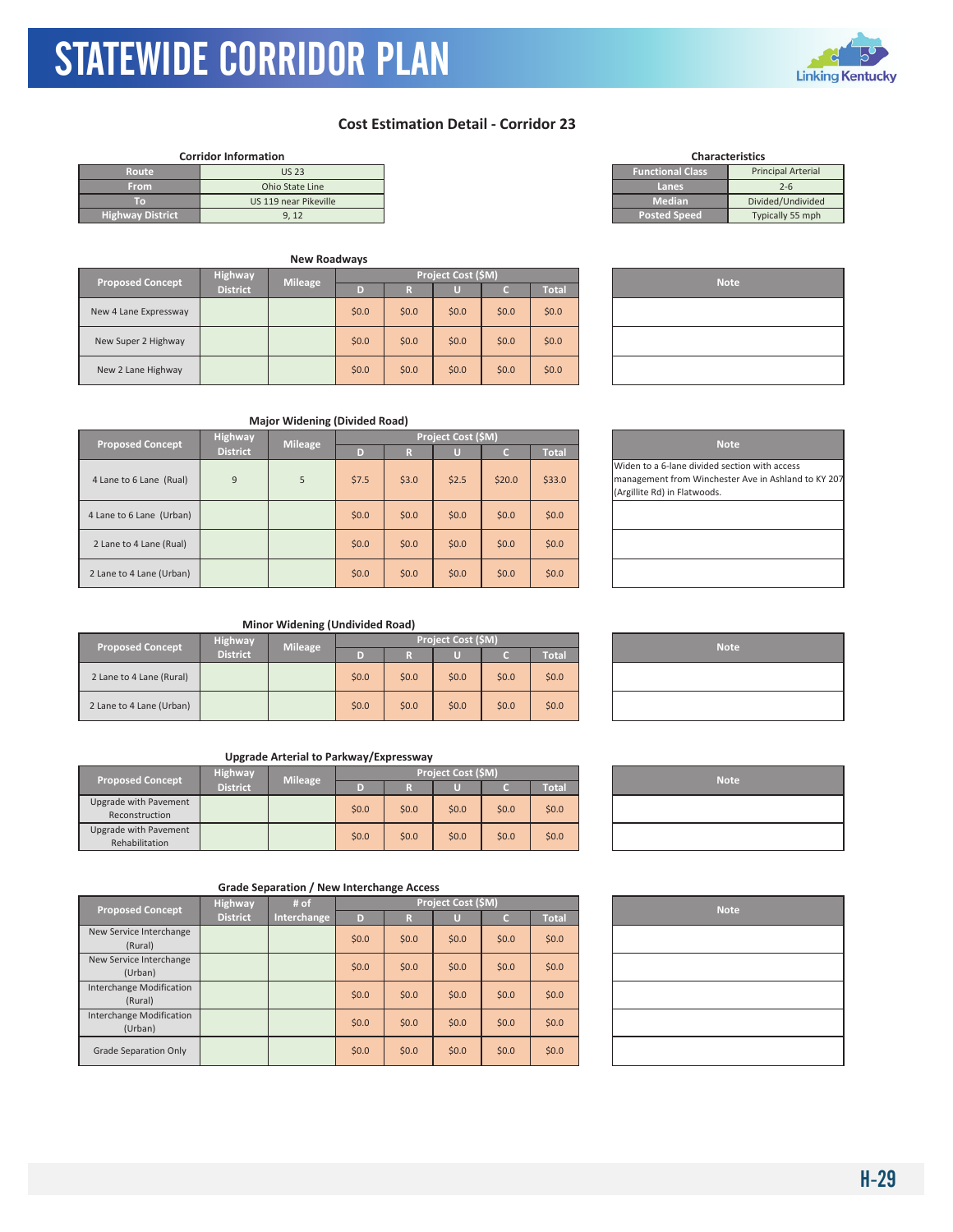

|                               |                 | <b>Major Intersection Improvement</b> |       |       |                    |         |              |                               |
|-------------------------------|-----------------|---------------------------------------|-------|-------|--------------------|---------|--------------|-------------------------------|
| <b>Existing Facility</b>      | <b>Highway</b>  | # of                                  |       |       | Project Cost (\$M) |         |              | <b>Note</b>                   |
|                               | <b>District</b> | Intersection                          | D     |       | LU.                |         | <b>Total</b> |                               |
| >= 4 Lanes in Both Directions | 9,12            | 31                                    | \$5.9 | \$9.5 | \$9.9              | \$118.5 | \$143.7      | Spot improvements at 33 inter |
| < 4 Lanes in Both Directions  |                 |                                       | \$0.0 | \$0.0 | \$0.0              | \$0.0   | \$0.0\$      |                               |

Spot improvements at 33 intersections.

### **Major Structure**

| <b>Proposed Concept</b> | <b>Highway</b>  | <b>Deck Area</b> |         |         | <b>Project Cost (SM)</b> |        |              |  | <b>Note</b>                             |
|-------------------------|-----------------|------------------|---------|---------|--------------------------|--------|--------------|--|-----------------------------------------|
|                         | <b>District</b> | (sq ft)          |         | Ð       |                          |        | <b>Total</b> |  |                                         |
| Bridge - Replacement    |                 |                  | \$0.0\$ | \$0.0\$ | \$0.0                    | \$0.0  | \$0.0\$      |  |                                         |
| Bridge - Rehabilitation |                 | 37.005           | \$0.9   | \$0.0\$ | \$0.0                    | \$11.1 | \$12.0       |  | Rehab/widening is recommend<br>bridges. |

| <b>Note</b>                                      |
|--------------------------------------------------|
|                                                  |
| Rehab/widening is recommended for a total of two |
| bridges.                                         |

| Summary of Total Cost (\$M) |  |  |
|-----------------------------|--|--|
|                             |  |  |

| Design       | \$14.3  |
|--------------|---------|
| <b>ROW</b>   | \$12.5  |
| Utility      | \$12.4  |
| Construction | \$149.6 |
| <b>TOTAL</b> | \$188.7 |

#### Additional Notes:

1. The cost estimation may not include additional costs to address the potential impacts of major utilities (e.g., gas line, major water supplier, transmission line) within the proximity of the corridor, due to the lack of data when the report was prepared. Further investigation is recommended in future studies.

2. Cost estimation was based on 2020 dollars. There is a 1‐3% inflation rate. Estimated cost could vary ‐50% to +250% of the actual number (as a rule of thumb).

3. The widening of a 2‐lane facility to a 3‐lane facility (with TWLTL or alternating passing lane) is considered as "Minor Widening (Undivided Road) ‐ 2 Lane to 4 Lane".

4. Major structure costs only include bridges that are within the corridor sections for proposed widening improvements.

5. Cost estimation does not account for KYTC projects that are included in the proposed improvement concepts and are already under construction.

6. Shoulder widening is not included in the cost estimation, as it is a relatively minor cost.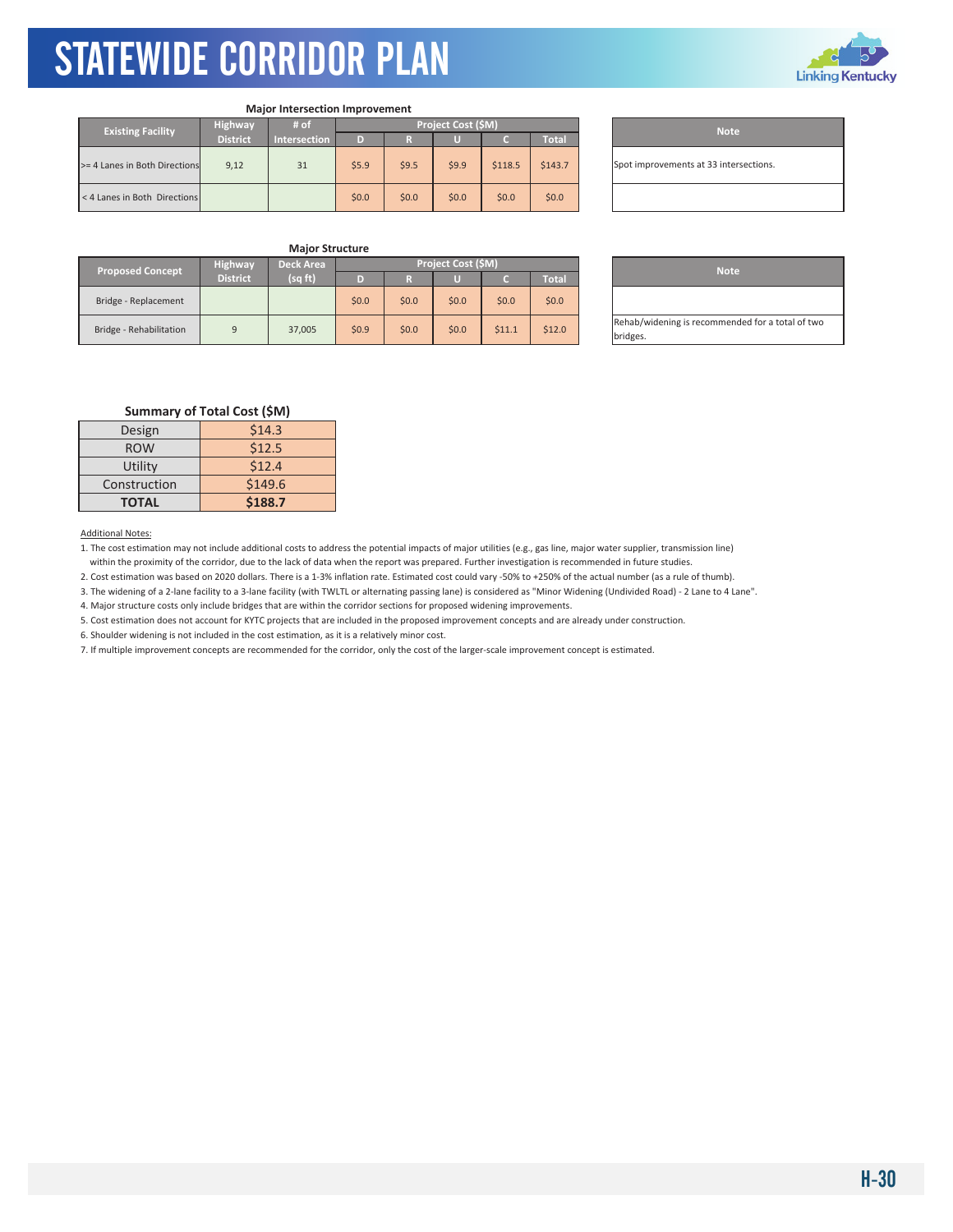### STATEWIDE CORRIDOR PLAN KYTC Statewide Corridor Plan

### **Cost Estimation Detail ‐ Corridor 27A**

| <b>Functional Class</b><br>Route<br><b>US 27</b><br><b>From</b><br>US 421 in Lexington<br>Lanes<br><b>Median</b><br>US 27/ US 68 Split in Paris<br>r. | <b>Corridor Information</b> |
|-------------------------------------------------------------------------------------------------------------------------------------------------------|-----------------------------|
|                                                                                                                                                       |                             |
|                                                                                                                                                       |                             |
|                                                                                                                                                       |                             |
| <b>Highway District</b><br><b>Posted Speed</b>                                                                                                        |                             |

|                         |                 | <b>New Roadways</b> |         |         |                    |         |             |  |  |
|-------------------------|-----------------|---------------------|---------|---------|--------------------|---------|-------------|--|--|
| <b>Highway</b>          |                 |                     |         |         | Project Cost (\$M) |         | <b>Note</b> |  |  |
| <b>Proposed Concept</b> | <b>District</b> | <b>Mileage</b>      | D)      | R       |                    |         | Total       |  |  |
| New 4 Lane Expressway   |                 |                     | \$0.0\$ | \$0.0\$ | \$0.0              | \$0.0\$ | \$0.0\$     |  |  |
| New Super 2 Highway     |                 |                     | \$0.0\$ | \$0.0\$ | \$0.0              | \$0.0\$ | \$0.0\$     |  |  |
| New 2 Lane Highway      |                 |                     | \$0.0\$ | \$0.0\$ | \$0.0              | \$0.0   | \$0.0\$     |  |  |

| <b>Functional Class</b> | <b>Principal Arterial</b> |
|-------------------------|---------------------------|
| Lanes                   |                           |
| <b>Median</b>           | Undivided                 |
| <b>Posted Speed</b>     | Typically 55 mph          |
|                         |                           |
|                         |                           |

**Characteristics**

| <b>Note</b> |
|-------------|
|             |
|             |
|             |

### **Major Widening (Divided Road)**

| <b>Proposed Concept</b>  | <b>Highway</b>  | <b>Mileage</b> |         |         | Project Cost (\$M) | <b>Note</b> |              |  |
|--------------------------|-----------------|----------------|---------|---------|--------------------|-------------|--------------|--|
|                          | <b>District</b> |                | D       | R       |                    |             | <b>Total</b> |  |
| 4 Lane to 6 Lane (Rual)  |                 |                | \$0.0\$ | \$0.0\$ | \$0.0\$            | \$0.0       | \$0.0\$      |  |
| 4 Lane to 6 Lane (Urban) |                 |                | \$0.0\$ | \$0.0\$ | \$0.0\$            | \$0.0       | \$0.0\$      |  |
| 2 Lane to 4 Lane (Rual)  |                 |                | \$0.0\$ | \$0.0\$ | \$0.0\$            | \$0.0       | \$0.0\$      |  |
| 2 Lane to 4 Lane (Urban) |                 |                | \$0.0\$ | \$0.0\$ | \$0.0              | \$0.0       | \$0.0\$      |  |

| <b>Note</b> |
|-------------|
|             |
|             |
|             |
|             |

### **Minor Widening (Undivided Road)**

| <b>Highway</b><br><b>Proposed Concept</b> |                 | <b>Mileage</b> | Project Cost (\$M) |         |       |         |              |  | <b>Note</b> |
|-------------------------------------------|-----------------|----------------|--------------------|---------|-------|---------|--------------|--|-------------|
|                                           | <b>District</b> |                |                    |         |       |         | <b>Total</b> |  |             |
| 2 Lane to 4 Lane (Rural)                  |                 |                | \$0.0              | \$0.0\$ | \$0.0 | \$0.0\$ | \$0.0\$      |  |             |
| 2 Lane to 4 Lane (Urban)                  |                 |                | \$0.0\$            | \$0.0\$ | \$0.0 | \$0.0\$ | \$0.0\$      |  |             |

### **Upgrade Arterial to Parkway/Expressway**

| <b>Highway</b><br><b>Proposed Concept</b> |                 | <b>Mileage</b> | <b>Project Cost (SM)</b> |         |         |         |              |  | <b>Note</b> |
|-------------------------------------------|-----------------|----------------|--------------------------|---------|---------|---------|--------------|--|-------------|
|                                           | <b>District</b> |                | n                        |         |         |         | <b>Total</b> |  |             |
| Upgrade with Pavement<br>Reconstruction   |                 |                | \$0.0\$                  | \$0.0\$ | \$0.0\$ | \$0.0\$ | \$0.0\$      |  |             |
| Upgrade with Pavement<br>Rehabilitation   |                 |                | \$0.0\$                  | \$0.0\$ | \$0.0   | \$0.0\$ | \$0.0\$      |  |             |

| <b>Note</b> |
|-------------|
|             |
|             |

| <b>Proposed Concept</b>             | <b>Highway</b>  | # of        |         |         | <b>Project Cost (\$M)</b> |         |              | <b>Note</b> |
|-------------------------------------|-----------------|-------------|---------|---------|---------------------------|---------|--------------|-------------|
|                                     | <b>District</b> | Interchange | D       | R       |                           |         | <b>Total</b> |             |
| New Service Interchange<br>(Rural)  |                 |             | \$0.0\$ | \$0.0\$ | \$0.0\$                   | \$0.0\$ | \$0.0\$      |             |
| New Service Interchange<br>(Urban)  |                 |             | \$0.0\$ | \$0.0\$ | \$0.0                     | \$0.0\$ | \$0.0\$      |             |
| Interchange Modification<br>(Rural) |                 |             | \$0.0\$ | \$0.0\$ | \$0.0                     | \$0.0\$ | \$0.0\$      |             |
| Interchange Modification<br>(Urban) |                 |             | \$0.0\$ | \$0.0\$ | \$0.0                     | \$0.0\$ | \$0.0\$      |             |
| Grade Separation Only               |                 |             | \$0.0\$ | \$0.0\$ | \$0.0                     | \$0.0\$ | \$0.0\$      |             |

| <b>Note</b> |
|-------------|
|             |
|             |
|             |
|             |
|             |



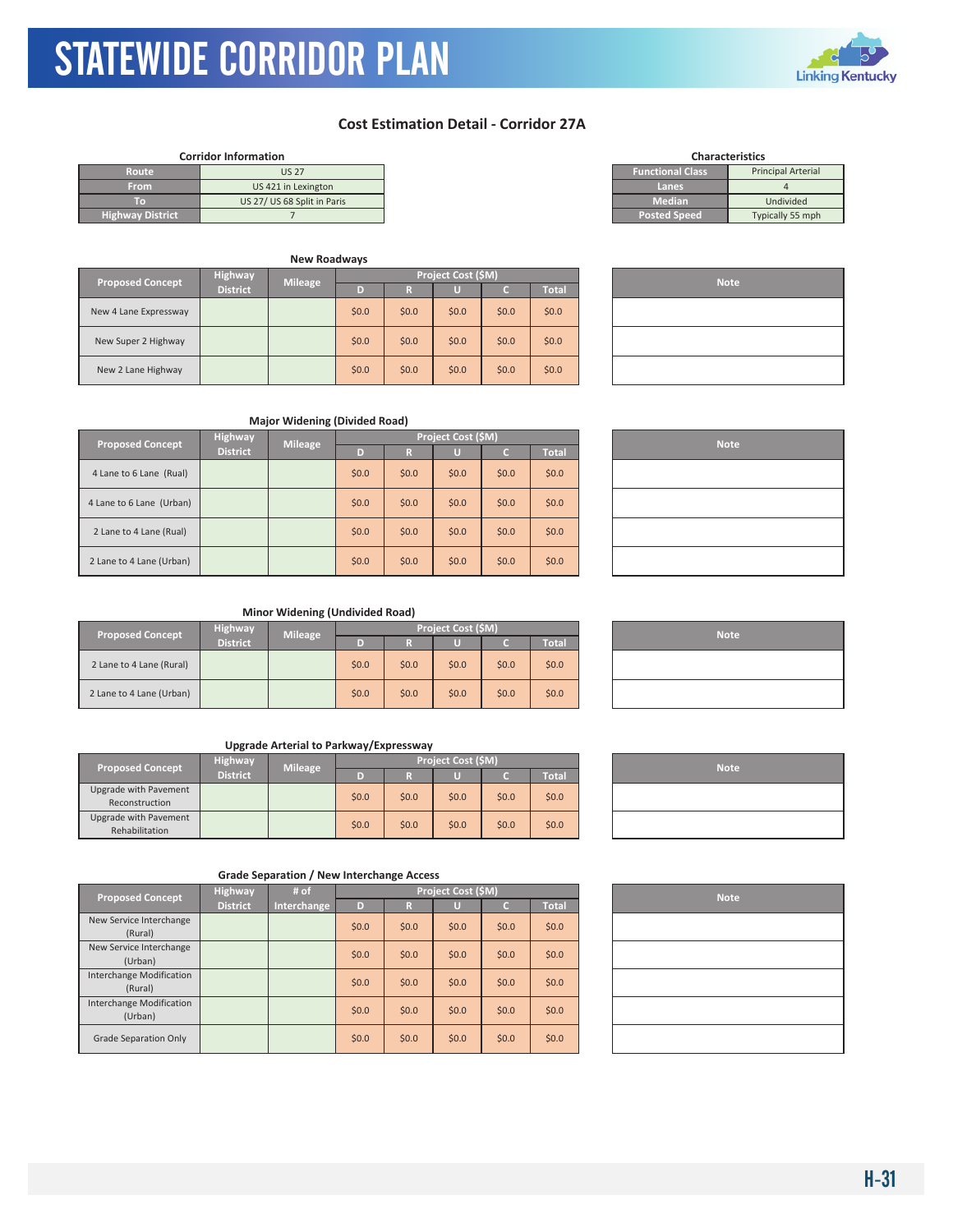

#### **Major Intersection Improvement**

| <b>Existing Facility</b>      | <b>Highway</b>  | # of                | <b>Project Cost (\$M)</b> |        |       |        |              |  |  |
|-------------------------------|-----------------|---------------------|---------------------------|--------|-------|--------|--------------|--|--|
|                               | <b>District</b> | <b>Intersection</b> | D                         | R      | π     |        | <b>Total</b> |  |  |
| >= 4 Lanes in Both Directions |                 | 12                  | \$7.2                     | \$26.4 | \$6.0 | \$48.0 | \$87.6       |  |  |
| < 4 Lanes in Both Directions  |                 |                     | \$0.0                     | \$0.0  | \$0.0 | \$0.0  | \$0.0        |  |  |

| <b>Note</b>                            |
|----------------------------------------|
| Spot improvements at 12 intersections. |
|                                        |

### **Major Structure**

| <b>Proposed Concept</b> | Highway         | <b>Deck Area</b> | Project Cost (\$M) |       |       |       |              | <b>Note</b> |
|-------------------------|-----------------|------------------|--------------------|-------|-------|-------|--------------|-------------|
|                         | <b>District</b> | (sq ft)          |                    |       |       |       | <b>Total</b> |             |
| Bridge - Replacement    |                 |                  | \$0.0\$            | \$0.0 | \$0.0 | \$0.0 | \$0.0\$      |             |
| Bridge - Rehabilitation |                 |                  | \$0.0\$            | \$0.0 | \$0.0 | \$0.0 | \$0.0\$      |             |

\*Proposed Complete Streets and Access Management from US 421 (Main Street) to I‐64/I‐75.

### **Summary of Total Cost (\$M)**

| Design       | \$7.2  |
|--------------|--------|
| <b>ROW</b>   | \$26.4 |
| Utility      | \$6.0  |
| Construction | \$48.0 |
| <b>TOTAL</b> | \$87.6 |

#### Additional Notes:

1. The cost estimation may not include additional costs to address the potential impacts of major utilities (e.g., gas line, major water supplier, transmission line) within the proximity of the corridor, due to the lack of data when the report was prepared. Further investigation is recommended in future studies.

2. Cost estimation was based on 2020 dollars. There is a 1‐3% inflation rate. Estimated cost could vary ‐50% to +250% of the actual number (as a rule of thumb).

3. The widening of a 2‐lane facility to a 3‐lane facility (with TWLTL or alternating passing lane) is considered as "Minor Widening (Undivided Road) ‐ 2 Lane to 4 Lane".

4. Major structure costs only include bridges that are within the corridor sections for proposed widening improvements.

5. Cost estimation does not account for KYTC projects that are included in the proposed improvement concepts and are already under construction.

6. Shoulder widening is not included in the cost estimation, as it is a relatively minor cost.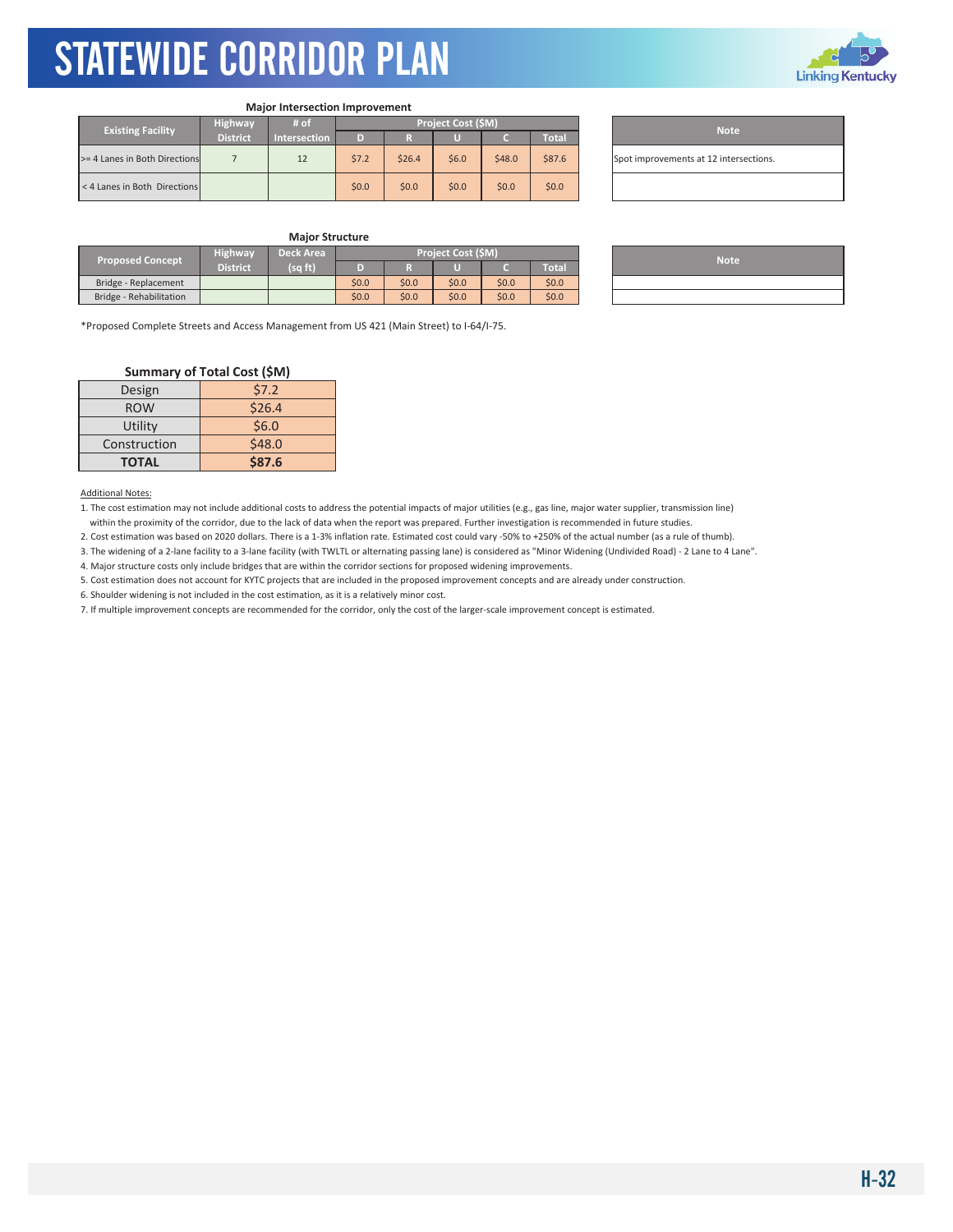### **Cost Estimation Detail ‐ Corridor 27B**

|                         | <b>Corridor Information</b>          | <b>Characteristics</b>  |                           |
|-------------------------|--------------------------------------|-------------------------|---------------------------|
| <b>Route</b>            | <b>US 27</b>                         | <b>Functional Class</b> | <b>Principal Arterial</b> |
| <b>From</b>             | US 27/ US 68 Split in Paris          | Lanes                   |                           |
| o                       | KY 9 (AA Highway) in Campbell County | <b>Median</b>           | Undivided/Divided         |
| <b>Highway District</b> |                                      | <b>Posted Speed</b>     | Typically 55 mph          |

KYTC Statewide Corridor Plan

|                         |                 | <b>New Roadways</b> |                    |         |         |         |              |  |  |             |
|-------------------------|-----------------|---------------------|--------------------|---------|---------|---------|--------------|--|--|-------------|
| <b>Proposed Concept</b> | <b>Highway</b>  |                     | Project Cost (\$M) |         |         |         |              |  |  | <b>Note</b> |
|                         | <b>District</b> | <b>Mileage</b>      | D                  | R       |         |         | <b>Total</b> |  |  |             |
| New 4 Lane Expressway   |                 |                     | \$0.0\$            | \$0.0   | \$0.0   | \$0.0\$ | \$0.0        |  |  |             |
| New Super 2 Highway     |                 |                     | \$0.0\$            | \$0.0\$ | \$0.0\$ | \$0.0\$ | \$0.0        |  |  |             |
| New 2 Lane Highway      |                 |                     | \$0.0\$            | \$0.0\$ | \$0.0\$ | \$0.0\$ | \$0.0        |  |  |             |

| <b>Characteristics</b>                  |                           |  |  |  |  |  |  |  |
|-----------------------------------------|---------------------------|--|--|--|--|--|--|--|
| <b>Functional Class</b>                 | <b>Principal Arterial</b> |  |  |  |  |  |  |  |
| Lanes                                   | $2 - 4$                   |  |  |  |  |  |  |  |
| <b>Median</b>                           | Undivided/Divided         |  |  |  |  |  |  |  |
| <b>Posted Speed</b><br>Typically 55 mph |                           |  |  |  |  |  |  |  |
|                                         |                           |  |  |  |  |  |  |  |

|  | <b>Note</b> |  |
|--|-------------|--|
|  |             |  |
|  |             |  |
|  |             |  |

### **Major Widening (Divided Road)**

| <b>Proposed Concept</b>  | <b>Highway</b>  | <b>Mileage</b> |         |         | Project Cost (\$M) | <b>Note</b> |              |                                                                    |
|--------------------------|-----------------|----------------|---------|---------|--------------------|-------------|--------------|--------------------------------------------------------------------|
|                          | <b>District</b> |                | D       | R       |                    |             | <b>Total</b> |                                                                    |
| 4 Lane to 6 Lane (Rual)  | 6,7             | 3.7            | \$3.7   | \$7.4   | \$1.5              | \$37.0      | \$49.6       | Widen to a 6-lane divided arter<br>Street) to KY 9 (AA Highway) ne |
| 4 Lane to 6 Lane (Urban) |                 |                | \$0.0\$ | \$0.0\$ | \$0.0              | \$0.0       | \$0.0\$      |                                                                    |
| 2 Lane to 4 Lane (Rual)  |                 |                | \$0.0\$ | \$0.0\$ | \$0.0              | \$0.0       | \$0.0\$      |                                                                    |
| 2 Lane to 4 Lane (Urban) |                 |                | \$0.0\$ | \$0.0\$ | \$0.0              | \$0.0       | \$0.0\$      |                                                                    |

| <b>Note</b>                                            |
|--------------------------------------------------------|
| Widen to a 6-lane divided arterial from KY 10 (E. Main |
| Street) to KY 9 (AA Highway) near Alexandria.          |
|                                                        |
|                                                        |
|                                                        |

### **Minor Widening (Undivided Road)**

| <b>Proposed Concept</b>  | <b>Highway</b><br><b>Mileage</b><br><b>District</b> | Project Cost (\$M) |         |       |         |              |  | <b>Note</b> |
|--------------------------|-----------------------------------------------------|--------------------|---------|-------|---------|--------------|--|-------------|
|                          |                                                     |                    |         |       |         | <b>Total</b> |  |             |
| 2 Lane to 4 Lane (Rural) |                                                     | \$0.0\$            | \$0.0\$ | \$0.0 | \$0.0\$ | \$0.0\$      |  |             |
| 2 Lane to 4 Lane (Urban) |                                                     | \$0.0\$            | \$0.0\$ | \$0.0 | \$0.0\$ | \$0.0\$      |  |             |

### **Upgrade Arterial to Parkway/Expressway**

| <b>Proposed Concept</b>                 | <b>Highway</b> | <b>Mileage</b><br><b>District</b> | Project Cost (\$M) |         |       |       |              |  | <b>Note</b> |
|-----------------------------------------|----------------|-----------------------------------|--------------------|---------|-------|-------|--------------|--|-------------|
|                                         |                |                                   |                    |         |       |       | <b>Total</b> |  |             |
| Upgrade with Pavement<br>Reconstruction |                |                                   | \$0.0\$            | \$0.0\$ | \$0.0 | \$0.0 | \$0.0\$      |  |             |
| Upgrade with Pavement<br>Rehabilitation |                |                                   | \$0.0\$            | \$0.0\$ | \$0.0 | \$0.0 | \$0.0\$      |  |             |

| <b>Note</b> |
|-------------|
|             |
|             |

| <b>Proposed Concept</b>             | Project Cost (\$M)<br># of<br><b>Highway</b> |             |         |         |         |         |              |  |             |  |  |  |
|-------------------------------------|----------------------------------------------|-------------|---------|---------|---------|---------|--------------|--|-------------|--|--|--|
|                                     | <b>District</b>                              | Interchange | D       | R       |         |         | <b>Total</b> |  | <b>Note</b> |  |  |  |
| New Service Interchange<br>(Rural)  |                                              |             | \$0.0\$ | \$0.0\$ | \$0.0\$ | \$0.0\$ | \$0.0\$      |  |             |  |  |  |
| New Service Interchange<br>(Urban)  |                                              |             | \$0.0\$ | \$0.0\$ | \$0.0   | \$0.0\$ | \$0.0\$      |  |             |  |  |  |
| Interchange Modification<br>(Rural) |                                              |             | \$0.0\$ | \$0.0\$ | \$0.0   | \$0.0   | \$0.0\$      |  |             |  |  |  |
| Interchange Modification<br>(Urban) |                                              |             | \$0.0\$ | \$0.0\$ | \$0.0   | \$0.0   | \$0.0\$      |  |             |  |  |  |
| Grade Separation Only               |                                              |             | \$0.0\$ | \$0.0\$ | \$0.0\$ | \$0.0\$ | \$0.0\$      |  |             |  |  |  |

| <b>Note</b> |
|-------------|
|             |
|             |
|             |
|             |
|             |

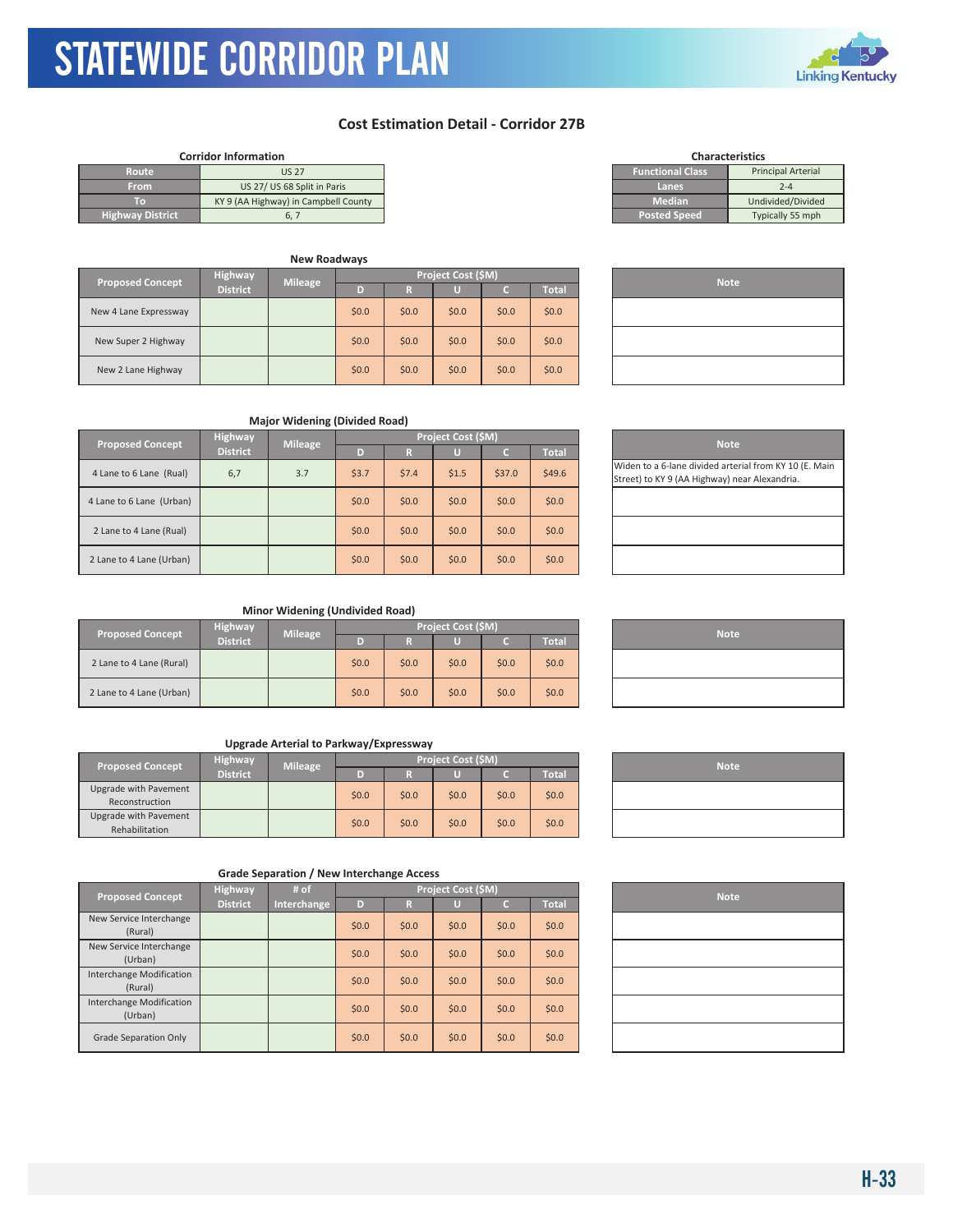

### **Major Intersection Improvement**

| <b>Existing Facility</b> |                               | <b>Highway</b>  | /# of               | <b>Project Cost (SM)</b> |        |       |        |        | <b>Note</b>                    |
|--------------------------|-------------------------------|-----------------|---------------------|--------------------------|--------|-------|--------|--------|--------------------------------|
|                          |                               | <b>District</b> | <b>Intersection</b> | D                        |        |       |        | Total  |                                |
|                          | >= 4 Lanes in Both Directions |                 |                     | \$3.0                    | \$11.0 | \$2.5 | \$20.0 | \$36.5 | Spot improvements at 5 interse |
|                          | < 4 Lanes in Both Directions  |                 |                     | \$0.8                    | \$2.8  | \$0.6 | \$5.0  | \$9.1  | Spot improvements at 2 interse |

### Spot improvements at 5 intersections. Spot improvements at 2 intersections.

### **Major Structure**

| <b>Proposed Concept</b> | <b>Highway</b>  | Deck Area |       |       | Project Cost (\$M) |       |              | <b>Note</b> |
|-------------------------|-----------------|-----------|-------|-------|--------------------|-------|--------------|-------------|
|                         | <b>District</b> | (sq ft)   |       |       |                    |       | <b>Total</b> |             |
| Bridge - Replacement    |                 |           | \$0.0 | \$0.0 | \$0.0              | \$0.0 | \$0.0        |             |
| Bridge - Rehabilitation |                 |           | \$0.0 | \$0.0 | \$0.0              | \$0.0 | \$0.0        |             |

\*From 0.4 mile north of KY 1893 to 0.5 mile south of US 62 improve shoulders.

### **Summary of Total Cost (\$M)**

| Design       | \$7.5  |
|--------------|--------|
| <b>ROW</b>   | \$21.2 |
| Utility      | \$4.6  |
| Construction | \$62.0 |
| <b>TOTAL</b> | \$95.2 |

Additional Notes:

1. The cost estimation may not include additional costs to address the potential impacts of major utilities (e.g., gas line, major water supplier, transmission line) within the proximity of the corridor, due to the lack of data when the report was prepared. Further investigation is recommended in future studies.

2. Cost estimation was based on 2020 dollars. There is a 1‐3% inflation rate. Estimated cost could vary ‐50% to +250% of the actual number (as a rule of thumb).

3. The widening of a 2‐lane facility to a 3‐lane facility (with TWLTL or alternating passing lane) is considered as "Minor Widening (Undivided Road) ‐ 2 Lane to 4 Lane".

4. Major structure costs only include bridges that are within the corridor sections for proposed widening improvements.

5. Cost estimation does not account for KYTC projects that are included in the proposed improvement concepts and are already under construction.

6. Shoulder widening is not included in the cost estimation, as it is a relatively minor cost.

| <b>Note</b> |
|-------------|
|             |
|             |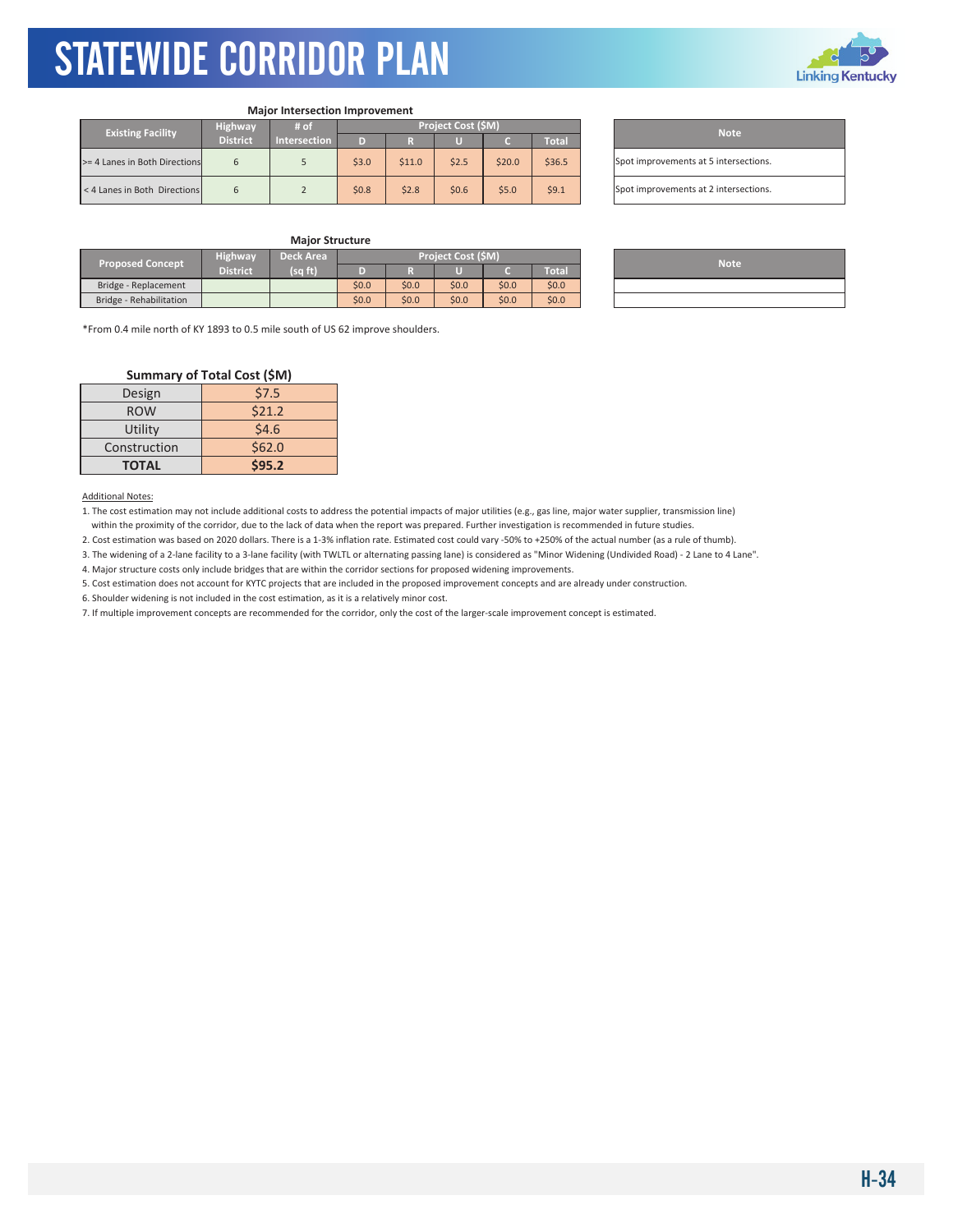### **Cost Estimation Detail ‐ Corridor 27C**

|                         | <b>Corridor Information</b>  |                         | <b>Characteristics</b>    |
|-------------------------|------------------------------|-------------------------|---------------------------|
| Route                   | <b>US 27</b>                 | <b>Functional Class</b> | <b>Principal Arterial</b> |
| <b>From</b>             | AA Highway (KY 9)            | Lanes                   | $2 - 6$                   |
|                         | Ohio State Line (Cincinnati) | <b>Median</b>           | Undivided                 |
| <b>Highway District</b> |                              | <b>Posted Speed</b>     | 25-45 mph                 |

KYTC Statewide Corridor Plan

| <b>New Roadways</b>     |                 |                |                    |         |         |         |              |  |             |  |
|-------------------------|-----------------|----------------|--------------------|---------|---------|---------|--------------|--|-------------|--|
|                         | <b>Highway</b>  |                | Project Cost (\$M) |         |         |         |              |  |             |  |
| <b>Proposed Concept</b> | <b>District</b> | <b>Mileage</b> | D)                 | R       |         |         | <b>Total</b> |  | <b>Note</b> |  |
| New 4 Lane Expressway   |                 |                | \$0.0\$            | \$0.0   | \$0.0   | \$0.0\$ | \$0.0\$      |  |             |  |
| New Super 2 Highway     |                 |                | \$0.0\$            | \$0.0\$ | \$0.0\$ | \$0.0\$ | \$0.0\$      |  |             |  |
| New 2 Lane Highway      |                 |                | \$0.0\$            | \$0.0\$ | \$0.0   | \$0.0\$ | \$0.0\$      |  |             |  |

|                     | <b>I</b> IIIIUIUU ALLEIIUI |
|---------------------|----------------------------|
| Lanes               | $2 - 6$                    |
| <b>Median</b>       | Undivided                  |
| <b>Posted Speed</b> | 25-45 mph                  |
|                     |                            |
|                     |                            |

**Characteristics**

| <b>Note</b> |  |
|-------------|--|
|             |  |
|             |  |
|             |  |

|                          | <b>Major Widening (Divided Road)</b> |                |         |         |                    |         |              |  |                                                                                                   |  |  |
|--------------------------|--------------------------------------|----------------|---------|---------|--------------------|---------|--------------|--|---------------------------------------------------------------------------------------------------|--|--|
| <b>Proposed Concept</b>  | <b>Highway</b>                       | <b>Mileage</b> |         |         | Project Cost (\$M) |         |              |  | <b>Note</b>                                                                                       |  |  |
|                          | <b>District</b>                      |                | D       | R       |                    |         | <b>Total</b> |  |                                                                                                   |  |  |
| 4 Lane to 6 Lane (Rual)  |                                      |                | \$0.0\$ | \$0.0\$ | \$0.0\$            | \$0.0\$ | \$0.0\$      |  |                                                                                                   |  |  |
| 4 Lane to 6 Lane (Urban) | 6                                    | 3              | \$5.4\$ | \$19.5  | \$4.5              | \$36.0  | \$65.4\$     |  | Widen to a 6-lane divided arter<br>Alexandria Pike on its existing a<br>Management and CAV/BRT Co |  |  |
| 2 Lane to 4 Lane (Rual)  |                                      |                | \$0.0\$ | \$0.0\$ | \$0.0\$            | \$0.0\$ | \$0.0\$      |  |                                                                                                   |  |  |
| 2 Lane to 4 Lane (Urban) |                                      |                | \$0.0\$ | \$0.0\$ | \$0.0\$            | \$0.0\$ | \$0.0        |  |                                                                                                   |  |  |

| <b>Note</b>                                                                                                                                    |
|------------------------------------------------------------------------------------------------------------------------------------------------|
|                                                                                                                                                |
| Widen to a 6-lane divided arterial from AA Highway to<br>Alexandria Pike on its existing alignment. Access<br>Management and CAV/BRT Corridor. |
|                                                                                                                                                |
|                                                                                                                                                |

### **Minor Widening (Undivided Road)**

| <b>Proposed Concept</b>  | <b>Highway</b>  | <b>Mileage</b> |         |         | <b>Project Cost (SM)</b> | <b>Note</b> |              |  |
|--------------------------|-----------------|----------------|---------|---------|--------------------------|-------------|--------------|--|
|                          | <b>District</b> |                |         | n       |                          |             | <b>Total</b> |  |
| 2 Lane to 4 Lane (Rural) |                 |                | \$0.0\$ | \$0.0\$ | \$0.0                    | \$0.0       | \$0.0\$      |  |
| 2 Lane to 4 Lane (Urban) |                 |                | \$0.0\$ | \$0.0\$ | \$0.0                    | \$0.0\$     | \$0.0\$      |  |

### **Upgrade Arterial to Parkway/Expressway**

| <b>Proposed Concept</b> | <b>Highway</b>  | <b>Mileage</b> | <b>Proiect Cost (SM)</b> |         |       |       |              | <b>Note</b> |
|-------------------------|-----------------|----------------|--------------------------|---------|-------|-------|--------------|-------------|
|                         | <b>District</b> |                |                          |         |       |       | <b>Total</b> |             |
| Upgrade with Pavement   |                 |                | \$0.0\$                  | \$0.0\$ | \$0.0 | \$0.0 | \$0.0\$      |             |
| Reconstruction          |                 |                |                          |         |       |       |              |             |
| Upgrade with Pavement   |                 |                |                          |         |       |       |              |             |
| Rehabilitation          |                 |                | \$0.0\$                  | \$0.0\$ | \$0.0 | \$0.0 | \$0.0\$      |             |

| <b>Note</b> |  |
|-------------|--|
|             |  |

| <b>Proposed Concept</b>  | <b>Highway</b>  | # $of$      | Project Cost (\$M)                     |                                   |                                        |                                         |                                           | <b>Note</b>                   |
|--------------------------|-----------------|-------------|----------------------------------------|-----------------------------------|----------------------------------------|-----------------------------------------|-------------------------------------------|-------------------------------|
|                          | <b>District</b> | Interchange | D                                      | R                                 |                                        |                                         | <b>Total</b>                              |                               |
| New Service Interchange  |                 |             |                                        |                                   |                                        |                                         |                                           |                               |
| (Rural)                  |                 |             |                                        |                                   |                                        |                                         |                                           |                               |
| New Service Interchange  |                 |             |                                        |                                   |                                        |                                         |                                           |                               |
| (Urban)                  |                 |             |                                        |                                   |                                        |                                         |                                           |                               |
| Interchange Modification |                 |             |                                        |                                   |                                        |                                         |                                           |                               |
| (Rural)                  |                 |             |                                        |                                   |                                        |                                         |                                           |                               |
| Interchange Modification |                 |             |                                        |                                   |                                        |                                         |                                           |                               |
| (Urban)                  |                 |             |                                        |                                   |                                        |                                         |                                           | Improvement is proposed for t |
| Grade Separation Only    |                 |             | \$0.0\$                                | \$0.0                             | \$0.0\$                                | \$0.0\$                                 | \$0.0\$                                   |                               |
|                          | 6               |             | \$0.0\$<br>\$0.0\$<br>\$0.0\$<br>\$3.8 | \$0.0<br>\$0.0<br>\$0.0<br>\$12.5 | \$0.0\$<br>\$0.0\$<br>\$0.0\$<br>\$3.1 | \$0.0\$<br>\$0.0\$<br>\$0.0\$<br>\$25.0 | \$0.0\$<br>\$0.0\$<br>\$0.0\$<br>\$44.4\$ |                               |

| <b>Note</b>                                           |
|-------------------------------------------------------|
|                                                       |
|                                                       |
|                                                       |
| Improvement is proposed for the interchagne at I-471. |
|                                                       |



| <b>Note</b> |  |
|-------------|--|
|             |  |
|             |  |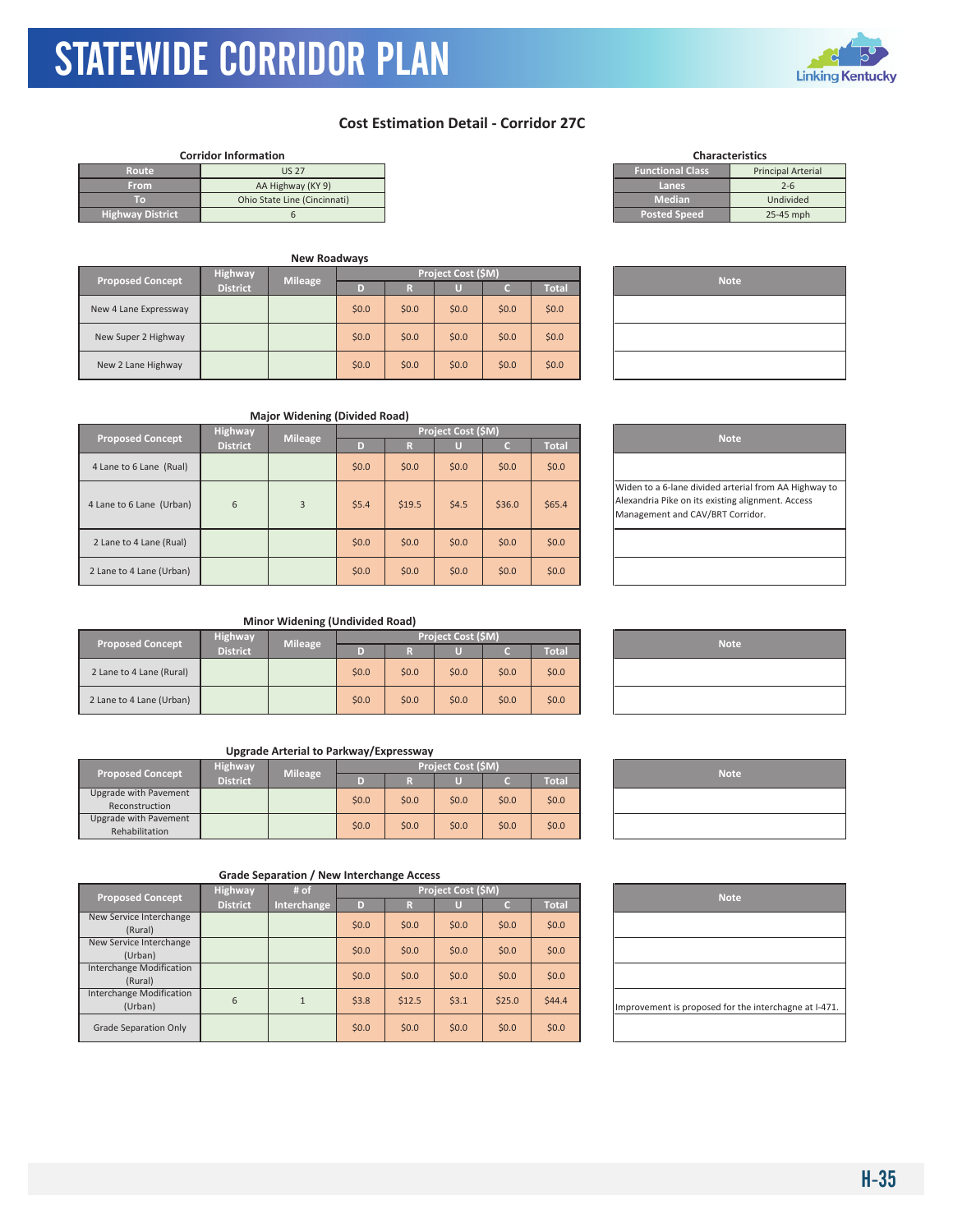

#### **Major Intersection Improvement**

|  | <b>Existing Facility</b>      | <b>Highway</b>  | # of                | <b>Project Cost (SM)</b> |        |       |        |              |  | <b>Note</b>                    |  |
|--|-------------------------------|-----------------|---------------------|--------------------------|--------|-------|--------|--------------|--|--------------------------------|--|
|  |                               | <b>District</b> | <b>Intersection</b> | D                        |        |       |        | <b>Total</b> |  |                                |  |
|  | >= 4 Lanes in Both Directions |                 | 13                  | \$7.8                    | \$28.6 | \$6.5 | \$52.0 | \$94.9       |  | Spot improvements at 13 inter  |  |
|  | < 4 Lanes in Both Directions  |                 |                     | \$3.4                    | \$12.4 | \$2.8 | \$22.5 | 541.1        |  | Spot improvements at 9 interse |  |

| <b>Note</b>                            |
|----------------------------------------|
| Spot improvements at 13 intersections. |
| Spot improvements at 9 intersections.  |

#### **Major Structure**

| <b>Proposed Concept</b> | <b>Highway</b>  | # of         | Project Cost (\$M) |         |       |         |         | <b>Note</b> |
|-------------------------|-----------------|--------------|--------------------|---------|-------|---------|---------|-------------|
|                         | <b>District</b> | Intersection |                    |         |       |         | Total   |             |
| Bridge - Replacement    |                 |              | \$0.0\$            | \$0.0\$ | \$0.0 | \$0.0   | \$0.0\$ |             |
| Bridge - Rehabilitation |                 |              | \$0.0              | \$0.0\$ | \$0.0 | \$0.0\$ | \$0.0\$ |             |

| <b>Note</b> |
|-------------|
|             |
|             |

\*Propose road diet from Highland Avenue to Carothers Street Road per the US 27 Traffic Analysis for the City of Newport. Propose a 3-lane section with 2 northbound lane and 1 southbound lane from 11th Street to Carothers Street per the US 27 Traffic Analysis for the City of Newport

#### **Summary of Total Cost (\$M) Design** ┰  $520.3$

| DUJIAII      | ンムいい    |
|--------------|---------|
| <b>ROW</b>   | \$73.0  |
| Utility      | \$16.9  |
| Construction | \$135.5 |
| <b>TOTAL</b> | \$245.7 |

Additional Notes:

г

1. The cost estimation may not include additional costs to address the potential impacts of major utilities (e.g., gas line, major water supplier, transmission line) within the proximity of the corridor, due to the lack of data when the report was prepared. Further investigation is recommended in future studies.

2. Cost estimation was based on 2020 dollars. There is a 1‐3% inflation rate. Estimated cost could vary ‐50% to +250% of the actual number (as a rule of thumb).

3. The widening of a 2‐lane facility to a 3‐lane facility (with TWLTL or alternating passing lane) is considered as "Minor Widening (Undivided Road) ‐ 2 Lane to 4 Lane".

4. Major structure costs only include bridges that are within the corridor sections for proposed widening improvements.

5. Cost estimation does not account for KYTC projects that are included in the proposed improvement concepts and are already under construction.

6. Shoulder widening is not included in the cost estimation, as it is a relatively minor cost.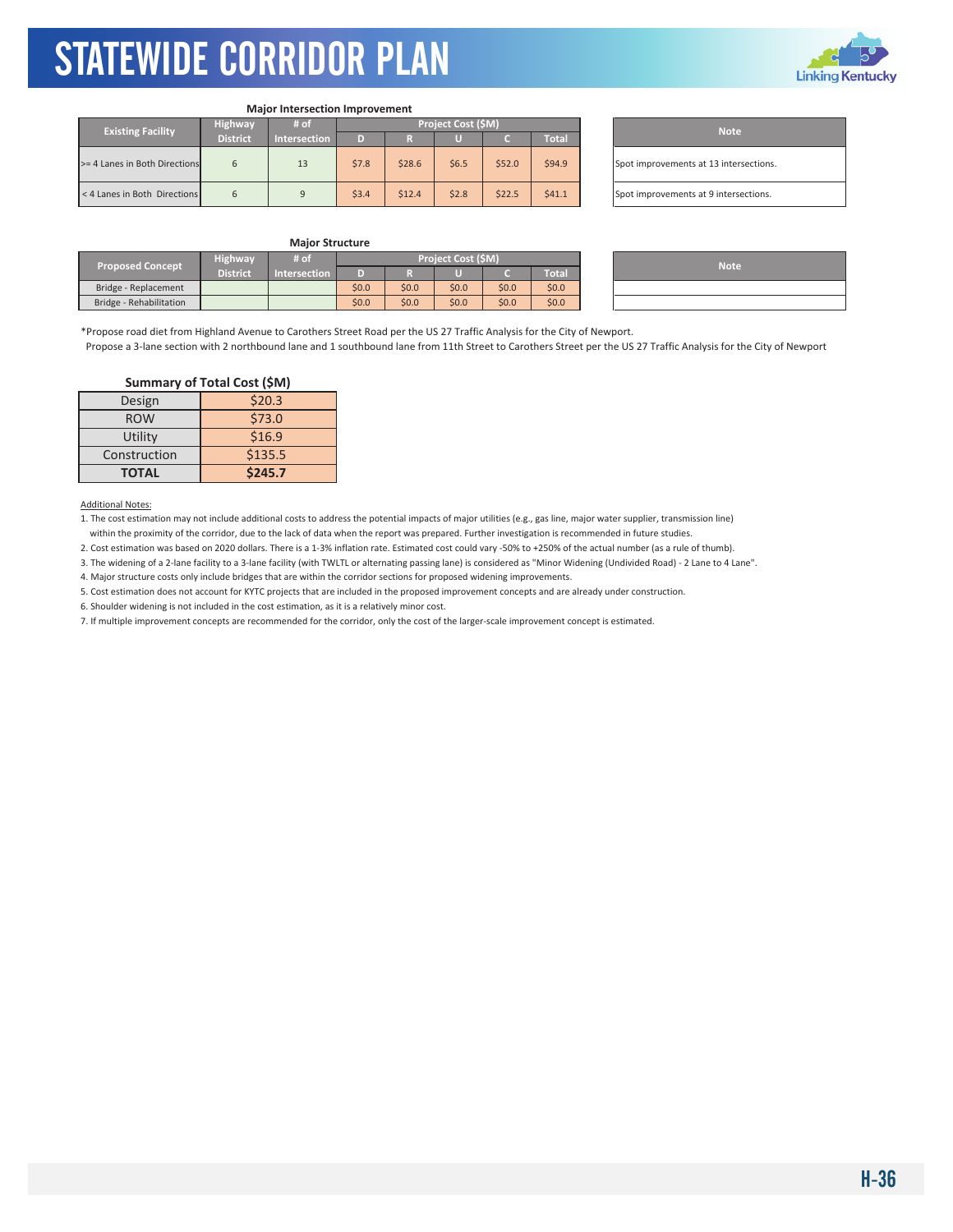### **Cost Estimation Detail ‐ Corridor 28A**

| <b>Functional Class</b><br>Route<br><b>Principal Arterial</b><br><b>US 68</b><br><b>From</b><br>Man o' War Blyd<br>Lanes<br>$4-6$<br><b>Median</b><br>Undivided/Divided<br>I-64/I-75 Interchange<br><b>Posted Speed</b><br>Typically 45 mph | <b>Corridor Information</b> |  |  |  |
|---------------------------------------------------------------------------------------------------------------------------------------------------------------------------------------------------------------------------------------------|-----------------------------|--|--|--|
|                                                                                                                                                                                                                                             |                             |  |  |  |
|                                                                                                                                                                                                                                             |                             |  |  |  |
|                                                                                                                                                                                                                                             |                             |  |  |  |
|                                                                                                                                                                                                                                             | <b>Highway District</b>     |  |  |  |

KYTC Statewide Corridor Plan

| <b>New Roadways</b>     |                                   |                |         |       |                    |         |              |  |  |
|-------------------------|-----------------------------------|----------------|---------|-------|--------------------|---------|--------------|--|--|
| <b>Proposed Concept</b> | <b>Highway</b><br><b>District</b> | <b>Mileage</b> | т       | R     | Project Cost (\$M) |         | <b>Total</b> |  |  |
| New 4 Lane Expressway   |                                   |                | \$0.0\$ | \$0.0 | \$0.0              | \$0.0\$ | \$0.0\$      |  |  |
| New Super 2 Highway     |                                   |                | \$0.0\$ | \$0.0 | \$0.0              | \$0.0\$ | \$0.0\$      |  |  |
| New 2 Lane Highway      |                                   |                | \$0.0\$ | \$0.0 | \$0.0              | \$0.0\$ | \$0.0\$      |  |  |

| <b>Functional Class</b> | <b>Principal Arterial</b> |
|-------------------------|---------------------------|
| Lanes                   | $4 - 6$                   |
| <b>Median</b>           | Undivided/Divided         |
| <b>Posted Speed</b>     | Typically 45 mph          |
|                         |                           |
|                         |                           |

**Characteristics**

| <b>Note</b> |  |
|-------------|--|
|             |  |
|             |  |
|             |  |

| <b>Major Widening (Divided Road)</b> |                 |                |         |                           |             |         |              |                                         |  |
|--------------------------------------|-----------------|----------------|---------|---------------------------|-------------|---------|--------------|-----------------------------------------|--|
| <b>Proposed Concept</b>              | <b>Highway</b>  |                |         | <b>Project Cost (\$M)</b> | <b>Note</b> |         |              |                                         |  |
|                                      | <b>District</b> | <b>Mileage</b> | D       | R                         |             |         | <b>Total</b> |                                         |  |
| 4 Lane to 6 Lane (Rual)              |                 |                | \$0.0\$ | \$0.0                     | \$0.0\$     | \$0.0\$ | \$0.0\$      |                                         |  |
| 4 Lane to 6 Lane (Urban)             |                 | 3.4            | \$6.1   | \$22.1                    | \$5.1       | \$40.8  | \$74.1       | Man O' War Boulevard to Wall<br>llanes. |  |
| 2 Lane to 4 Lane (Rual)              |                 |                | \$0.0\$ | \$0.0                     | \$0.0\$     | \$0.0\$ | \$0.0\$      |                                         |  |
| 2 Lane to 4 Lane (Urban)             |                 |                | \$0.0\$ | \$0.0                     | \$0.0\$     | \$0.0\$ | \$0.0\$      |                                         |  |

| <b>Note</b>                                                |
|------------------------------------------------------------|
|                                                            |
| Man O' War Boulevard to Waller Avenue widen to 6<br>lanes. |
|                                                            |
|                                                            |

#### **Minor Widening (Undivided Road)**

| <b>Proposed Concept</b>  | <b>Highway</b><br><b>Mileage</b><br><b>District</b> | <b>Project Cost (\$M)</b> |         |       |         |              |  | <b>Note</b> |
|--------------------------|-----------------------------------------------------|---------------------------|---------|-------|---------|--------------|--|-------------|
|                          |                                                     |                           |         |       |         | <b>Total</b> |  |             |
| 2 Lane to 4 Lane (Rural) |                                                     | \$0.0\$                   | \$0.0\$ | \$0.0 | \$0.0\$ | \$0.0\$      |  |             |
| 2 Lane to 4 Lane (Urban) |                                                     | \$0.0\$                   | \$0.0\$ | \$0.0 | \$0.0\$ | \$0.0\$      |  |             |

#### **Upgrade Arterial to Parkway/Expressway**

| <b>Proposed Concept</b> | <b>Highway</b>  | <b>Mileage</b> | Project Cost (\$M) |         |         |         |         |  | <b>Note</b> |
|-------------------------|-----------------|----------------|--------------------|---------|---------|---------|---------|--|-------------|
|                         | <b>District</b> |                |                    |         |         |         | Total   |  |             |
| Upgrade with Pavement   |                 |                | \$0.0\$            | \$0.0\$ | \$0.0\$ | \$0.0\$ | \$0.0\$ |  |             |
| Reconstruction          |                 |                |                    |         |         |         |         |  |             |
| Upgrade with Pavement   |                 |                |                    |         |         |         |         |  |             |
| Rehabilitation          |                 |                | \$0.0\$            | 50.0    | \$0.0\$ | \$0.0\$ | \$0.0\$ |  |             |

| <b>Grade Separation / New Interchange Access</b> |  |
|--------------------------------------------------|--|
|--------------------------------------------------|--|

| <b>Proposed Concept</b>                    | <b>Highway</b>  | Project Cost (\$M)<br>$#$ of |         |       |         |         |              | <b>Note</b> |
|--------------------------------------------|-----------------|------------------------------|---------|-------|---------|---------|--------------|-------------|
|                                            | <b>District</b> | Interchange                  | D       | R     |         |         | <b>Total</b> |             |
| New Service Interchange<br>(Rural)         |                 |                              | \$0.0\$ | \$0.0 | \$0.0\$ | \$0.0\$ | \$0.0\$      |             |
| New Service Interchange<br>(Urban)         |                 |                              | \$0.0\$ | \$0.0 | \$0.0\$ | \$0.0\$ | \$0.0\$      |             |
| <b>Interchange Modification</b><br>(Rural) |                 |                              | \$0.0\$ | \$0.0 | \$0.0\$ | \$0.0\$ | \$0.0\$      |             |
| <b>Interchange Modification</b><br>(Urban) |                 |                              | \$0.0\$ | \$0.0 | \$0.0\$ | \$0.0\$ | \$0.0\$      |             |
| <b>Grade Separation Only</b>               |                 |                              | \$0.0\$ | \$0.0 | \$0.0\$ | \$0.0\$ | \$0.0\$      |             |

| <b>Note</b> |
|-------------|
|             |
|             |
|             |
|             |
|             |





| <b>Note</b> |  |
|-------------|--|
|             |  |
|             |  |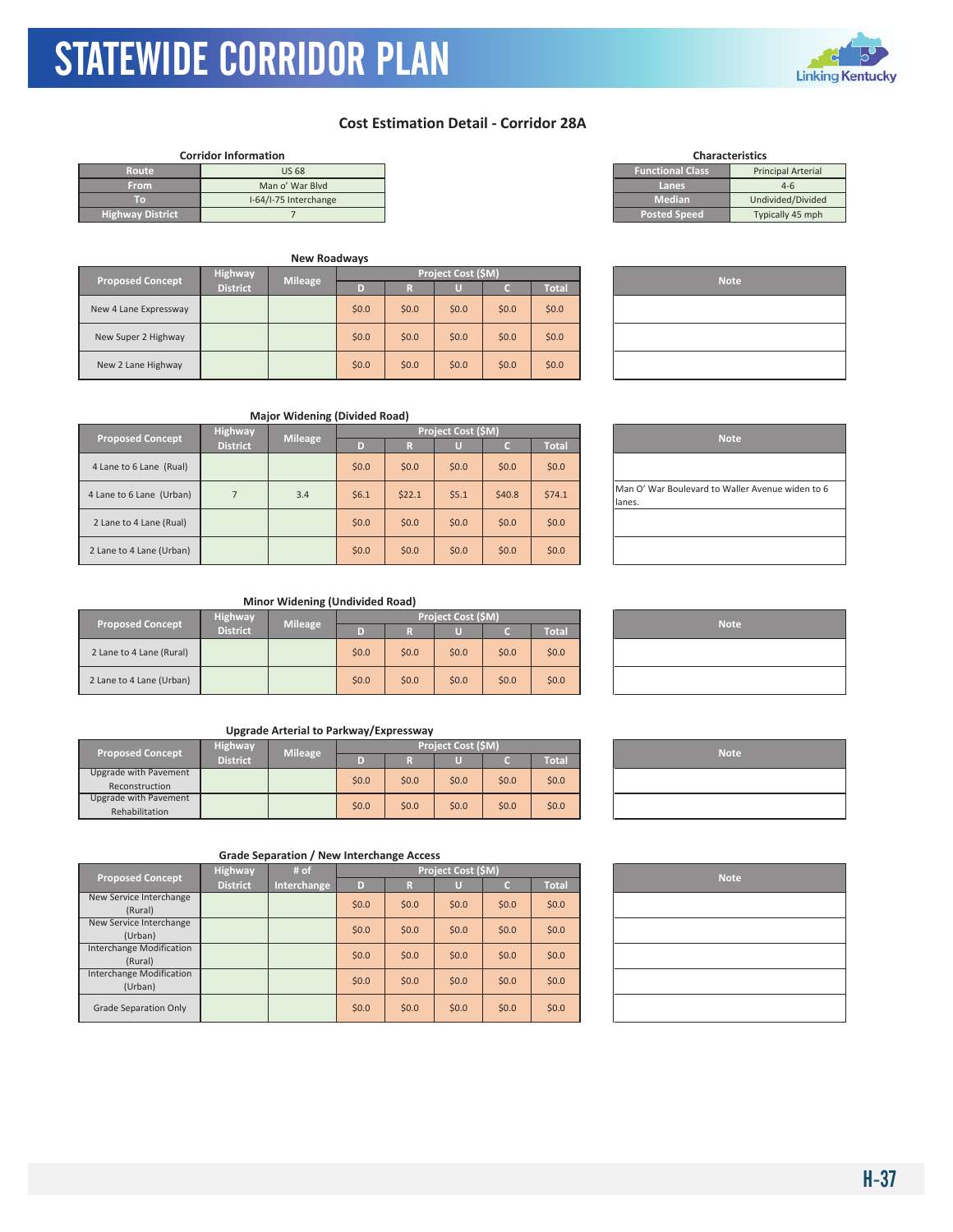

| <b>Major Intersection Improvement</b> |                 |                     |                    |         |        |         |              |  |             |
|---------------------------------------|-----------------|---------------------|--------------------|---------|--------|---------|--------------|--|-------------|
|                                       | <b>Highway</b>  | # of                | Project Cost (\$M) |         |        |         |              |  | <b>Note</b> |
| <b>Existing Facility</b>              | <b>District</b> | <b>Intersection</b> | D                  | R       | π      |         | <b>Total</b> |  |             |
| >= 4 Lanes in Both Directions         |                 | 22                  | \$13.2             | \$48.4  | \$11.0 | \$88.0  | \$160.6      |  |             |
| < 4 Lanes in Both Directions          |                 |                     | \$0.0\$            | \$0.0\$ | \$0.0  | \$0.0\$ | \$0.0\$      |  |             |

| <b>Note</b> |
|-------------|
|             |
|             |

#### **Major Structure**

| <b>Proposed Concept</b> | <b>Highway</b>  | <b>Deck Area</b> | Project Cost (\$M) |         |       |       |              |  | <b>Note</b>                 |
|-------------------------|-----------------|------------------|--------------------|---------|-------|-------|--------------|--|-----------------------------|
|                         | <b>District</b> | (sqft)           |                    |         |       |       | <b>Total</b> |  |                             |
| Bridge - Replacement    |                 |                  | \$0.0\$            | \$0.0\$ | \$0.0 | \$0.0 | \$0.0\$      |  |                             |
| Bridge - Rehabilitation |                 | 1,210            | \$0.1              | \$0.0\$ | \$0.0 | \$0.4 | \$0.5        |  | Rehab/widening is recommend |

| <b>Note</b>                                 |
|---------------------------------------------|
|                                             |
| Rehab/widening is recommended for 1 bridge. |

#### **Summary of Total Cost (\$M)**

| Design       | \$19.4  |
|--------------|---------|
| <b>ROW</b>   | \$70.5  |
| Utility      | \$16.1  |
| Construction | \$129.2 |
| <b>TOTAL</b> | \$235.2 |

Additional Notes:

1. The cost estimation may not include additional costs to address the potential impacts of major utilities (e.g., gas line, major water supplier, transmission line) within the proximity of the corridor, due to the lack of data when the report was prepared. Further investigation is recommended in future studies.

2. Cost estimation was based on 2020 dollars. There is a 1‐3% inflation rate. Estimated cost could vary ‐50% to +250% of the actual number (as a rule of thumb).

3. The widening of a 2‐lane facility to a 3‐lane facility (with TWLTL or alternating passing lane) is considered as "Minor Widening (Undivided Road) ‐ 2 Lane to 4 Lane".

4. Major structure costs only include bridges that are within the corridor sections for proposed widening improvements.

5. Cost estimation does not account for KYTC projects that are included in the proposed improvement concepts and are already under construction.

6. Shoulder widening is not included in the cost estimation, as it is a relatively minor cost.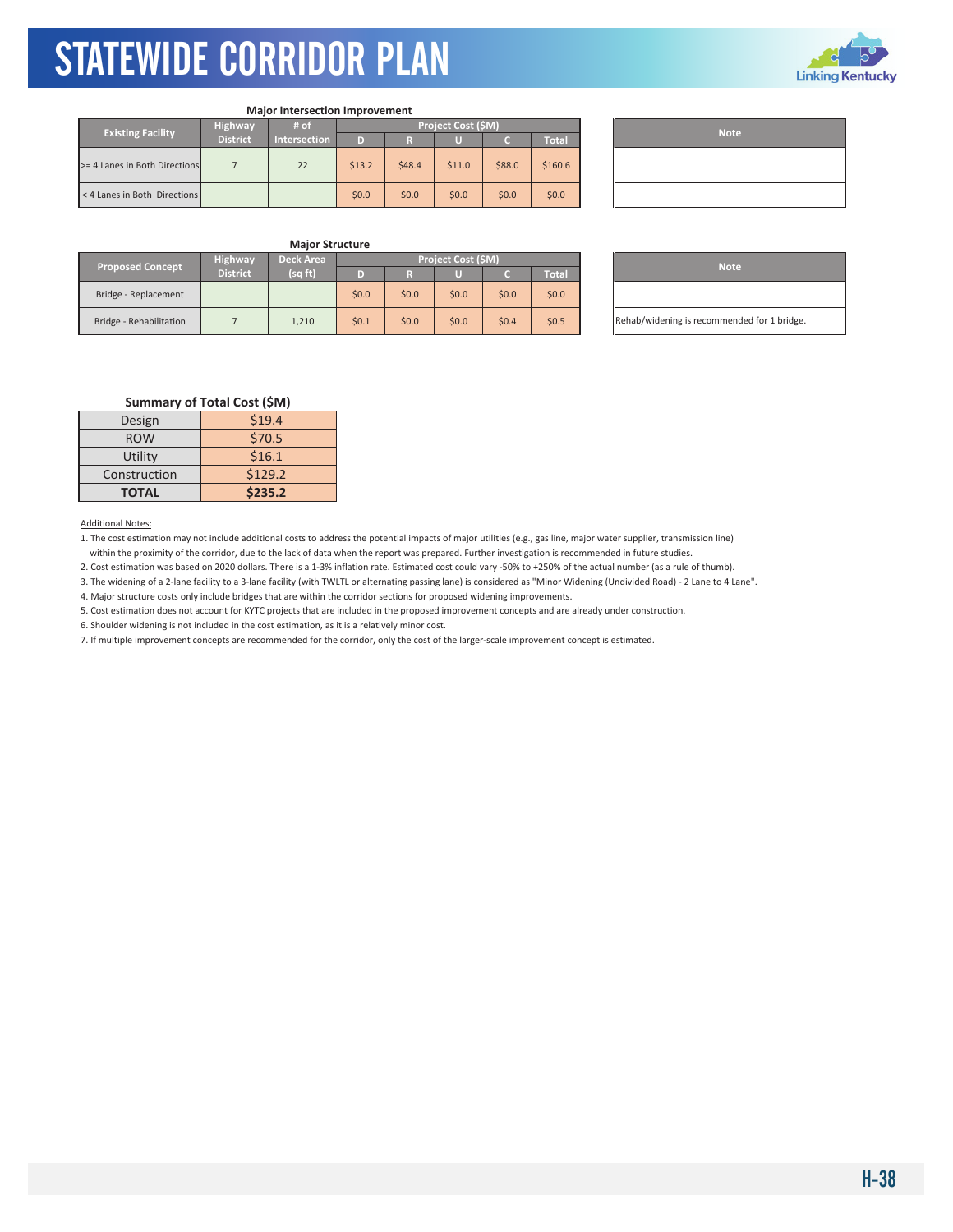### STATEWIDE CORRIDOR PLAN KYTC Statewide Corridor Plan

### **Cost Estimation Detail ‐ Corridor 28B**

| <b>Corridor Information</b> |                                |  |
|-----------------------------|--------------------------------|--|
| Route                       | US 68 / US 27                  |  |
| <b>From</b>                 | I-64/I-75 in Fayette County    |  |
|                             | Ohio State Line - Mason County |  |
| <b>Highway District</b>     | 6, 7, 9                        |  |
|                             |                                |  |

|                         |                 | <b>New Roadways</b> |         |         |                    |         |              |  |  |
|-------------------------|-----------------|---------------------|---------|---------|--------------------|---------|--------------|--|--|
| <b>Proposed Concept</b> | <b>Highway</b>  | <b>Mileage</b>      |         |         | Project Cost (\$M) |         | <b>Note</b>  |  |  |
|                         | <b>District</b> |                     | D)      | R       |                    |         | <b>Total</b> |  |  |
| New 4 Lane Expressway   |                 |                     | \$0.0\$ | \$0.0\$ | \$0.0              | \$0.0\$ | \$0.0\$      |  |  |
| New Super 2 Highway     |                 |                     | \$0.0\$ | \$0.0\$ | \$0.0              | \$0.0\$ | \$0.0\$      |  |  |
| New 2 Lane Highway      |                 |                     | \$0.0\$ | \$0.0\$ | \$0.0              | \$0.0\$ | \$0.0\$      |  |  |

| <b>Characteristics</b>  |                           |  |  |  |  |  |  |
|-------------------------|---------------------------|--|--|--|--|--|--|
| <b>Functional Class</b> | <b>Principal Arterial</b> |  |  |  |  |  |  |
| Lanes                   | $7 - 4$                   |  |  |  |  |  |  |
| <b>Median</b>           | Undivided/Divided         |  |  |  |  |  |  |
| <b>Posted Speed</b>     | Typically 55 mph          |  |  |  |  |  |  |
|                         |                           |  |  |  |  |  |  |

| <b>Note</b> |  |
|-------------|--|
|             |  |
|             |  |
|             |  |

#### **Major Widening (Divided Road)**

| <b>Proposed Concept</b>  | <b>Highway</b>  | <b>Mileage</b> |         |         | Project Cost (\$M) |       |              | <b>Note</b> |
|--------------------------|-----------------|----------------|---------|---------|--------------------|-------|--------------|-------------|
|                          | <b>District</b> |                | D       | R       |                    |       | <b>Total</b> |             |
| 4 Lane to 6 Lane (Rual)  |                 |                | \$0.0\$ | \$0.0\$ | \$0.0\$            | \$0.0 | \$0.0\$      |             |
| 4 Lane to 6 Lane (Urban) |                 |                | \$0.0\$ | \$0.0\$ | \$0.0\$            | \$0.0 | \$0.0\$      |             |
| 2 Lane to 4 Lane (Rual)  |                 |                | \$0.0\$ | \$0.0\$ | \$0.0              | \$0.0 | \$0.0\$      |             |
| 2 Lane to 4 Lane (Urban) |                 |                | \$0.0\$ | \$0.0\$ | \$0.0              | \$0.0 | \$0.0\$      |             |

| <b>Note</b> |
|-------------|
|             |
|             |
|             |
|             |

#### **Minor Widening (Undivided Road)**

| <b>Proposed Concept</b>  | <b>Highway</b>  | Project Cost (\$M)<br><b>Mileage</b> |         |       |         |         |  | <b>Note</b> |
|--------------------------|-----------------|--------------------------------------|---------|-------|---------|---------|--|-------------|
|                          | <b>District</b> |                                      |         |       |         | Total   |  |             |
| 2 Lane to 4 Lane (Rural) |                 | \$0.0\$                              | \$0.0\$ | \$0.0 | \$0.0\$ | \$0.0\$ |  |             |
| 2 Lane to 4 Lane (Urban) |                 | \$0.0\$                              | \$0.0\$ | \$0.0 | \$0.0\$ | \$0.0\$ |  |             |

#### **Upgrade Arterial to Parkway/Expressway**

| <b>Proposed Concept</b>                 | <b>Highway</b>  | Project Cost (\$M)<br><b>Mileage</b> |         |       |         |              | <b>Note</b> |
|-----------------------------------------|-----------------|--------------------------------------|---------|-------|---------|--------------|-------------|
|                                         | <b>District</b> | D                                    |         |       |         | <b>Total</b> |             |
| Upgrade with Pavement<br>Reconstruction |                 | \$0.0\$                              | \$0.0\$ | \$0.0 | \$0.0\$ | \$0.0\$      |             |
| Upgrade with Pavement<br>Rehabilitation |                 | \$0.0\$                              | \$0.0\$ | \$0.0 | \$0.0\$ | \$0.0\$      |             |

| <b>Note</b> |
|-------------|
|             |
|             |

| <b>Proposed Concept</b>             | <b>Highway</b>  | # of        |         |         | Project Cost (\$M) |         |              | <b>Note</b> |
|-------------------------------------|-----------------|-------------|---------|---------|--------------------|---------|--------------|-------------|
|                                     | <b>District</b> | Interchange | D       | R       |                    | c       | <b>Total</b> |             |
| New Service Interchange<br>(Rural)  |                 |             | \$0.0\$ | \$0.0\$ | \$0.0              | \$0.0\$ | \$0.0        |             |
| New Service Interchange<br>(Urban)  |                 |             | \$0.0\$ | \$0.0\$ | \$0.0              | \$0.0\$ | \$0.0\$      |             |
| Interchange Modification<br>(Rural) |                 |             | \$0.0\$ | \$0.0\$ | \$0.0              | \$0.0   | \$0.0\$      |             |
| Interchange Modification<br>(Urban) |                 |             | \$0.0\$ | \$0.0\$ | \$0.0              | \$0.0   | \$0.0\$      |             |
| Grade Separation Only               |                 |             | \$0.0\$ | \$0.0\$ | \$0.0              | \$0.0   | \$0.0\$      |             |





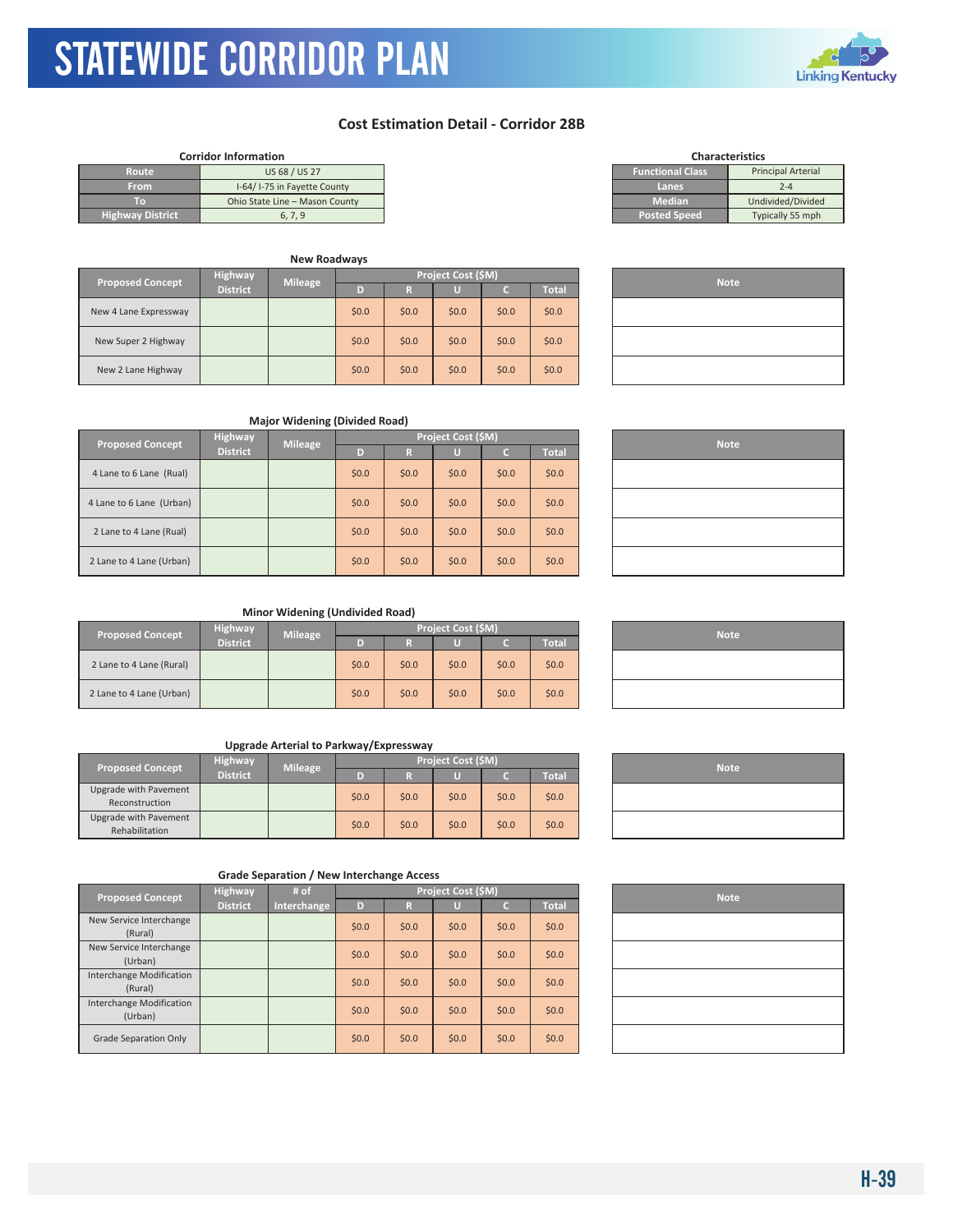

#### **Major Intersection Improvement**

| <b>Existing Facility</b>      | <b>Highway</b>  | # of         | <b>Project Cost (SM)</b> |         |         |         |              |  | <b>Note</b>                    |
|-------------------------------|-----------------|--------------|--------------------------|---------|---------|---------|--------------|--|--------------------------------|
|                               | <b>District</b> | Intersection | D                        |         |         |         | <b>Total</b> |  |                                |
| >= 4 Lanes in Both Directions |                 |              | \$3.0                    | \$11.0  | \$2.5   | \$20.0  | \$36.5       |  | Spot improvements at 5 interse |
| <4 Lanes in Both Directions   |                 |              | \$0.0\$                  | \$0.0\$ | \$0.0\$ | \$0.0\$ | \$0.0\$      |  |                                |

| <b>Note</b>                           |
|---------------------------------------|
| Spot improvements at 5 intersections. |
|                                       |

#### **Major Structure**

| <b>Proposed Concept</b> | <b>Highway</b>  | <b>Deck Area</b> |         |       | Project Cost (\$M) |       |              | <b>Note</b> |
|-------------------------|-----------------|------------------|---------|-------|--------------------|-------|--------------|-------------|
|                         | <b>District</b> | (sq ft)          |         |       |                    |       | <b>Total</b> |             |
| Bridge - Replacement    |                 |                  | \$0.0\$ | \$0.0 | \$0.0              | \$0.0 | \$0.0\$      |             |
| Bridge - Rehabilitation |                 |                  | \$0.0\$ | \$0.0 | \$0.0              | \$0.0 | \$0.0\$      |             |

\* Improve shoulders from Millersburg Bypass to KY 1244.

#### **Summary of Total Cost (\$M)**

| Design       | \$3.0  |
|--------------|--------|
| <b>ROW</b>   | \$11.0 |
| Utility      | \$2.5  |
| Construction | \$20.0 |
| <b>TOTAL</b> | \$36.5 |

#### Additional Notes:

1. The cost estimation may not include additional costs to address the potential impacts of major utilities (e.g., gas line, major water supplier, transmission line) within the proximity of the corridor, due to the lack of data when the report was prepared. Further investigation is recommended in future studies.

2. Cost estimation was based on 2020 dollars. There is a 1‐3% inflation rate. Estimated cost could vary ‐50% to +250% of the actual number (as a rule of thumb).

3. The widening of a 2‐lane facility to a 3‐lane facility (with TWLTL or alternating passing lane) is considered as "Minor Widening (Undivided Road) ‐ 2 Lane to 4 Lane".

4. Major structure costs only include bridges that are within the corridor sections for proposed widening improvements.

5. Cost estimation does not account for KYTC projects that are included in the proposed improvement concepts and are already under construction.

6. Shoulder widening is not included in the cost estimation, as it is a relatively minor cost.

| <b>Note</b> |  |
|-------------|--|
|             |  |
|             |  |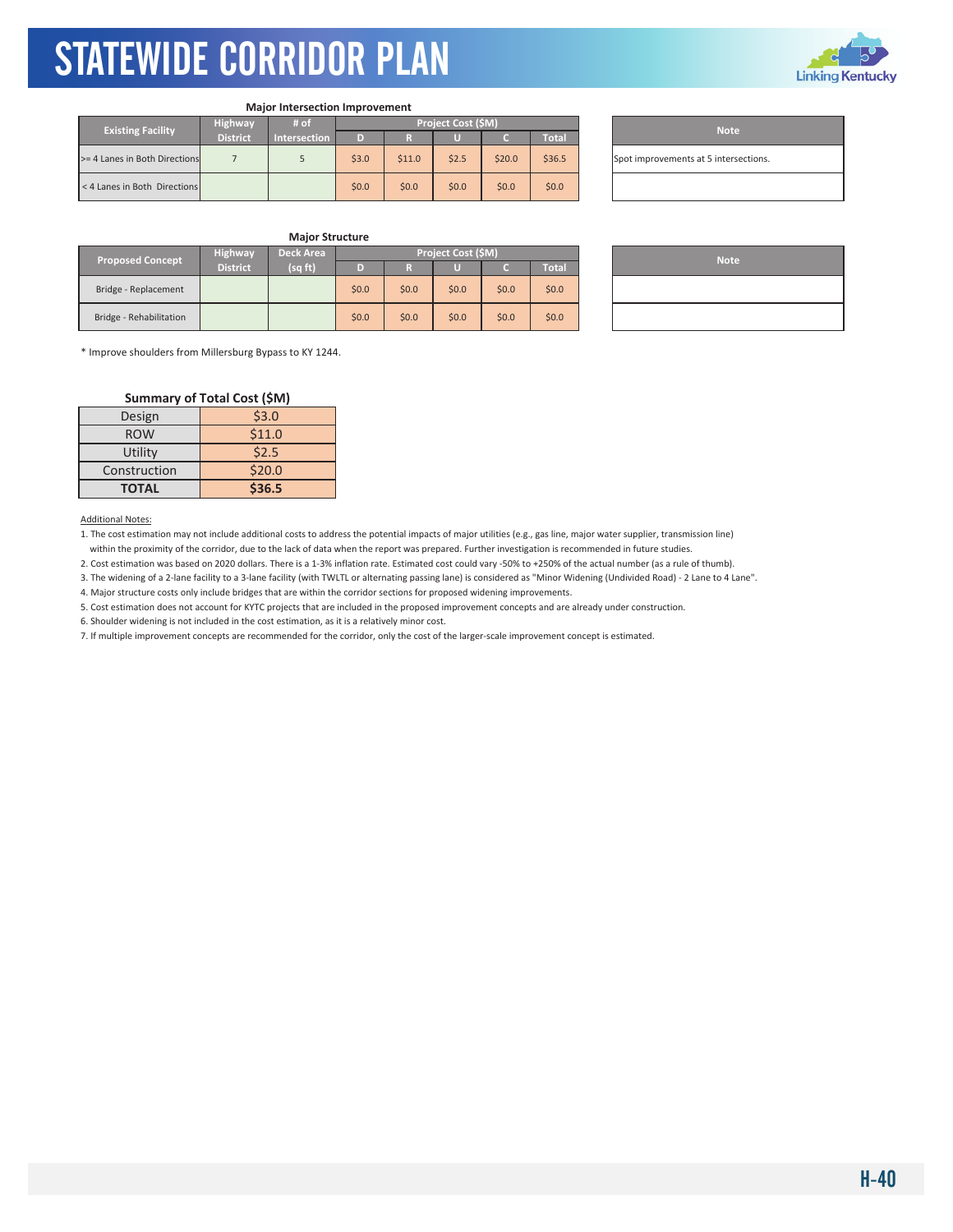### STATEWIDE CORRIDOR PLAN KYTC Statewide Corridor Plan

### **Cost Estimation Detail ‐ Corridor 30A**

| <b>Corridor Information</b>     |                         | <b>Characteristics</b>    |
|---------------------------------|-------------------------|---------------------------|
| <b>US 27</b>                    | <b>Functional Class</b> | <b>Principal Arterial</b> |
| Tennessee State Line            | Lanes                   | $2 - 6$                   |
| US 27 Bypass near Nicholasville | <b>Median</b>           | Undivided/Divided         |
| '. 8                            | <b>Posted Speed</b>     | Typically 55 mph          |
|                                 |                         |                           |

|                         |                 | <b>New Roadways</b> |         |                    |             |         |              |                             |
|-------------------------|-----------------|---------------------|---------|--------------------|-------------|---------|--------------|-----------------------------|
| <b>Proposed Concept</b> | <b>Highway</b>  |                     |         | Project Cost (\$M) | <b>Note</b> |         |              |                             |
|                         | <b>District</b> | <b>Mileage</b>      | D       | R                  |             |         | <b>Total</b> |                             |
| New 4 Lane Expressway   |                 | 3.28                | \$4.9   | \$6.6\$            | \$1.3       | \$32.8  | \$45.6\$     | A new western bypass around |
| New Super 2 Highway     |                 |                     | \$0.0\$ | \$0.0\$            | \$0.0\$     | \$0.0\$ | \$0.0\$      |                             |
| New 2 Lane Highway      |                 |                     | \$0.0\$ | \$0.0\$            | \$0.0\$     | \$0.0   | \$0.0\$      |                             |

| <b>Characteristics</b>  |                           |  |  |  |  |  |  |  |
|-------------------------|---------------------------|--|--|--|--|--|--|--|
| <b>Functional Class</b> | <b>Principal Arterial</b> |  |  |  |  |  |  |  |
| Lanes                   | $2 - 6$                   |  |  |  |  |  |  |  |
| <b>Median</b>           | Undivided/Divided         |  |  |  |  |  |  |  |
| <b>Posted Speed</b>     | Typically 55 mph          |  |  |  |  |  |  |  |
|                         |                           |  |  |  |  |  |  |  |

| <b>Note</b>                           |
|---------------------------------------|
| A new western bypass around Lancaster |
|                                       |
|                                       |

|                          |                 | <b>Major Widening (Divided Road)</b> |         |         |                   |         |              |                                                                     |
|--------------------------|-----------------|--------------------------------------|---------|---------|-------------------|---------|--------------|---------------------------------------------------------------------|
| <b>Proposed Concept</b>  | Highway         | <b>Mileage</b>                       |         |         | Project Cost (SM) |         |              | <b>Note</b>                                                         |
|                          | <b>District</b> |                                      | D)      | R       |                   |         | <b>Total</b> |                                                                     |
| 4 Lane to 6 Lane (Rual)  |                 |                                      | \$0.0\$ | \$0.0\$ | \$0.0             | \$0.0\$ | \$0.0\$      |                                                                     |
| 4 Lane to 6 Lane (Urban) |                 | 3                                    | \$5.4\$ | \$19.5  | \$4.5             | \$36.0  | \$65.4       | Widen to a 6-lane divided facili<br>US 27 Bus (north) in Nicholasvi |
| 2 Lane to 4 Lane (Rual)  |                 |                                      | \$0.0\$ | \$0.0\$ | \$0.0             | \$0.0\$ | \$0.0\$      |                                                                     |
| 2 Lane to 4 Lane (Urban) |                 |                                      | \$0.0\$ | \$0.0\$ | \$0.0             | \$0.0\$ | \$0.0\$      |                                                                     |

| <b>Note</b>                                                                                     |
|-------------------------------------------------------------------------------------------------|
|                                                                                                 |
| Widen to a 6-lane divided facility from Wichita Drive to<br>US 27 Bus (north) in Nicholasville. |
|                                                                                                 |
|                                                                                                 |

#### **Minor Widening (Undivided Road)**

| <b>Proposed Concept</b>  | <b>Highway</b>  | <b>Mileage</b> |         |         | <b>Project Cost (\$M)</b> |         |              | <b>Note</b> |
|--------------------------|-----------------|----------------|---------|---------|---------------------------|---------|--------------|-------------|
|                          | <b>District</b> |                |         |         |                           |         | <b>Total</b> |             |
| 2 Lane to 4 Lane (Rural) |                 |                | \$0.0\$ | \$0.0\$ | \$0.0\$                   | \$0.0   | \$0.0\$      |             |
| 2 Lane to 4 Lane (Urban) |                 |                | \$0.0\$ | \$0.0\$ | \$0.0                     | \$0.0\$ | \$0.0\$      |             |

#### **Upgrade Arterial to Parkway/Expressway**

| <b>Proposed Concept</b> | Highway         | <b>Mileage</b> |         |         | Project Cost (\$M) |         |         |  | <b>Note</b> |
|-------------------------|-----------------|----------------|---------|---------|--------------------|---------|---------|--|-------------|
|                         | <b>District</b> |                |         |         |                    |         | Total   |  |             |
| Upgrade with Pavement   |                 |                | \$0.0\$ | \$0.0\$ | \$0.0\$            | \$0.0\$ | \$0.0\$ |  |             |
| Reconstruction          |                 |                |         |         |                    |         |         |  |             |
| Upgrade with Pavement   |                 |                | \$0.0\$ | \$0.0\$ | \$0.0\$            | \$0.0\$ | \$0.0\$ |  |             |
| Rehabilitation          |                 |                |         |         |                    |         |         |  |             |

| <b>Proposed Concept</b>                    | <b>Highway</b>  | # of        |         |         | Project Cost (\$M) | <b>Note</b> |              |  |
|--------------------------------------------|-----------------|-------------|---------|---------|--------------------|-------------|--------------|--|
|                                            | <b>District</b> | Interchange | D       | R       |                    | c           | <b>Total</b> |  |
| New Service Interchange<br>(Rural)         |                 |             | \$0.0\$ | \$0.0\$ | \$0.0\$            | \$0.0\$     | \$0.0\$      |  |
| New Service Interchange<br>(Urban)         |                 |             | \$0.0\$ | \$0.0\$ | \$0.0\$            | \$0.0       | \$0.0\$      |  |
| <b>Interchange Modification</b><br>(Rural) |                 |             | \$0.0\$ | \$0.0\$ | \$0.0\$            | \$0.0\$     | \$0.0\$      |  |
| <b>Interchange Modification</b><br>(Urban) |                 |             | \$0.0\$ | \$0.0\$ | \$0.0\$            | \$0.0\$     | \$0.0\$      |  |
| <b>Grade Separation Only</b>               |                 |             | \$0.0\$ | \$0.0\$ | \$0.0\$            | \$0.0       | \$0.0\$      |  |

| <b>Note</b> |
|-------------|
|             |
|             |
|             |
|             |
|             |

| <b>Note</b> |  |
|-------------|--|
|             |  |
|             |  |

| <b>Note</b> |
|-------------|
|             |
|             |

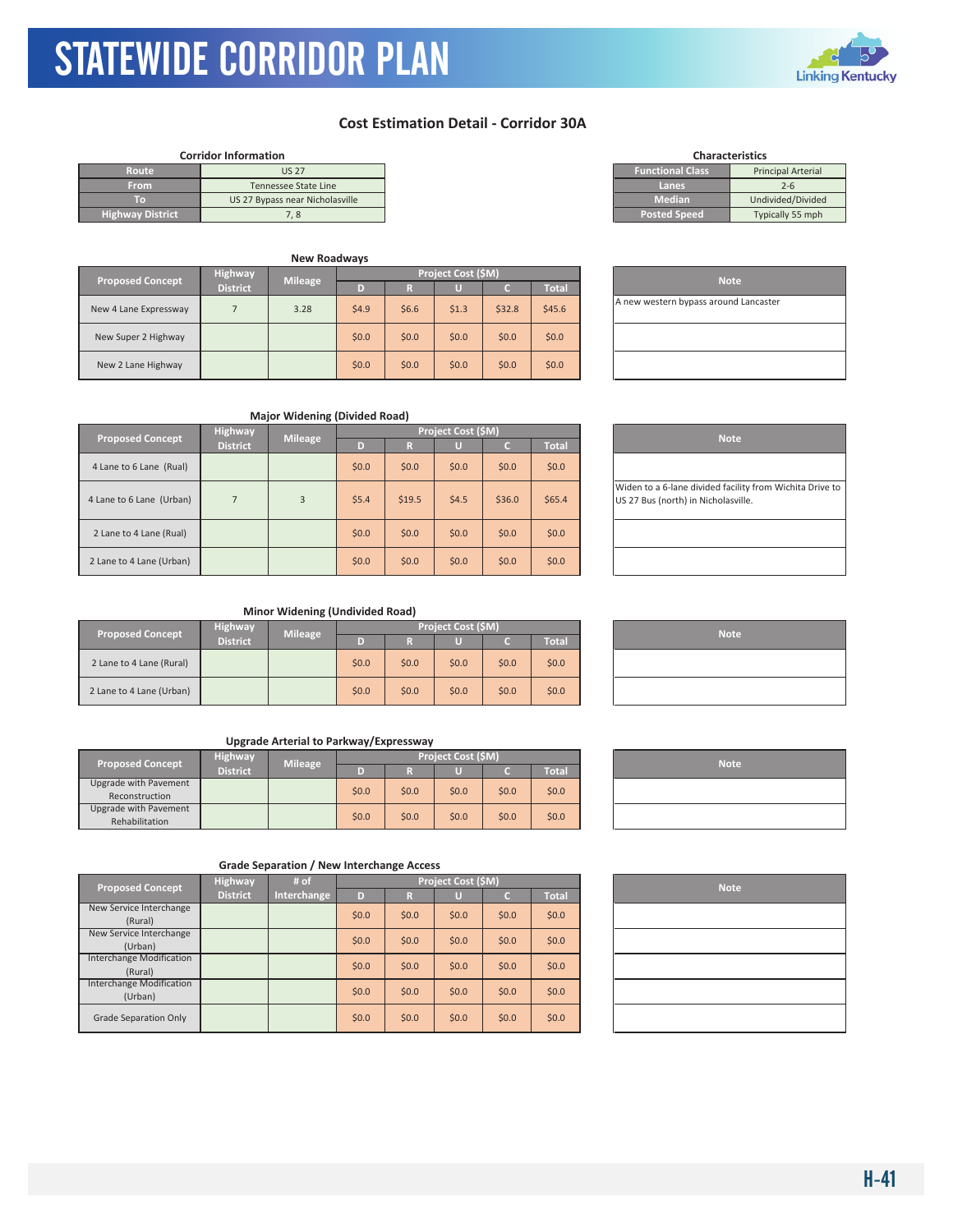

#### **Major Intersection Improvement**

|  | <b>Existing Facility</b>      | <b>Highway</b>  | # of                | <b>Project Cost (SM)</b> |         |       |        |         | <b>Note</b>                   |  |
|--|-------------------------------|-----------------|---------------------|--------------------------|---------|-------|--------|---------|-------------------------------|--|
|  |                               | <b>District</b> | <b>Intersection</b> | D                        | lэ      | П     |        | Total   |                               |  |
|  | >= 4 Lanes in Both Directions | 7,8             | 22                  | \$6.2                    | \$20.4  | \$8.2 | \$88.0 | \$122.8 | Spot improvements at 22 inter |  |
|  | <4 Lanes in Both Directions   |                 |                     | \$0.0\$                  | \$0.0\$ | \$0.0 | \$0.0  | \$0.0\$ |                               |  |

Spot improvements at 22 intersections.

| Project Cost (\$M) |       |         |              | <b>Note</b> |
|--------------------|-------|---------|--------------|-------------|
|                    | Ш     |         | <b>Total</b> |             |
|                    | \$0.0 | \$0.0   | \$0.0\$      |             |
|                    | \$0.0 | \$0.0\$ | \$0.0\$      |             |

#### **Major Structure**

Bridge ‐ Replacement \$0.0 \$0.0 \$0.0 \$0.0 \$0.0 Bridge ‐ Rehabilitation \$0.0 \$0.0 \$0.0 \$0.0 \$0.0

**Major Structure**

**Deck Area (sq ft)**

| .                       |                 |                  |                    |         |       |       |          |                              |
|-------------------------|-----------------|------------------|--------------------|---------|-------|-------|----------|------------------------------|
| <b>Proposed Concept</b> | <b>Highway</b>  | <b>Deck Area</b> | Project Cost (\$M) |         |       |       |          | <b>Note</b>                  |
|                         | <b>District</b> | (sq ft)          |                    |         |       |       | Total    |                              |
| Bridge - Replacement    |                 |                  | \$0.0\$            | \$0.0\$ | \$0.0 | \$0.0 | \$0.0\$  |                              |
| Bridge - Rehabilitation |                 | 28,034           | \$1.4              | \$0.7   | \$0.3 | \$8.4 | \$10.8\$ | 1 bridge for rehab/widening. |

\*KY 70 (near Eubank) to KY 78 (in Stanford) & KY 590 (in Stanford) to KY 39 (in Lancaster) improve shoulders.

#### **Summary of Total Cost (\$M)**

**Proposed Concept Highway**

**Dis** 

| Design       | \$13.0  |
|--------------|---------|
| <b>ROW</b>   | \$40.6  |
| Utility      | \$13.0  |
| Construction | \$132.4 |
| <b>TOTAL</b> | \$199.0 |

#### Additional Notes:

1. The cost estimation may not include additional costs to address the potential impacts of major utilities (e.g., gas line, major water supplier, transmission line) within the proximity of the corridor, due to the lack of data when the report was prepared. Further investigation is recommended in future studies.

2. Cost estimation was based on 2020 dollars. There is a 1‐3% inflation rate. Estimated cost could vary ‐50% to +250% of the actual number (as a rule of thumb).

3. The widening of a 2‐lane facility to a 3‐lane facility (with TWLTL or alternating passing lane) is considered as "Minor Widening (Undivided Road) ‐ 2 Lane to 4 Lane".

**D R U C Total**

4. Major structure costs only include bridges that are within the corridor sections for proposed widening improvements.

5. Cost estimation does not account for KYTC projects that are included in the proposed improvement concepts and are already under construction.

6. Shoulder widening is not included in the cost estimation, as it is a relatively minor cost.

7. If multiple improvement concepts are recommended for the corridor, only the cost of the larger‐scale improvement concept is estimated.

| <b>Note</b> |  |
|-------------|--|
|             |  |
|             |  |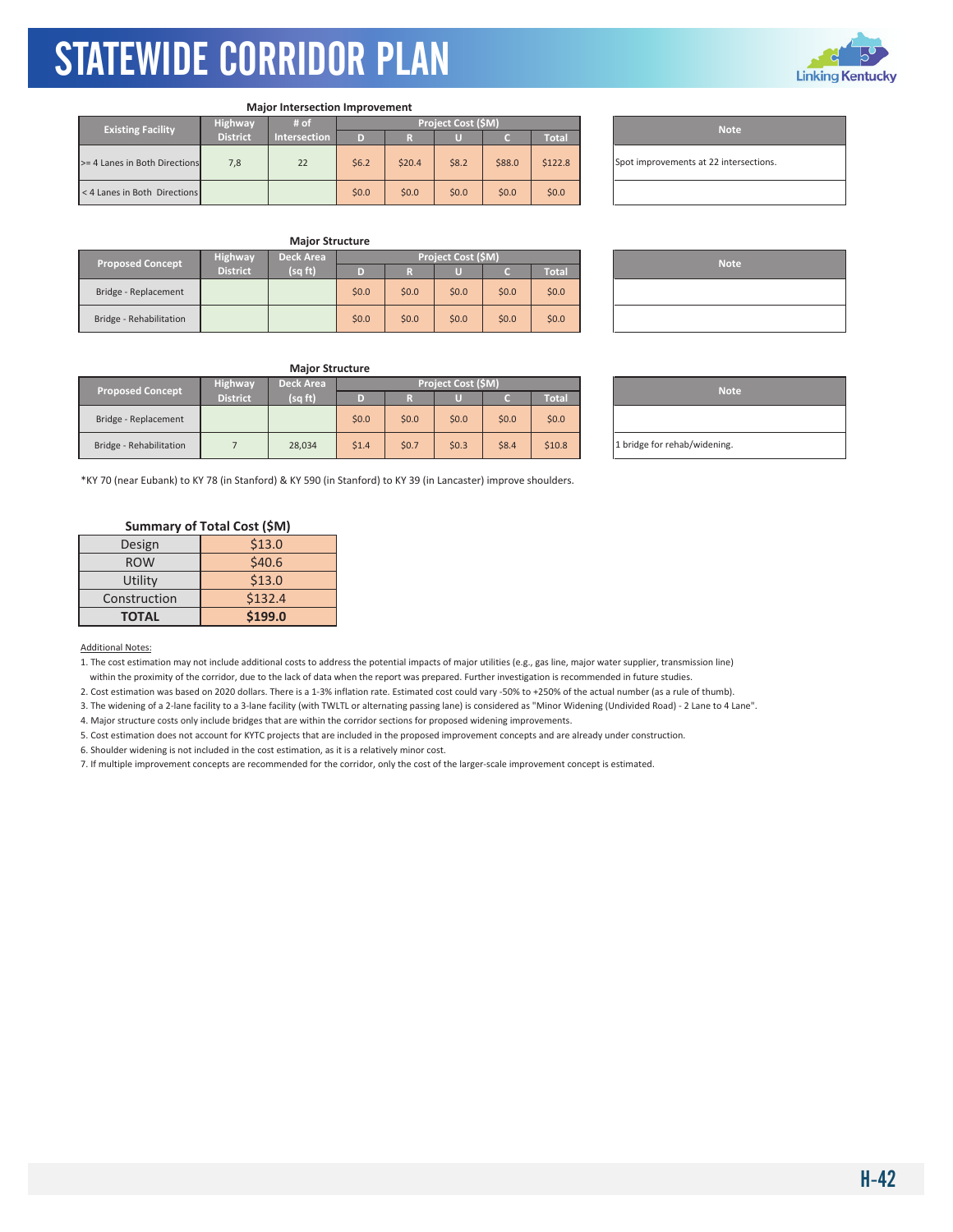## **Linking Kentucky**

#### **Cost Estimation Detail ‐ Corridor 30B**

|                         | Corridor Information                                           |                         | <b>Characteristics</b> |                           |
|-------------------------|----------------------------------------------------------------|-------------------------|------------------------|---------------------------|
| Route                   | <b>US 27</b>                                                   | <b>Functional Class</b> |                        | <b>Principal Arterial</b> |
| <b>From</b>             | US 27 Bypass/US 27 Business/S. Main<br>Street in Nicholasville | Lanes                   |                        | $4 - 10$                  |
|                         | E. Main Street/US 25 in Lexington                              | <b>Median</b>           |                        | Undivided                 |
| <b>Highway District</b> |                                                                | <b>Posted Speed</b>     |                        | 35-55 mph                 |

KYTC Statewide Corridor Plan

| <b>New Roadways</b>     |                 |                |                    |         |         |       |                    |  |             |
|-------------------------|-----------------|----------------|--------------------|---------|---------|-------|--------------------|--|-------------|
| <b>Proposed Concept</b> | Highway         | <b>Mileage</b> | Project Cost (\$M) |         |         |       |                    |  | <b>Note</b> |
|                         | <b>District</b> |                | D                  | R       | U       |       | Total <sup>'</sup> |  |             |
| New 4 Lane Expressway   |                 |                | \$0.0\$            | \$0.0\$ | \$0.0\$ | \$0.0 | \$0.0\$            |  |             |
| New Super 2 Highway     |                 |                | \$0.0\$            | \$0.0\$ | \$0.0\$ | \$0.0 | \$0.0\$            |  |             |
| New 2 Lane Highway      |                 |                | \$0.0\$            | \$0.0   | \$0.0\$ | \$0.0 | \$0.0\$            |  |             |

| <b>Characteristics</b>  |                           |  |  |  |  |  |  |
|-------------------------|---------------------------|--|--|--|--|--|--|
| <b>Functional Class</b> | <b>Principal Arterial</b> |  |  |  |  |  |  |
| Lanes                   | $4 - 10$                  |  |  |  |  |  |  |
| <b>Median</b>           | Undivided                 |  |  |  |  |  |  |
| <b>Posted Speed</b>     | 35-55 mph                 |  |  |  |  |  |  |

| <b>Note</b> |
|-------------|
|             |
|             |
|             |

| <b>Major Widening (Divided Road)</b> |  |
|--------------------------------------|--|
|--------------------------------------|--|

| <b>Proposed Concept</b>  | Highway         | <b>Mileage</b> | Project Cost (\$M) |         |         |         |              |  | <b>Note</b>                                           |
|--------------------------|-----------------|----------------|--------------------|---------|---------|---------|--------------|--|-------------------------------------------------------|
|                          | <b>District</b> |                | D                  | ĿМ      | U.      |         | <b>Total</b> |  |                                                       |
| 4 Lane to 6 Lane (Rual)  |                 | 1.8            | \$1.8              | \$3.6   | \$0.7   | \$18.0  | \$24.1       |  | Widen to 6-lane divided secti<br>Man O' War Boulevard |
| 4 Lane to 6 Lane (Urban) |                 |                | \$0.0              | \$0.0\$ | \$0.0\$ | \$0.0\$ | \$0.0        |  |                                                       |
| 2 Lane to 4 Lane (Rual)  |                 |                | \$0.0              | \$0.0\$ | \$0.0\$ | \$0.0   | \$0.0        |  |                                                       |
| 2 Lane to 4 Lane (Urban) |                 |                | \$0.0              | \$0.0\$ | \$0.0\$ | \$0.0\$ | \$0.0        |  |                                                       |

| <b>Note</b>                                                             |
|-------------------------------------------------------------------------|
| Widen to 6-lane divided section from KY 1980 to<br>Man O' War Boulevard |
|                                                                         |
|                                                                         |
|                                                                         |

#### **Minor Widening (Undivided Road)**

| <b>Proposed Concept</b>  | Highway         | <b>Mileage</b> |       | Project Cost (\$M) |         |       |              |  | <b>Note</b> |
|--------------------------|-----------------|----------------|-------|--------------------|---------|-------|--------------|--|-------------|
|                          | <b>District</b> |                |       |                    | Ш       |       | <b>Total</b> |  |             |
| 2 Lane to 4 Lane (Rural) |                 |                | \$0.0 | \$0.0              | \$0.0   | \$0.0 | \$0.0        |  |             |
| 2 Lane to 4 Lane (Urban) |                 |                | \$0.0 | \$0.0              | \$0.0\$ | \$0.0 | \$0.0        |  |             |

#### **Upgrade Arterial to Parkway/Expressway**

| <b>Proposed Concept</b>                 | Highway         | <b>Mileage</b> |       |         | Project Cost (\$M) |       |              | <b>Note</b> |
|-----------------------------------------|-----------------|----------------|-------|---------|--------------------|-------|--------------|-------------|
|                                         | <b>District</b> |                |       |         |                    |       | <b>Total</b> |             |
| Upgrade with Pavement<br>Reconstruction |                 |                | \$0.0 | \$0.0\$ | \$0.0              | \$0.0 | \$0.0        |             |
| Upgrade with Pavement<br>Rehabilitation |                 |                | \$0.0 | \$0.0\$ | \$0.0              | \$0.0 | \$0.0        |             |

| <b>Note</b> |  |
|-------------|--|
|             |  |
|             |  |

| <b>Proposed Concept</b>             | <b>Highway</b>  | # of        |         |         | Project Cost (\$M) |        |              | <b>Note</b>                                             |
|-------------------------------------|-----------------|-------------|---------|---------|--------------------|--------|--------------|---------------------------------------------------------|
|                                     | <b>District</b> | Interchange | D       |         | U                  |        | <b>Total</b> |                                                         |
| New Service Interchange<br>(Rural)  |                 |             | \$1.5   | \$3.0   | \$0.6              | \$15.0 | \$20.1       | New interchange north of the<br>27 bypass intersection. |
| New Service Interchange<br>(Urban)  |                 |             | \$0.0\$ | \$0.0\$ | \$0.0\$            | \$0.0  | \$0.0        |                                                         |
| Interchange Modification<br>(Rural) |                 |             | \$0.0\$ | \$0.0\$ | \$0.0\$            | \$0.0  | \$0.0\$      |                                                         |
| Interchange Modification<br>(Urban) |                 |             | \$3.8   | \$12.5  | \$3.1              | \$25.0 | \$44.4       | Improvement is proposed for<br>14.                      |
| <b>Grade Separation Only</b>        |                 |             | \$0.0   | \$0.0\$ | \$0.0              | \$0.0  | \$0.0        |                                                         |

| New interchange north of the existing US 27 and US<br>27 bypass intersection.<br>Improvement is proposed for the interchange at KY | <b>Note</b> |
|------------------------------------------------------------------------------------------------------------------------------------|-------------|
|                                                                                                                                    |             |
|                                                                                                                                    |             |
|                                                                                                                                    |             |
|                                                                                                                                    |             |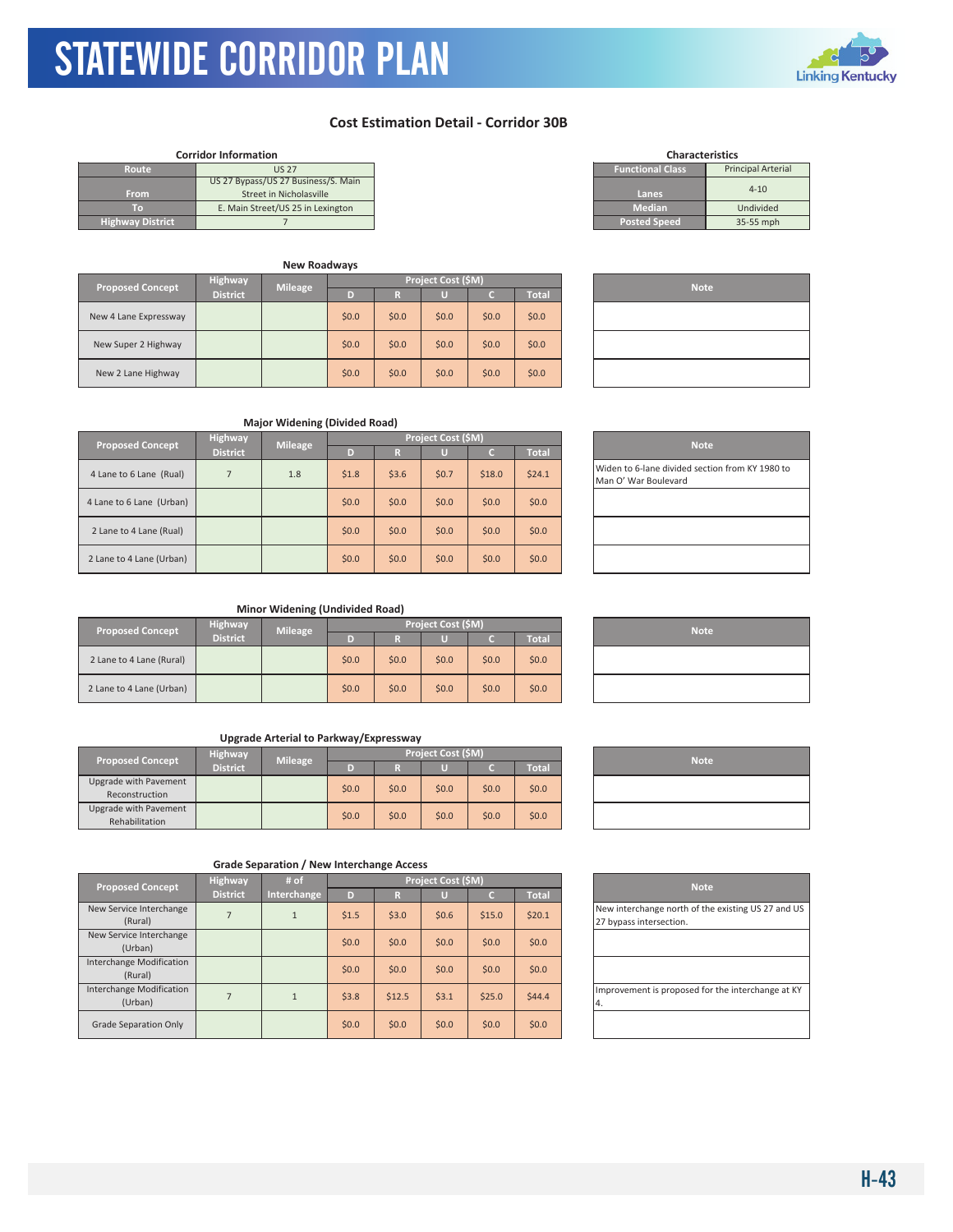#### **Major Intersection Improvement**

|  | <b>Existing Facility</b>                | <b>Highway</b>  | # of                |        |        | Project Cost (\$M) |         |              | <b>Note</b>                  |
|--|-----------------------------------------|-----------------|---------------------|--------|--------|--------------------|---------|--------------|------------------------------|
|  |                                         | <b>District</b> | <b>Intersection</b> | D      |        |                    |         | <b>Total</b> |                              |
|  | >= 4 Lanes in Both<br><b>Directions</b> |                 | 26                  | \$15.6 | \$57.2 | \$13.0             | \$104.0 | \$189.8      | Spot improvements at 26 inte |
|  | < 4 Lanes in Both Directions            |                 |                     | \$0.0  | \$0.0  | \$0.0              | \$0.0   | \$0.0        |                              |

| <b>Note</b>                            |  |
|----------------------------------------|--|
| Spot improvements at 26 intersections. |  |

### **Major Structure**

| <b>Proposed Concept</b> | <b>Highway</b>  | <b>Deck Area</b> |         |                   | Project Cost (\$M) |       |         | <b>Note</b> |
|-------------------------|-----------------|------------------|---------|-------------------|--------------------|-------|---------|-------------|
|                         | <b>District</b> | (sq ft)          |         |                   |                    |       | Total   |             |
| Bridge - Replacement    |                 |                  | \$0.0\$ | 50.0 <sub>1</sub> | \$0.0\$            | \$0.0 | \$0.0\$ |             |
| Bridge - Rehabilitation |                 |                  | \$0.0\$ | \$0.0\$           | \$0.0\$            | \$0.0 | \$0.0\$ |             |

| <b>Note</b> |
|-------------|
|             |
|             |

#### **Summary of Total Cost (\$M)**

| Design       | \$22.7  |
|--------------|---------|
| <b>ROW</b>   | \$76.3  |
| Utility      | \$17.4  |
| Construction | \$162.0 |
| <b>TOTAL</b> | \$278.4 |

#### Additional Notes:

1. The cost estimation may not include additional costs to address the potential impacts of major utilities (e.g., gas line, major water supplier, transmission line) within the proximity of the corridor, due to the lack of data when the report was prepared. Further investigation is recommended in future studies.

2. Cost estimation was based on 2020 dollars. There is a 1‐3% inflation rate. Estimated cost could vary ‐50% to +250% of the actual number (as a rule of thumb).

3. The widening of a 2‐lane facility to a 3‐lane facility (with TWLTL or alternating passing lane) is considered as "Minor Widening (Undivided Road) ‐ 2 Lane to 4 Lane".

4. Major structure costs only include bridges that are within the corridor sections for proposed widening improvements.

5. Cost estimation does not account for KYTC projects that are included in the proposed improvement concepts and are already under construction.

6. Shoulder widening is not included in the cost estimation, as it is a relatively minor cost.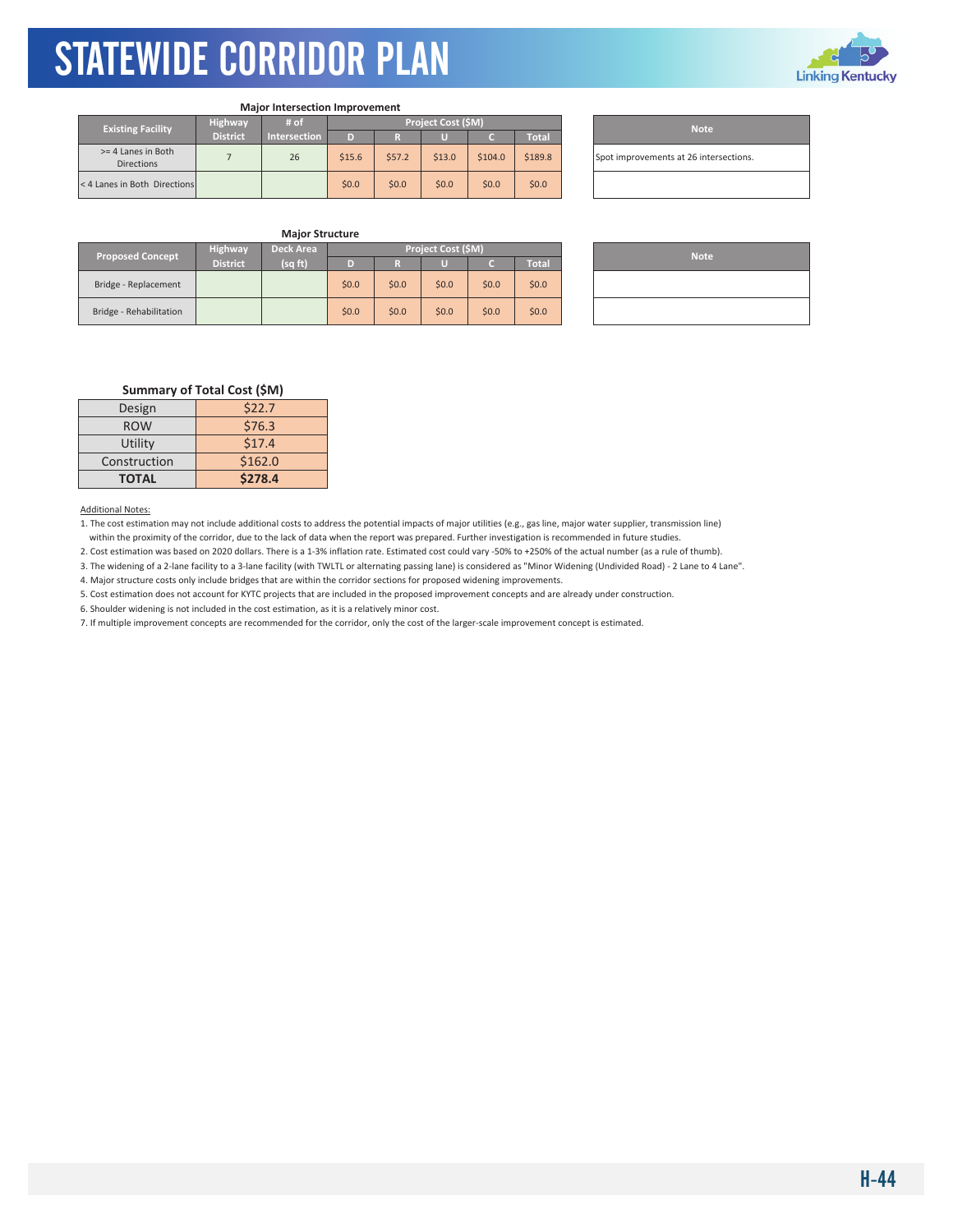### STATEWIDE CORRIDOR PLAN KYTC Statewide Corridor Plan

### **Cost Estimation Detail - Corridor 31A**

| <b>Functional Class</b><br>US 31 E / US 150<br>Route<br><b>From</b><br>Bluegrass Pkwy<br>Lanes<br>2 or 4<br><b>Median</b><br>I-265 in Louisville<br>ΤО<br><b>Posted Speed</b><br><b>Highway District</b><br>4. 5 | <b>Corridor Information</b> |  | <b>Characteristics</b> |                       |
|------------------------------------------------------------------------------------------------------------------------------------------------------------------------------------------------------------------|-----------------------------|--|------------------------|-----------------------|
|                                                                                                                                                                                                                  |                             |  |                        | <b>Minor Arterial</b> |
|                                                                                                                                                                                                                  |                             |  |                        |                       |
|                                                                                                                                                                                                                  |                             |  |                        | Undivided / Divided   |
|                                                                                                                                                                                                                  |                             |  |                        | $35 - 55$ mph         |

|                         |                            | <b>New Roadways</b> |         |         |                         |         |         |             |
|-------------------------|----------------------------|---------------------|---------|---------|-------------------------|---------|---------|-------------|
| <b>Proposed Concept</b> | Highway<br><b>District</b> | <b>Mileage</b>      | D)      | R       | Project Cost (\$M)<br>U |         | Total   | <b>Note</b> |
| New 4 Lane Expressway   |                            |                     | \$0.0\$ | \$0.0\$ | \$0.0\$                 | \$0.0\$ | \$0.0   |             |
| New Super 2 Highway     |                            |                     | \$0.0\$ | \$0.0\$ | \$0.0                   | \$0.0\$ | \$0.0   |             |
| New 2 Lane Highway      |                            |                     | \$0.0   | \$0.0\$ | \$0.0                   | \$0.0\$ | \$0.0\$ |             |

| <b>Characteristics</b>  |                       |  |  |  |  |  |  |  |  |
|-------------------------|-----------------------|--|--|--|--|--|--|--|--|
| <b>Functional Class</b> | <b>Minor Arterial</b> |  |  |  |  |  |  |  |  |
| Lanes                   | $2$ or $4$            |  |  |  |  |  |  |  |  |
| <b>Median</b>           | Undivided / Divided   |  |  |  |  |  |  |  |  |
| <b>Posted Speed</b>     | 35 - 55 mph           |  |  |  |  |  |  |  |  |
|                         |                       |  |  |  |  |  |  |  |  |

| <b>Note</b> |  |
|-------------|--|
|             |  |
|             |  |
|             |  |

#### **Major Widening (Divided Road)**

| <b>Proposed Concept</b>  | <b>Highway</b>  |     | <b>Mileage</b> |         |         | Project Cost (SM) | <b>Note</b>  |                                                          |
|--------------------------|-----------------|-----|----------------|---------|---------|-------------------|--------------|----------------------------------------------------------|
|                          | <b>District</b> |     |                | R       |         |                   | <b>Total</b> |                                                          |
| 4 Lane to 6 Lane (Rual)  | 5               | 6.9 | \$6.9          | \$13.8  | \$2.8   | \$69.0            | \$92.5       | Widen to a 6-lane divided arteri<br>Washington to I-265. |
| 4 Lane to 6 Lane (Urban) |                 |     | \$0.0\$        | \$0.0\$ | \$0.0\$ | \$0.0\$           | \$0.0\$      |                                                          |
| 2 Lane to 4 Lane (Rual)  |                 |     | \$0.0          | \$0.0\$ | \$0.0\$ | \$0.0\$           | \$0.0\$      |                                                          |
| 2 Lane to 4 Lane (Urban) |                 |     | \$0.0\$        | \$0.0   | \$0.0\$ | \$0.0\$           | \$0.0\$      |                                                          |

| <b>Note</b>                                                                  |
|------------------------------------------------------------------------------|
| Widen to a 6-lane divided arterial from KY 44 in Mt.<br>Washington to I-265. |
|                                                                              |
|                                                                              |
|                                                                              |

#### **Minor Widening (Undivided Road)**

| <b>Proposed Concept</b>  | <b>Highway</b>  |                | <b>Project Cost (\$M)</b> |       |         |         |              |  | <b>Note</b>                                                    |  |  |
|--------------------------|-----------------|----------------|---------------------------|-------|---------|---------|--------------|--|----------------------------------------------------------------|--|--|
|                          | <b>District</b> | <b>Mileage</b> |                           |       |         |         | <b>Total</b> |  |                                                                |  |  |
| 2 Lane to 4 Lane (Rural) |                 |                | \$2.2                     | \$1.2 | \$0.8   | \$8.0   | \$12.2\$     |  | Widen to a 4-lane undivided art<br>Pkwy to US 62 in Bardstown. |  |  |
| 2 Lane to 4 Lane (Urban) |                 |                | \$0.0                     | \$0.0 | \$0.0\$ | \$0.0\$ | \$0.0\$      |  |                                                                |  |  |

#### **Upgrade Arterial to Parkway/Expressway**

| <b>Proposed Concept</b> | <b>Highway</b>  | <b>Mileage</b> | Project Cost (\$M) |         |         |       |              |  | <b>Note</b> |
|-------------------------|-----------------|----------------|--------------------|---------|---------|-------|--------------|--|-------------|
|                         | <b>District</b> |                |                    |         |         |       | <b>Total</b> |  |             |
| Upgrade with Pavement   |                 |                | \$0.0\$            | \$0.0\$ | \$0.0\$ | \$0.0 | \$0.0\$      |  |             |
| Reconstruction          |                 |                |                    |         |         |       |              |  |             |
| Upgrade with Pavement   |                 |                | \$0.0\$            | \$0.0\$ |         |       |              |  |             |
| Rehabilitation          |                 |                |                    |         | \$0.0\$ | \$0.0 | \$0.0\$      |  |             |

#### **Grade Separation / New Interchange Access**

| <b>Proposed Concept</b>                    | <b>Highway</b>  | # of        |         | Project Cost (\$M) | <b>Note</b> |         |              |  |                                |
|--------------------------------------------|-----------------|-------------|---------|--------------------|-------------|---------|--------------|--|--------------------------------|
|                                            | <b>District</b> | Interchange | D       | R                  |             |         | <b>Total</b> |  |                                |
| New Service Interchange<br>(Rural)         |                 |             | \$0.0\$ | \$0.0\$            | \$0.0\$     | \$0.0\$ | \$0.0\$      |  |                                |
| New Service Interchange<br>(Urban)         |                 |             | \$0.0\$ | \$0.0\$            | \$0.0\$     | \$0.0\$ | \$0.0\$      |  |                                |
| <b>Interchange Modification</b><br>(Rural) |                 |             | \$0.0\$ | \$0.0\$            | \$0.0\$     | \$0.0\$ | \$0.0\$      |  |                                |
| Interchange Modification<br>(Urban)        |                 |             | \$3.8   | \$12.5             | \$3.1       | \$25.0  | 544.4        |  | Improvement is proposed for th |
| <b>Grade Separation Only</b>               |                 |             | \$0.0\$ | \$0.0\$            | \$0.0\$     | \$0.0\$ | \$0.0\$      |  |                                |

| <b>Note</b>                                           |
|-------------------------------------------------------|
|                                                       |
|                                                       |
|                                                       |
| Improvement is proposed for the interchange at I-265. |
|                                                       |





Widen to a 4-lane undivided arterial from Bluegrass Pkwy to US 62 in Bardstown.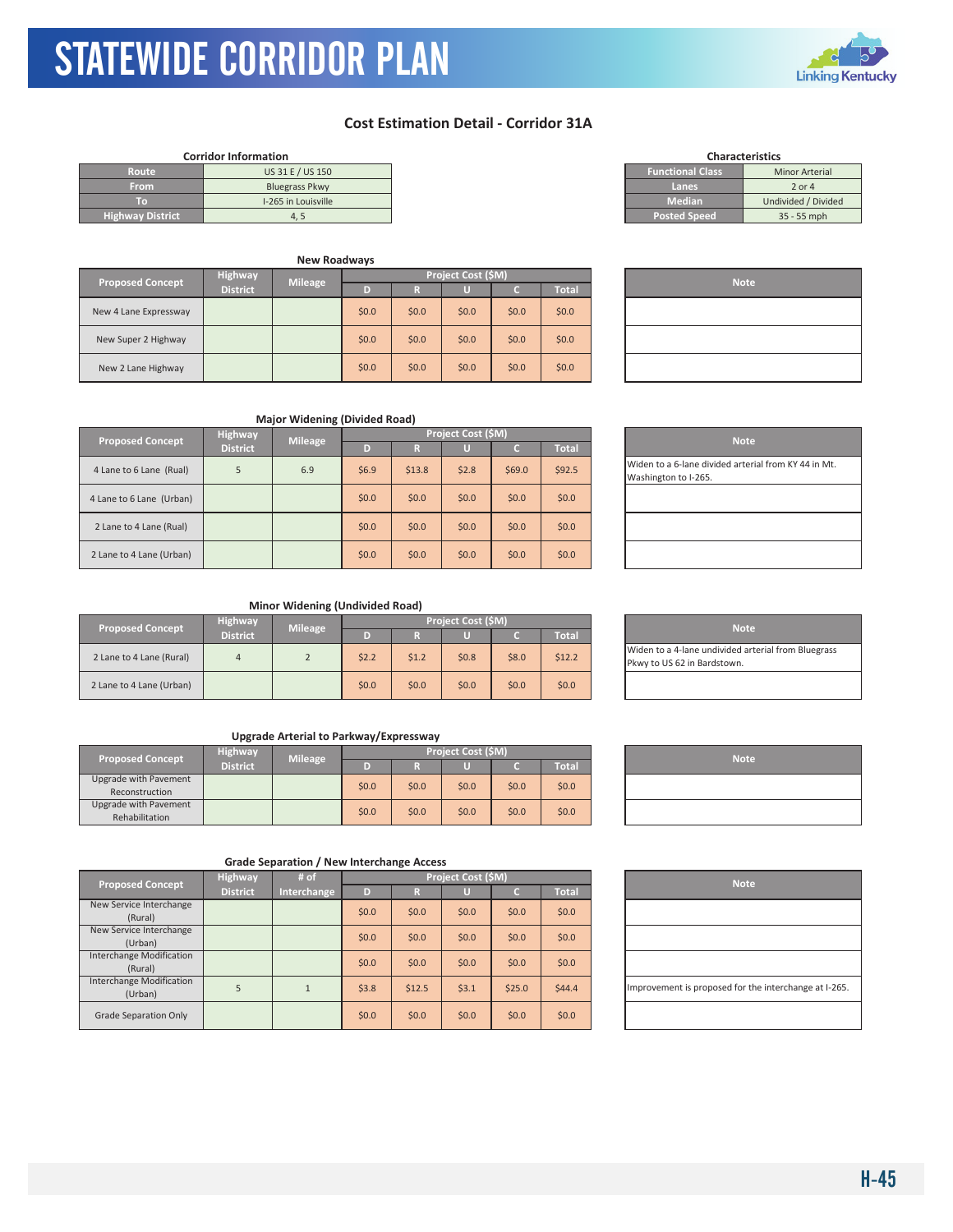

#### **Major Intersection Improvement**

| <b>Existing Facility</b>      | <b>Highway</b>  | # of                | <b>Project Cost (SM)</b> |        |       |        |              |  | <b>Note</b>                    |  |
|-------------------------------|-----------------|---------------------|--------------------------|--------|-------|--------|--------------|--|--------------------------------|--|
|                               | <b>District</b> | <b>Intersection</b> | D                        |        |       |        | <b>Total</b> |  |                                |  |
| >= 4 Lanes in Both Directions | 4,5             |                     | \$3.4                    | \$11.8 | \$3.7 | \$36.0 | \$54.9       |  | Spot improvements at 9 interse |  |
| < 4 Lanes in Both Directions  |                 |                     | \$0.4                    | \$0.4  | \$0.4 | \$8.0  | 59.2         |  | Spot improvements at 4 interse |  |

| <b>Note</b>                           |
|---------------------------------------|
| Spot improvements at 9 intersections. |
| Spot improvements at 4 intersections. |

#### **Major Structure**

| <b>Proposed Concept</b> | <b>Highway</b>  | Deck Area (sq | Project Cost (\$M) |         |       |        |              |  | <b>Note</b>                  |  |  |  |  |
|-------------------------|-----------------|---------------|--------------------|---------|-------|--------|--------------|--|------------------------------|--|--|--|--|
|                         | <b>District</b> | ft)           |                    |         |       |        | <b>Total</b> |  |                              |  |  |  |  |
| Bridge - Replacement    |                 |               | \$0.0              | \$0.0\$ | \$0.0 | \$0.0  | \$0.0\$      |  |                              |  |  |  |  |
| Bridge - Rehabilitation | 4,5             | 65.527        | \$2.6              | \$0.9   | \$0.4 | \$19.7 | \$23.5       |  | Rehab/widening is recommende |  |  |  |  |

| <b>Note</b>                                             |
|---------------------------------------------------------|
|                                                         |
| Rehab/widening is recommended for a total of 4 bridges. |

#### **Summary of Total Cost (\$M)**

| Design       | \$19.2  |
|--------------|---------|
| <b>ROW</b>   | \$40.6  |
| Utility      | \$11.1  |
| Construction | \$165.7 |
| <b>TOTAL</b> | \$236.6 |

#### Additional Notes:

1. The cost estimation may not include additional costs to address the potential impacts of major utilities (e.g., gas line, major water supplier, transmission line) within the proximity of the corridor, due to the lack of data when the report was prepared. Further investigation is recommended in future studies.

2. Cost estimation was based on 2020 dollars. There is a 1-3% inflation rate. Estimated cost could vary -50% to +250% of the actual number (as a rule of thumb).

3. The widening of a 2-lane facility to a 3-lane facility (with TWLTL or alternating passing lane) is considered as "Minor Widening (Undivided Road) - 2 Lane to 4 Lane".

4. Major structure costs only include bridges that are within the corridor sections for proposed widening improvements.

5. Cost estimation does not account for KYTC projects that are included in the proposed improvement concepts and are already under construction.

6. Shoulder widening is not included in the cost estimation, as it is a relatively minor cost.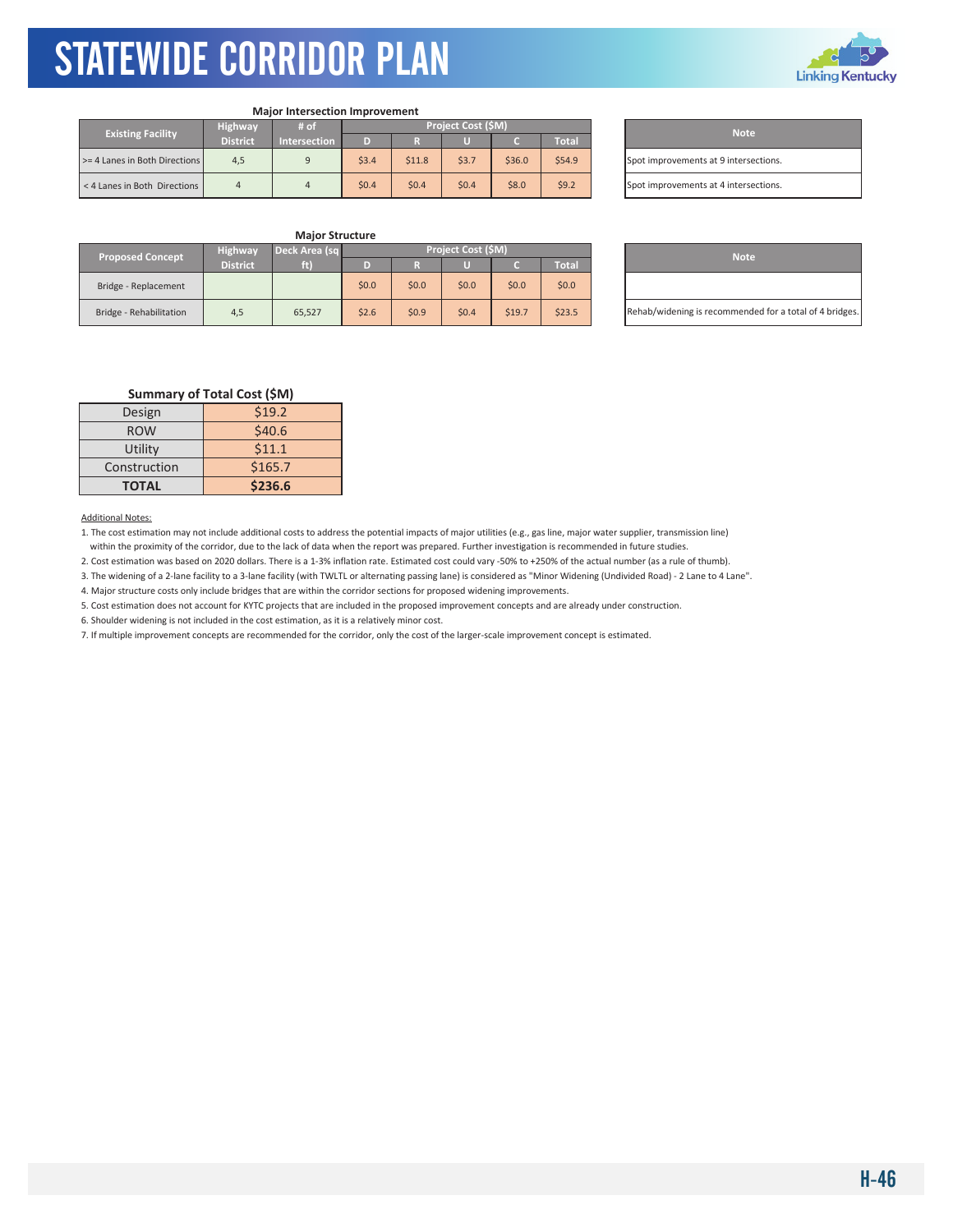### **Cost Estimation Detail ‐ Corridor 32**

| <b>Corridor Information</b> |                        |  |  |  |
|-----------------------------|------------------------|--|--|--|
| Route                       | KY 11 / KY 32 / US 460 |  |  |  |
| From                        | AA Highway             |  |  |  |
| Пσ                          | US 23 in Paintsville   |  |  |  |
| <b>Highway District</b>     | 9, 10, 12              |  |  |  |
|                             |                        |  |  |  |

| <b>Characteristics</b>  |                       |  |  |  |  |  |  |
|-------------------------|-----------------------|--|--|--|--|--|--|
| <b>Functional Class</b> | <b>Minor Arterial</b> |  |  |  |  |  |  |
| Lanes                   | $2 - 4$               |  |  |  |  |  |  |
| <b>Median</b>           | Undivided             |  |  |  |  |  |  |
| <b>Posted Speed</b>     | Typically 55 mph      |  |  |  |  |  |  |
|                         |                       |  |  |  |  |  |  |

| Highway<br><b>Proposed Concept</b> |                |         |         |                         |       | <b>New Roadways</b> |  |             |  |  |  |  |  |  |
|------------------------------------|----------------|---------|---------|-------------------------|-------|---------------------|--|-------------|--|--|--|--|--|--|
| <b>District</b>                    | <b>Mileage</b> | D       | M       | Project Cost (\$M)<br>w |       | Total               |  | <b>Note</b> |  |  |  |  |  |  |
| New 4 Lane Expressway              |                | \$0.0\$ | \$0.0\$ | \$0.0\$                 | \$0.0 | \$0.0\$             |  |             |  |  |  |  |  |  |
| New Super 2 Highway                |                | \$0.0\$ | \$0.0\$ | \$0.0                   | \$0.0 | \$0.0\$             |  |             |  |  |  |  |  |  |
| New 2 Lane Highway                 |                | \$0.0   | \$0.0\$ | \$0.0\$                 | \$0.0 | \$0.0\$             |  |             |  |  |  |  |  |  |

| <b>Note</b> |
|-------------|
|             |
|             |
|             |

| <b>Proposed Concept</b>  | <b>Highway</b>  | <b>Mileage</b> | <b>Project Cost (\$M)</b> |         |       |         |              |  |                                                            |  |
|--------------------------|-----------------|----------------|---------------------------|---------|-------|---------|--------------|--|------------------------------------------------------------|--|
|                          | <b>District</b> |                | D)                        | R       |       |         | <b>Total</b> |  | <b>Note</b>                                                |  |
| 4 Lane to 6 Lane (Rual)  | 9               | 2.8            | 54.2                      | \$1.7   | \$1.4 | \$11.2  | \$18.5       |  | Widen to a 6-lane divided section y<br>from I-64 to US 60. |  |
| 4 Lane to 6 Lane (Urban) |                 |                | \$0.0\$                   | \$0.0\$ | \$0.0 | \$0.0\$ | \$0.0        |  |                                                            |  |
| 2 Lane to 4 Lane (Rual)  |                 |                | \$0.0                     | \$0.0\$ | \$0.0 | \$0.0\$ | \$0.0        |  |                                                            |  |
| 2 Lane to 4 Lane (Urban) |                 |                | \$0.0                     | \$0.0\$ | \$0.0 | \$0.0\$ | \$0.0        |  |                                                            |  |

| <b>Note</b>                                                                     |
|---------------------------------------------------------------------------------|
| Widen to a 6-lane divided section with access management<br>from I-64 to US 60. |
|                                                                                 |
|                                                                                 |
|                                                                                 |

#### **Minor Widening (Undivided Road)**

| <b>Proposed Concept</b>  | <b>Highway</b><br><b>Mileage</b> |     |         |       | <b>Project Cost (\$M)</b> | <b>Note</b> |         |                                                                             |
|--------------------------|----------------------------------|-----|---------|-------|---------------------------|-------------|---------|-----------------------------------------------------------------------------|
|                          | <b>District</b>                  |     |         |       |                           |             | Total   |                                                                             |
| 2 Lane to 4 Lane (Rural) |                                  |     | \$0.0\$ | \$0.0 | \$0.0\$                   | \$0.0       | \$0.0\$ |                                                                             |
| 2 Lane to 4 Lane (Urban) |                                  | 0.5 | \$0.8\$ | \$0.6 | \$0.4                     | \$2.6       | \$4.3   | Widen to a 4-lane divided section y<br>lintersections from KY 32 to KY 519. |

#### **Upgrade Arterial to Parkway/Expressway**

| <b>Proposed Concept</b> | <b>Highway</b>  | <b>Project Cost (\$M)</b><br><b>Mileage</b> |         |       |       |              |  | <b>Note</b> |
|-------------------------|-----------------|---------------------------------------------|---------|-------|-------|--------------|--|-------------|
|                         | <b>District</b> |                                             |         |       |       | <b>Total</b> |  |             |
| Upgrade with Pavement   |                 |                                             | \$0.0   | \$0.0 |       | \$0.0\$      |  |             |
| Reconstruction          |                 | \$0.0                                       |         |       | \$0.0 |              |  |             |
| Upgrade with Pavement   |                 |                                             |         |       |       |              |  |             |
| Rehabilitation          |                 | \$0.0                                       | \$0.0\$ | \$0.0 | \$0.0 | \$0.0\$      |  |             |

|  | Grade Separation / New Interchange Access |
|--|-------------------------------------------|
|--|-------------------------------------------|

|                                     | <b>Highway</b>  | # of        | Project Cost (\$M) |         |         |         |              |  | <b>Note</b>                        |
|-------------------------------------|-----------------|-------------|--------------------|---------|---------|---------|--------------|--|------------------------------------|
| <b>Proposed Concept</b>             | <b>District</b> | Interchange | D                  | R       |         |         | <b>Total</b> |  |                                    |
| New Service Interchange<br>(Rural)  |                 |             | \$0.0\$            | \$0.0\$ | \$0.0\$ | \$0.0\$ | \$0.0\$      |  |                                    |
| New Service Interchange<br>(Urban)  |                 |             | \$0.0\$            | \$0.0\$ | \$0.0\$ | \$0.0   | \$0.0\$      |  |                                    |
| Interchange Modification<br>(Rural) | 9               |             | \$0.6              | \$1.2   | \$0.3\$ | \$7.2   | \$9.3        |  | Improvement is proposed for the in |
| Interchange Modification<br>(Urban) |                 |             | \$0.0\$            | \$0.0\$ | \$0.0\$ | \$0.0   | \$0.0\$      |  |                                    |
| <b>Grade Separation Only</b>        |                 |             | \$0.0\$            | \$0.0   | \$0.0\$ | \$0.0\$ | \$0.0\$      |  |                                    |

| <b>Note</b>                                          |
|------------------------------------------------------|
|                                                      |
| Widen to a 4-lane divided section with turn lanes at |
| intersections from KY 32 to KY 519.                  |

| <b>Note</b> |
|-------------|
|             |
|             |

| <b>Note</b>                                          |  |
|------------------------------------------------------|--|
|                                                      |  |
|                                                      |  |
| Improvement is proposed for the interchange at I-64. |  |
|                                                      |  |
|                                                      |  |

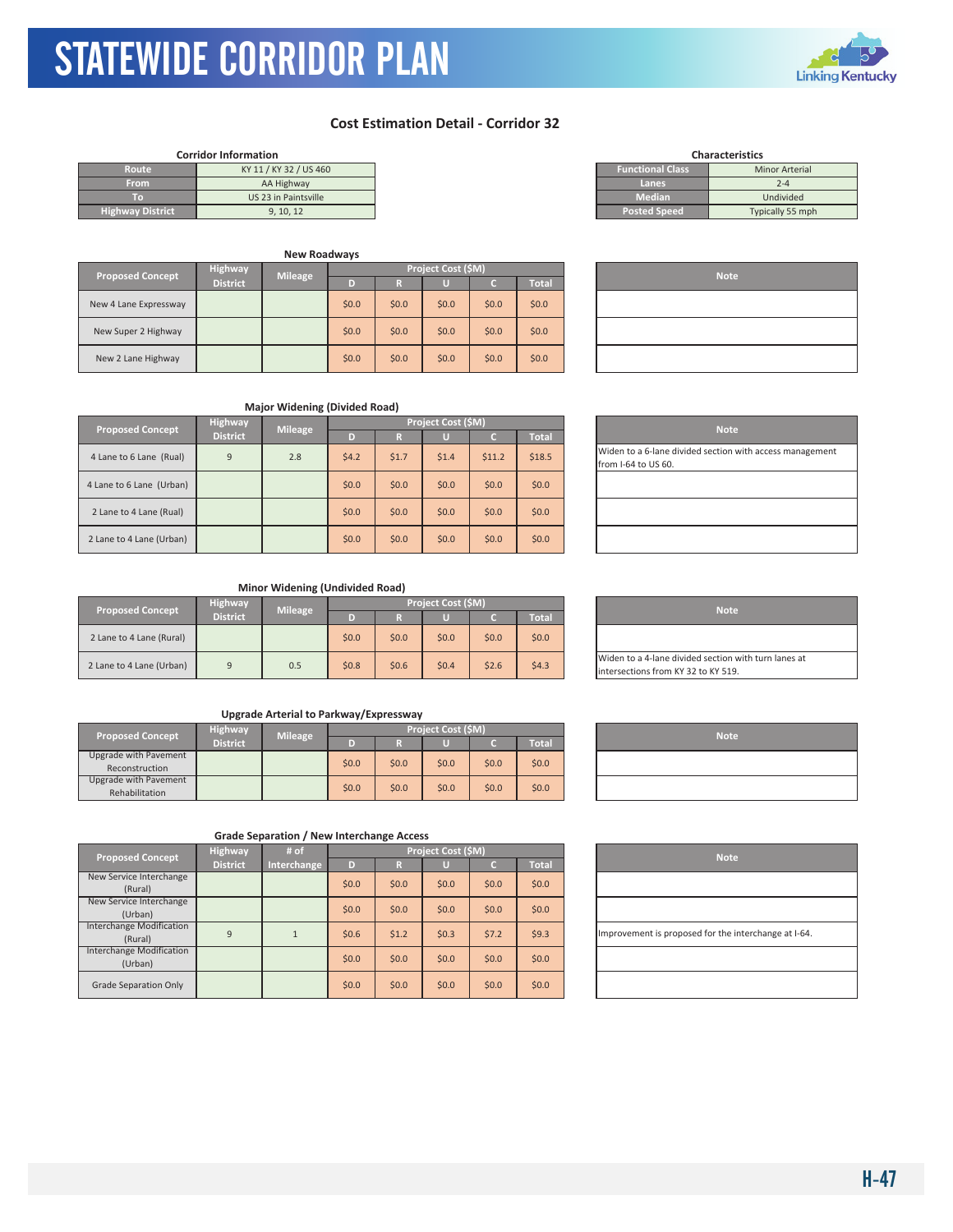

#### **Major Intersection Improvement**

| <b>Existing Facility</b>                | <b>Highway</b>  | # of                | Project Cost (\$M) |       |       |        |              |  |  |  |
|-----------------------------------------|-----------------|---------------------|--------------------|-------|-------|--------|--------------|--|--|--|
|                                         | <b>District</b> | <b>Intersection</b> | D                  | R     |       |        | <b>Total</b> |  |  |  |
| >= 4 Lanes in Both<br><b>Directions</b> | 9,10            | 13                  | \$1.6              | \$2.9 | \$4.0 | \$51.5 | \$59.9       |  |  |  |
| < 4 Lanes in Both Directions            |                 |                     | \$0.0              | \$0.0 | \$0.0 | \$0.0  | \$0.0        |  |  |  |

#### **Note**

Spot improvements at 13 intersections.

#### **Major Structure**

| Proposed Concept        | <b>Highway</b>  | Deck Area | Project Cost (\$M) |         |         |       |              | <b>Note</b> |  |
|-------------------------|-----------------|-----------|--------------------|---------|---------|-------|--------------|-------------|--|
|                         | <b>District</b> | (sq ft)   |                    |         |         |       | <b>Total</b> |             |  |
| Bridge - Replacement    |                 |           | \$0.0              | \$0.0\$ | \$0.0\$ | \$0.0 | \$0.0        |             |  |
| Bridge - Rehabilitation |                 |           | \$0.0              | \$0.0   | \$0.0\$ | \$0.0 | \$0.0        |             |  |

| <b>Note</b> |
|-------------|
|             |
|             |

#### **Summary of Total Cost (\$M)**

| Design       | 57.1   |
|--------------|--------|
| <b>ROW</b>   | \$6.4  |
| Utility      | \$6.0  |
| Construction | \$72.5 |
| <b>TOTAL</b> | \$92.0 |

#### Additional Notes:

1. The cost estimation may not include additional costs to address the potential impacts of major utilities (e.g., gas line, major water supplier, transmission line) within the proximity of the corridor, due to the lack of data when the report was prepared. Further investigation is recommended in future studies.

2. Cost estimation was based on 2020 dollars. There is a 1‐3% inflation rate. Estimated cost could vary ‐50% to +250% of the actual number (as a rule of thumb).

3. The widening of a 2‐lane facility to a 3‐lane facility (with TWLTL or alternating passing lane) is considered as "Minor Widening (Undivided Road) ‐ 2 Lane to 4 Lane".

4. Major structure costs only include bridges that are within the corridor sections for proposed widening improvements.

5. Cost estimation does not account for KYTC projects that are included in the proposed improvement concepts and are already under construction.

6. Shoulder widening is not included in the cost estimation, as it is a relatively minor cost.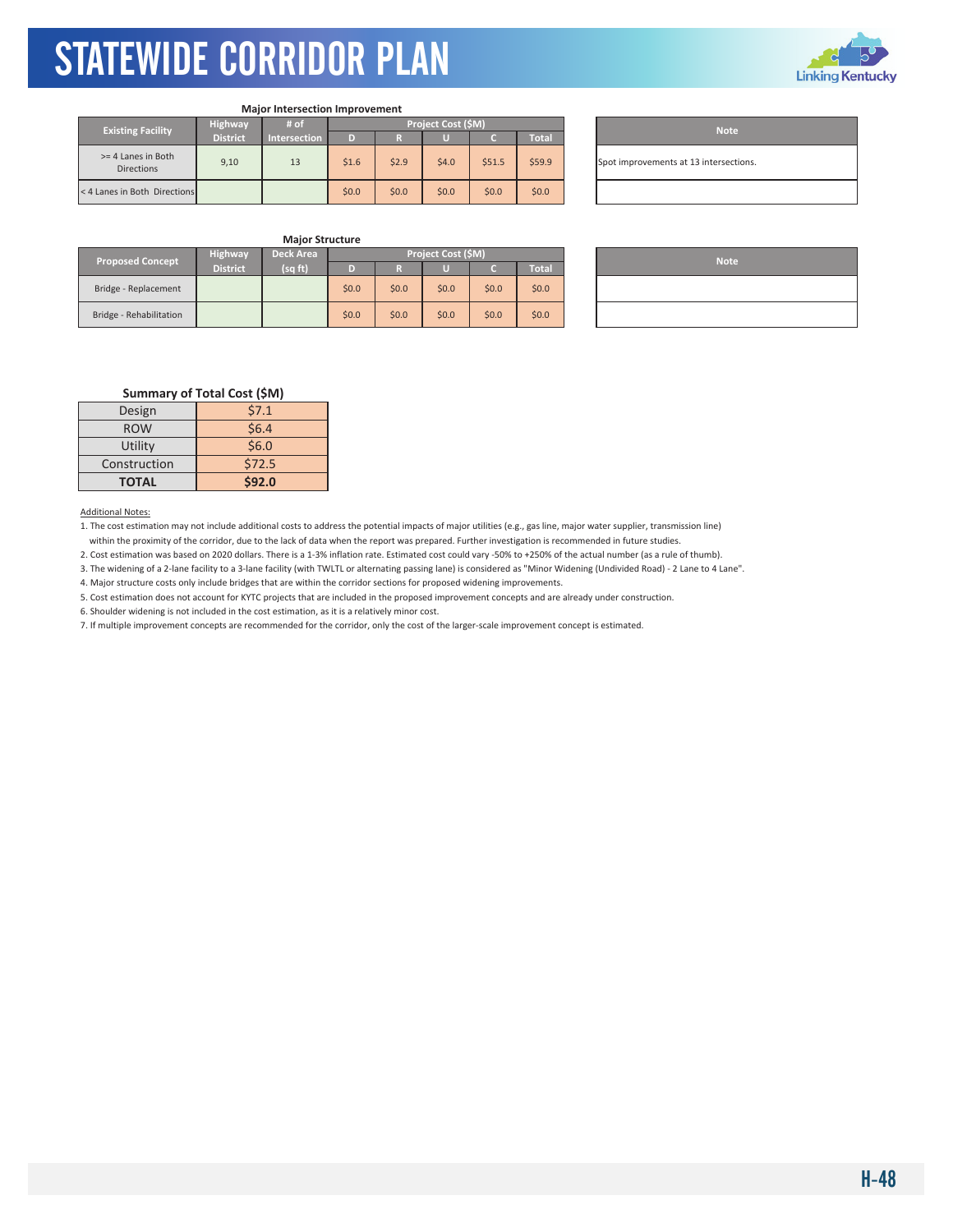### **Cost Estimation Detail - Corridor 33A**

| <b>Corridor Information</b> |                     |  |
|-----------------------------|---------------------|--|
| Route                       | <b>US 127</b>       |  |
| <b>From</b>                 | TN State Line       |  |
| Тο                          | I-64 near Frankfort |  |
| <b>Highway District</b>     | 5, 7, 8             |  |

| <b>New Roadways</b>     |                 |                |                    |         |         |         |              |  |  |  |  |  |             |
|-------------------------|-----------------|----------------|--------------------|---------|---------|---------|--------------|--|--|--|--|--|-------------|
| <b>Proposed Concept</b> | <b>Highway</b>  | <b>Mileage</b> | Project Cost (\$M) |         |         |         |              |  |  |  |  |  | <b>Note</b> |
|                         | <b>District</b> |                | D                  | R       |         |         | <b>Total</b> |  |  |  |  |  |             |
| New 4 Lane Expressway   |                 |                | \$0.0\$            | \$0.0\$ | \$0.0\$ | \$0.0\$ | \$0.0        |  |  |  |  |  |             |
| New Super 2 Highway     |                 |                | \$0.0\$            | \$0.0\$ | \$0.0   | \$0.0\$ | \$0.0        |  |  |  |  |  |             |
| New 2 Lane Highway      |                 |                | \$0.0\$            | \$0.0\$ | \$0.0   | \$0.0\$ | \$0.0        |  |  |  |  |  |             |

| <b>TOOLON</b> SPOCK | 5511        |
|---------------------|-------------|
|                     |             |
|                     |             |
|                     |             |
|                     |             |
|                     | <b>Note</b> |
|                     |             |
|                     |             |
|                     |             |

**Functional Class** Principal Arterial

**To Median** Undivided / Divided

#### **Major Widening (Divided Road)**

| <b>Proposed Concept</b>  | <b>Highway</b>  | <b>Mileage</b> | Project Cost (\$M) |         |         |        |              |  | <b>Note</b>                                                        |
|--------------------------|-----------------|----------------|--------------------|---------|---------|--------|--------------|--|--------------------------------------------------------------------|
|                          | <b>District</b> |                | D                  | R       |         |        | <b>Total</b> |  |                                                                    |
| 4 Lane to 6 Lane (Rual)  |                 | 1.5            | \$1.5              | \$3.0   | \$0.6\$ | \$15.0 | \$20.1       |  | Widen to a 6-lane divided arteri<br>US 62 to KY 44 in Lawrenceburg |
| 4 Lane to 6 Lane (Urban) |                 |                | \$0.0\$            | \$0.0\$ | \$0.0\$ | \$0.0  | \$0.0\$      |  |                                                                    |
| 2 Lane to 4 Lane (Rual)  |                 |                | \$0.0\$            | \$0.0\$ | \$0.0\$ | \$0.0  | \$0.0\$      |  |                                                                    |
| 2 Lane to 4 Lane (Urban) |                 |                | \$0.0              | \$0.0\$ | \$0.0\$ | \$0.0  | \$0.0\$      |  |                                                                    |

**Minor Widening (Undivided Road)**

| <b>Proposed Concept</b>  | <b>Highway</b>  | <b>Mileage</b> |         |         | Project Cost (\$M) | <b>Note</b> |                    |  |
|--------------------------|-----------------|----------------|---------|---------|--------------------|-------------|--------------------|--|
|                          | <b>District</b> |                |         |         |                    |             | Total <sup>'</sup> |  |
| 2 Lane to 4 Lane (Rural) |                 |                | \$0.0\$ | 50.0    | \$0.0              | \$0.0       | \$0.0\$            |  |
| 2 Lane to 4 Lane (Urban) |                 |                | \$0.0\$ | \$0.0\$ | \$0.0              | \$0.0\$     | \$0.0\$            |  |

#### **Upgrade Arterial to Parkway/Expressway**

| <b>Proposed Concept</b> | <b>Highway</b>        | <b>Mileage</b> |  |         | Project Cost (\$M) |         |              |             |  |  |
|-------------------------|-----------------------|----------------|--|---------|--------------------|---------|--------------|-------------|--|--|
|                         | <b>District</b>       |                |  |         |                    |         | <b>Total</b> | <b>Note</b> |  |  |
|                         | Upgrade with Pavement |                |  | \$0.0\$ |                    |         | \$0.0        | \$0.0\$     |  |  |
|                         | Reconstruction        |                |  |         | \$0.0\$            | \$0.0   |              |             |  |  |
|                         | Upgrade with Pavement |                |  | \$0.0\$ | \$0.0\$            | \$0.0\$ | \$0.0        | \$0.0\$     |  |  |
|                         | Rehabilitation        |                |  |         |                    |         |              |             |  |  |

| <b>Proposed Concept</b>  | <b>Highway</b>  | # of        | Project Cost (\$M) |         |         |         |              |  | <b>Note</b> |
|--------------------------|-----------------|-------------|--------------------|---------|---------|---------|--------------|--|-------------|
|                          | <b>District</b> | Interchange | D                  | R       |         |         | <b>Total</b> |  |             |
| New Service Interchange  |                 |             | \$0.0\$            | \$0.0\$ | \$0.0\$ | \$0.0\$ | \$0.0\$      |  |             |
| (Rural)                  |                 |             |                    |         |         |         |              |  |             |
| New Service Interchange  |                 |             | \$0.0\$            | \$0.0\$ | \$0.0\$ | \$0.0\$ | \$0.0\$      |  |             |
| (Urban)                  |                 |             |                    |         |         |         |              |  |             |
| Interchange Modification |                 |             | \$0.0\$            | \$0.0\$ | \$0.0\$ | \$0.0\$ | \$0.0\$      |  |             |
| (Rural)                  |                 |             |                    |         |         |         |              |  |             |
| Interchange Modification |                 |             | \$0.0\$            | \$0.0\$ | \$0.0\$ | \$0.0\$ | \$0.0\$      |  |             |
| (Urban)                  |                 |             |                    |         |         |         |              |  |             |
| Grade Separation Only    |                 |             | \$0.0\$            | \$0.0\$ | \$0.0\$ | \$0.0\$ | \$0.0\$      |  |             |

| <b>Note</b> |
|-------------|
|             |
|             |



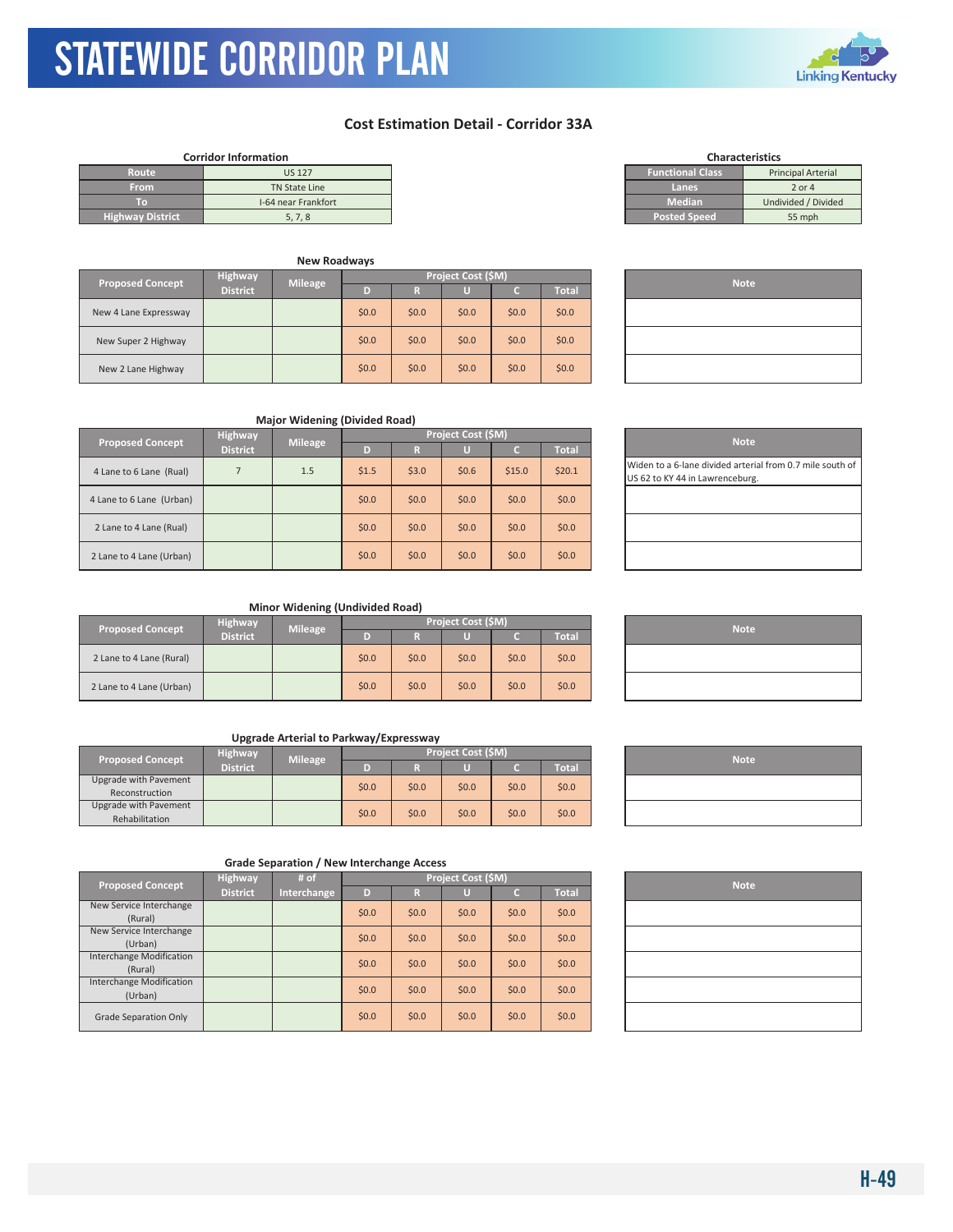

#### **Major Intersection Improvement**

| <b>Existing Facility</b>      | Highway         | <b>Project Cost (SM)</b><br># of |       |         |       |        |              |  |                                |  |  |
|-------------------------------|-----------------|----------------------------------|-------|---------|-------|--------|--------------|--|--------------------------------|--|--|
|                               | <b>District</b> | <b>Intersection</b>              |       |         |       |        | <b>Total</b> |  | <b>Note</b>                    |  |  |
| >= 4 Lanes in Both Directions | 5, 7            | 15                               | \$9.0 | \$33.0  | \$7.5 | \$60.0 | \$109.5      |  | Spot improvements at 15 inters |  |  |
| <4 Lanes in Both Directions   |                 |                                  | \$0.4 | \$0.4\$ | \$0.4 | \$8.0  | 59.2         |  | Spot improvements at 4 interse |  |  |

| <b>Note</b>                            |
|----------------------------------------|
| Spot improvements at 15 intersections. |
| Spot improvements at 4 intersections.  |

#### **Major Structure**

| <b>Proposed Concept</b> | Highway         | <b>Deck Area</b> | Project Cost (\$M) |         |         |         |         |  |             |  |
|-------------------------|-----------------|------------------|--------------------|---------|---------|---------|---------|--|-------------|--|
|                         | <b>District</b> | (sq ft)          |                    |         |         |         | Total   |  | <b>Note</b> |  |
| Bridge - Replacement    |                 |                  | \$0.0              | \$0.0\$ | \$0.0\$ | \$0.0\$ | \$0.0\$ |  |             |  |
| Bridge - Rehabilitation |                 |                  | \$0.0              | \$0.0\$ | \$0.0   | \$0.0\$ | \$0.0\$ |  |             |  |

| <b>Note</b> |
|-------------|
|             |
|             |

#### **Summary of Total Cost (\$M)**

| Design       | \$10.9  |
|--------------|---------|
| <b>ROW</b>   | \$36.4  |
| Utility      | \$8.5   |
| Construction | \$83.0  |
| <b>TOTAL</b> | \$138.8 |

#### Additional Notes:

1. The cost estimation may not include additional costs to address the potential impacts of major utilities (e.g., gas line, major water supplier, transmission line) within the proximity of the corridor, due to the lack of data when the report was prepared. Further investigation is recommended in future studies.

2. Cost estimation was based on 2020 dollars. There is a 1-3% inflation rate. Estimated cost could vary -50% to +250% of the actual number (as a rule of thumb).

3. The widening of a 2-lane facility to a 3-lane facility (with TWLTL or alternating passing lane) is considered as "Minor Widening (Undivided Road) - 2 Lane to 4 Lane".

4. Major structure costs only include bridges that are within the corridor sections for proposed widening improvements.

5. Cost estimation does not account for KYTC projects that are included in the proposed improvement concepts and are already under construction.

6. Shoulder widening is not included in the cost estimation, as it is a relatively minor cost.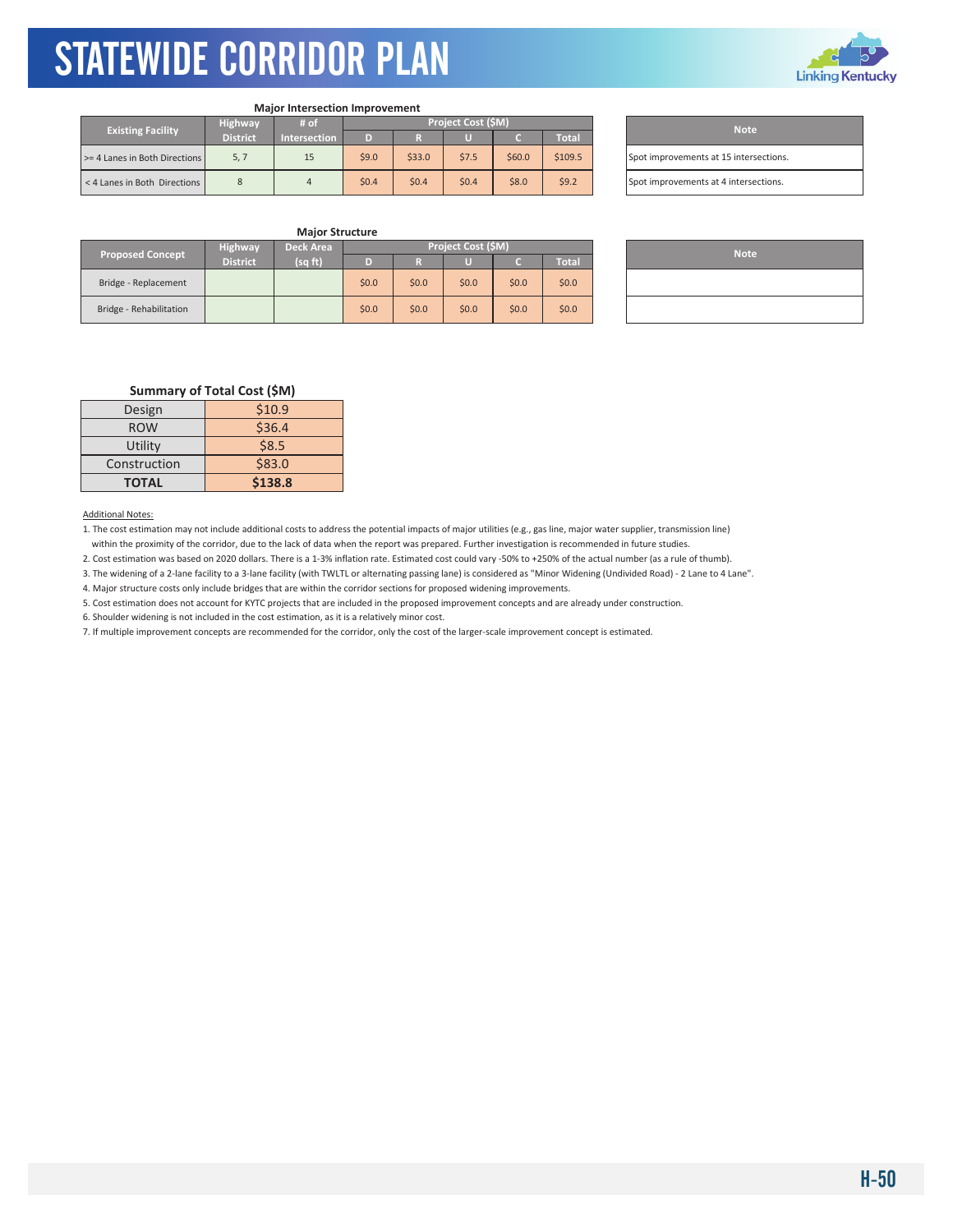**District**

**Corridor Information**

KYTC Statewide Corridor Plan

**Proposed Concept** 

### **Cost Estimation Detail - Corridor 33B**

**D R U C Total**

**Project Cost (\$M)** 



| <b>Note</b> |
|-------------|
|             |
|             |
|             |

#### **Major Widening (Divided Road)**

New 4 Lane Expressway | | | | \$0.0 | \$0.0 | \$0.0 | \$0.0 | \$0.0 New Super 2 Highway \$0.0 \$0.0 \$0.0 \$0.0 \$0.0 New 2 Lane Highway \$0.0 \$0.0 \$0.0 \$0.0 \$0.0

**New Roadways**

US 127 I-64 near Frankfort I-71 5, 6

**Mileage**

| <b>Proposed Concept</b>  | Highway         | <b>Mileage</b> |         |         | Project Cost (\$M) | <b>Note</b> |         |  |
|--------------------------|-----------------|----------------|---------|---------|--------------------|-------------|---------|--|
|                          | <b>District</b> |                | D)      | R       |                    | C.          | Total   |  |
| 4 Lane to 6 Lane (Rual)  |                 |                | \$0.0\$ | \$0.0\$ | \$0.0              | \$0.0\$     | \$0.0\$ |  |
| 4 Lane to 6 Lane (Urban) |                 |                | \$0.0\$ | \$0.0\$ | \$0.0              | \$0.0\$     | \$0.0\$ |  |
| 2 Lane to 4 Lane (Rual)  |                 |                | \$0.0\$ | \$0.0\$ | \$0.0\$            | \$0.0\$     | \$0.0\$ |  |
| 2 Lane to 4 Lane (Urban) |                 |                | \$0.0   | \$0.0\$ | \$0.0              | \$0.0\$     | \$0.0\$ |  |

### **Minor Widening (Undivided Road)**

|                          |                 | <b>IVILIOI WIGCHING (UNUIVIGCO KOGG)</b> |                    |         |       |         |              |  |             |
|--------------------------|-----------------|------------------------------------------|--------------------|---------|-------|---------|--------------|--|-------------|
| <b>Proposed Concept</b>  | <b>Highway</b>  | <b>Mileage</b>                           | Project Cost (\$M) |         |       |         |              |  | <b>Note</b> |
|                          | <b>District</b> |                                          |                    |         |       |         | <b>Total</b> |  |             |
| 2 Lane to 4 Lane (Rural) |                 |                                          | \$0.0\$            | \$0.0\$ | \$0.0 | \$0.0\$ | \$0.0\$      |  |             |
| 2 Lane to 4 Lane (Urban) |                 |                                          | \$0.0\$            | \$0.0\$ | \$0.0 | \$0.0\$ | \$0.0\$      |  |             |

#### **Upgrade Arterial to Parkway/Expressway**

| <b>Proposed Concept</b> | <b>Highway</b><br><b>Mileage</b><br><b>District</b> |  |         | Project Cost (\$M) | <b>Note</b> |         |              |  |
|-------------------------|-----------------------------------------------------|--|---------|--------------------|-------------|---------|--------------|--|
|                         |                                                     |  |         |                    |             |         | <b>Total</b> |  |
| Upgrade with Pavement   |                                                     |  | \$0.0\$ | \$0.0\$            | \$0.0\$     | \$0.0\$ | \$0.0\$      |  |
| Reconstruction          |                                                     |  |         |                    |             |         |              |  |
| Upgrade with Pavement   |                                                     |  | \$0.0\$ | \$0.0\$            | \$0.0       | \$0.0\$ | \$0.0\$      |  |
| Rehabilitation          |                                                     |  |         |                    |             |         |              |  |

| <b>Highway</b><br><b>Proposed Concept</b>  |                 | # of        |         | Project Cost (\$M) |         |         |              |  | <b>Note</b> |
|--------------------------------------------|-----------------|-------------|---------|--------------------|---------|---------|--------------|--|-------------|
|                                            | <b>District</b> | Interchange | D       | R                  |         |         | <b>Total</b> |  |             |
| New Service Interchange<br>(Rural)         |                 |             | \$0.0\$ | \$0.0\$            | \$0.0   | \$0.0\$ | \$0.0\$      |  |             |
| New Service Interchange<br>(Urban)         |                 |             | \$0.0\$ | \$0.0\$            | \$0.0   | \$0.0\$ | \$0.0\$      |  |             |
| <b>Interchange Modification</b><br>(Rural) |                 |             | \$0.0\$ | \$0.0\$            | \$0.0   | \$0.0\$ | \$0.0\$      |  |             |
| Interchange Modification<br>(Urban)        |                 |             | \$0.0\$ | \$0.0\$            | \$0.0\$ | \$0.0\$ | \$0.0\$      |  |             |
| <b>Grade Separation Only</b>               |                 |             | \$0.0\$ | \$0.0\$            | \$0.0   | \$0.0\$ | \$0.0\$      |  |             |

| <b>Note</b> |  |
|-------------|--|
|             |  |
|             |  |
|             |  |

| <b>Note</b> |
|-------------|
|             |
|             |

| <b>Note</b> |  |
|-------------|--|

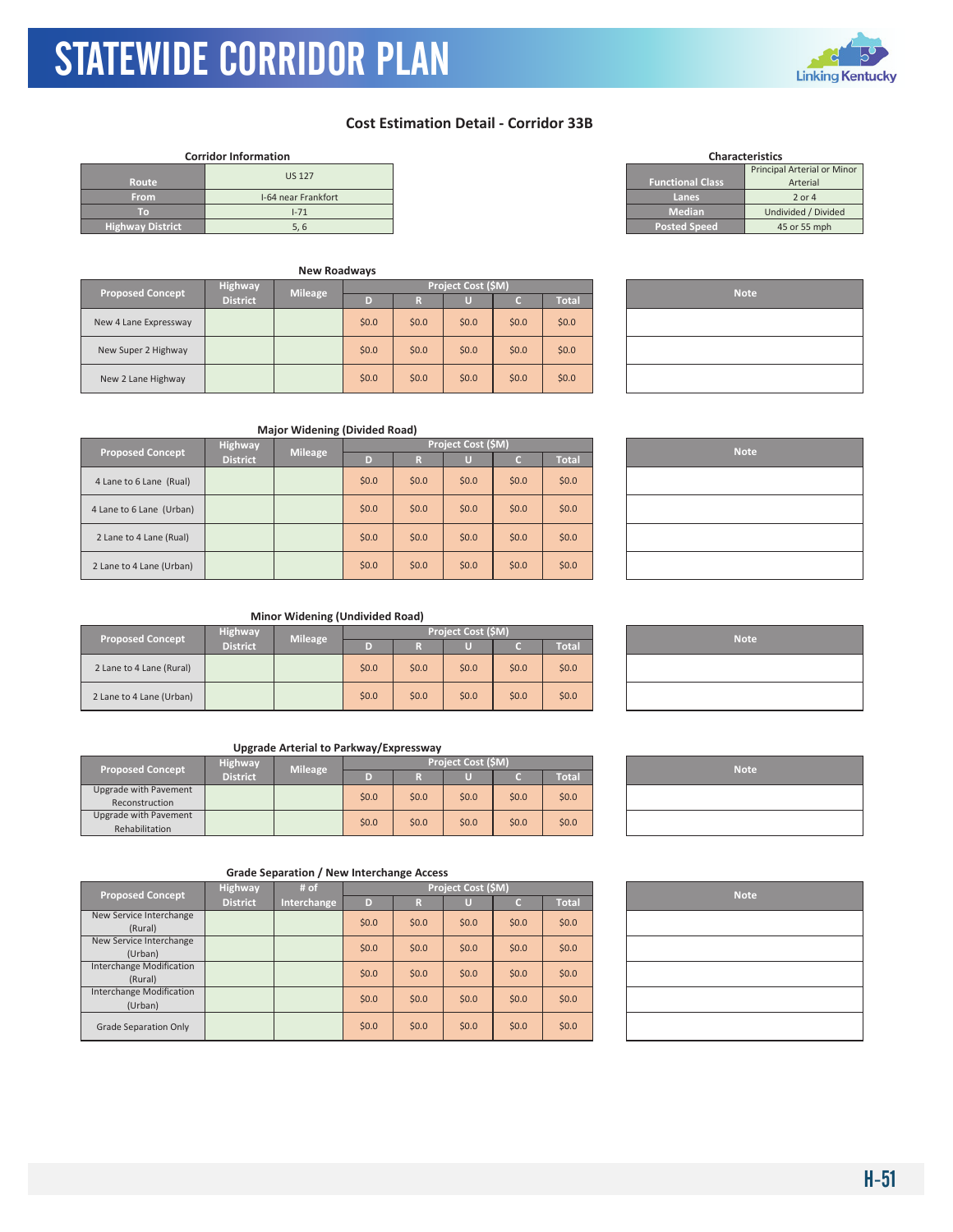

#### **Major Intersection Improvement**

| <b>Highway</b><br><b>Existing Facility</b> |                 | # of                |         |       | Project Cost (SM) | <b>Note</b> |              |                                |
|--------------------------------------------|-----------------|---------------------|---------|-------|-------------------|-------------|--------------|--------------------------------|
|                                            | <b>District</b> | <b>Intersection</b> |         |       |                   |             | <b>Total</b> |                                |
| >= 4 Lanes in Both Directions              |                 |                     | \$1.2   | 54.4  | \$1.0             | \$8.0       | \$14.6       | Spot improvements at 2 interse |
| < 4 Lanes in Both Directions               |                 |                     | \$0.8\$ | \$2.8 | \$0.6             | \$5.0       | \$9.1        | Spot improvements at 2 interse |

| <b>Note</b>                           |
|---------------------------------------|
| Spot improvements at 2 intersections. |
| Spot improvements at 2 intersections. |

#### **Major Structure**

| <b>Proposed Concept</b> | <b>Highway</b>  | Deck Area (sq    | Project Cost (\$M) |         |       |         |              |             |  |  |  |
|-------------------------|-----------------|------------------|--------------------|---------|-------|---------|--------------|-------------|--|--|--|
|                         | <b>District</b> | $f$ is $\lambda$ |                    |         |       |         | <b>Total</b> | <b>Note</b> |  |  |  |
| Bridge - Replacement    |                 |                  | \$0.0\$            | \$0.0\$ | \$0.0 | \$0.0\$ | \$0.0\$      |             |  |  |  |
| Bridge - Rehabilitation |                 |                  | \$0.0              | \$0.0\$ | \$0.0 | \$0.0\$ | \$0.0\$      |             |  |  |  |

| <b>Note</b> |  |
|-------------|--|
|             |  |
|             |  |

#### **Summary of Total Cost (\$M)**

| Design       | \$2.0  |
|--------------|--------|
| <b>ROW</b>   | 57.2   |
| Utility      | \$1.6  |
| Construction | \$13.0 |
| <b>TOTAL</b> | \$23.7 |

#### Additional Notes:

1. The cost estimation may not include additional costs to address the potential impacts of major utilities (e.g., gas line, major water supplier, transmission line) within the proximity of the corridor, due to the lack of data when the report was prepared. Further investigation is recommended in future studies.

2. Cost estimation was based on 2020 dollars. There is a 1-3% inflation rate. Estimated cost could vary -50% to +250% of the actual number (as a rule of thumb).

3. The widening of a 2-lane facility to a 3-lane facility (with TWLTL or alternating passing lane) is considered as "Minor Widening (Undivided Road) - 2 Lane to 4 Lane".

4. Major structure costs only include bridges that are within the corridor sections for proposed widening improvements.

5. Cost estimation does not account for KYTC projects that are included in the proposed improvement concepts and are already under construction.

6. Shoulder widening is not included in the cost estimation, as it is a relatively minor cost.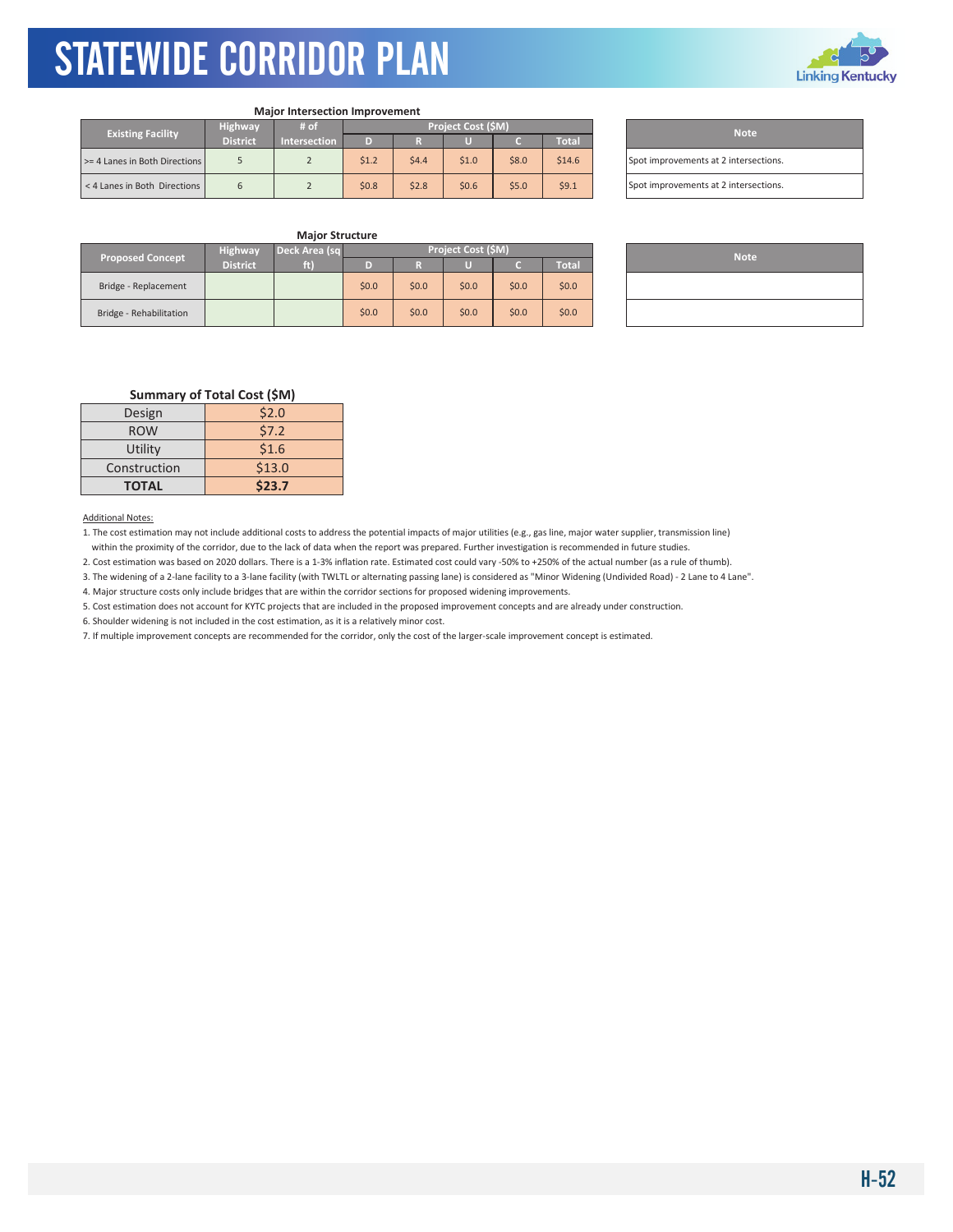### **Cost Estimation Detail - Corridor 35A**

| US 231/US 31 E<br><b>Functional Class</b><br>Route<br>From<br>Lanes<br>TN State Line<br>2 or 4<br><b>Median</b><br>To.<br>Natcher Parkway (South of Bowling Green) | <b>Corridor Information</b> |  | <b>Characteristics</b>    |
|--------------------------------------------------------------------------------------------------------------------------------------------------------------------|-----------------------------|--|---------------------------|
|                                                                                                                                                                    |                             |  | <b>Principal Arterial</b> |
|                                                                                                                                                                    |                             |  |                           |
|                                                                                                                                                                    |                             |  | Undivided / Divided       |
| <b>Posted Speed</b><br><b>Highway District</b>                                                                                                                     |                             |  | 55 or 65 mph              |

| <b>Proposed Concept</b> | <b>Mileage</b>  |  |         | Project Cost (\$M) | <b>Note</b> |         |              |  |
|-------------------------|-----------------|--|---------|--------------------|-------------|---------|--------------|--|
|                         | <b>District</b> |  | D       | R                  |             |         | <b>Total</b> |  |
| New 4 Lane Expressway   |                 |  | \$0.0\$ | \$0.0\$            | \$0.0       | \$0.0\$ | \$0.0        |  |
| New Super 2 Highway     |                 |  | \$0.0\$ | \$0.0\$            | \$0.0\$     | \$0.0\$ | \$0.0        |  |
| New 2 Lane Highway      |                 |  | \$0.0\$ | \$0.0\$            | \$0.0       | \$0.0\$ | \$0.0        |  |

| <b>Characteristics</b>  |                           |  |  |  |  |  |  |  |
|-------------------------|---------------------------|--|--|--|--|--|--|--|
| <b>Functional Class</b> | <b>Principal Arterial</b> |  |  |  |  |  |  |  |
| Lanes                   | $2$ or $4$                |  |  |  |  |  |  |  |
| <b>Median</b>           | Undivided / Divided       |  |  |  |  |  |  |  |
| <b>Posted Speed</b>     | 55 or 65 mph              |  |  |  |  |  |  |  |
|                         |                           |  |  |  |  |  |  |  |

| <b>Note</b> |  |
|-------------|--|
|             |  |
|             |  |
|             |  |

#### **Major Widening (Divided Road)**

| <b>Proposed Concept</b>  | Highway         | <b>Mileage</b> |         |         | Project Cost (\$M) | <b>Note</b> |                    |  |
|--------------------------|-----------------|----------------|---------|---------|--------------------|-------------|--------------------|--|
|                          | <b>District</b> |                | D       | R       | u                  |             | Total <sup>'</sup> |  |
| 4 Lane to 6 Lane (Rual)  |                 |                | \$0.0\$ | \$0.0\$ | \$0.0\$            | \$0.0\$     | \$0.0\$            |  |
| 4 Lane to 6 Lane (Urban) |                 |                | \$0.0\$ | \$0.0\$ | \$0.0\$            | \$0.0       | \$0.0\$            |  |
| 2 Lane to 4 Lane (Rual)  |                 |                | \$0.0\$ | \$0.0\$ | \$0.0              | \$0.0       | \$0.0\$            |  |
| 2 Lane to 4 Lane (Urban) |                 |                | \$0.0\$ | \$0.0\$ | \$0.0              | \$0.0       | \$0.0\$            |  |

| <b>Note</b> |
|-------------|
|             |
|             |
|             |
|             |
|             |

#### **Minor Widening (Undivided Road)**

| <b>Proposed Concept</b>  | <b>Highway</b>  | <b>Mileage</b> | <b>Project Cost (SM)</b> |         |         |         |              |  |                                                          |  | <b>Note</b> |
|--------------------------|-----------------|----------------|--------------------------|---------|---------|---------|--------------|--|----------------------------------------------------------|--|-------------|
|                          | <b>District</b> |                |                          |         |         |         | <b>Total</b> |  |                                                          |  |             |
| 2 Lane to 4 Lane (Rural) |                 | 1.2            | \$1.3                    | \$0.7   | \$0.5   | \$4.8   | \$7.3        |  | Widen to a 3-lane facility with T<br>980 in Scottsville. |  |             |
| 2 Lane to 4 Lane (Urban) |                 |                | \$0.0                    | \$0.0\$ | \$0.0\$ | \$0.0\$ | \$0.0\$      |  |                                                          |  |             |

#### **Upgrade Arterial to Parkway/Expressway**

| <b>Highway</b>                          |                 |                | Project Cost (\$M) |         |         |       |              |  |             |
|-----------------------------------------|-----------------|----------------|--------------------|---------|---------|-------|--------------|--|-------------|
| <b>Proposed Concept</b>                 | <b>District</b> | <b>Mileage</b> |                    |         |         |       | <b>Total</b> |  | <b>Note</b> |
| Upgrade with Pavement<br>Reconstruction |                 |                | \$0.0              | \$0.0\$ | \$0.0\$ | \$0.0 | \$0.0\$      |  |             |
| Upgrade with Pavement<br>Rehabilitation |                 |                | \$0.0\$            | \$0.0\$ | \$0.0   | \$0.0 | \$0.0\$      |  |             |

|                                 | <b>Highway</b>  | # of        | Project Cost (\$M) |         |         |         |              |  | <b>Note</b> |
|---------------------------------|-----------------|-------------|--------------------|---------|---------|---------|--------------|--|-------------|
| <b>Proposed Concept</b>         | <b>District</b> | Interchange | D                  | R       |         |         | <b>Total</b> |  |             |
| New Service Interchange         |                 |             | \$0.0\$            | \$0.0\$ | \$0.0\$ | \$0.0\$ | \$0.0\$      |  |             |
| (Rural)                         |                 |             |                    |         |         |         |              |  |             |
| New Service Interchange         |                 |             | \$0.0\$            | \$0.0\$ | \$0.0   | \$0.0\$ | \$0.0\$      |  |             |
| (Urban)                         |                 |             |                    |         |         |         |              |  |             |
| Interchange Modification        |                 |             | \$0.0\$            | \$0.0\$ | \$0.0\$ | \$0.0\$ | \$0.0\$      |  |             |
| (Rural)                         |                 |             |                    |         |         |         |              |  |             |
| <b>Interchange Modification</b> |                 |             | \$0.0\$            | \$0.0\$ | \$0.0\$ | \$0.0\$ | \$0.0\$      |  |             |
| (Urban)                         |                 |             |                    |         |         |         |              |  |             |
| Grade Separation Only           |                 |             | \$0.0\$            | \$0.0\$ | \$0.0   | \$0.0\$ | \$0.0\$      |  |             |
|                                 |                 |             |                    |         |         |         |              |  |             |

| <b>Note</b>                                            |
|--------------------------------------------------------|
| Widen to a 3-lane facility with TWLT From KY 100 to KY |
| 980 in Scottsville.                                    |
|                                                        |

| <b>Note</b> |  |
|-------------|--|
|             |  |
|             |  |

| <b>Note</b> |
|-------------|
|             |
|             |
|             |
|             |
|             |

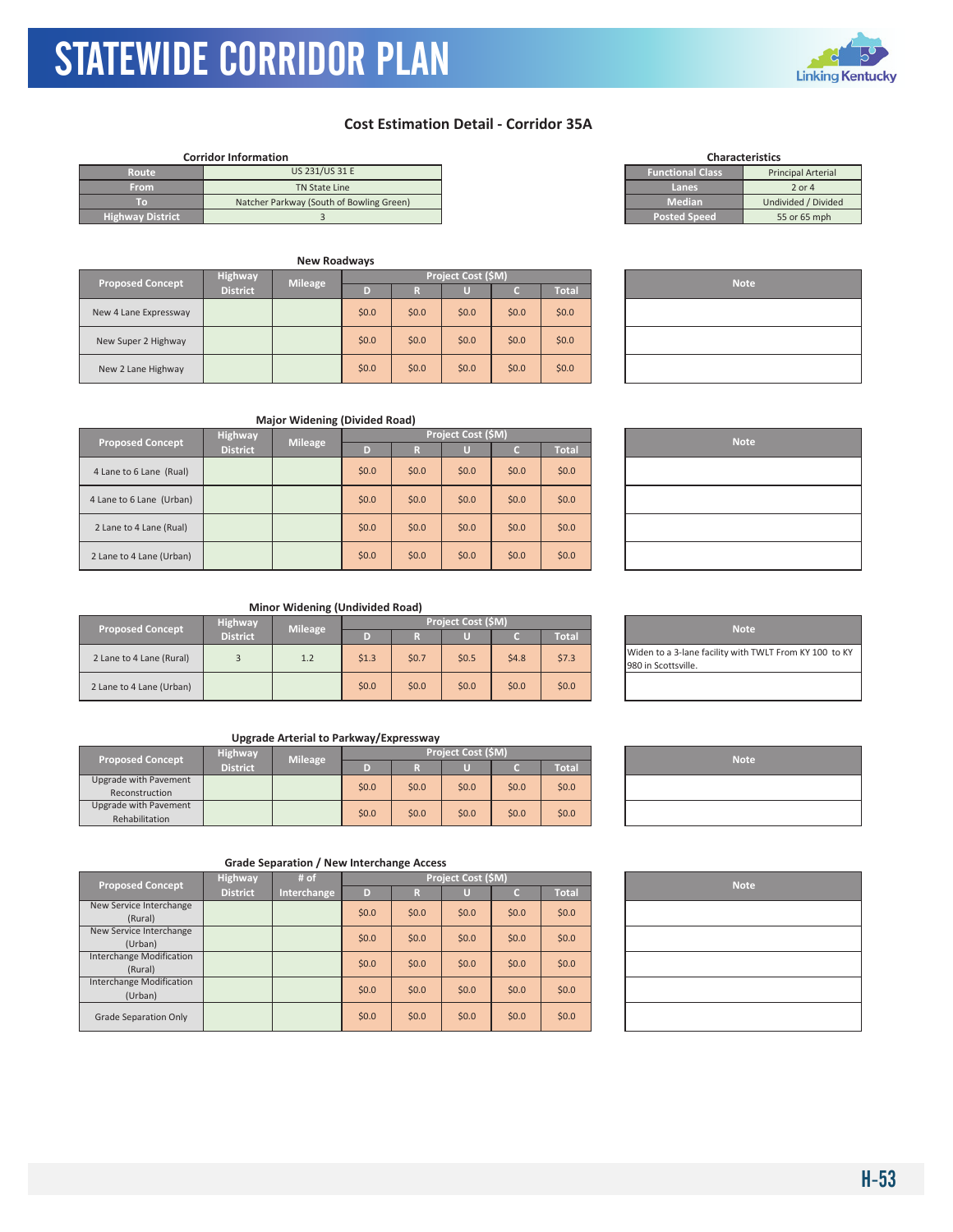

#### **Major Intersection Improvement**

| <b>Existing Facility</b>      | # of            | <b>Project Cost (\$M)</b> |       |         |       |       |         | <b>Note</b> |                                |
|-------------------------------|-----------------|---------------------------|-------|---------|-------|-------|---------|-------------|--------------------------------|
|                               | <b>District</b> | <b>Intersection</b>       |       |         |       |       | Total   |             |                                |
| >= 4 Lanes in Both Directions |                 |                           | \$0.1 | \$0.2   | \$0.3 | \$4.0 | \$4.6\$ |             | Spot improvements at 1 interse |
| < 4 Lanes in Both Directions  |                 |                           | \$0.2 | \$0.2\$ | \$0.2 | \$4.0 | \$4.6\$ |             | Spot improvements at 2 interse |

| <b>Note</b>                           |
|---------------------------------------|
| Spot improvements at 1 intersection.  |
| Spot improvements at 2 intersections. |

#### **Major Structure**

| <b>Proposed Concept</b> | <b>Highway</b>  | Deck Area (sq |         | Project Cost (\$M) | <b>Note</b> |         |              |  |
|-------------------------|-----------------|---------------|---------|--------------------|-------------|---------|--------------|--|
|                         | <b>District</b> | ft)           |         |                    |             |         | <b>Total</b> |  |
| Bridge - Replacement    |                 |               | \$0.0\$ | \$0.0\$            | \$0.0\$     | \$0.0\$ | \$0.0\$      |  |
| Bridge - Rehabilitation |                 |               | \$0.0\$ | \$0.0\$            | \$0.0       | \$0.0\$ | \$0.0\$      |  |

| <b>Note</b> |  |
|-------------|--|
|             |  |
|             |  |

#### **Summary of Total Cost (\$M)**

| Design       | \$1.6  |
|--------------|--------|
| <b>ROW</b>   | \$1.1  |
| Utility      | \$1.0  |
| Construction | \$12.8 |
| <b>TOTAL</b> | \$16.5 |

#### Additional Notes:

1. The cost estimation may not include additional costs to address the potential impacts of major utilities (e.g., gas line, major water supplier, transmission line) within the proximity of the corridor, due to the lack of data when the report was prepared. Further investigation is recommended in future studies.

2. Cost estimation was based on 2020 dollars. There is a 1-3% inflation rate. Estimated cost could vary -50% to +250% of the actual number (as a rule of thumb).

3. The widening of a 2-lane facility to a 3-lane facility (with TWLTL or alternating passing lane) is considered as "Minor Widening (Undivided Road) - 2 Lane to 4 Lane".

4. Major structure costs only include bridges that are within the corridor sections for proposed widening improvements.

5. Cost estimation does not account for KYTC projects that are included in the proposed improvement concepts and are already under construction.

6. Shoulder widening is not included in the cost estimation, as it is a relatively minor cost.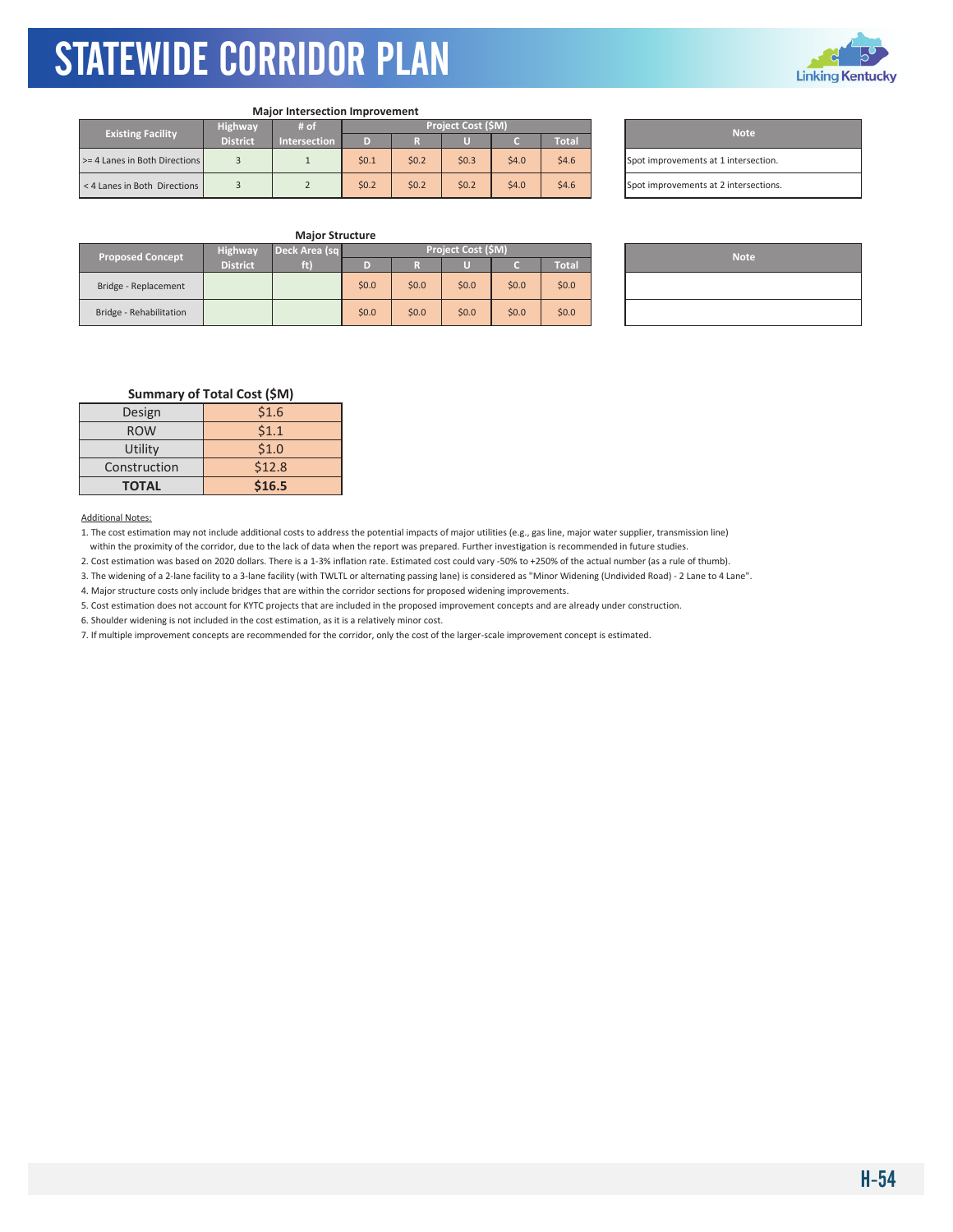KYTC Statewide Corridor Plan

### **Cost Estimation Detail ‐ Corridor 35B**

|                         | <b>Corridor Information</b>              |                         | <b>Characteristics</b>    |
|-------------------------|------------------------------------------|-------------------------|---------------------------|
| Route                   | <b>US 231</b>                            | <b>Functional Class</b> | <b>Principal Arterial</b> |
| <b>From</b>             | Natcher Parkway (South of Bowling Green) | Lanes                   |                           |
| ТΟ                      | US 68 in Bowling Green                   | <b>Median</b>           | <b>Divided</b>            |
| <b>Highway District</b> |                                          | <b>Posted Speed</b>     | 45 mph                    |

|                         |                 | <b>New Roadways</b> |         |                    |       |         |              |             |
|-------------------------|-----------------|---------------------|---------|--------------------|-------|---------|--------------|-------------|
|                         | <b>Highway</b>  |                     |         | Project Cost (\$M) |       |         |              |             |
| <b>Proposed Concept</b> | <b>District</b> | <b>Mileage</b>      | D)      | R                  |       |         | <b>Total</b> | <b>Note</b> |
| New 4 Lane Expressway   |                 |                     | \$0.0\$ | \$0.0              | \$0.0 | \$0.0\$ | \$0.0\$      |             |
| New Super 2 Highway     |                 |                     | \$0.0\$ | \$0.0              | \$0.0 | \$0.0\$ | \$0.0\$      |             |
| New 2 Lane Highway      |                 |                     | \$0.0\$ | \$0.0              | \$0.0 | \$0.0\$ | \$0.0\$      |             |

| <b>Functional Class</b> | <b>Principal Arterial</b> |
|-------------------------|---------------------------|
| Lanes                   |                           |
| <b>Median</b>           | <b>Divided</b>            |
| <b>Posted Speed</b>     | 45 mph                    |
|                         |                           |

**Characteristics**

| <b>Note</b> |
|-------------|
|             |
|             |
|             |

| <b>Major Widening (Divided Road)</b> |                 |                |         |         |                           |         |              |  |                                                                   |
|--------------------------------------|-----------------|----------------|---------|---------|---------------------------|---------|--------------|--|-------------------------------------------------------------------|
| <b>Proposed Concept</b>              | Highway         | <b>Mileage</b> |         |         | <b>Project Cost (\$M)</b> |         | <b>Note</b>  |  |                                                                   |
|                                      | <b>District</b> |                |         |         |                           |         | <b>Total</b> |  |                                                                   |
| 4 Lane to 6 Lane (Rual)              |                 |                | \$0.0\$ | \$0.0\$ | \$0.0\$                   | \$0.0\$ | \$0.0        |  |                                                                   |
| 4 Lane to 6 Lane (Urban)             | 3               | 6.1            | \$6.1   | \$7.3   | \$4.9                     | \$31.7  | \$50.0       |  | Widen to a 6-lane divided arter<br>Rd) to US 68 in Bowling Green. |
| 2 Lane to 4 Lane (Rual)              |                 |                | \$0.0\$ | \$0.0\$ | \$0.0                     | \$0.0\$ | \$0.0\$      |  |                                                                   |
| 2 Lane to 4 Lane (Urban)             |                 |                | \$0.0\$ | \$0.0\$ | \$0.0\$                   | \$0.0\$ | \$0.0        |  |                                                                   |

| <b>Note</b>                                                                             |
|-----------------------------------------------------------------------------------------|
|                                                                                         |
| Widen to a 6-lane divided arterial from KY 622 (Plano<br>Rd) to US 68 in Bowling Green. |
|                                                                                         |
|                                                                                         |

#### **Minor Widening (Undivided Road)**

| <b>Proposed Concept</b>  | <b>Highway</b><br><b>Mileage</b><br><b>District</b> |         | <b>Project Cost (\$M)</b> |       |       |              |  | <b>Note</b> |
|--------------------------|-----------------------------------------------------|---------|---------------------------|-------|-------|--------------|--|-------------|
|                          |                                                     |         |                           |       |       | <b>Total</b> |  |             |
| 2 Lane to 4 Lane (Rural) |                                                     | \$0.0\$ | \$0.0\$                   | \$0.0 | \$0.0 | \$0.0\$      |  |             |
| 2 Lane to 4 Lane (Urban) |                                                     | \$0.0\$ | \$0.0\$                   | \$0.0 | \$0.0 | \$0.0\$      |  |             |

#### **Upgrade Arterial to Parkway/Expressway**

|                                         | <b>Highway</b><br><b>Mileage</b> |  | <b>Project Cost (\$M)</b> |      |         |         |         |  | <b>Note</b> |
|-----------------------------------------|----------------------------------|--|---------------------------|------|---------|---------|---------|--|-------------|
| <b>Proposed Concept</b>                 | <b>District</b>                  |  |                           |      |         |         | Total   |  |             |
| Upgrade with Pavement<br>Reconstruction |                                  |  | \$0.0\$                   | 50.0 | \$0.0\$ | \$0.0\$ | \$0.0\$ |  |             |
| Upgrade with Pavement<br>Rehabilitation |                                  |  | \$0.0\$                   | 50.0 | \$0.0\$ | \$0.0\$ | \$0.0\$ |  |             |

| # of<br><b>Highway</b><br><b>Proposed Concept</b> |                 |             |         |       | Project Cost (\$M) | <b>Note</b> |              |  |
|---------------------------------------------------|-----------------|-------------|---------|-------|--------------------|-------------|--------------|--|
|                                                   | <b>District</b> | Interchange | D       | R     |                    |             | <b>Total</b> |  |
| New Service Interchange<br>(Rural)                |                 |             | \$0.0\$ | \$0.0 | \$0.0\$            | \$0.0\$     | \$0.0\$      |  |
| New Service Interchange<br>(Urban)                |                 |             | \$0.0\$ | \$0.0 | \$0.0\$            | \$0.0\$     | \$0.0\$      |  |
| Interchange Modification<br>(Rural)               |                 |             | \$0.0\$ | \$0.0 | \$0.0\$            | \$0.0\$     | \$0.0\$      |  |
| <b>Interchange Modification</b><br>(Urban)        |                 |             | \$0.0\$ | \$0.0 | \$0.0\$            | \$0.0\$     | \$0.0\$      |  |
| Grade Separation Only                             |                 |             | \$0.0\$ | \$0.0 | \$0.0\$            | \$0.0\$     | \$0.0\$      |  |

| <b>Note</b> |
|-------------|
|             |
|             |
|             |
|             |
|             |





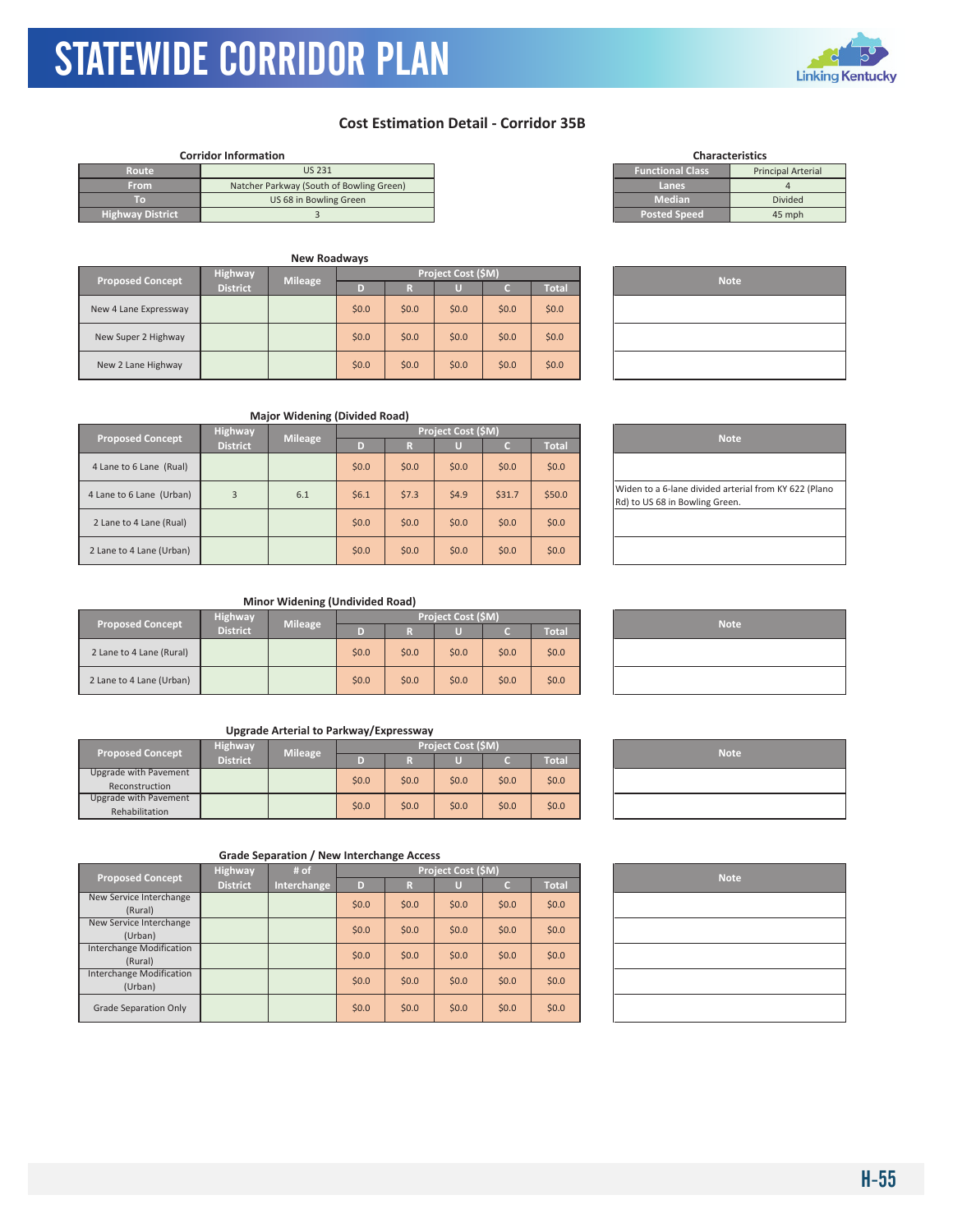#### **Major Intersection Improvement**

| <b>Existing Facility</b>      | <b>Highway</b>  | # of                |         |         | <b>Project Cost (SM)</b> |        |              |                                |
|-------------------------------|-----------------|---------------------|---------|---------|--------------------------|--------|--------------|--------------------------------|
|                               | <b>District</b> | <b>Intersection</b> | D).     |         |                          |        | <b>Total</b> | <b>Note</b>                    |
| >= 4 Lanes in Both Directions |                 |                     | \$0.8   | \$1.6   | \$2.4\$                  | \$32.0 | \$36.8       | Spot improvements at 8 interse |
| < 4 Lanes in Both Directions  |                 |                     | \$0.0\$ | \$0.0\$ | \$0.0\$                  | \$0.0  | \$0.0\$      |                                |

| <b>Note</b>                           |  |
|---------------------------------------|--|
| Spot improvements at 8 intersections. |  |
|                                       |  |

|                         |                 | <b>Major Structure</b> |       |         |                    |         |              |                             |  |
|-------------------------|-----------------|------------------------|-------|---------|--------------------|---------|--------------|-----------------------------|--|
| <b>Proposed Concept</b> | <b>Highway</b>  | Deck Area (sq          |       |         | Project Cost (\$M) |         |              |                             |  |
|                         | <b>District</b> | ft)                    |       |         |                    |         | <b>Total</b> | <b>Note</b>                 |  |
| Bridge - Replacement    |                 |                        | \$0.0 | \$0.0\$ | \$0.0              | \$0.0\$ | \$0.0\$      |                             |  |
| Bridge - Rehabilitation |                 | 14,109                 | \$0.4 | \$0.0\$ | \$0.0              | \$4.2   | \$4.6\$      | Rehab/widening is recommend |  |

| <b>Note</b> |
|-------------|
|             |
|             |

Rehab/widening is recommended for one bridges.

#### **Summary of Total Cost (\$M)**

| \$7.3  |
|--------|
| \$8.9  |
| \$7.3  |
| \$68.0 |
| \$91.4 |
|        |

Additional Notes:

1. The cost estimation may not include additional costs to address the potential impacts of major utilities (e.g., gas line, major water supplier, transmission line) within the proximity of the corridor, due to the lack of data when the report was prepared. Further investigation is recommended in future studies.

2. Cost estimation was based on 2020 dollars. There is a 1‐3% inflation rate. Estimated cost could vary ‐50% to +250% of the actual number (as a rule of thumb).

3. The widening of a 2‐lane facility to a 3‐lane facility (with TWLTL or alternating passing lane) is considered as "Minor Widening (Undivided Road) ‐ 2 Lane to 4 Lane".

4. Major structure costs only include bridges that are within the corridor sections for proposed widening improvements.

5. Cost estimation does not account for KYTC projects that are included in the proposed improvement concepts and are already under construction.

6. Shoulder widening is not included in the cost estimation, as it is a relatively minor cost.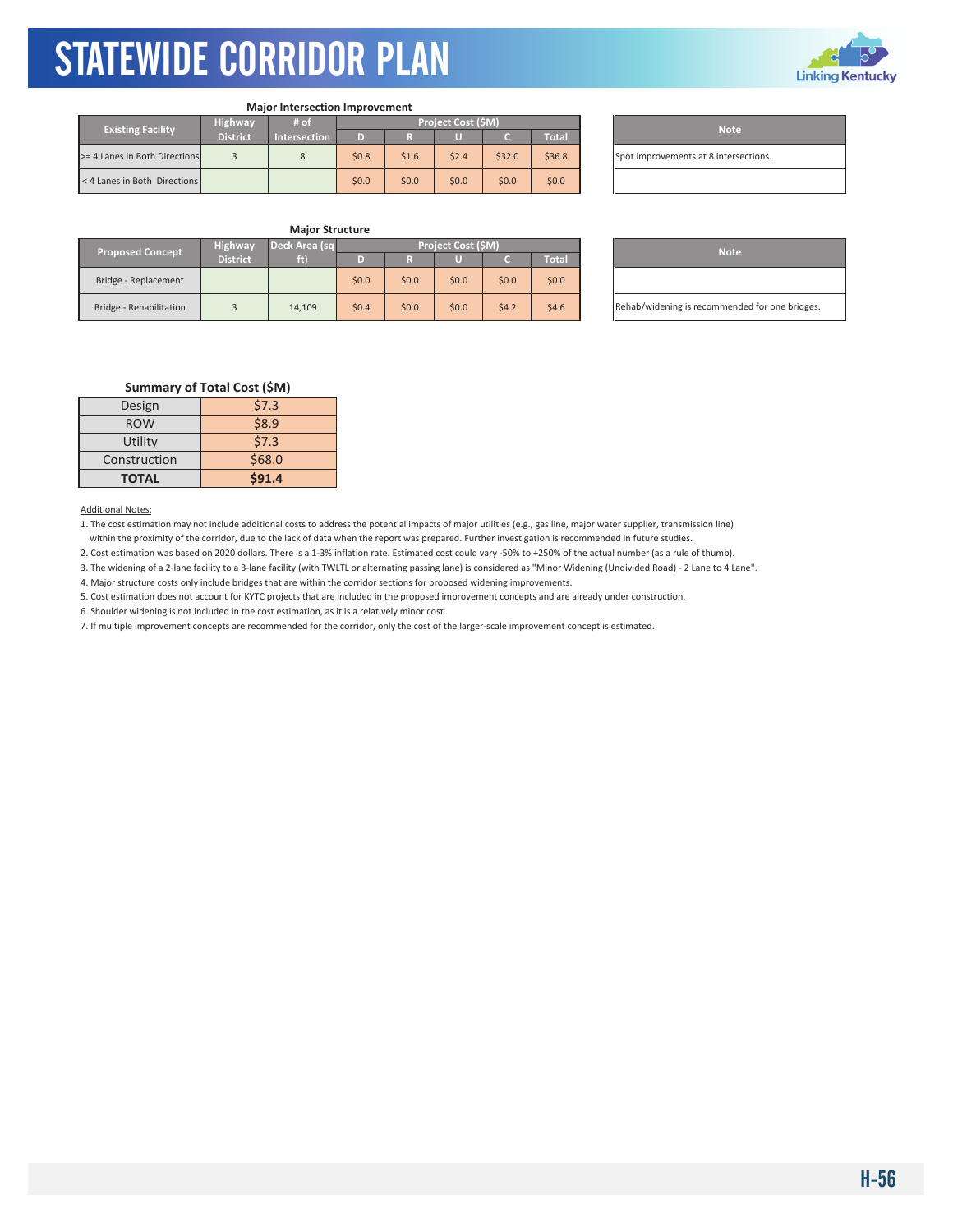KYTC Statewide Corridor Plan

### **Cost Estimation Detail ‐ Corridor 36A**

|                         | <b>Corridor Information</b> |                         | <b>Characteristics</b> |
|-------------------------|-----------------------------|-------------------------|------------------------|
| Route                   | KY 536                      | <b>Functional Class</b> | <b>Minor Arterial</b>  |
| <b>From</b>             | US 42 in Union              | Lanes                   |                        |
| ю                       | <b>KY 17</b>                | <b>Median</b>           | Undivided              |
| <b>Highway District</b> |                             | <b>Posted Speed</b>     | 35 or 45 mph           |

| <b>New Roadways</b>     |                 |                |         |                    |             |         |              |  |
|-------------------------|-----------------|----------------|---------|--------------------|-------------|---------|--------------|--|
|                         | <b>Highway</b>  | <b>Mileage</b> |         | Project Cost (\$M) | <b>Note</b> |         |              |  |
| <b>Proposed Concept</b> | <b>District</b> |                | D)      | R                  |             |         | <b>Total</b> |  |
| New 4 Lane Expressway   |                 |                | \$0.0\$ | 50.0               | \$0.0       | \$0.0\$ | \$0.0\$      |  |
| New Super 2 Highway     |                 |                | \$0.0\$ | \$0.0\$            | \$0.0       | \$0.0\$ | \$0.0\$      |  |
| New 2 Lane Highway      |                 |                | \$0.0\$ | \$0.0\$            | \$0.0       | \$0.0   | \$0.0\$      |  |

| <b>Characteristics</b>  |                       |  |  |  |  |  |  |
|-------------------------|-----------------------|--|--|--|--|--|--|
| <b>Functional Class</b> | <b>Minor Arterial</b> |  |  |  |  |  |  |
| Lanes                   |                       |  |  |  |  |  |  |
| Median                  | Undivided             |  |  |  |  |  |  |
| <b>Posted Speed</b>     | 35 or 45 mph          |  |  |  |  |  |  |

| <b>Note</b> |
|-------------|
|             |
|             |
|             |

#### **Major Widening (Divided Road)**

| <b>Proposed Concept</b>  | <b>Highway</b><br><b>Mileage</b> |     | Project Cost (\$M) |         |       |         |              |  | <b>Note</b>                                                                                          |
|--------------------------|----------------------------------|-----|--------------------|---------|-------|---------|--------------|--|------------------------------------------------------------------------------------------------------|
|                          | <b>District</b>                  |     |                    | R       |       |         | <b>Total</b> |  |                                                                                                      |
| 4 Lane to 6 Lane (Rual)  |                                  |     | \$0.0\$            | \$0.0\$ | \$0.0 | \$0.0\$ | \$0.0        |  |                                                                                                      |
| 4 Lane to 6 Lane (Urban) |                                  |     | \$0.0\$            | \$0.0\$ | \$0.0 | \$0.0\$ | \$0.0\$      |  |                                                                                                      |
| 2 Lane to 4 Lane (Rual)  | 6                                | 5.2 | \$5.2              | \$10.4  | \$2.1 | \$52.0  | \$69.7       |  | Widen to a 5-lane divided arter<br>Do not include the widening pr<br>25, which are currently under o |
| 2 Lane to 4 Lane (Urban) |                                  |     | \$0.0\$            | \$0.0\$ | \$0.0 | \$0.0\$ | \$0.0\$      |  |                                                                                                      |

| Widen to a 5-lane divided arterial from US 25 to KY 17.<br>Do not include the widening projects from US 42 to US<br>25, which are currently under construction. |
|-----------------------------------------------------------------------------------------------------------------------------------------------------------------|

#### **Minor Widening (Undivided Road)**

| <b>Highway</b><br><b>Proposed Concept</b> |                 | <b>Mileage</b> | Project Cost (\$M) |         |       |       |              |  | <b>Note</b> |
|-------------------------------------------|-----------------|----------------|--------------------|---------|-------|-------|--------------|--|-------------|
|                                           | <b>District</b> |                |                    | ×.<br>M |       |       | <b>Total</b> |  |             |
| 2 Lane to 4 Lane (Rural)                  |                 |                | \$0.0\$            | \$0.0   | \$0.0 | \$0.0 | \$0.0\$      |  |             |
| 2 Lane to 4 Lane (Urban)                  |                 |                | \$0.0\$            | \$0.0   | \$0.0 | \$0.0 | \$0.0\$      |  |             |

#### **Upgrade Arterial to Parkway/Expressway**

| Highway<br><b>Proposed Concept</b>      |                 | <b>Mileage</b> |         |         | Project Cost (\$M) | <b>Note</b> |              |  |
|-----------------------------------------|-----------------|----------------|---------|---------|--------------------|-------------|--------------|--|
|                                         | <b>District</b> |                |         |         |                    |             | <b>Total</b> |  |
| Upgrade with Pavement<br>Reconstruction |                 |                | \$0.0\$ | \$0.0\$ | \$0.0\$            | \$0.0       | \$0.0\$      |  |
| Upgrade with Pavement<br>Rehabilitation |                 |                | \$0.0\$ | 50.0    | \$0.0\$            | \$0.0       | \$0.0\$      |  |

| <b>Proposed Concept</b>                    | <b>Highway</b>  | # of        |         |         | Project Cost (\$M) |         |              | <b>Note</b> |
|--------------------------------------------|-----------------|-------------|---------|---------|--------------------|---------|--------------|-------------|
|                                            | <b>District</b> | Interchange | D       | R       | u                  | c.      | <b>Total</b> |             |
| New Service Interchange<br>(Rural)         |                 |             | \$0.0\$ | \$0.0\$ | \$0.0              | \$0.0\$ | \$0.0\$      |             |
| New Service Interchange<br>(Urban)         |                 |             | \$0.0\$ | \$0.0\$ | \$0.0              | \$0.0\$ | \$0.0\$      |             |
| <b>Interchange Modification</b><br>(Rural) |                 |             | \$0.0\$ | \$0.0\$ | \$0.0              | \$0.0\$ | \$0.0\$      |             |
| <b>Interchange Modification</b><br>(Urban) |                 |             | \$0.0\$ | \$0.0\$ | \$0.0              | \$0.0\$ | \$0.0\$      |             |
| <b>Grade Separation Only</b>               |                 |             | \$0.0\$ | \$0.0\$ | \$0.0              | \$0.0\$ | \$0.0\$      |             |

| <b>Note</b> |
|-------------|
|             |
|             |

| <b>Note</b> |
|-------------|
|             |
|             |

| <b>Note</b> |
|-------------|
|             |
|             |
|             |
|             |
|             |

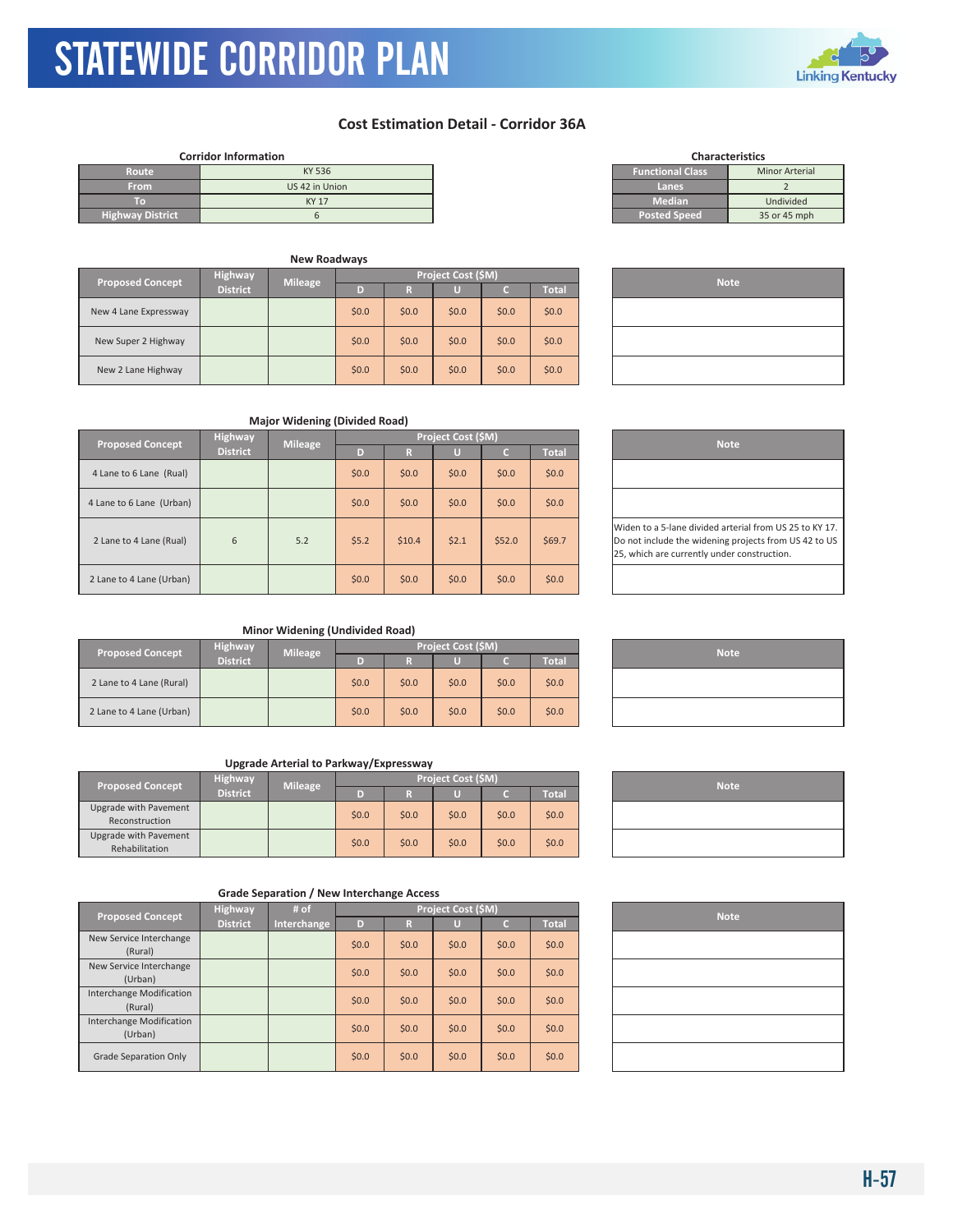

| <b>Major Intersection Improvement</b> |                 |                           |       |       |       |        |              |  |
|---------------------------------------|-----------------|---------------------------|-------|-------|-------|--------|--------------|--|
| <b>Existing Facility</b>              | Highway         | <b>Project Cost (\$M)</b> |       |       |       |        |              |  |
|                                       | <b>District</b> | <b>Intersection</b>       | D     | R     | U     |        | <b>Total</b> |  |
| >= 4 Lanes in Both Directions         |                 |                           | \$0.0 | \$0.0 | \$0.0 | \$0.0  | \$0.0        |  |
| < 4 Lanes in Both Directions          | 6               | 5                         | \$1.9 | \$6.9 | \$1.6 | \$12.5 | \$22.8       |  |

**Project Cost (\$M) Note** Spot improvements at 5 intersections from US 25 to KY

17. Do not include improvements at intersections from US 42 to US 25, which are currently under construction.

#### **Major Structure**

| <b>Proposed Concept</b> | <b>Highway</b>  | <b>Project Cost (\$M)</b><br>Deck Area (sq |         |         |       |         |              | <b>Note</b> |                                         |
|-------------------------|-----------------|--------------------------------------------|---------|---------|-------|---------|--------------|-------------|-----------------------------------------|
|                         | <b>District</b> | ft)                                        |         |         |       |         | <b>Total</b> |             |                                         |
| Bridge - Replacement    |                 |                                            | \$0.0\$ | \$0.0\$ | \$0.0 | \$0.0\$ | \$0.0\$      |             |                                         |
| Bridge - Rehabilitation |                 | 32.120                                     | \$1.6   | \$0.8\$ | \$0.3 | \$9.6   | \$12.4       |             | Rehab/widening is recommend<br>bridges. |

| <b>Note</b>                                    |  |
|------------------------------------------------|--|
|                                                |  |
| Rehab/widening is recommended for a total of 2 |  |

### **Summary of Total Cost (\$M)**

| Design       | \$8.7   |
|--------------|---------|
| <b>ROW</b>   | \$18.1  |
| Utility      | \$4.0   |
| Construction | 574.1   |
| <b>TOTAL</b> | \$104.9 |

#### Additional Notes:

1. The cost estimation may not include additional costs to address the potential impacts of major utilities (e.g., gas line, major water supplier, transmission line) within the proximity of the corridor, due to the lack of data when the report was prepared. Further investigation is recommended in future studies.

2. Cost estimation was based on 2020 dollars. There is a 1‐3% inflation rate. Estimated cost could vary ‐50% to +250% of the actual number (as a rule of thumb).

3. The widening of a 2‐lane facility to a 3‐lane facility (with TWLTL or alternating passing lane) is considered as "Minor Widening (Undivided Road) ‐ 2 Lane to 4 Lane".

4. Major structure costs only include bridges that are within the corridor sections for proposed widening improvements.

5. Cost estimation does not account for KYTC projects that are included in the proposed improvement concepts and are already under construction.

6. Shoulder widening is not included in the cost estimation, as it is a relatively minor cost.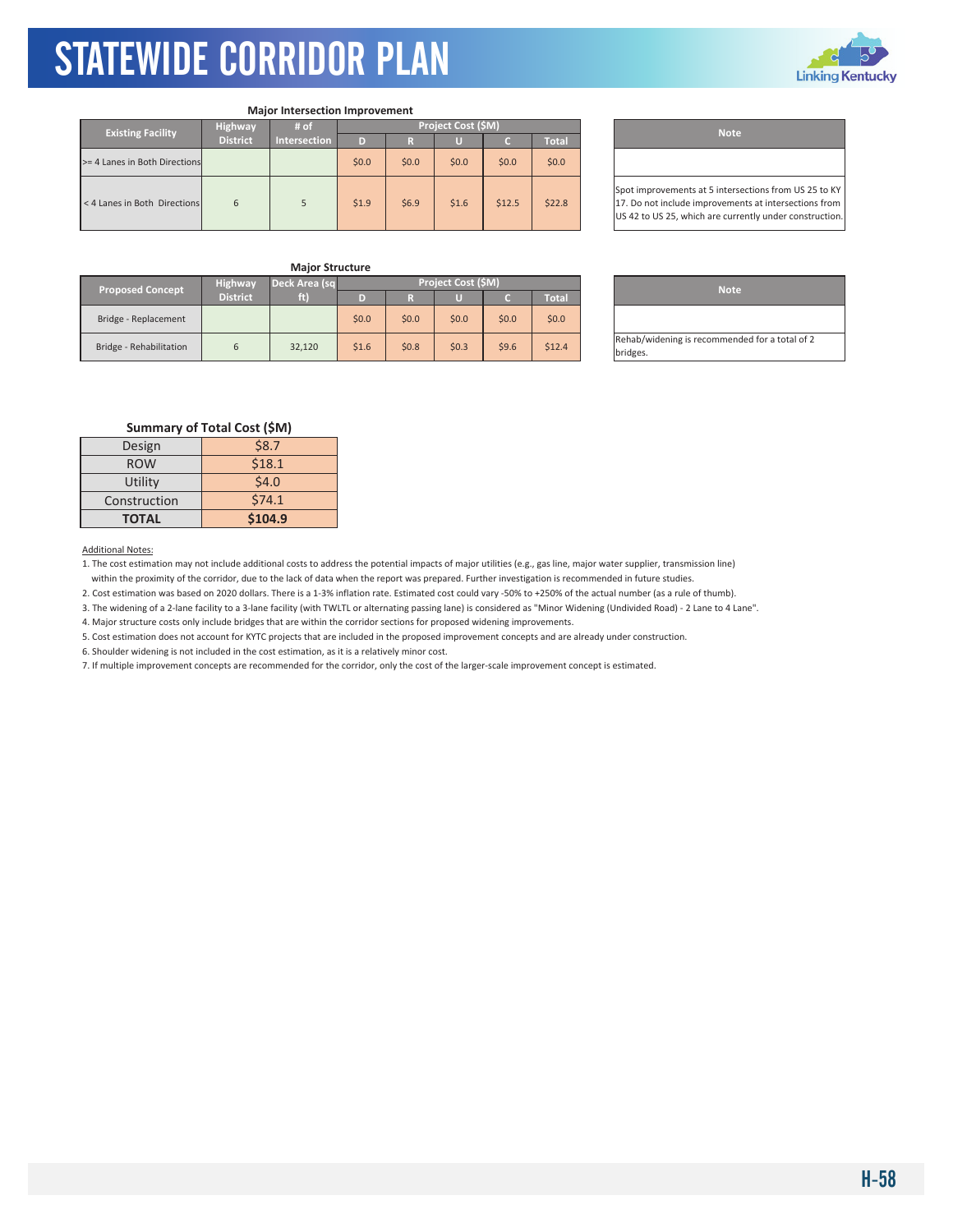KYTC Statewide Corridor Plan

### **Cost Estimation Detail ‐ Corridor 36B**

|                         | <b>Corridor Information</b> |                         | <b>Characteristics</b> |
|-------------------------|-----------------------------|-------------------------|------------------------|
| Route                   | KY 536                      | <b>Functional Class</b> | <b>Major Collector</b> |
| <b>From</b>             | <b>KY 17</b>                | Lanes                   |                        |
|                         | US 27 near Alexandria       | <b>Median</b>           | Undivided              |
| <b>Highway District</b> |                             | <b>Posted Speed</b>     | 45 or 55 mph           |

|                         |                 | <b>New Roadways</b> |         |         |                    |             |         |                                                                  |
|-------------------------|-----------------|---------------------|---------|---------|--------------------|-------------|---------|------------------------------------------------------------------|
| <b>Proposed Concept</b> | <b>Highway</b>  | <b>Mileage</b>      |         |         | Project Cost (\$M) | <b>Note</b> |         |                                                                  |
|                         | <b>District</b> |                     |         | R       |                    |             | Total   |                                                                  |
| New 4 Lane Expressway   |                 |                     | \$0.0\$ | \$0.0\$ | \$0.0              | \$0.0\$     | \$0.0\$ |                                                                  |
| New Super 2 Highway     |                 |                     | \$0.0\$ | \$0.0\$ | \$0.0              | \$0.0\$     | \$0.0\$ |                                                                  |
| New 2 Lane Highway      | 6               | 0.4                 | \$0.5   | \$0.6\$ | \$0.1              | \$3.0       | \$4.2\$ | Construct a new 2-lane undivic<br>south to bypass the overlapped |

| <b>Characteristics</b>  |                        |  |  |  |  |  |  |  |  |
|-------------------------|------------------------|--|--|--|--|--|--|--|--|
| <b>Functional Class</b> | <b>Major Collector</b> |  |  |  |  |  |  |  |  |
| Lanes                   |                        |  |  |  |  |  |  |  |  |
| <b>Median</b>           | Undivided              |  |  |  |  |  |  |  |  |
| <b>Posted Speed</b>     | 45 or 55 mph           |  |  |  |  |  |  |  |  |
|                         |                        |  |  |  |  |  |  |  |  |

| <b>Note</b>                                                                                                 |  |
|-------------------------------------------------------------------------------------------------------------|--|
|                                                                                                             |  |
|                                                                                                             |  |
| Construct a new 2-lane undivided facility nearby in<br>south to bypass the overlapped KY 536/KY 16 section. |  |

| <b>Major Widening (Divided Road)</b> |  |
|--------------------------------------|--|
|--------------------------------------|--|

| <b>Proposed Concept</b>  | <b>Highway</b>  | <b>Mileage</b> |       |         | Project Cost (\$M) | <b>Note</b> |              |  |
|--------------------------|-----------------|----------------|-------|---------|--------------------|-------------|--------------|--|
|                          | <b>District</b> |                | D     | R       |                    |             | <b>Total</b> |  |
| 4 Lane to 6 Lane (Rual)  |                 |                | \$0.0 | \$0.0\$ | \$0.0\$            | \$0.0\$     | \$0.0\$      |  |
| 4 Lane to 6 Lane (Urban) |                 |                | \$0.0 | \$0.0\$ | \$0.0\$            | \$0.0\$     | \$0.0\$      |  |
| 2 Lane to 4 Lane (Rual)  |                 |                | \$0.0 | \$0.0\$ | \$0.0\$            | \$0.0\$     | \$0.0\$      |  |
| 2 Lane to 4 Lane (Urban) |                 |                | \$0.0 | \$0.0\$ | \$0.0\$            | \$0.0       | \$0.0\$      |  |

| <b>Note</b> |
|-------------|
|             |
|             |
|             |
|             |

#### **Minor Widening (Undivided Road)**

| <b>Highway</b><br><b>Proposed Concept</b> |                 | <b>Mileage</b> | Project Cost (\$M) |         |       |         |              |  | <b>Note</b> |
|-------------------------------------------|-----------------|----------------|--------------------|---------|-------|---------|--------------|--|-------------|
|                                           | <b>District</b> |                |                    |         |       |         | <b>Total</b> |  |             |
| 2 Lane to 4 Lane (Rural)                  |                 |                | \$0.0\$            | \$0.0\$ | \$0.0 | \$0.0\$ | \$0.0\$      |  |             |
| 2 Lane to 4 Lane (Urban)                  |                 |                | \$0.0\$            | \$0.0\$ | \$0.0 | \$0.0\$ | \$0.0\$      |  |             |

#### **Upgrade Arterial to Parkway/Expressway**

| <b>Proposed Concept</b>                 | <b>Highway</b> | <b>Mileage</b><br><b>District</b> |         |         | Project Cost (\$M) | <b>Note</b> |              |  |
|-----------------------------------------|----------------|-----------------------------------|---------|---------|--------------------|-------------|--------------|--|
|                                         |                |                                   |         |         |                    |             | <b>Total</b> |  |
| Upgrade with Pavement<br>Reconstruction |                |                                   | \$0.0\$ | \$0.0\$ | \$0.0              | \$0.0       | \$0.0\$      |  |
| Upgrade with Pavement<br>Rehabilitation |                |                                   | \$0.0\$ | \$0.0\$ | \$0.0              | \$0.0\$     | \$0.0\$      |  |

| <b>Note</b> |
|-------------|
|             |
|             |

| <b>Proposed Concept</b>                    | <b>Highway</b>  | # of        |         | Project Cost (\$M) |       |         |              |  | <b>Note</b> |
|--------------------------------------------|-----------------|-------------|---------|--------------------|-------|---------|--------------|--|-------------|
|                                            | <b>District</b> | Interchange | D       | R                  |       | c       | <b>Total</b> |  |             |
| New Service Interchange<br>(Rural)         |                 |             | \$0.0\$ | \$0.0\$            | \$0.0 | \$0.0\$ | \$0.0\$      |  |             |
| New Service Interchange<br>(Urban)         |                 |             | \$0.0\$ | \$0.0\$            | \$0.0 | \$0.0\$ | \$0.0\$      |  |             |
| Interchange Modification<br>(Rural)        |                 |             | \$0.0\$ | \$0.0\$            | \$0.0 | \$0.0   | \$0.0\$      |  |             |
| <b>Interchange Modification</b><br>(Urban) |                 |             | \$0.0\$ | \$0.0\$            | \$0.0 | \$0.0\$ | \$0.0\$      |  |             |
| Grade Separation Only                      |                 |             | \$0.0\$ | \$0.0\$            | \$0.0 | \$0.0   | \$0.0\$      |  |             |



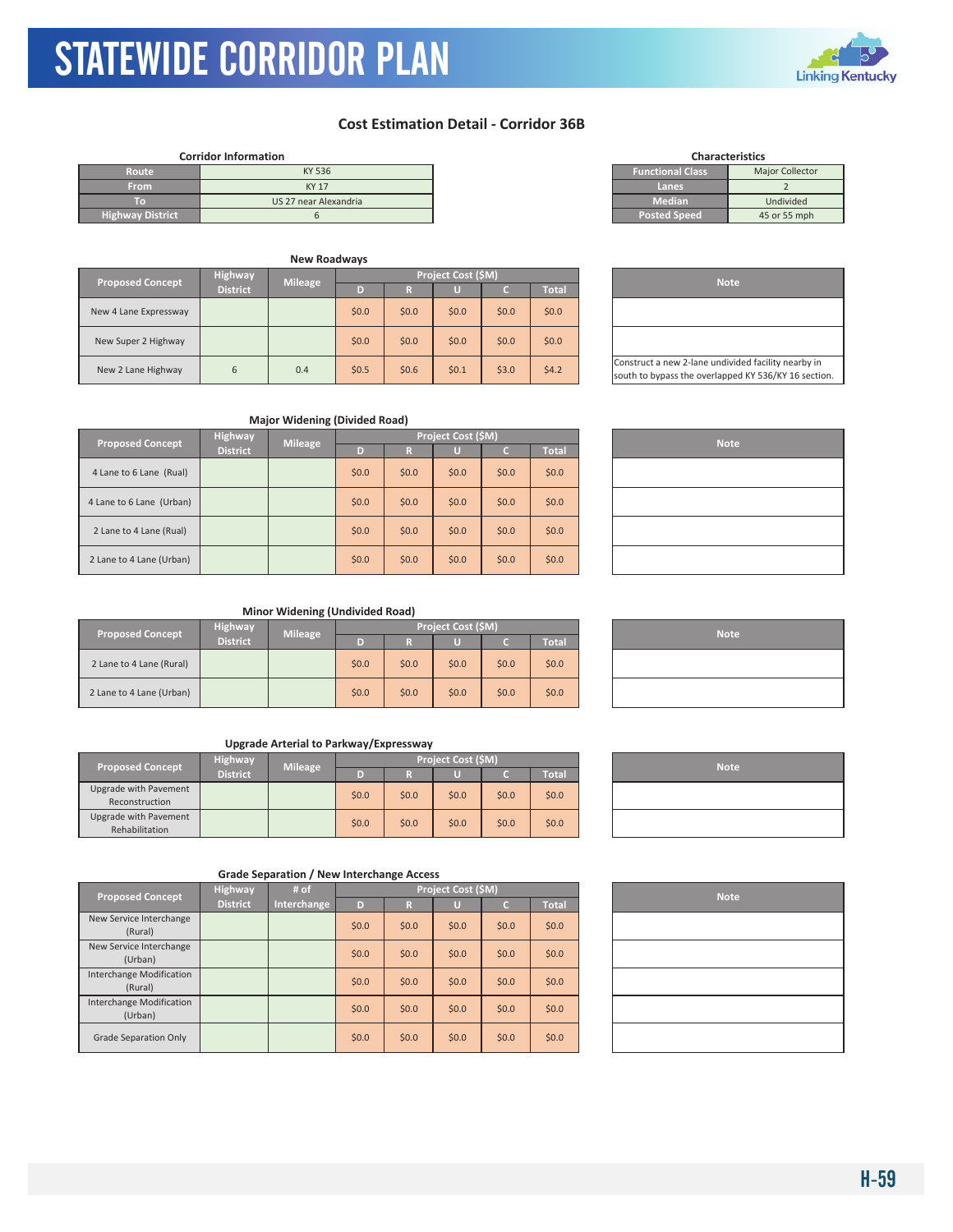

#### **Major Intersection Improvement**

| <b>Highway</b>           |                               |                 | # of         | Project Cost (\$M) |         |         |         |              |  | <b>Note</b>                    |
|--------------------------|-------------------------------|-----------------|--------------|--------------------|---------|---------|---------|--------------|--|--------------------------------|
| <b>Existing Facility</b> |                               | <b>District</b> | Intersection | D                  |         |         |         | <b>Total</b> |  |                                |
|                          | >= 4 Lanes in Both Directions |                 |              | \$0.0\$            | \$0.0\$ | \$0.0\$ | \$0.0\$ | \$0.0\$      |  |                                |
|                          | <4 Lanes in Both Directions   |                 |              | \$1.9              | \$6.9   | \$1.6   | \$12.5  | \$22.8       |  | Spot improvements at 5 interse |

| <b>Note</b>                           |
|---------------------------------------|
|                                       |
| Spot improvements at 5 intersections. |

#### **Major Structure**

| <b>Proposed Concept</b> | <b>Highway</b>        | Deck Area (sq | <b>Project Cost (SM)</b> |         |       |         |              |  | <b>Note</b> |
|-------------------------|-----------------------|---------------|--------------------------|---------|-------|---------|--------------|--|-------------|
|                         | District <sup>1</sup> | ft)           |                          |         |       |         | <b>Total</b> |  |             |
| Bridge - Replacement    |                       |               | \$0.0\$                  | \$0.0\$ | \$0.0 | \$0.0\$ | \$0.0\$      |  |             |
| Bridge - Rehabilitation |                       |               | \$0.0\$                  | \$0.0\$ | \$0.0 | \$0.0\$ | \$0.0\$      |  |             |

| <b>Note</b> |
|-------------|
|             |
|             |

#### **Summary of Total Cost (\$M)**

| Design       | \$2.3  |
|--------------|--------|
| <b>ROW</b>   | \$7.5  |
| Utility      | \$1.7  |
| Construction | \$15.5 |
| <b>TOTAL</b> | \$27.0 |

Additional Notes:

1. The cost estimation may not include additional costs to address the potential impacts of major utilities (e.g., gas line, major water supplier, transmission line) within the proximity of the corridor, due to the lack of data when the report was prepared. Further investigation is recommended in future studies.

2. Cost estimation was based on 2020 dollars. There is a 1‐3% inflation rate. Estimated cost could vary ‐50% to +250% of the actual number (as a rule of thumb).

3. The widening of a 2‐lane facility to a 3‐lane facility (with TWLTL or alternating passing lane) is considered as "Minor Widening (Undivided Road) ‐ 2 Lane to 4 Lane".

4. Major structure costs only include bridges that are within the corridor sections for proposed widening improvements.

5. Cost estimation does not account for KYTC projects that are included in the proposed improvement concepts and are already under construction.

6. Shoulder widening is not included in the cost estimation, as it is a relatively minor cost.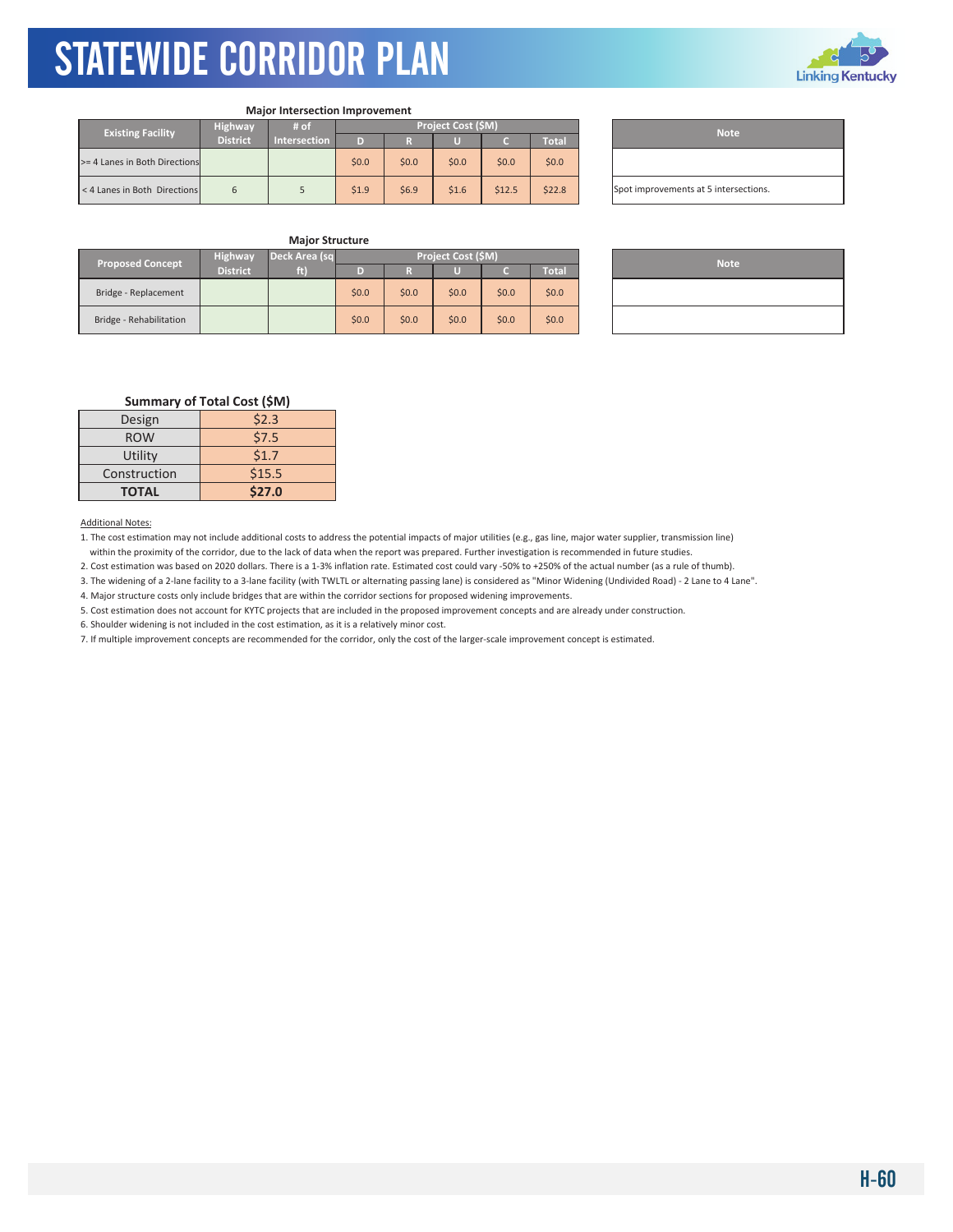### **Cost Estimation Detail - Corridor 38**

#### **Corridor Information**

|                         | <b>US431</b>         |                         | <b>Principal Arterial</b> |
|-------------------------|----------------------|-------------------------|---------------------------|
| Route                   |                      | <b>Functional Class</b> | Arterial                  |
| <b>From</b>             | <b>TN State Line</b> | Lanes                   | $2$ or $4$                |
| ТΟ                      | US 60 in Owensboro   | <b>Median</b>           | Undivided / D             |
| <b>Highway District</b> | 2,3                  | <b>Posted Speed</b>     | 55 mph                    |

|                         |                 | <b>New Roadways</b> |         |         |                    |             |              |  |
|-------------------------|-----------------|---------------------|---------|---------|--------------------|-------------|--------------|--|
| <b>Proposed Concept</b> | <b>Highway</b>  | <b>Mileage</b>      |         |         | Project Cost (\$M) | <b>Note</b> |              |  |
|                         | <b>District</b> |                     | D       | R       | u                  |             | <b>Total</b> |  |
| New 4 Lane Expressway   |                 |                     | \$0.0\$ | \$0.0\$ | \$0.0              | \$0.0\$     | \$0.0        |  |
| New Super 2 Highway     |                 |                     | \$0.0\$ | \$0.0\$ | \$0.0              | \$0.0\$     | \$0.0        |  |
| New 2 Lane Highway      |                 |                     | \$0.0   | \$0.0\$ | \$0.0              | \$0.0       | \$0.0        |  |

| <b>Major Widening (Divided Road)</b> |  |
|--------------------------------------|--|

|  |                          |                 | . .                |         |         |         |       |              |             |  |
|--|--------------------------|-----------------|--------------------|---------|---------|---------|-------|--------------|-------------|--|
|  |                          | Highway         | Project Cost (\$M) |         |         |         |       |              | <b>Note</b> |  |
|  | <b>Proposed Concept</b>  | <b>District</b> | <b>Mileage</b>     | D       | R       | U       |       | <b>Total</b> |             |  |
|  | 4 Lane to 6 Lane (Rual)  |                 |                    | \$0.0\$ | \$0.0\$ | \$0.0\$ | \$0.0 | \$0.0\$      |             |  |
|  | 4 Lane to 6 Lane (Urban) |                 |                    | \$0.0\$ | \$0.0\$ | \$0.0\$ | \$0.0 | \$0.0\$      |             |  |
|  | 2 Lane to 4 Lane (Rual)  |                 |                    | \$0.0\$ | \$0.0\$ | \$0.0\$ | \$0.0 | \$0.0\$      |             |  |
|  | 2 Lane to 4 Lane (Urban) |                 |                    | \$0.0\$ | \$0.0\$ | \$0.0\$ | \$0.0 | \$0.0\$      |             |  |

| <b>Note</b> |
|-------------|
|             |
|             |
|             |
|             |

#### **Minor Widening (Undivided Road)**

| <b>Proposed Concept</b>  | <b>Highway</b><br><b>Mileage</b> |  |       |         | Project Cost (\$M) | <b>Note</b> |         |  |
|--------------------------|----------------------------------|--|-------|---------|--------------------|-------------|---------|--|
|                          | <b>District</b>                  |  |       |         |                    |             | Total   |  |
| 2 Lane to 4 Lane (Rural) |                                  |  | \$0.0 | \$0.0\$ | \$0.0              | \$0.0\$     | \$0.0\$ |  |
| 2 Lane to 4 Lane (Urban) |                                  |  | \$0.0 | \$0.0\$ | \$0.0              | \$0.0\$     | \$0.0\$ |  |

#### **Upgrade Arterial to Parkway/Expressway**

|                                         | <b>Highway</b>        | <b>Mileage</b> | Project Cost (\$M) |         |       |       |         |  | <b>Note</b> |
|-----------------------------------------|-----------------------|----------------|--------------------|---------|-------|-------|---------|--|-------------|
| <b>Proposed Concept</b>                 | District <sup>1</sup> |                |                    |         |       |       | Total   |  |             |
| Upgrade with Pavement<br>Reconstruction |                       |                | \$0.0\$            | \$0.0\$ | \$0.0 | \$0.0 | \$0.0\$ |  |             |
| Upgrade with Pavement<br>Rehabilitation |                       |                | \$0.0\$            | \$0.0\$ | \$0.0 | \$0.0 | \$0.0\$ |  |             |

| Grade Separation / New Interchange Access |  |  |  |  |  |
|-------------------------------------------|--|--|--|--|--|
|-------------------------------------------|--|--|--|--|--|

| <b>Proposed Concept</b>             | <b>Highway</b>  | # of        | Project Cost (\$M) |         |         |         |              | <b>Note</b> |
|-------------------------------------|-----------------|-------------|--------------------|---------|---------|---------|--------------|-------------|
|                                     | <b>District</b> | Interchange | D                  | R       |         |         | <b>Total</b> |             |
| New Service Interchange<br>(Rural)  |                 |             | \$0.0\$            | \$0.0\$ | \$0.0\$ | \$0.0\$ | \$0.0\$      |             |
| New Service Interchange<br>(Urban)  |                 |             | \$0.0\$            | \$0.0\$ | \$0.0\$ | \$0.0\$ | \$0.0\$      |             |
| Interchange Modification<br>(Rural) |                 |             | \$0.0\$            | \$0.0\$ | \$0.0\$ | \$0.0\$ | \$0.0\$      |             |
| Interchange Modification<br>(Urban) |                 |             | \$0.0\$            | \$0.0\$ | \$0.0\$ | \$0.0\$ | \$0.0\$      |             |
| Grade Separation Only               |                 |             | \$0.0\$            | \$0.0\$ | \$0.0\$ | \$0.0\$ | \$0.0\$      |             |

| <b>Note</b> |
|-------------|
|             |
|             |
|             |
|             |
|             |









| \$0.0 | \$0.0 | \$0.0 |  |
|-------|-------|-------|--|
|       |       |       |  |
|       |       |       |  |
|       |       |       |  |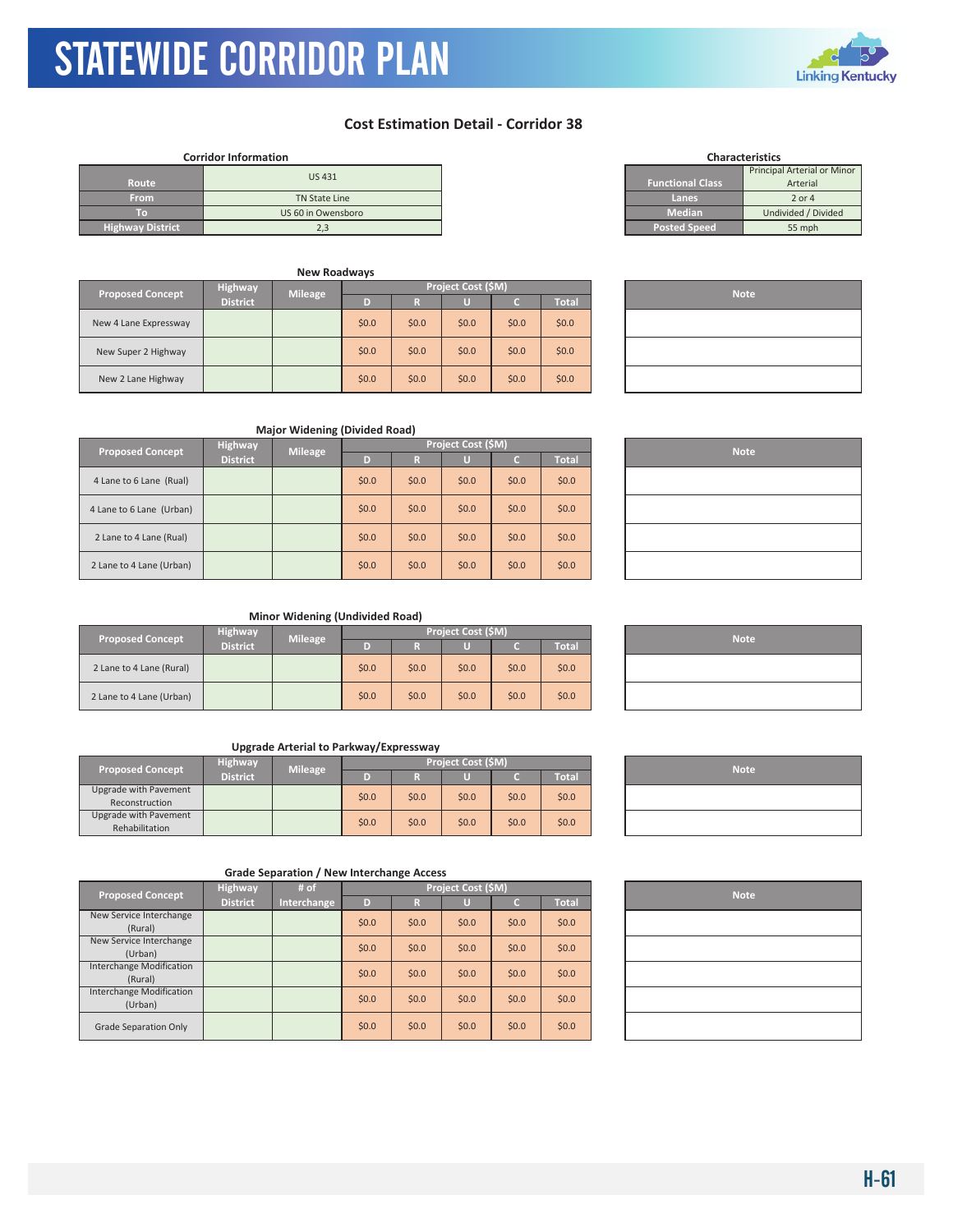

#### **Major Intersection Improvement**

| <b>Existing Facility</b>      | <b>Highway</b>  | <b>Project Cost (\$M)</b><br># of |       |       | <b>Note</b> |        |              |                                |
|-------------------------------|-----------------|-----------------------------------|-------|-------|-------------|--------|--------------|--------------------------------|
|                               | <b>District</b> | <b>Intersection</b>               | D     |       |             |        | <b>Total</b> |                                |
| >= 4 Lanes in Both Directions | 2,3             |                                   | \$0.5 | \$1.0 | \$1.5       | \$20.0 | \$23.0       | Spot improvements at 5 interse |
| < 4 Lanes in Both Directions  | 2,3             |                                   | \$0.3 | \$0.3 | \$0.3       | \$6.0  | \$6.9        | Spot improvements at 3 interse |

| <b>Note</b>                           |
|---------------------------------------|
| Spot improvements at 5 intersections. |
| Spot improvements at 3 intersections. |

#### **Major Structure**

| <b>Proposed Concept</b> | <b>Highway</b>  | Deck Area (sq | <b>Project Cost (\$M)</b> |         |       |         |         | <b>Note</b> |
|-------------------------|-----------------|---------------|---------------------------|---------|-------|---------|---------|-------------|
|                         | <b>District</b> | f(t)          |                           |         |       |         | Total   |             |
| Bridge - Replacement    |                 |               | \$0.0                     | \$0.0\$ | \$0.0 | \$0.0\$ | \$0.0\$ |             |
| Bridge - Rehabilitation |                 |               | \$0.0                     | \$0.0\$ | \$0.0 | \$0.0\$ | \$0.0\$ |             |

| <b>Note</b> |
|-------------|
|             |
|             |

#### **Summary of Total Cost (\$M)**

| Design       | \$0.8  |
|--------------|--------|
| <b>ROW</b>   | \$1.3  |
| Utility      | \$1.8  |
| Construction | \$26.0 |
| <b>TOTAL</b> | \$29.9 |

#### Additional Notes:

1. The cost estimation may not include additional costs to address the potential impacts of major utilities (e.g., gas line, major water supplier, transmission line) within the proximity of the corridor, due to the lack of data when the report was prepared. Further investigation is recommended in future studies.

2. Cost estimation was based on 2020 dollars. There is a 1-3% inflation rate. Estimated cost could vary -50% to +250% of the actual number (as a rule of thumb).

3. The widening of a 2-lane facility to a 3-lane facility (with TWLTL or alternating passing lane) is considered as "Minor Widening (Undivided Road) - 2 Lane to 4 Lane".

4. Major structure costs only include bridges that are within the corridor sections for proposed widening improvements.

5. Cost estimation does not account for KYTC projects that are included in the proposed improvement concepts and are already under construction.

6. Shoulder widening is not included in the cost estimation, as it is a relatively minor cost.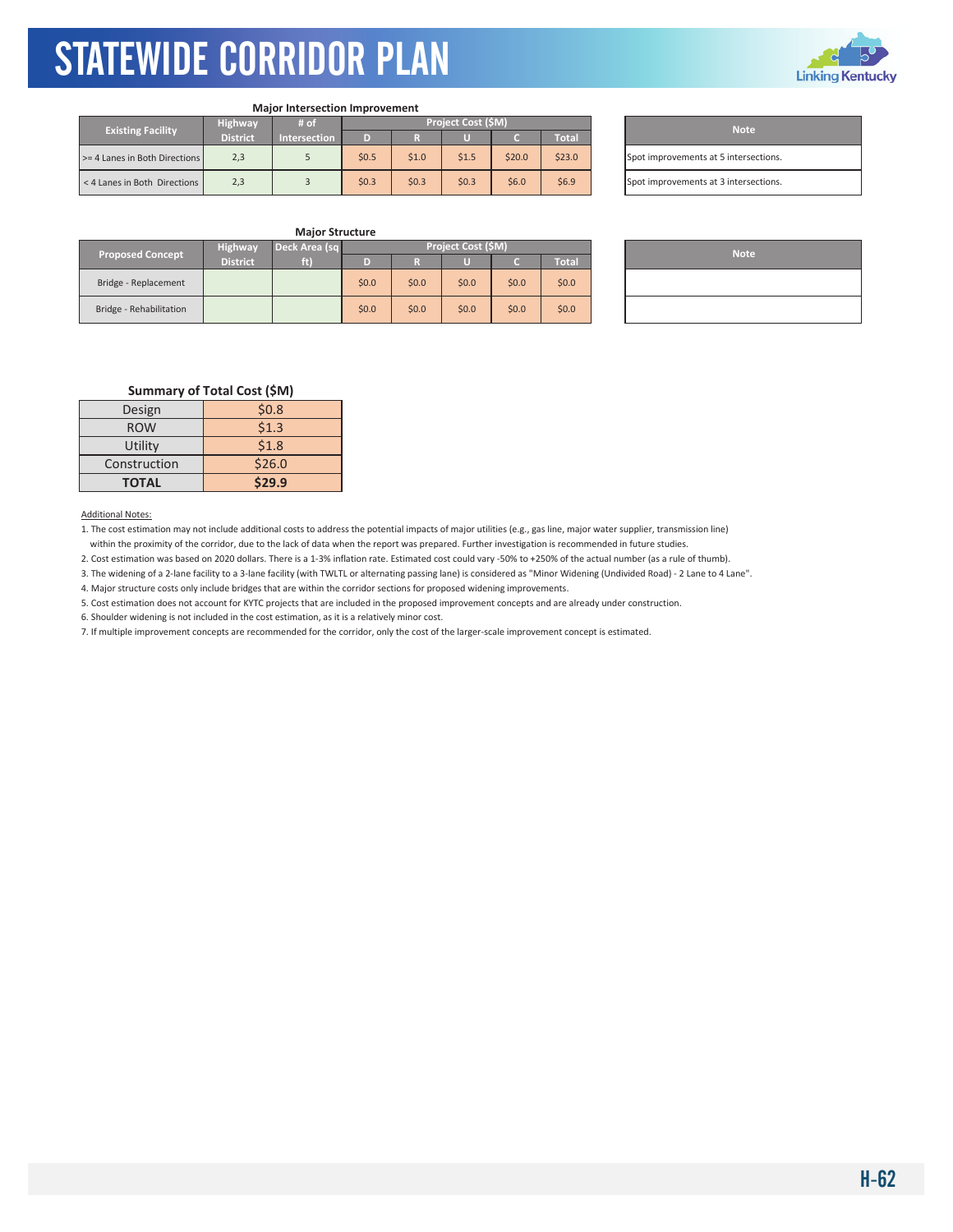### **Cost Estimation Detail - Corridor 39**

#### **Corridor Information**

|                         | KY 100/US 31E/KY 90 |                         | Minor Arterial or |
|-------------------------|---------------------|-------------------------|-------------------|
| Route                   |                     | <b>Functional Class</b> | Collector         |
| <b>From</b>             | I-65 Exit 6         | Lanes                   | 2 or 4            |
| To                      | US 27 near Somerset | <b>Median</b>           | Undivided         |
| <b>Highway District</b> | 3.8                 | <b>Posted Speed</b>     | 55 mph            |

| <b>Proposed Concept</b> | <b>Highway</b>  | <b>Mileage</b> |         |         | Project Cost (\$M) |         | <b>Note</b>  |  |  |
|-------------------------|-----------------|----------------|---------|---------|--------------------|---------|--------------|--|--|
|                         | <b>District</b> |                | D)      | м       |                    |         | <b>Total</b> |  |  |
| New 4 Lane Expressway   |                 |                | \$0.0\$ | \$0.0\$ | \$0.0              | \$0.0\$ | \$0.0        |  |  |
| New Super 2 Highway     |                 |                | \$0.0\$ | \$0.0\$ | \$0.0              | \$0.0\$ | \$0.0\$      |  |  |
| New 2 Lane Highway      |                 |                | \$0.0   | \$0.0\$ | \$0.0              | \$0.0\$ | \$0.0\$      |  |  |

### **Major Widening (Divided Road)**

| <b>Proposed Concept</b>  | <b>Highway</b><br><b>Mileage</b> |     | Project Cost (\$M) |         |         |         |              |  | <b>Note</b>                                                       |
|--------------------------|----------------------------------|-----|--------------------|---------|---------|---------|--------------|--|-------------------------------------------------------------------|
|                          | <b>District</b>                  |     |                    | м       |         |         | <b>Total</b> |  |                                                                   |
| 4 Lane to 6 Lane (Rual)  |                                  |     | \$0.0\$            | \$0.0\$ | \$0.0\$ | \$0.0\$ | \$0.0\$      |  |                                                                   |
| 4 Lane to 6 Lane (Urban) |                                  |     | \$0.0\$            | \$0.0\$ | \$0.0   | \$0.0\$ | \$0.0\$      |  |                                                                   |
| 2 Lane to 4 Lane (Rual)  | 3                                | 0.9 | \$1.0              | \$0.5   | \$0.5   | \$3.6   | \$5.6        |  | Widen to a 4-lane divided arteri<br>Rd to Cumberland Pkwy in Glas |
| 2 Lane to 4 Lane (Urban) |                                  |     | \$0.0\$            | \$0.0\$ | \$0.0\$ | \$0.0\$ | \$0.0\$      |  |                                                                   |

| <b>Note</b>                                                                                  |
|----------------------------------------------------------------------------------------------|
|                                                                                              |
|                                                                                              |
| Widen to a 4-lane divided arterial from Dockery Heights<br>Rd to Cumberland Pkwy in Glasgow. |
|                                                                                              |

#### **Minor Widening (Undivided Road)**

| <b>Proposed Concept</b>  | <b>Highway</b>  | <b>Mileage</b> |       |         | Project Cost (\$M) |         |              | <b>Note</b>                                              |
|--------------------------|-----------------|----------------|-------|---------|--------------------|---------|--------------|----------------------------------------------------------|
|                          | <b>District</b> |                |       |         |                    |         | <b>Total</b> |                                                          |
| 2 Lane to 4 Lane (Rural) |                 | 1.2            | \$1.3 | \$0.7   | \$0.5              | \$4.8   | \$7.3        | Widen to a 3-lane facility with T<br>980 in Scottsville. |
| 2 Lane to 4 Lane (Urban) |                 |                | \$0.0 | \$0.0\$ | \$0.0              | \$0.0\$ | \$0.0\$      |                                                          |

#### **Upgrade Arterial to Parkway/Expressway**

| <b>Proposed Concept</b>                 | <b>Highway</b>        | <b>Mileage</b> |         |         | Project Cost (\$M) |       |         | <b>Note</b> |
|-----------------------------------------|-----------------------|----------------|---------|---------|--------------------|-------|---------|-------------|
|                                         | District <sup>1</sup> |                |         |         |                    |       | Total   |             |
| Upgrade with Pavement<br>Reconstruction |                       |                | \$0.0\$ | \$0.0\$ | \$0.0              | \$0.0 | \$0.0\$ |             |
| Upgrade with Pavement<br>Rehabilitation |                       |                | \$0.0\$ | \$0.0\$ | \$0.0\$            | \$0.0 | \$0.0\$ |             |

| <b>Proposed Concept</b> |                                     | <b>Highway</b>  | # of        |         |         | <b>Project Cost (\$M)</b> |         |              | <b>Note</b> |
|-------------------------|-------------------------------------|-----------------|-------------|---------|---------|---------------------------|---------|--------------|-------------|
|                         |                                     | <b>District</b> | Interchange | D       | R       |                           |         | <b>Total</b> |             |
|                         | New Service Interchange<br>(Rural)  |                 |             | \$0.0\$ | \$0.0\$ | \$0.0\$                   | \$0.0\$ | \$0.0\$      |             |
|                         | New Service Interchange<br>(Urban)  |                 |             | \$0.0\$ | \$0.0\$ | \$0.0\$                   | \$0.0\$ | \$0.0\$      |             |
|                         | Interchange Modification<br>(Rural) |                 |             | \$0.0\$ | \$0.0\$ | \$0.0\$                   | \$0.0\$ | \$0.0\$      |             |
|                         | Interchange Modification<br>(Urban) |                 |             | \$0.0\$ | \$0.0\$ | \$0.0\$                   | \$0.0\$ | \$0.0\$      |             |
|                         | Grade Separation Only               |                 |             | \$0.0\$ | \$0.0\$ | \$0.0\$                   | \$0.0   | \$0.0\$      |             |

| <b>Characteristics</b>  |                         |  |  |  |  |  |  |
|-------------------------|-------------------------|--|--|--|--|--|--|
|                         | Minor Arterial or Minor |  |  |  |  |  |  |
| <b>Functional Class</b> | Collector               |  |  |  |  |  |  |
| Lanes                   | $2$ or $4$              |  |  |  |  |  |  |
| <b>Median</b>           | Undivided               |  |  |  |  |  |  |
| <b>Posted Speed</b>     | 55 mph                  |  |  |  |  |  |  |
|                         |                         |  |  |  |  |  |  |

| <b>Note</b> |
|-------------|
|             |
|             |
|             |

| <b>Note</b>                                                                   |
|-------------------------------------------------------------------------------|
| Widen to a 3-lane facility with TWLT From KY 100 to KY<br>980 in Scottsville. |
|                                                                               |

| <b>Note</b> |
|-------------|
|             |
|             |

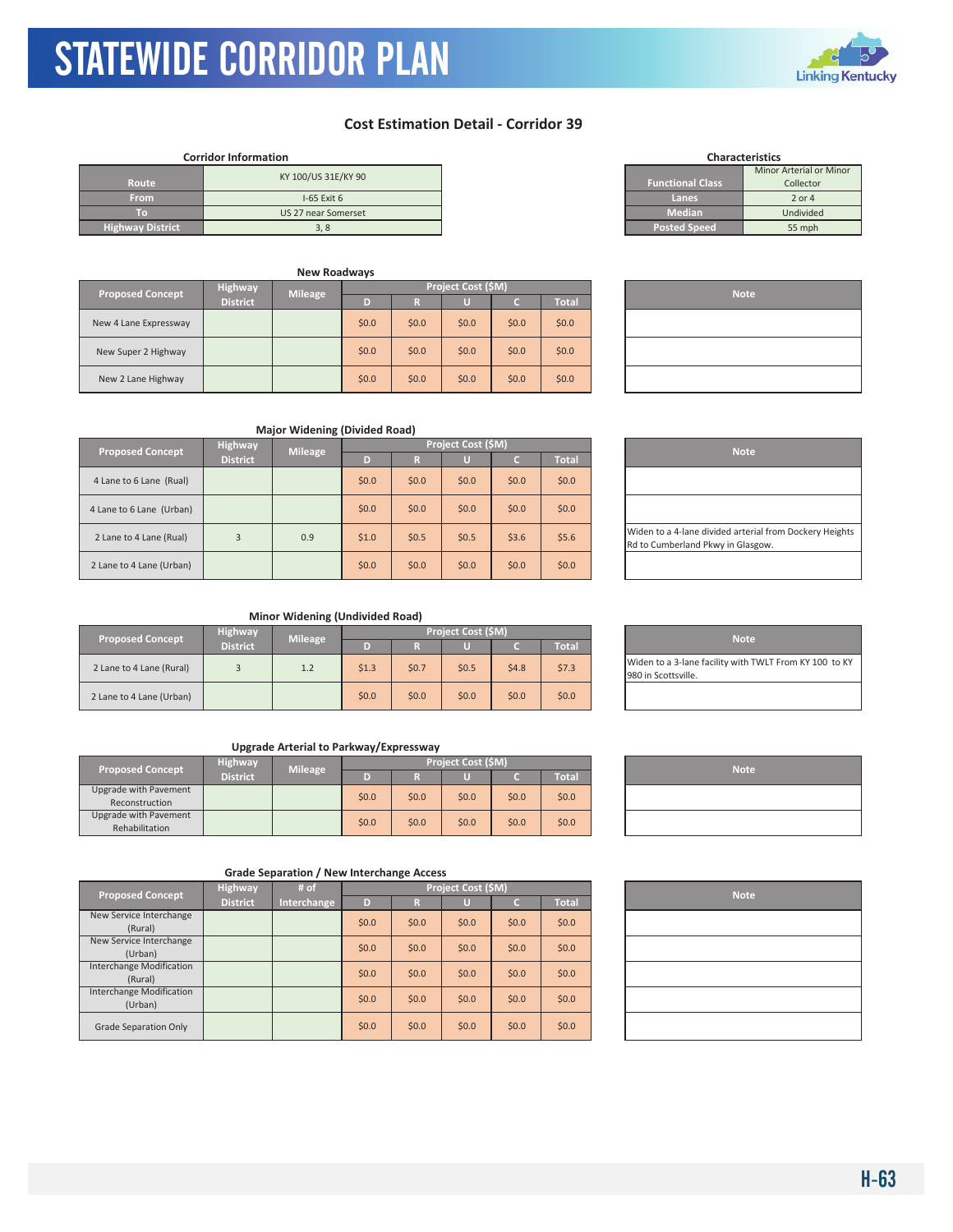

#### **Major Intersection Improvement**

| <b>Existing Facility</b>      | <b>Highway</b>  | /# of               |         |         | <b>Project Cost (\$M)</b> |         |              | <b>Note</b>                    |
|-------------------------------|-----------------|---------------------|---------|---------|---------------------------|---------|--------------|--------------------------------|
|                               | <b>District</b> | <b>Intersection</b> | D       |         |                           |         | <b>Total</b> |                                |
| >= 4 Lanes in Both Directions |                 |                     | \$0.0   | \$0.0\$ | \$0.0\$                   | \$0.0\$ | \$0.0\$      |                                |
| < 4 Lanes in Both Directions  | 3, 8            |                     | \$0.8\$ | \$0.8\$ | \$0.8\$                   | \$16.0  | \$18.4       | Spot improvements at 8 interse |

| <b>Note</b>                           |  |  |  |  |  |
|---------------------------------------|--|--|--|--|--|
|                                       |  |  |  |  |  |
| Spot improvements at 8 intersections. |  |  |  |  |  |

#### **Major Structure**

| <b>Proposed Concept</b> | <b>Highway</b>  | Deck Area (sq  |         |         | Project Cost (\$M) | <b>Note</b> |         |  |
|-------------------------|-----------------|----------------|---------|---------|--------------------|-------------|---------|--|
|                         | <b>District</b> | f <sub>1</sub> |         |         |                    |             | Total   |  |
| Bridge - Replacement    |                 |                | \$0.0\$ | \$0.0\$ | \$0.0              | \$0.0       | \$0.0\$ |  |
| Bridge - Rehabilitation |                 |                | \$0.0   | \$0.0\$ | \$0.0              | \$0.0\$     | \$0.0\$ |  |

| <b>Note</b> |
|-------------|
|             |
|             |

#### **Summary of Total Cost (\$M)**

| Design       | \$3.1  |
|--------------|--------|
| <b>ROW</b>   | \$2.1  |
| Utility      | \$1.7  |
| Construction | \$24.4 |
| <b>TOTAL</b> | \$31.3 |

#### Additional Notes:

1. The cost estimation may not include additional costs to address the potential impacts of major utilities (e.g., gas line, major water supplier, transmission line) within the proximity of the corridor, due to the lack of data when the report was prepared. Further investigation is recommended in future studies.

2. Cost estimation was based on 2020 dollars. There is a 1-3% inflation rate. Estimated cost could vary -50% to +250% of the actual number (as a rule of thumb).

3. The widening of a 2-lane facility to a 3-lane facility (with TWLTL or alternating passing lane) is considered as "Minor Widening (Undivided Road) - 2 Lane to 4 Lane".

4. Major structure costs only include bridges that are within the corridor sections for proposed widening improvements.

5. Cost estimation does not account for KYTC projects that are included in the proposed improvement concepts and are already under construction.

6. Shoulder widening is not included in the cost estimation, as it is a relatively minor cost.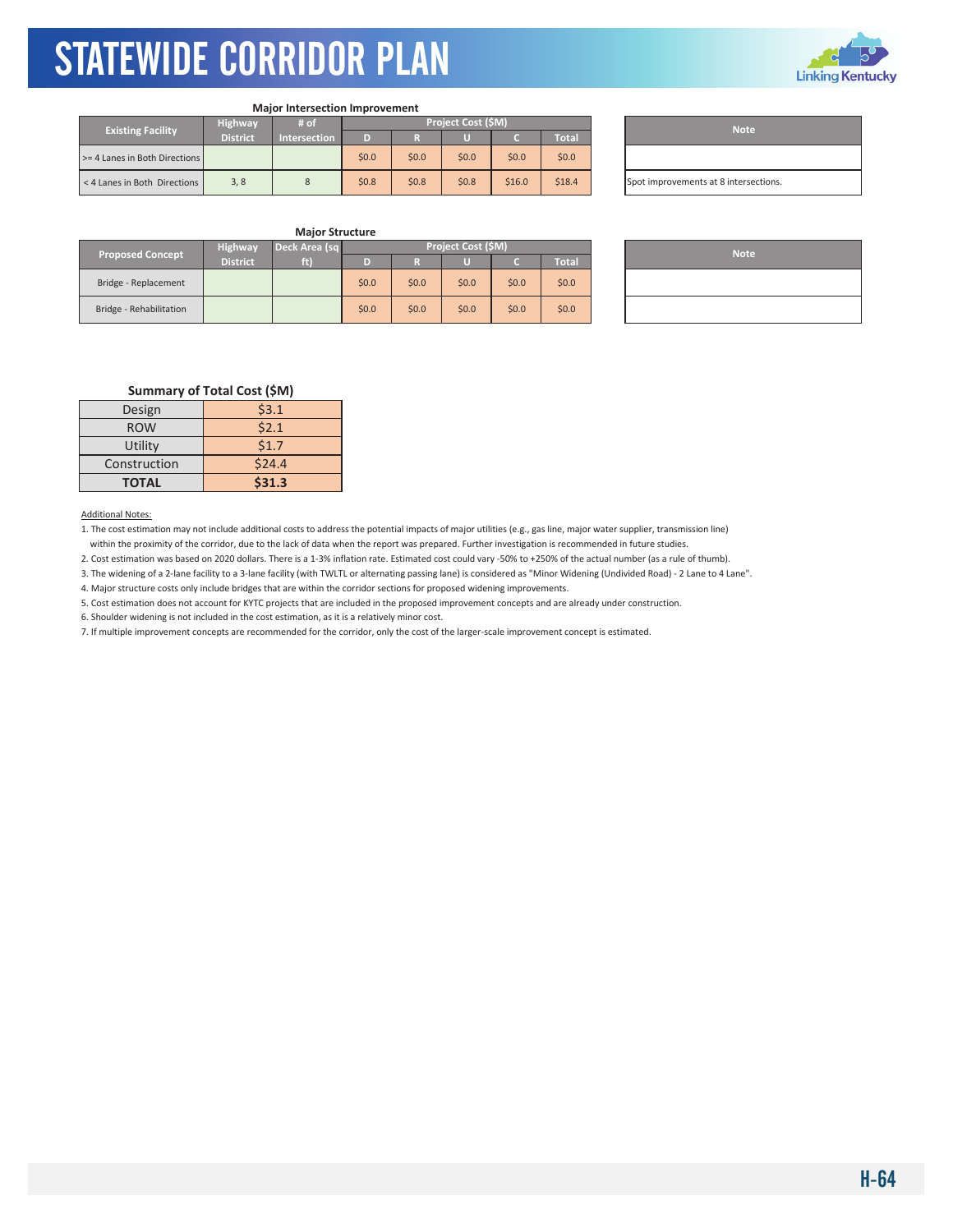### **Cost Estimation Detail ‐ Corridor 40**

#### **Corridor Information**

| Route                   | <b>US 641</b>        | <b>Functional Class</b> | Pricipal Arterial or<br>Arterial |
|-------------------------|----------------------|-------------------------|----------------------------------|
| <b>From</b>             | Tennessee State Line | Lanes                   | $2$ or $4$                       |
|                         | US 60 in Marion      | <b>Median</b>           | Undivided / Divi                 |
| <b>Highway District</b> | 1. 2                 | <b>Posted Speed</b>     | 55 or 65 mph                     |

| <b>New Roadways</b>     |                 |                |         |         |                    |             |              |                                                                                                         |
|-------------------------|-----------------|----------------|---------|---------|--------------------|-------------|--------------|---------------------------------------------------------------------------------------------------------|
| <b>Proposed Concept</b> | <b>Highway</b>  | <b>Mileage</b> |         |         | Project Cost (\$M) | <b>Note</b> |              |                                                                                                         |
|                         | <b>District</b> |                |         | M       |                    |             | <b>Total</b> |                                                                                                         |
| New 4 Lane Expressway   |                 |                | \$0.0\$ | \$0.0\$ | \$0.0              | \$0.0       | \$0.0\$      | Do not include a new 4-lane div<br>641 near TN State line (the proj<br>grant with construction starting |
| New Super 2 Highway     |                 |                | \$0.0\$ | \$0.0\$ | \$0.0              | \$0.0       | \$0.0        |                                                                                                         |
| New 2 Lane Highway      |                 |                | \$0.0\$ | \$0.0\$ | \$0.0              | \$0.0       | \$0.0\$      |                                                                                                         |

#### **Route Functional Class** Pricipal Arterial or Minor Arterial **The Contract Lands 2 or 4**<br> **Top Median**<br>
<u>Posted Speed</u> 55 or 65 mph **Characteristics**

| <b>Note</b>                                                                                                                                                              |
|--------------------------------------------------------------------------------------------------------------------------------------------------------------------------|
| Do not include a new 4-lane divided facility parallel to US<br>641 near TN State line (the project is funded by BUILD<br>grant with construction starting in fall 2020). |
|                                                                                                                                                                          |

|--|

| <b>Proposed Concept</b> |                          | <b>Highway</b>  | <b>Mileage</b> |         |         | <b>Project Cost (\$M)</b> |        |              | <b>Note</b>                                                            |
|-------------------------|--------------------------|-----------------|----------------|---------|---------|---------------------------|--------|--------------|------------------------------------------------------------------------|
|                         |                          | <b>District</b> |                | D.      | R       |                           |        | <b>Total</b> |                                                                        |
|                         | 4 Lane to 6 Lane (Rual)  |                 |                | \$0.0\$ | \$0.0\$ | \$0.0\$                   | \$0.0  | \$0.0        |                                                                        |
|                         | 4 Lane to 6 Lane (Urban) |                 |                | \$0.0\$ | \$0.0\$ | \$0.0\$                   | \$0.0  | \$0.0\$      |                                                                        |
|                         | 2 Lane to 4 Lane (Rual)  | 1, 2            | 8.6            | \$9.5   | \$5.2\$ | \$4.3                     | \$34.4 | \$53.3       | Widen to a 4-lane divided facilit<br>Fredonia (the project is in KYTC' |
|                         | 2 Lane to 4 Lane (Urban) |                 |                | \$0.0   | \$0.0\$ | \$0.0                     | \$0.0  | \$0.0        |                                                                        |

| <b>Note</b>                                                                                            |
|--------------------------------------------------------------------------------------------------------|
|                                                                                                        |
|                                                                                                        |
| Widen to a 4-lane divided facility from Eddyville north to<br>Fredonia (the project is in KYTC's SYP). |
|                                                                                                        |

#### **Minor Widening (Undivided Road)**

| <b>Proposed Concept</b>  | <b>Highway</b>  | <b>Mileage</b> |         |         | Project Cost (\$M) |       |         | <b>Note</b> |
|--------------------------|-----------------|----------------|---------|---------|--------------------|-------|---------|-------------|
|                          | <b>District</b> |                | D)      | n<br>M  |                    |       | Total   |             |
| 2 Lane to 4 Lane (Rural) |                 |                | \$0.0\$ | \$0.0\$ | \$0.0              | \$0.0 | \$0.0\$ |             |
| 2 Lane to 4 Lane (Urban) |                 |                | \$0.0\$ | \$0.0\$ | \$0.0              | \$0.0 | \$0.0\$ |             |

#### **Upgrade Arterial to Parkway/Expressway**

| <b>Proposed Concept</b>                 | <b>Highway</b>  | <b>Mileage</b> |         |         | Project Cost (\$M) |         |              | <b>Note</b> |
|-----------------------------------------|-----------------|----------------|---------|---------|--------------------|---------|--------------|-------------|
|                                         | <b>District</b> |                |         |         |                    |         | <b>Total</b> |             |
| Upgrade with Pavement<br>Reconstruction |                 |                | \$0.0\$ | \$0.0\$ | \$0.0              | \$0.0   | \$0.0\$      |             |
| Upgrade with Pavement<br>Rehabilitation |                 |                | \$0.0\$ | \$0.0\$ | \$0.0              | \$0.0\$ | \$0.0\$      |             |

| <b>Proposed Concept</b>             | <b>Highway</b>  | # of        |         |         | Project Cost (\$M) |         |              | <b>Note</b>                    |
|-------------------------------------|-----------------|-------------|---------|---------|--------------------|---------|--------------|--------------------------------|
|                                     | <b>District</b> | Interchange | D       | ю       |                    |         | <b>Total</b> |                                |
| New Service Interchange<br>(Rural)  |                 |             | \$0.0\$ | \$0.0\$ | \$0.0              | \$0.0\$ | \$0.0        |                                |
| New Service Interchange<br>(Urban)  |                 |             | \$0.0\$ | \$0.0\$ | \$0.0              | \$0.0\$ | \$0.0        |                                |
| Interchange Modification<br>(Rural) |                 |             | \$0.6\$ | \$1.2   | \$0.3              | \$7.2   | \$9.3        | Improvement is proposed for th |
| Interchange Modification<br>(Urban) |                 |             | \$0.0\$ | \$0.0\$ | \$0.0              | \$0.0\$ | \$0.0        |                                |
| <b>Grade Separation Only</b>        |                 |             | \$0.0\$ | \$0.0   | \$0.0              | \$0.0\$ | \$0.0\$      |                                |

| I |  |  |
|---|--|--|
|   |  |  |
|   |  |  |

| <b>Note</b> |
|-------------|
|             |
|             |

| <b>Note</b>                                          |  |
|------------------------------------------------------|--|
|                                                      |  |
|                                                      |  |
| Improvement is proposed for the interchange at I-24. |  |
|                                                      |  |
|                                                      |  |

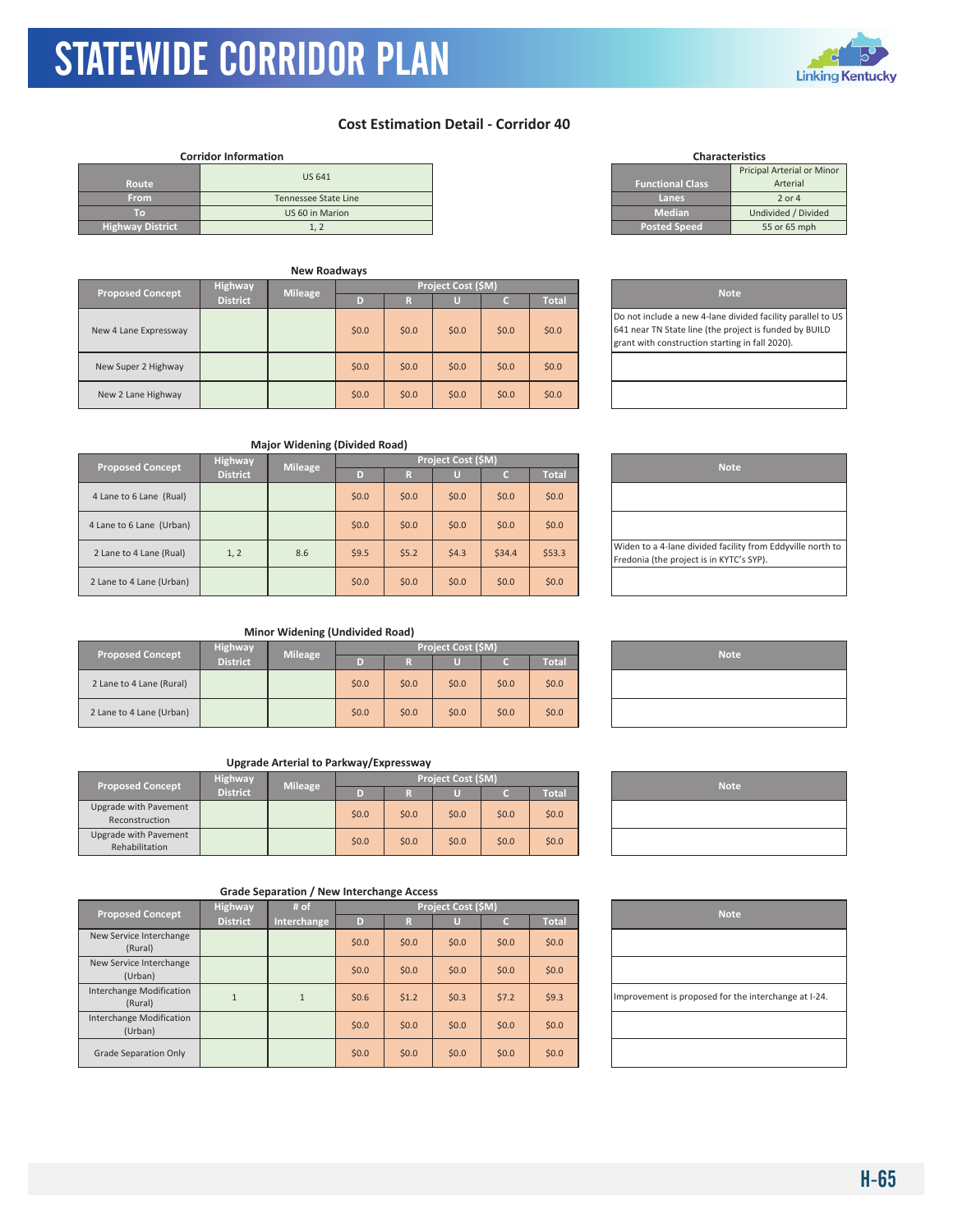

#### **Major Intersection Improvement**

| <b>Highway</b>                |                 | # of                | Project Cost (\$M) |         |       |        |              |  | <b>Note</b>                    |  |
|-------------------------------|-----------------|---------------------|--------------------|---------|-------|--------|--------------|--|--------------------------------|--|
| <b>Existing Facility</b>      | <b>District</b> | <b>Intersection</b> | D                  | ы       |       |        | <b>Total</b> |  |                                |  |
| >= 4 Lanes in Both Directions |                 | 10                  | \$1.0              | \$2.0   | \$3.0 | \$40.0 | \$46.0       |  | Spot improvements at 10 inters |  |
| < 4 Lanes in Both Directions  | 1, 2            |                     | \$0.4\$            | \$0.4\$ | \$0.4 | \$8.0  | \$9.2        |  | Spot improvements at 4 interse |  |

| <b>Note</b>                            |
|----------------------------------------|
| Spot improvements at 10 intersections. |
| Spot improvements at 4 intersections.  |

#### **Major Structure**

| <b>Proposed Concept</b> | <b>Highway</b>  | Project Cost (\$M)<br>Deck Area (sq |       |         |       |       |        | <b>Note</b>                 |
|-------------------------|-----------------|-------------------------------------|-------|---------|-------|-------|--------|-----------------------------|
|                         | <b>District</b> | ft)                                 |       |         |       |       | Total' |                             |
| Bridge - Replacement    |                 |                                     | \$0.0 | \$0.0\$ | \$0.0 | \$0.0 | \$0.0  |                             |
| Bridge - Rehabilitation | 1, 2            | 9.538                               | \$0.2 | \$0.0   | \$0.0 | \$2.9 | \$3.1  | Rehab/widening is recommend |

| <b>Note</b>                                             |
|---------------------------------------------------------|
|                                                         |
| Rehab/widening is recommended for a total of 4 bridges. |

#### **Summary of Total Cost (\$M)**

| Design       | \$11.7  |
|--------------|---------|
| <b>ROW</b>   | \$8.8   |
| Utility      | \$8.0   |
| Construction | \$92.5  |
| <b>TOTAL</b> | \$120.9 |

#### Additional Notes:

1. The cost estimation may not include additional costs to address the potential impacts of major utilities (e.g., gas line, major water supplier, transmission line) within the proximity of the corridor, due to the lack of data when the report was prepared. Further investigation is recommended in future studies.

2. Cost estimation was based on 2020 dollars. There is a 1‐3% inflation rate. Estimated cost could vary ‐50% to +250% of the actual number (as a rule of thumb).

3. The widening of a 2‐lane facility to a 3‐lane facility (with TWLTL or alternating passing lane) is considered as "Minor Widening (Undivided Road) ‐ 2 Lane to 4 Lane".

4. Major structure costs only include bridges that are within the corridor sections for proposed widening improvements.

5. Cost estimation does not account for KYTC projects that are included in the proposed improvement concepts and are already under construction.

6. Shoulder widening is not included in the cost estimation, as it is a relatively minor cost.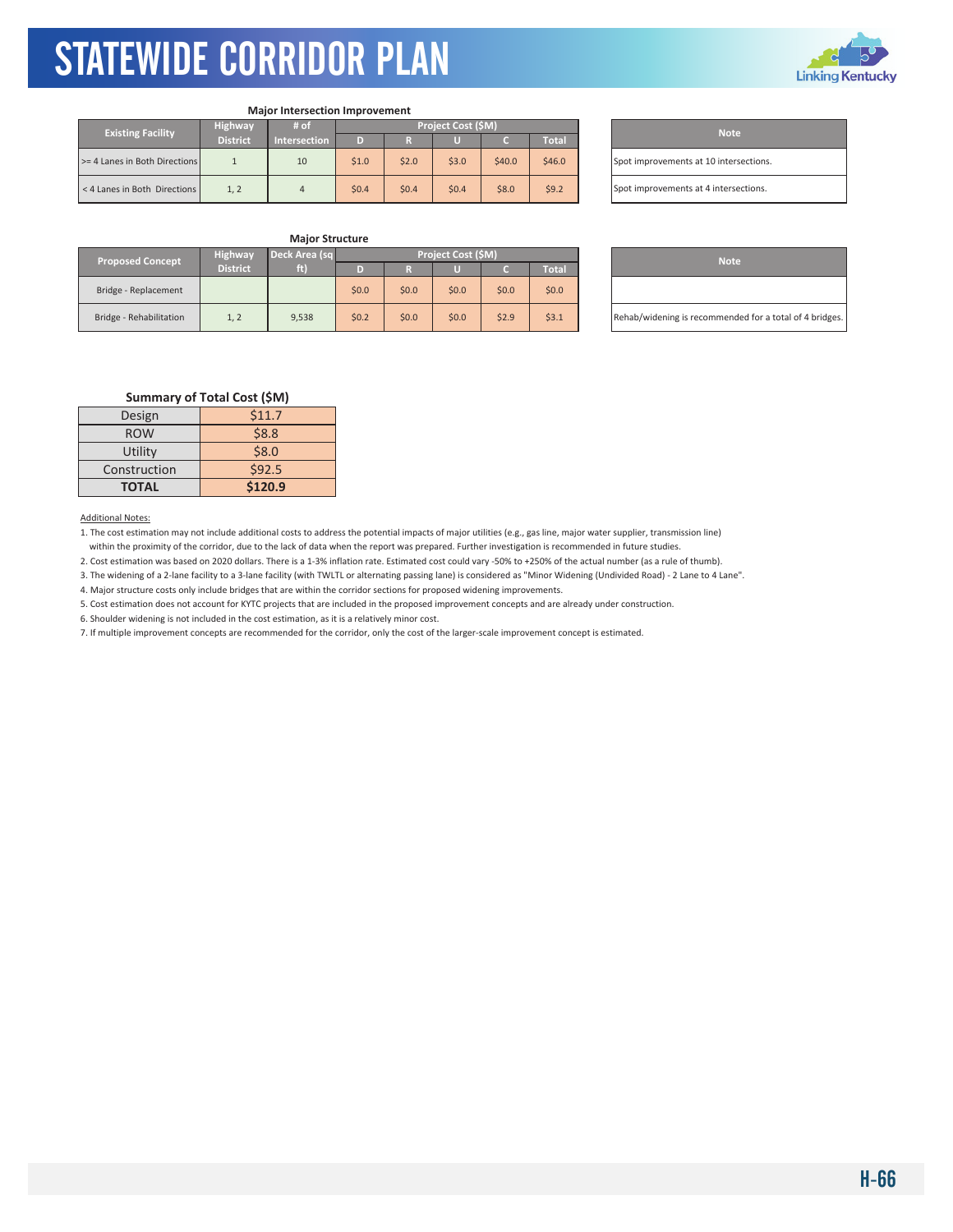

### **Cost Estimation Detail - Corridor 41A**

#### **Corridor Information**

| <b>Route</b>            | US 421 (Leestown Rd)  | <b>Functional Class</b> | Principal Arterial or Mi<br>Arterial |
|-------------------------|-----------------------|-------------------------|--------------------------------------|
| <b>From</b>             | US 27 in Lexington    | Lanes                   | 2 or 4                               |
| Ю                       | KY 341 (I-64 Exit 65) | <b>Median</b>           | Undivided / Divided                  |
| <b>Highway District</b> |                       | Posted Speed            | $35 - 55$ mph                        |

|                         |                 | <b>New Roadways</b> |       |         |                    |         |              |  |  |
|-------------------------|-----------------|---------------------|-------|---------|--------------------|---------|--------------|--|--|
|                         | Highway         | <b>Mileage</b>      |       |         | Project Cost (\$M) |         | <b>Note</b>  |  |  |
| <b>Proposed Concept</b> | <b>District</b> |                     |       | R       |                    | C.      | <b>Total</b> |  |  |
| New 4 Lane Expressway   |                 |                     | \$0.0 | \$0.0\$ | \$0.0              | \$0.0\$ | \$0.0\$      |  |  |
| New Super 2 Highway     |                 |                     | \$0.0 | \$0.0\$ | \$0.0              | \$0.0\$ | \$0.0\$      |  |  |
| New 2 Lane Highway      |                 |                     | \$0.0 | \$0.0\$ | \$0.0              | \$0.0\$ | \$0.0\$      |  |  |

| <b>Characteristics</b>  |                             |  |  |  |  |  |
|-------------------------|-----------------------------|--|--|--|--|--|
|                         | Principal Arterial or Minor |  |  |  |  |  |
| <b>Functional Class</b> | Arterial                    |  |  |  |  |  |
| Lanes                   | $2$ or $4$                  |  |  |  |  |  |
| Median <sup>'</sup>     | Undivided / Divided         |  |  |  |  |  |
| <b>Posted Speed</b>     | 35 - 55 mph                 |  |  |  |  |  |

| <b>Note</b> |  |
|-------------|--|
|             |  |
|             |  |
|             |  |

#### **Major Widening (Divided Road)**

| <b>Proposed Concept</b>  | Highway         | <b>Mileage</b> |         |         | <b>Project Cost (\$M)</b> | <b>Note</b> |              |                                                           |
|--------------------------|-----------------|----------------|---------|---------|---------------------------|-------------|--------------|-----------------------------------------------------------|
|                          | <b>District</b> |                | D)      | R       |                           |             | <b>Total</b> |                                                           |
| 4 Lane to 6 Lane (Rual)  |                 |                | \$0.0\$ | \$0.0\$ | \$0.0                     | \$0.0\$     | \$0.0\$      |                                                           |
| 4 Lane to 6 Lane (Urban) |                 |                | \$3.6   | \$13.0  | \$3.0                     | \$24.0      | \$43.6       | Widen to a 6-lane divided arter<br>Rd) to Ruffian Way.    |
| 2 Lane to 4 Lane (Rual)  |                 | 8.2            | \$8.2   | \$16.4  | \$3.3                     | \$82.0      | \$109.9      | Widen to a 4-lane divided arter<br>KY 341 (I-64 Exit 65). |
| 2 Lane to 4 Lane (Urban) |                 |                | \$0.0   | \$0.0\$ | \$0.0\$                   | \$0.0       | \$0.0\$      |                                                           |

| <b>Note</b>                                                                      |
|----------------------------------------------------------------------------------|
|                                                                                  |
| Widen to a 6-lane divided arterial from KY 4 (New Circle<br>Rd) to Ruffian Way.  |
| Widen to a 4-lane divided arterial from Ruffian Way to<br>KY 341 (I-64 Exit 65). |
|                                                                                  |

#### **Minor Widening (Undivided Road)**

| <b>Proposed Concept</b>  | Highway.        | <b>Mileage</b> | Project Cost (\$M) |         |       |       |              |  | <b>Note</b>                                              |
|--------------------------|-----------------|----------------|--------------------|---------|-------|-------|--------------|--|----------------------------------------------------------|
|                          | <b>District</b> |                |                    |         |       |       | <b>Total</b> |  |                                                          |
| 2 Lane to 4 Lane (Rural) |                 |                | \$0.0\$            | \$0.0\$ | \$0.0 | \$0.0 | \$0.0\$      |  |                                                          |
| 2 Lane to 4 Lane (Urban) |                 | 0.5            | \$0.9              | \$3.3   | \$0.8 | \$6.0 | \$10.9       |  | Widen to a 4-lane undivided art<br>KY 4 (New Circle Rd). |

#### **Upgrade Arterial to Parkway/Expressway**

| <b>Proposed Concept</b> | <b>Highway</b>  | <b>Mileage</b> |         |         | Project Cost (\$M) | <b>Note</b> |         |  |
|-------------------------|-----------------|----------------|---------|---------|--------------------|-------------|---------|--|
|                         | <b>District</b> |                |         |         |                    |             | Total   |  |
| Upgrade with Pavement   |                 |                | \$0.0\$ | \$0.0\$ | \$0.0              | \$0.0\$     | \$0.0\$ |  |
| Reconstruction          |                 |                |         |         |                    |             |         |  |
| Upgrade with Pavement   |                 |                | \$0.0   | \$0.0\$ | \$0.0              | \$0.0\$     | \$0.0\$ |  |
| Rehabilitation          |                 |                |         |         |                    |             |         |  |

| <b>Note</b>                                              |
|----------------------------------------------------------|
|                                                          |
| Widen to a 4-lane undivided arterial from Forbes Road to |
| KY 4 (New Circle Rd).                                    |

| <b>Note</b> |
|-------------|
|             |
|             |

|  |  |  | <b>Grade Separation / New Interchange Access</b> |
|--|--|--|--------------------------------------------------|
|--|--|--|--------------------------------------------------|

| <b>Proposed Concept</b>                    | <b>Highway</b>  | $#$ of      | Project Cost (\$M) |         |         |       |         |  | <b>Note</b> |
|--------------------------------------------|-----------------|-------------|--------------------|---------|---------|-------|---------|--|-------------|
|                                            | <b>District</b> | Interchange | D                  | R       |         |       | Total   |  |             |
| New Service Interchange<br>(Rural)         |                 |             | \$0.0\$            | \$0.0\$ | \$0.0\$ | \$0.0 | \$0.0\$ |  |             |
| New Service Interchange<br>(Urban)         |                 |             | \$0.0\$            | \$0.0\$ | \$0.0\$ | \$0.0 | \$0.0\$ |  |             |
| <b>Interchange Modification</b><br>(Rural) |                 |             | \$0.0\$            | \$0.0\$ | \$0.0\$ | \$0.0 | \$0.0\$ |  |             |
| <b>Interchange Modification</b><br>(Urban) |                 |             | \$0.0\$            | \$0.0\$ | \$0.0\$ | \$0.0 | \$0.0\$ |  |             |
| <b>Grade Separation Only</b>               |                 |             | \$0.0\$            | \$0.0\$ | \$0.0\$ | \$0.0 | \$0.0\$ |  |             |

| <b>Note</b> |
|-------------|
|             |
|             |
|             |
|             |
|             |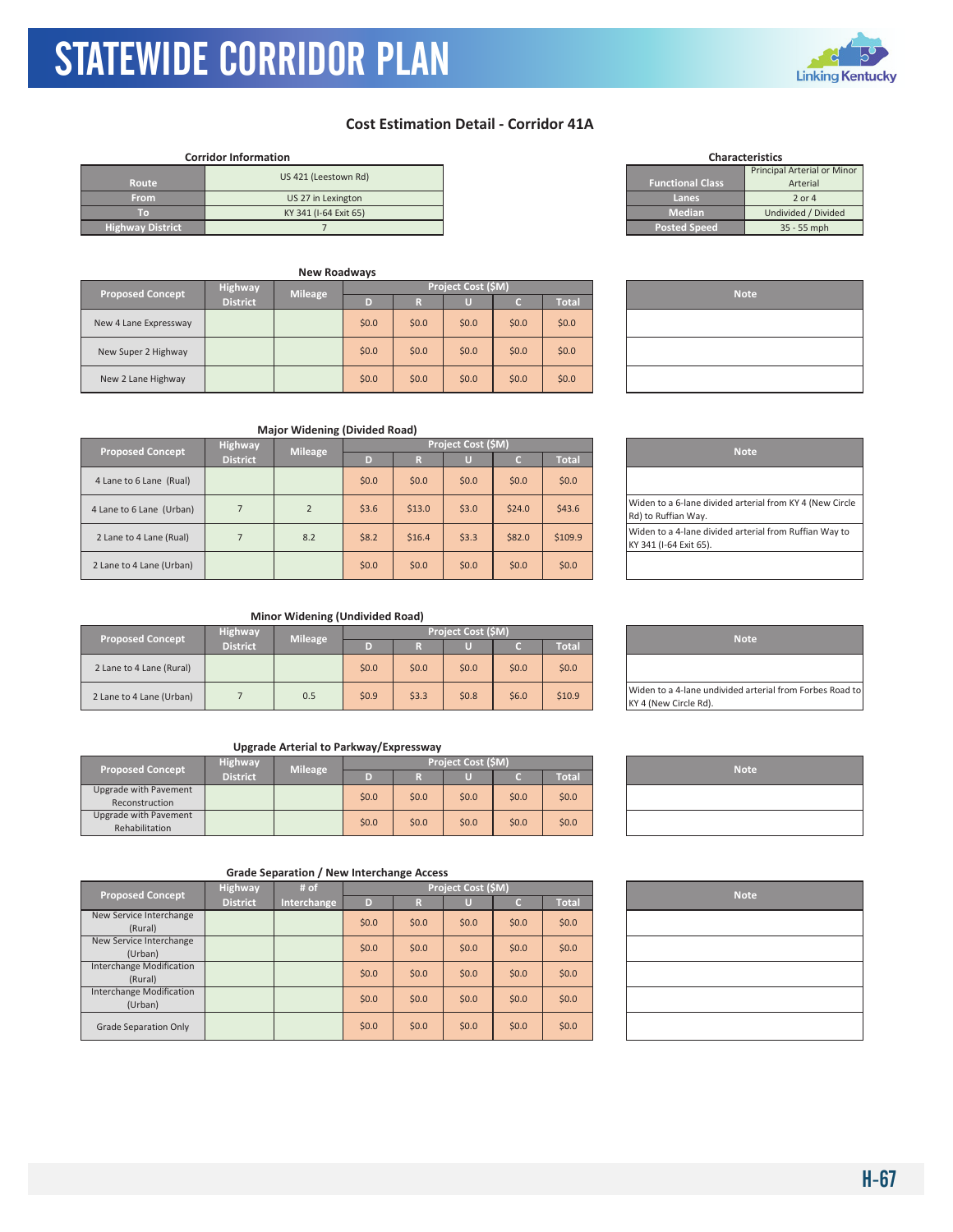

#### **Major Intersection Improvement**

| <b>Existing Facility</b>      | <b>Highway</b>  | /# of               | <b>Project Cost (SM)</b> |        |       |        |        |  | <b>Note</b>                    |
|-------------------------------|-----------------|---------------------|--------------------------|--------|-------|--------|--------|--|--------------------------------|
|                               | <b>District</b> | <b>Intersection</b> | D                        |        |       |        | Total  |  |                                |
| >= 4 Lanes in Both Directions |                 |                     | \$3.6                    | \$13.2 | \$3.0 | \$24.0 | \$43.8 |  | Spot improvements at 6 interse |
| < 4 Lanes in Both Directions  |                 |                     | \$1.5                    | \$5.5  | \$1.3 | \$10.0 | \$18.3 |  | Spot improvements at 4 interse |

| <b>Note</b>                           |
|---------------------------------------|
| Spot improvements at 6 intersections. |
| Spot improvements at 4 intersections. |

#### **Major Structure**

| <b>Proposed Concept</b> | <b>Highway</b>  | Deck Area (sq | Project Cost (\$M) |         |       |       |              |  | <b>Note</b>                 |
|-------------------------|-----------------|---------------|--------------------|---------|-------|-------|--------------|--|-----------------------------|
|                         | <b>District</b> | ft)           |                    |         |       |       | <b>Total</b> |  |                             |
| Bridge - Replacement    |                 |               | \$0.0              | \$0.0\$ | \$0.0 | \$0.0 | \$0.0\$      |  |                             |
| Bridge - Rehabilitation |                 | 18.134        | \$0.9              | \$0.5   | \$0.2 | \$5.4 | \$7.0        |  | Rehab/widening is recommend |

| <b>Note</b>                                             |  |
|---------------------------------------------------------|--|
|                                                         |  |
| Rehab/widening is recommended for a total of 3 bridges. |  |

#### **Summary of Total Cost (\$M)**

| Design       | \$18.7  |
|--------------|---------|
| <b>ROW</b>   | \$51.8  |
| Utility      | \$11.5  |
| Construction | \$151.4 |
| <b>TOTAL</b> | \$233.4 |

Additional Notes:

1. The cost estimation may not include additional costs to address the potential impacts of major utilities (e.g., gas line, major water supplier, transmission line) within the proximity of the corridor, due to the lack of data when the report was prepared. Further investigation is recommended in future studies.

2. Cost estimation was based on 2020 dollars. There is a 1-3% inflation rate. Estimated cost could vary -50% to +250% of the actual number (as a rule of thumb).

3. The widening of a 2-lane facility to a 3-lane facility (with TWLTL or alternating passing lane) is considered as "Minor Widening (Undivided Road) - 2 Lane to 4 Lane".

4. Major structure costs only include bridges that are within the corridor sections for proposed widening improvements.

5. Cost estimation does not account for KYTC projects that are included in the proposed improvement concepts and are already under construction.

6. Shoulder widening is not included in the cost estimation, as it is a relatively minor cost.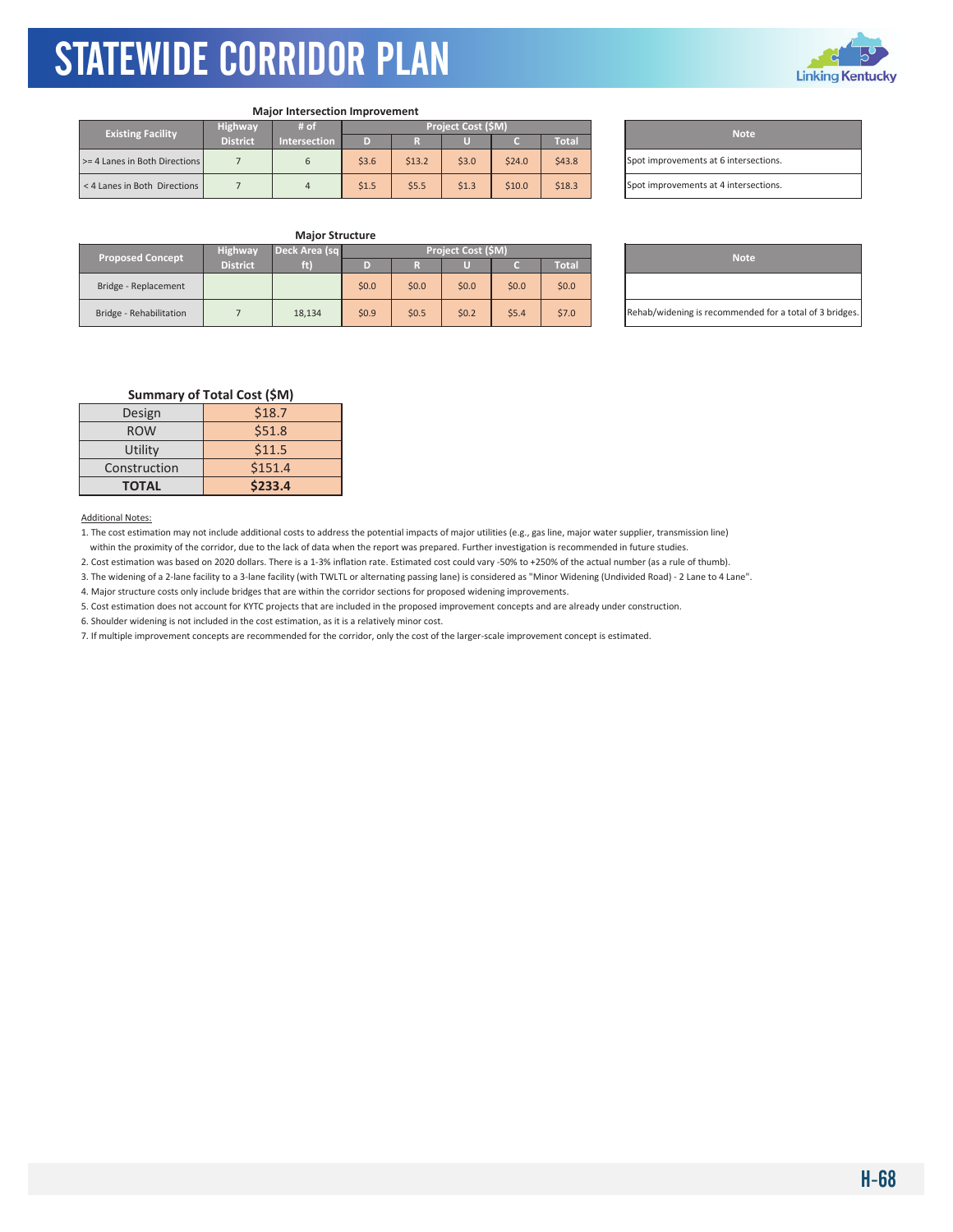### **Cost Estimation Detail - Corridor 41B**

#### **Corridor Information**

|                         | US 421 (Leestown Rd)  |                         | Principal Arterial or Mi |
|-------------------------|-----------------------|-------------------------|--------------------------|
| <b>Route</b>            |                       | <b>Functional Class</b> | Arterial                 |
| <b>From</b>             | KY 341 (I-64 Exit 65) | Lanes                   | 2 or 4                   |
| $\lceil$ (0)            | Indiana State Line    | <b>Median</b>           | Undivided / Divided      |
| <b>Highway District</b> |                       | <b>Posted Speed</b>     | 45 or 55 mph             |

|                         |                 | <b>New Roadways</b> |         |         |                    |         |              |             |
|-------------------------|-----------------|---------------------|---------|---------|--------------------|---------|--------------|-------------|
| <b>Proposed Concept</b> | <b>Highway</b>  | <b>Mileage</b>      |         |         | Project Cost (\$M) |         |              | <b>Note</b> |
|                         | <b>District</b> |                     | D)      | к       | U                  |         | <b>Total</b> |             |
| New 4 Lane Expressway   |                 |                     | \$0.0\$ | \$0.0\$ | \$0.0              | \$0.0\$ | \$0.0        |             |
| New Super 2 Highway     |                 |                     | \$0.0\$ | \$0.0\$ | \$0.0              | \$0.0\$ | \$0.0        |             |
| New 2 Lane Highway      |                 |                     | \$0.0   | \$0.0\$ | \$0.0              | \$0.0\$ | \$0.0        |             |

| <b>Major Widening (Divided Road)</b> |  |
|--------------------------------------|--|

| <b>Proposed Concept</b>  | Highway         | <b>Mileage</b> |         |         | Project Cost (\$M) |       |              | <b>Note</b> |
|--------------------------|-----------------|----------------|---------|---------|--------------------|-------|--------------|-------------|
|                          | <b>District</b> |                | D)      | R       | u                  |       | <b>Total</b> |             |
| 4 Lane to 6 Lane (Rual)  |                 |                | \$0.0\$ | \$0.0\$ | \$0.0\$            | \$0.0 | \$0.0\$      |             |
| 4 Lane to 6 Lane (Urban) |                 |                | \$0.0\$ | \$0.0\$ | \$0.0\$            | \$0.0 | \$0.0\$      |             |
| 2 Lane to 4 Lane (Rual)  |                 |                | \$0.0\$ | \$0.0\$ | \$0.0\$            | \$0.0 | \$0.0\$      |             |
| 2 Lane to 4 Lane (Urban) |                 |                | \$0.0\$ | \$0.0\$ | \$0.0\$            | \$0.0 | \$0.0\$      |             |

|  | <b>Note</b> |  |
|--|-------------|--|
|  |             |  |
|  |             |  |
|  |             |  |
|  |             |  |

#### **Minor Widening (Undivided Road)**

| <b>Proposed Concept</b>  | <b>Highway</b>  | <b>Mileage</b> |       |         | Project Cost (\$M) |         |         | <b>Note</b> |
|--------------------------|-----------------|----------------|-------|---------|--------------------|---------|---------|-------------|
|                          | <b>District</b> |                |       |         |                    |         | Total   |             |
| 2 Lane to 4 Lane (Rural) |                 |                | \$0.0 | \$0.0\$ | \$0.0              | \$0.0   | \$0.0\$ |             |
| 2 Lane to 4 Lane (Urban) |                 |                | \$0.0 | \$0.0\$ | \$0.0              | \$0.0\$ | \$0.0\$ |             |

#### **Upgrade Arterial to Parkway/Expressway**

|                         | <b>Highway</b>  |                |         |         | <b>Project Cost (SM)</b> |       |              | <b>Note</b> |
|-------------------------|-----------------|----------------|---------|---------|--------------------------|-------|--------------|-------------|
| <b>Proposed Concept</b> | <b>District</b> | <b>Mileage</b> |         |         |                          |       | <b>Total</b> |             |
| Upgrade with Pavement   |                 |                | \$0.0\$ | 50.0    | \$0.0                    | \$0.0 | \$0.0\$      |             |
| Reconstruction          |                 |                |         |         |                          |       |              |             |
| Upgrade with Pavement   |                 |                | \$0.0\$ | \$0.0\$ | \$0.0                    | \$0.0 | \$0.0\$      |             |
| Rehabilitation          |                 |                |         |         |                          |       |              |             |

| <b>Grade Separation / New Interchange Access</b> |  |  |  |  |  |
|--------------------------------------------------|--|--|--|--|--|
|--------------------------------------------------|--|--|--|--|--|

| <b>Proposed Concept</b>         | <b>Highway</b>  | $#$ of      |         |         | Project Cost (\$M) |         |              | <b>Note</b> |
|---------------------------------|-----------------|-------------|---------|---------|--------------------|---------|--------------|-------------|
|                                 | <b>District</b> | Interchange | D       | R       |                    |         | <b>Total</b> |             |
| New Service Interchange         |                 |             | \$0.0\$ | \$0.0\$ | \$0.0\$            | \$0.0\$ | \$0.0\$      |             |
| (Rural)                         |                 |             |         |         |                    |         |              |             |
| New Service Interchange         |                 |             | \$0.0\$ | \$0.0\$ | \$0.0\$            | \$0.0\$ | \$0.0\$      |             |
| (Urban)                         |                 |             |         |         |                    |         |              |             |
| <b>Interchange Modification</b> |                 |             | \$0.0\$ | \$0.0\$ | \$0.0\$            | \$0.0\$ | \$0.0\$      |             |
| (Rural)                         |                 |             |         |         |                    |         |              |             |
| Interchange Modification        |                 |             | \$0.0\$ | \$0.0\$ | \$0.0\$            | \$0.0\$ | \$0.0\$      |             |
| (Urban)                         |                 |             |         |         |                    |         |              |             |
| <b>Grade Separation Only</b>    |                 |             | \$0.0\$ | \$0.0\$ | \$0.0\$            | \$0.0\$ | \$0.0\$      |             |

| <b>Characteristics</b>      |
|-----------------------------|
| Principal Arterial or Minor |
| Arterial                    |
| $2$ or $4$                  |
| Undivided / Divided         |
| 45 or 55 mph                |
|                             |

| <b>Note</b> |  |
|-------------|--|
|             |  |
|             |  |
|             |  |

| <b>Note</b> |
|-------------|
|             |
|             |

| and the control of the control of the control of the control of the control of the control of the control of the |  |  |
|------------------------------------------------------------------------------------------------------------------|--|--|
|                                                                                                                  |  |  |
|                                                                                                                  |  |  |
|                                                                                                                  |  |  |

| <b>Note</b> |
|-------------|
|             |
|             |
|             |
|             |
|             |

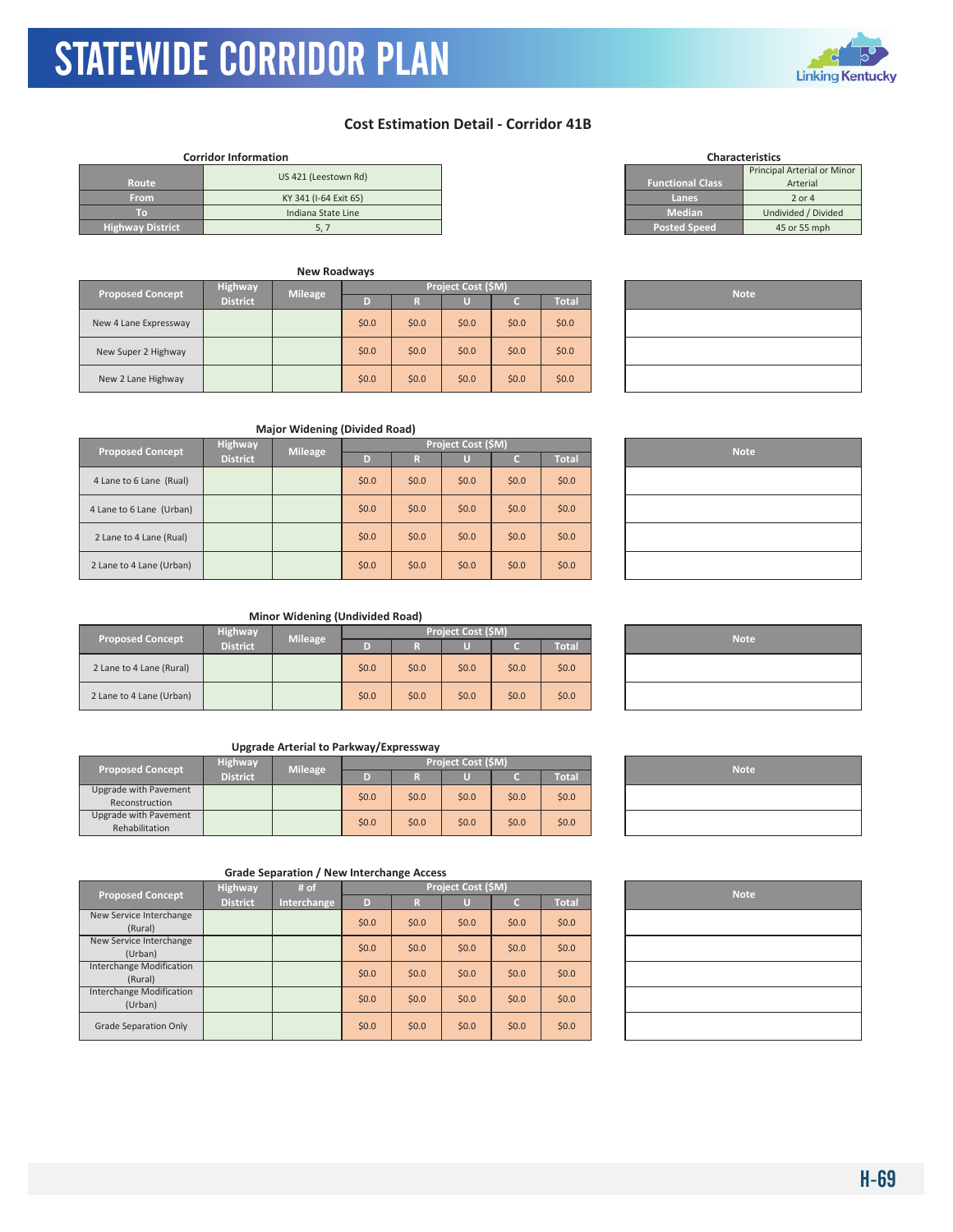

#### **Major Intersection Improvement**

| <b>Existing Facility</b>      | <b>Highway</b>  | # of                | Project Cost (\$M) |        |              |        |        |  | <b>Note</b>                    |  |
|-------------------------------|-----------------|---------------------|--------------------|--------|--------------|--------|--------|--|--------------------------------|--|
|                               | <b>District</b> | <b>Intersection</b> | D                  |        | <b>Total</b> |        |        |  |                                |  |
| >= 4 Lanes in Both Directions |                 |                     | 54.2               | \$15.4 | \$3.5        | \$28.0 | \$51.1 |  | Spot improvements at 7 interse |  |
| < 4 Lanes in Both Directions  | 5, 7            |                     | \$1.9              | \$6.9  | \$1.6        | \$12.5 | \$22.8 |  | Spot improvements at 5 interse |  |

| <b>Note</b>                           |
|---------------------------------------|
| Spot improvements at 7 intersections. |
| Spot improvements at 5 intersections. |

#### **Major Structure**

| <b>Proposed Concept</b> | <b>Highway</b>  | Deck Area (sq | Project Cost (\$M) |         |       |         |              |  | <b>Note</b> |
|-------------------------|-----------------|---------------|--------------------|---------|-------|---------|--------------|--|-------------|
|                         | <b>District</b> | ft)           |                    |         |       |         | <b>Total</b> |  |             |
| Bridge - Replacement    |                 |               | \$0.0\$            | \$0.0\$ | \$0.0 | \$0.0   | \$0.0\$      |  |             |
| Bridge - Rehabilitation |                 |               | \$0.0              | \$0.0\$ | \$0.0 | \$0.0\$ | \$0.0\$      |  |             |

| <b>Note</b> |  |
|-------------|--|
|             |  |
|             |  |

#### **Summary of Total Cost (\$M)**

| Design       | \$6.1  |
|--------------|--------|
| <b>ROW</b>   | \$22.3 |
| Utility      | \$5.1  |
| Construction | \$40.5 |
| <b>TOTAL</b> | \$73.9 |

#### Additional Notes:

1. The cost estimation may not include additional costs to address the potential impacts of major utilities (e.g., gas line, major water supplier, transmission line) within the proximity of the corridor, due to the lack of data when the report was prepared. Further investigation is recommended in future studies.

2. Cost estimation was based on 2020 dollars. There is a 1-3% inflation rate. Estimated cost could vary -50% to +250% of the actual number (as a rule of thumb).

3. The widening of a 2-lane facility to a 3-lane facility (with TWLTL or alternating passing lane) is considered as "Minor Widening (Undivided Road) - 2 Lane to 4 Lane".

4. Major structure costs only include bridges that are within the corridor sections for proposed widening improvements.

5. Cost estimation does not account for KYTC projects that are included in the proposed improvement concepts and are already under construction.

6. Shoulder widening is not included in the cost estimation, as it is a relatively minor cost.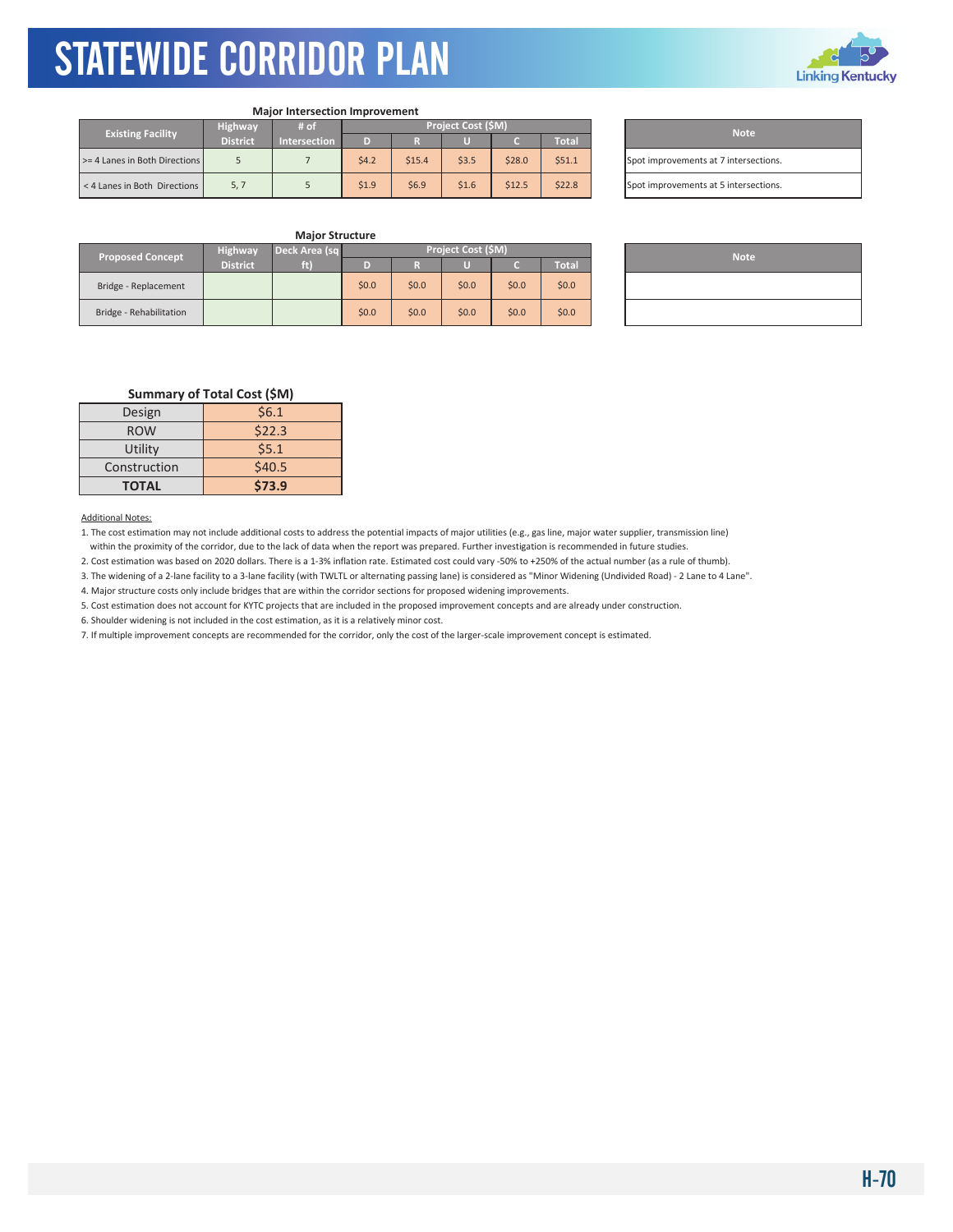### **Cost Estimation Detail - Corridor 42A**

#### **Corridor Information**

| Route                   | <b>US 421</b>                   | <b>Functional Class</b> | Principal Arterial or Mi<br>Arterial |
|-------------------------|---------------------------------|-------------------------|--------------------------------------|
| <b>From</b>             | Virginia State Line             | Lanes                   | 2 or 4                               |
|                         | I-75 (Igo Rd) north of Richmond | <b>Median</b>           | Undivided / Divided                  |
| <b>Highway District</b> | 7, 8, 11                        | <b>Posted Speed</b>     | 55 mph                               |

| <b>New Roadways</b>     |                 |                |                    |         |       |         |         |  |             |  |
|-------------------------|-----------------|----------------|--------------------|---------|-------|---------|---------|--|-------------|--|
| <b>Proposed Concept</b> | <b>Highway</b>  | <b>Mileage</b> | Project Cost (\$M) |         |       |         |         |  |             |  |
|                         | <b>District</b> |                | D)                 | R       |       |         | Total   |  | <b>Note</b> |  |
| New 4 Lane Expressway   |                 |                | \$0.0\$            | \$0.0   | \$0.0 | \$0.0\$ | \$0.0\$ |  |             |  |
| New Super 2 Highway     |                 |                | \$0.0\$            | \$0.0\$ | \$0.0 | \$0.0   | \$0.0\$ |  |             |  |
| New 2 Lane Highway      |                 |                | \$0.0\$            | \$0.0\$ | \$0.0 | \$0.0   | \$0.0\$ |  |             |  |

| <b>Functional Class</b> | Arterial            |
|-------------------------|---------------------|
| Lanes                   | $2$ or $4$          |
| <b>Median</b>           | Undivided / Divided |
| <b>Posted Speed</b>     | 55 mph              |
|                         |                     |
|                         |                     |

**Characteristics**

**Principal Arterial or Minor** 

| <b>Note</b> |
|-------------|
|             |
|             |
|             |

#### **Major Widening (Divided Road)**

| <b>Proposed Concept</b>  | <b>Highway</b>  | <b>Mileage</b> | Project Cost (\$M) |         |         |         |         |  | <b>Note</b> |
|--------------------------|-----------------|----------------|--------------------|---------|---------|---------|---------|--|-------------|
|                          | <b>District</b> |                | D                  | R       |         | c       | Total   |  |             |
| 4 Lane to 6 Lane (Rual)  |                 |                | \$0.0\$            | \$0.0\$ | \$0.0\$ | \$0.0\$ | \$0.0\$ |  |             |
| 4 Lane to 6 Lane (Urban) |                 |                | \$0.0\$            | \$0.0\$ | \$0.0\$ | \$0.0   | \$0.0\$ |  |             |
| 2 Lane to 4 Lane (Rual)  |                 |                | \$0.0\$            | \$0.0\$ | \$0.0\$ | \$0.0   | \$0.0\$ |  |             |
| 2 Lane to 4 Lane (Urban) |                 |                | \$0.0              | \$0.0\$ | \$0.0   | \$0.0   | \$0.0\$ |  |             |

| <b>Note</b> |
|-------------|
|             |
|             |
|             |
|             |

#### **Minor Widening (Undivided Road)**

| <b>Proposed Concept</b>  | <b>Highway</b>  | <b>Mileage</b> | <b>Project Cost (SM)</b> |         |         |         |         |  | <b>Note</b> |
|--------------------------|-----------------|----------------|--------------------------|---------|---------|---------|---------|--|-------------|
|                          | <b>District</b> |                |                          |         |         |         | Total   |  |             |
| 2 Lane to 4 Lane (Rural) |                 |                | \$0.0                    | \$0.0\$ | \$0.0\$ | \$0.0\$ | \$0.0\$ |  |             |
| 2 Lane to 4 Lane (Urban) |                 |                | \$0.0\$                  | \$0.0\$ | \$0.0   | \$0.0\$ | \$0.0\$ |  |             |

#### **Upgrade Arterial to Parkway/Expressway**

| <b>Proposed Concept</b>                 | <b>Project Cost (\$M)</b><br><b>Highway</b><br><b>Mileage</b> |  |         |         | <b>Note</b> |       |         |  |
|-----------------------------------------|---------------------------------------------------------------|--|---------|---------|-------------|-------|---------|--|
|                                         | <b>District</b>                                               |  |         |         |             |       | Total   |  |
| Upgrade with Pavement<br>Reconstruction |                                                               |  | \$0.0\$ | \$0.0\$ | \$0.0\$     | \$0.0 | \$0.0\$ |  |
| Upgrade with Pavement<br>Rehabilitation |                                                               |  | \$0.0\$ | \$0.0\$ | \$0.0\$     | \$0.0 | \$0.0\$ |  |

| <b>Note</b> |
|-------------|
|             |
|             |

| <b>Proposed Concept</b>             | <b>Highway</b>  | # of        | Project Cost (\$M) |         |         | <b>Note</b> |                    |                                             |
|-------------------------------------|-----------------|-------------|--------------------|---------|---------|-------------|--------------------|---------------------------------------------|
|                                     | <b>District</b> | Interchange | D                  | R       |         | c           | Total <sup>1</sup> |                                             |
| New Service Interchange<br>(Rural)  |                 |             | \$0.0\$            | \$0.0\$ | \$0.0\$ | \$0.0\$     | \$0.0\$            |                                             |
| New Service Interchange<br>(Urban)  |                 |             | \$0.0\$            | \$0.0\$ | \$0.0\$ | \$0.0\$     | \$0.0\$            |                                             |
| Interchange Modification<br>(Rural) |                 |             | \$0.0\$            | \$0.0\$ | \$0.0\$ | \$0.0\$     | \$0.0\$            |                                             |
| Interchange Modification<br>(Urban) |                 |             | \$3.8              | \$12.5  | \$3.1   | \$25.0      | \$44.4             | Improvement is proposed for th<br>Richmond. |
| <b>Grade Separation Only</b>        |                 |             | \$0.0\$            | \$0.0\$ | \$0.0\$ | \$0.0\$     | \$0.0\$            |                                             |

|           | <b>Note</b>                                            |
|-----------|--------------------------------------------------------|
|           |                                                        |
|           |                                                        |
|           |                                                        |
| Richmond. | Improvement is proposed for the interchange at I-75 in |



| <b>Note</b> |  |
|-------------|--|
|             |  |
|             |  |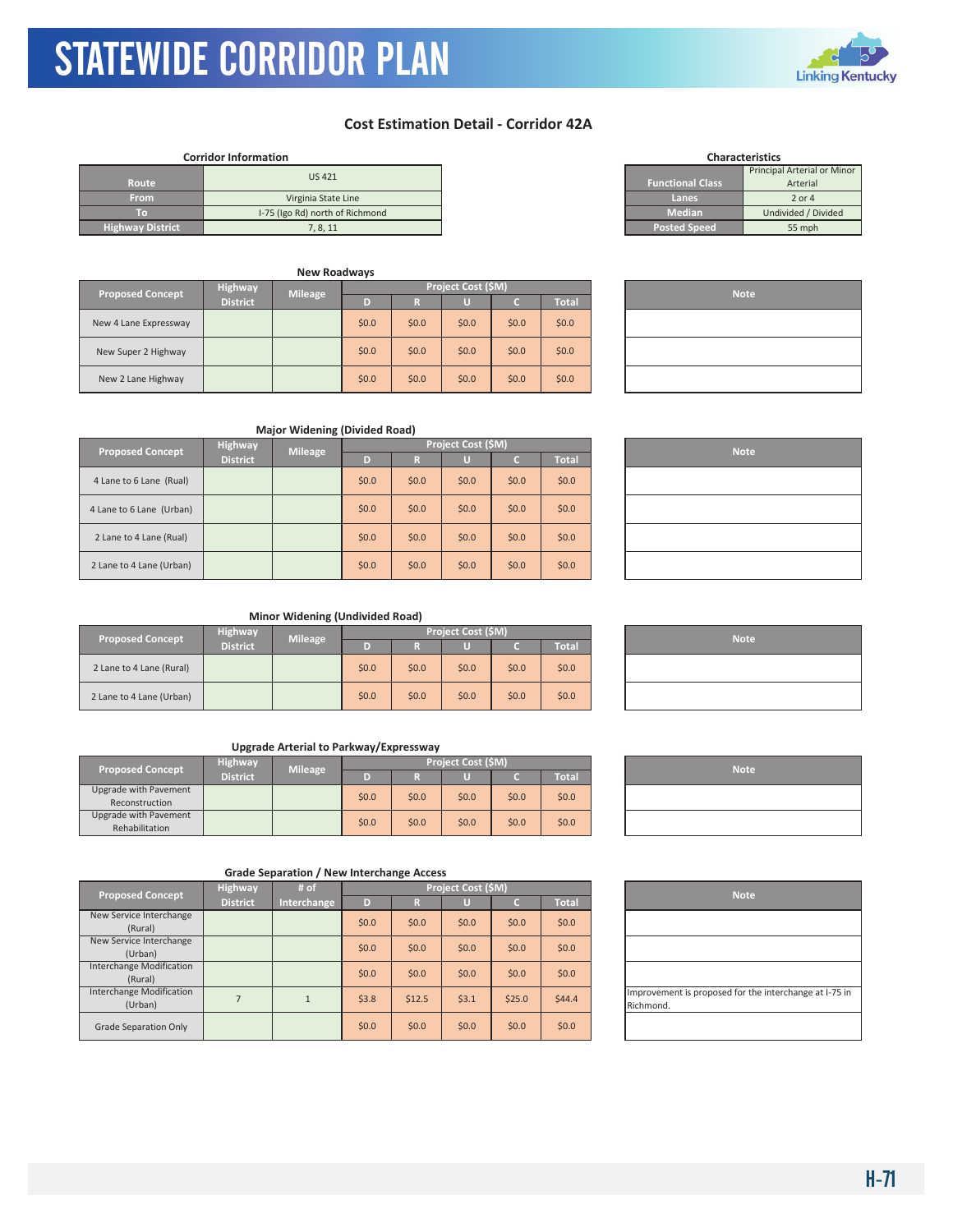

## **Major Intersection Improvement**

| <b>Existing Facility</b>      | <b>Highway</b>  | /# of        | <b>Project Cost (SM)</b> |        |       |        |        | <b>Note</b>                    |  |
|-------------------------------|-----------------|--------------|--------------------------|--------|-------|--------|--------|--------------------------------|--|
|                               | <b>District</b> | Intersection |                          |        |       |        | Total  |                                |  |
| >= 4 Lanes in Both Directions | 7.11            |              | 54.3                     | \$14.2 | \$3.7 | \$31.0 | \$53.2 | Spot improvements at 8 interse |  |
| < 4 Lanes in Both Directions  | 7. 11           |              | \$1.9                    | \$3.5  | \$1.8 | \$14.5 | \$21.7 | Spot improvements at 7 interse |  |

| <b>Note</b>                           |
|---------------------------------------|
| Spot improvements at 8 intersections. |
| Spot improvements at 7 intersections. |

## **Major Structure**

| <b>Proposed Concept</b> | <b>Highway</b>  | Deck Area (sq | Project Cost (\$M) |         |         |         |              |  | <b>Note</b> |  |
|-------------------------|-----------------|---------------|--------------------|---------|---------|---------|--------------|--|-------------|--|
|                         | <b>District</b> | f(t)          |                    |         |         |         | <b>Total</b> |  |             |  |
| Bridge - Replacement    |                 |               | \$0.0\$            | \$0.0\$ | \$0.0\$ | \$0.0\$ | \$0.0\$      |  |             |  |
| Bridge - Rehabilitation |                 |               | \$0.0\$            | \$0.0\$ | \$0.0   | \$0.0\$ | \$0.0\$      |  |             |  |

| <b>Note</b> |  |
|-------------|--|
|             |  |
|             |  |

## **Summary of Total Cost (\$M)**

| Design       | 59.9    |  |  |  |  |
|--------------|---------|--|--|--|--|
| <b>ROW</b>   | \$30.2  |  |  |  |  |
| Utility      | \$8.6   |  |  |  |  |
| Construction | \$70.5  |  |  |  |  |
| <b>TOTAL</b> | \$119.2 |  |  |  |  |

#### Additional Notes:

1. The cost estimation may not include additional costs to address the potential impacts of major utilities (e.g., gas line, major water supplier, transmission line) within the proximity of the corridor, due to the lack of data when the report was prepared. Further investigation is recommended in future studies.

2. Cost estimation was based on 2020 dollars. There is a 1-3% inflation rate. Estimated cost could vary -50% to +250% of the actual number (as a rule of thumb).

3. The widening of a 2-lane facility to a 3-lane facility (with TWLTL or alternating passing lane) is considered as "Minor Widening (Undivided Road) - 2 Lane to 4 Lane".

4. Major structure costs only include bridges that are within the corridor sections for proposed widening improvements.

5. Cost estimation does not account for KYTC projects that are included in the proposed improvement concepts and are already under construction.

6. Shoulder widening is not included in the cost estimation, as it is a relatively minor cost.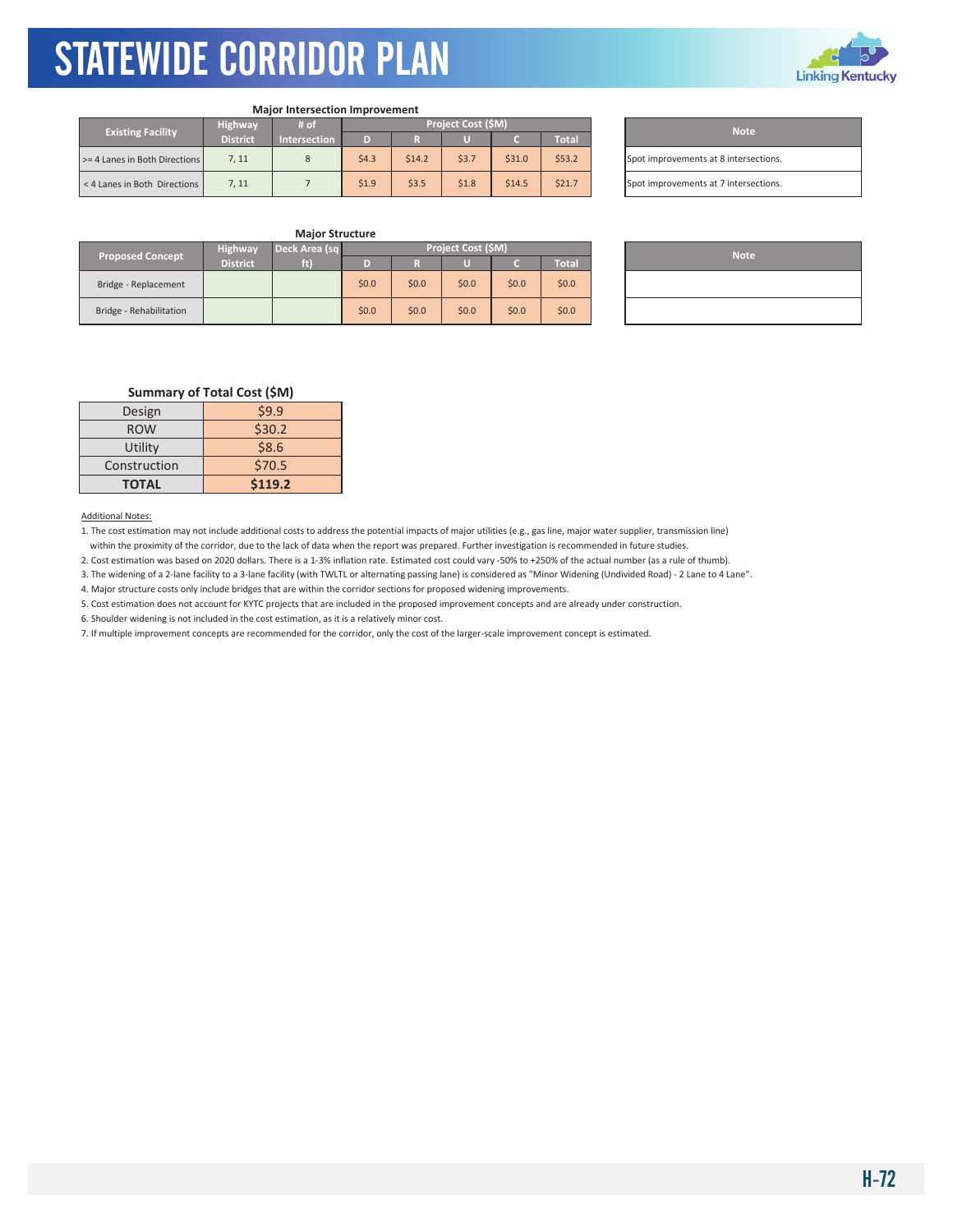## **Cost Estimation Detail - Corridor 42B**

|                         | <b>Corridor Information</b>  |                         | <b>Characteristics</b>    |
|-------------------------|------------------------------|-------------------------|---------------------------|
| Route                   | US 421 (Richmond Rd)         | <b>Functional Class</b> | <b>Principal Arterial</b> |
| <b>From</b>             | I-75 (Exit 104) in Lexington | Lanes                   | 4 or 6                    |
|                         | US 27 in Lexington           | <b>Median</b>           | Undivided / Divided       |
| <b>Highway District</b> |                              | <b>Posted Speed</b>     | $35 - 55$ mph             |

| <b>Proposed Concept</b> | <b>Highway</b>  | <b>Mileage</b> |         |         | Project Cost (\$M) | <b>Note</b> |              |  |
|-------------------------|-----------------|----------------|---------|---------|--------------------|-------------|--------------|--|
|                         | <b>District</b> |                | D       | R       |                    |             | <b>Total</b> |  |
| New 4 Lane Expressway   |                 |                | \$0.0\$ | \$0.0\$ | \$0.0              | \$0.0\$     | \$0.0        |  |
| New Super 2 Highway     |                 |                | \$0.0\$ | \$0.0\$ | \$0.0              | \$0.0\$     | \$0.0        |  |
| New 2 Lane Highway      |                 |                | \$0.0\$ | \$0.0\$ | \$0.0              | \$0.0\$     | \$0.0        |  |

| 4 UI D              |
|---------------------|
| Undivided / Divided |
| 35 - 55 mph         |
|                     |
|                     |
|                     |
|                     |

| <b>Note</b> |  |
|-------------|--|
|             |  |
|             |  |
|             |  |

## **Major Widening (Divided Road)**

| <b>Proposed Concept</b>  | <b>Highway</b>  | <b>Mileage</b> |         |         | Project Cost (\$M) | <b>Note</b> |              |                                                 |
|--------------------------|-----------------|----------------|---------|---------|--------------------|-------------|--------------|-------------------------------------------------|
|                          | <b>District</b> |                |         | R       |                    |             | <b>Total</b> |                                                 |
| 4 Lane to 6 Lane (Rual)  |                 |                | \$0.0\$ | \$0.0\$ | \$0.0\$            | \$0.0\$     | \$0.0\$      |                                                 |
| 4 Lane to 6 Lane (Urban) |                 | 1.8            | \$3.2   | \$11.7  | \$2.7              | \$21.6      | \$39.2       | Widen to a 6-lane divided arteri<br>O War Blvd. |
| 2 Lane to 4 Lane (Rual)  |                 |                | \$0.0   | \$0.0\$ | \$0.0\$            | \$0.0\$     | \$0.0\$      |                                                 |
| 2 Lane to 4 Lane (Urban) |                 |                | \$0.0\$ | \$0.0\$ | \$0.0\$            | \$0.0\$     | \$0.0\$      |                                                 |

| <b>Note</b>                                                             |
|-------------------------------------------------------------------------|
|                                                                         |
| Widen to a 6-lane divided arterial from Hays Blvd to Man<br>O War Blvd. |
|                                                                         |
|                                                                         |

## **Minor Widening (Undivided Road)**

| <b>Proposed Concept</b>  | <b>Highway</b>  | <b>Mileage</b> |         |         | Project Cost (\$M) |         |              |             |
|--------------------------|-----------------|----------------|---------|---------|--------------------|---------|--------------|-------------|
|                          | <b>District</b> |                |         |         |                    |         | <b>Total</b> | <b>Note</b> |
| 2 Lane to 4 Lane (Rural) |                 |                | \$0.0\$ | \$0.0\$ | \$0.0\$            | \$0.0\$ | \$0.0\$      |             |
| 2 Lane to 4 Lane (Urban) |                 |                | \$0.0\$ | \$0.0\$ | \$0.0\$            | \$0.0\$ | \$0.0\$      |             |

## **Upgrade Arterial to Parkway/Expressway**

| <b>Proposed Concept</b> | <b>Highway</b>  | <b>Mileage</b> | <b>Project Cost (SM)</b> |         |         |         |         | <b>Note</b> |
|-------------------------|-----------------|----------------|--------------------------|---------|---------|---------|---------|-------------|
|                         | <b>District</b> |                |                          |         |         |         | Total   |             |
| Upgrade with Pavement   |                 |                | \$0.0                    | \$0.0\$ | \$0.0\$ | \$0.0\$ | \$0.0\$ |             |
| Reconstruction          |                 |                |                          |         |         |         |         |             |
| Upgrade with Pavement   |                 |                |                          |         |         |         |         |             |
| Rehabilitation          |                 |                | \$0.0\$                  | \$0.0\$ | \$0.0\$ | \$0.0\$ | \$0.0\$ |             |

| <b>Proposed Concept</b>             | <b>Highway</b>  | # of        | Project Cost (\$M) |         |         |         |              | <b>Note</b>                                  |
|-------------------------------------|-----------------|-------------|--------------------|---------|---------|---------|--------------|----------------------------------------------|
|                                     | <b>District</b> | Interchange | D                  | R       | ч.      |         | <b>Total</b> |                                              |
| New Service Interchange<br>(Rural)  |                 |             | \$0.0\$            | \$0.0\$ | \$0.0\$ | \$0.0\$ | \$0.0\$      |                                              |
| New Service Interchange<br>(Urban)  |                 |             | \$0.0\$            | \$0.0\$ | \$0.0\$ | \$0.0\$ | \$0.0\$      |                                              |
| Interchange Modification<br>(Rural) |                 |             | \$0.0\$            | \$0.0\$ | \$0.0\$ | \$0.0\$ | \$0.0\$      |                                              |
| Interchange Modification<br>(Urban) |                 |             | \$3.8              | \$12.5  | \$3.1   | \$25.0  | 544.4        | Improvement is proposed for th<br>Lexington. |
| Grade Separation Only               |                 |             | \$0.0              | \$0.0\$ | \$0.0   | \$0.0\$ | \$0.0\$      |                                              |

| <b>Note</b>                                                          |
|----------------------------------------------------------------------|
|                                                                      |
|                                                                      |
|                                                                      |
| Improvement is proposed for the interchange at I-75 in<br>Lexington. |
|                                                                      |





| <u> 1989 - Johann Stoff, deutscher Stoff, der Stoff, der Stoff, der Stoff, der Stoff, der Stoff, der Stoff, der S</u> |  |  |
|-----------------------------------------------------------------------------------------------------------------------|--|--|
|                                                                                                                       |  |  |
|                                                                                                                       |  |  |

| <b>Note</b> |
|-------------|
|             |
|             |
|             |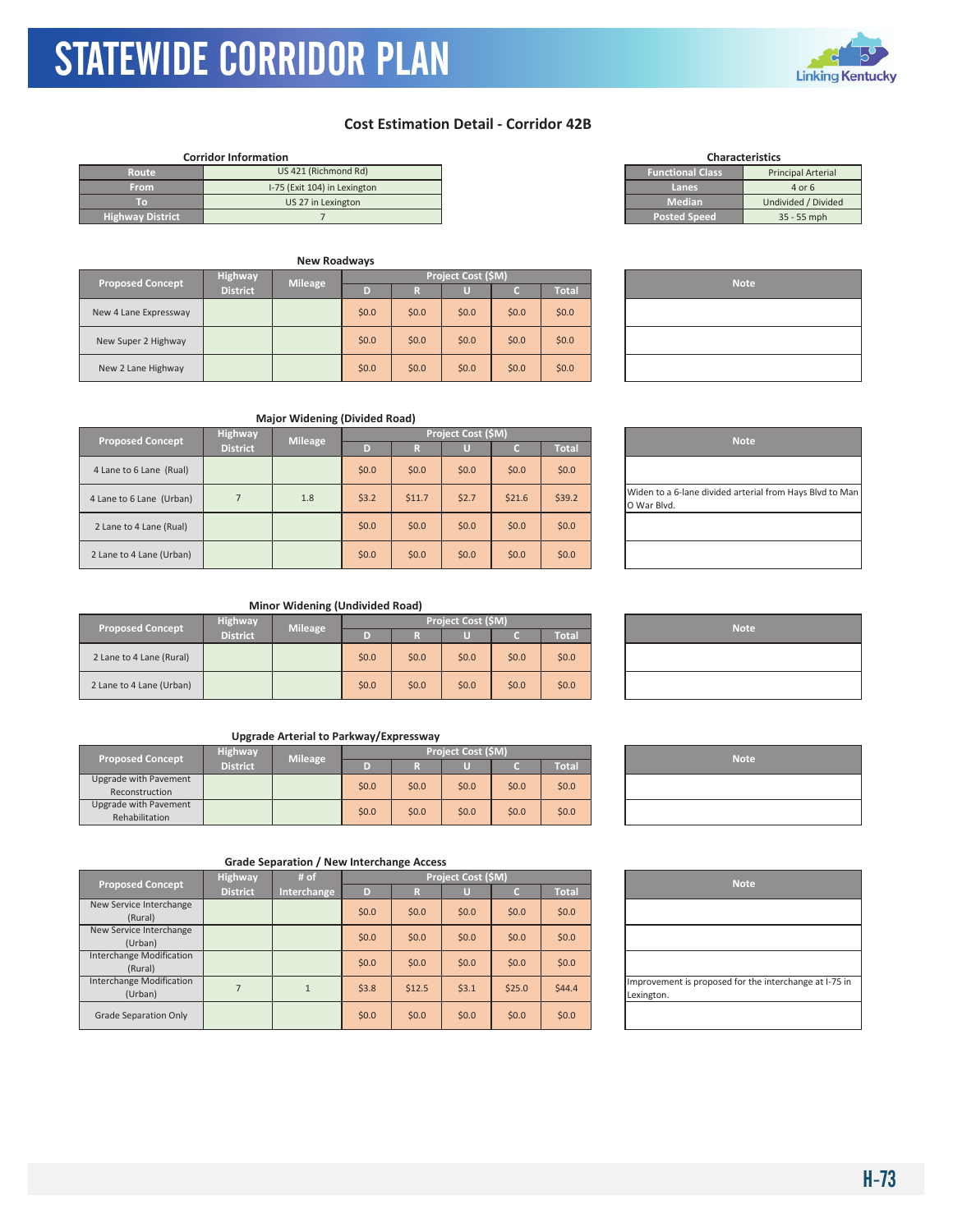

#### **Major Intersection Improvement**

| <b>Existing Facility</b>      | <b>Highway</b>  | /# of               | <b>Project Cost (\$M)</b> |        |         |        |         | <b>Note</b>                    |
|-------------------------------|-----------------|---------------------|---------------------------|--------|---------|--------|---------|--------------------------------|
|                               | <b>District</b> | <b>Intersection</b> | D                         |        |         |        | Total   |                                |
| >= 4 Lanes in Both Directions |                 | 18                  | \$10.8                    | \$39.6 | \$9.0   | \$72.0 | \$131.4 | Spot improvements at 18 inters |
| < 4 Lanes in Both Directions  |                 |                     | \$0.0                     | \$0.0  | \$0.0\$ | \$0.0  | \$0.0   |                                |

| <b>Note</b>                            |  |
|----------------------------------------|--|
| Spot improvements at 18 intersections. |  |
|                                        |  |

## **Major Structure**

| <b>Proposed Concept</b> | <b>Highway</b>  | Deck Area (sq | <b>Project Cost (\$M)</b> |         |       |         |              | <b>Note</b> |
|-------------------------|-----------------|---------------|---------------------------|---------|-------|---------|--------------|-------------|
|                         | <b>District</b> | f(t)          |                           |         |       |         | <b>Total</b> |             |
| Bridge - Replacement    |                 |               | \$0.0\$                   | \$0.0\$ | \$0.0 | \$0.0   | \$0.0\$      |             |
| Bridge - Rehabilitation |                 |               | \$0.0                     | \$0.0\$ | \$0.0 | \$0.0\$ | \$0.0\$      |             |

| <b>Note</b> |
|-------------|
|             |
|             |

## **Summary of Total Cost (\$M)**

| Design       | \$17.8  |
|--------------|---------|
| <b>ROW</b>   | \$63.8  |
| Utility      | \$14.8  |
| Construction | \$118.6 |
| <b>TOTAL</b> | \$215.0 |

## Additional Notes:

1. The cost estimation may not include additional costs to address the potential impacts of major utilities (e.g., gas line, major water supplier, transmission line) within the proximity of the corridor, due to the lack of data when the report was prepared. Further investigation is recommended in future studies.

2. Cost estimation was based on 2020 dollars. There is a 1-3% inflation rate. Estimated cost could vary -50% to +250% of the actual number (as a rule of thumb).

3. The widening of a 2-lane facility to a 3-lane facility (with TWLTL or alternating passing lane) is considered as "Minor Widening (Undivided Road) - 2 Lane to 4 Lane".

4. Major structure costs only include bridges that are within the corridor sections for proposed widening improvements.

5. Cost estimation does not account for KYTC projects that are included in the proposed improvement concepts and are already under construction.

6. Shoulder widening is not included in the cost estimation, as it is a relatively minor cost.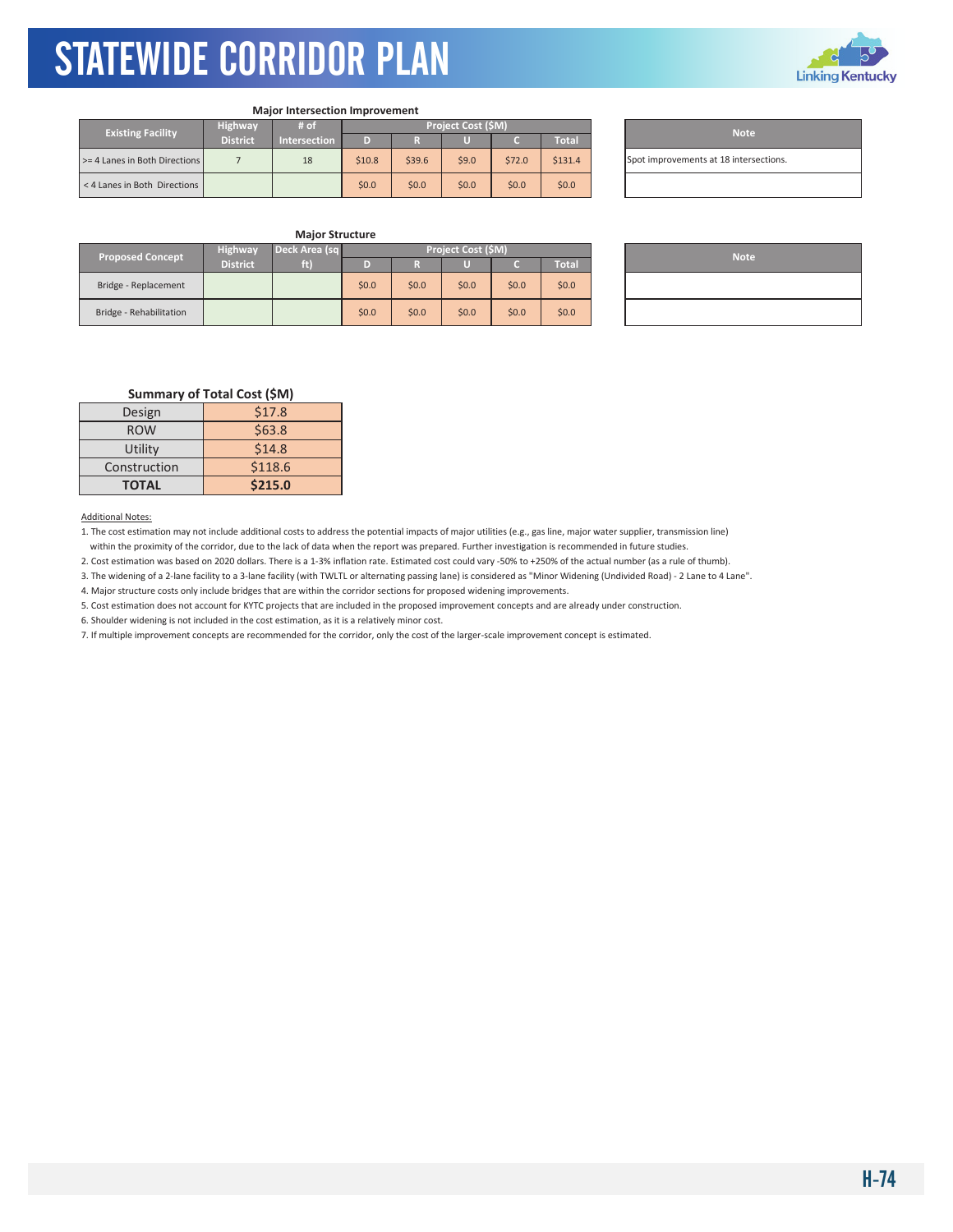KYTC Statewide Corridor Plan

## **Cost Estimation Detail ‐ Corridor 44A**

|                         | <b>Corridor Information</b> |                         | <b>Characteristics</b> |  |  |
|-------------------------|-----------------------------|-------------------------|------------------------|--|--|
| Route                   | <b>KY 44</b>                | <b>Functional Class</b> | <b>Minor Arterial</b>  |  |  |
| <b>From</b>             | $1-65$                      | Lanes                   |                        |  |  |
| Tο                      | KY 1319                     | <b>Median</b>           | Undivided              |  |  |
| <b>Highway District</b> |                             | <b>Posted Speed</b>     | 45 or 55 mph           |  |  |

|                         | <b>New Roadways</b> |                |                    |         |       |             |         |                                                                                                   |
|-------------------------|---------------------|----------------|--------------------|---------|-------|-------------|---------|---------------------------------------------------------------------------------------------------|
| <b>Proposed Concept</b> | <b>Highway</b>      |                | Project Cost (\$M) |         |       | <b>Note</b> |         |                                                                                                   |
|                         | <b>District</b>     | <b>Mileage</b> |                    | R       |       |             | Total   |                                                                                                   |
| New 4 Lane Expressway   | 5                   | 7.9            | \$11.9             | \$15.8  | \$3.2 | \$79.0      | \$109.8 | Propose a 4-lane divided arteri<br>alignment starting west of Mt.<br>of the new connector concept |
| New Super 2 Highway     |                     |                | \$0.0              | \$0.0\$ | \$0.0 | \$0.0\$     | \$0.0\$ |                                                                                                   |
| New 2 Lane Highway      |                     |                | \$0.0              | \$0.0\$ | \$0.0 | \$0.0\$     | \$0.0\$ |                                                                                                   |

| <b>FRITING POSTED IN LATER</b> | 1            |
|--------------------------------|--------------|
| Lanes                          |              |
| Median                         | Undivided    |
| <b>Posted Speed</b>            | 45 or 55 mph |
|                                |              |
|                                |              |

**Characteristics**

| <b>Note</b>                                                                                                                                                  |
|--------------------------------------------------------------------------------------------------------------------------------------------------------------|
| Propose a 4-lane divided arterial connector on a new<br>alignment starting west of Mt. Washington. Alignment<br>of the new connector concept is preliminary. |
|                                                                                                                                                              |

## **Major Widening (Divided Road)**

| <b>Proposed Concept</b>  | <b>Highway</b><br><b>Mileage</b> |  |         |         | <b>Project Cost (\$M)</b> | <b>Note</b> |         |  |
|--------------------------|----------------------------------|--|---------|---------|---------------------------|-------------|---------|--|
|                          | <b>District</b>                  |  | D       | R       |                           |             | Total   |  |
| 4 Lane to 6 Lane (Rual)  |                                  |  | \$0.0\$ | \$0.0\$ | \$0.0\$                   | \$0.0\$     | \$0.0\$ |  |
| 4 Lane to 6 Lane (Urban) |                                  |  | \$0.0\$ | \$0.0\$ | \$0.0                     | \$0.0\$     | \$0.0\$ |  |
| 2 Lane to 4 Lane (Rual)  |                                  |  | \$0.0\$ | \$0.0\$ | \$0.0\$                   | \$0.0\$     | \$0.0\$ |  |
| 2 Lane to 4 Lane (Urban) |                                  |  | \$0.0\$ | \$0.0\$ | \$0.0                     | \$0.0\$     | \$0.0\$ |  |

| <b>Note</b> |  |
|-------------|--|
|             |  |
|             |  |
|             |  |
|             |  |

Upgrade KY 44 to a 3‐lane arterial facility with a TWLTL or an alternating passing lane from I‐65 to west of Mt.

## **Minor Widening (Undivided Road)**

| <b>Proposed Concept</b>  | Highway         | <b>Mileage</b> | <b>Project Cost (\$M)</b> | <b>Note</b> |       |         |          |                                                                                    |
|--------------------------|-----------------|----------------|---------------------------|-------------|-------|---------|----------|------------------------------------------------------------------------------------|
|                          | <b>District</b> |                |                           | R           |       |         | Total    |                                                                                    |
| 2 Lane to 4 Lane (Rural) |                 |                | \$8.4                     | \$11.2      | \$2.2 | \$56.0  | \$77.8\$ | Upgrade KY 44 to a 3-lane arter<br>or an alternating passing lane f<br>Washington. |
| 2 Lane to 4 Lane (Urban) |                 |                | \$0.0\$                   | \$0.0\$     | \$0.0 | \$0.0\$ | \$0.0\$  |                                                                                    |

## **Upgrade Arterial to Parkway/Expressway**

| <b>Highway</b><br><b>Proposed Concept</b> |                 | <b>Mileage</b> | Project Cost (\$M) |         |       |       |         |  | <b>Note</b> |
|-------------------------------------------|-----------------|----------------|--------------------|---------|-------|-------|---------|--|-------------|
|                                           | <b>District</b> |                |                    | M       |       |       | Total   |  |             |
| Upgrade with Pavement<br>Reconstruction   |                 |                | \$0.0\$            | \$0.0\$ | \$0.0 | \$0.0 | \$0.0\$ |  |             |
| Upgrade with Pavement<br>Rehabilitation   |                 |                | \$0.0\$            | \$0.0\$ | \$0.0 | \$0.0 | \$0.0\$ |  |             |

| <b>Proposed Concept</b>             | Highway         | # of        |         | Project Cost (\$M) |         |         |              | <b>Note</b>                   |
|-------------------------------------|-----------------|-------------|---------|--------------------|---------|---------|--------------|-------------------------------|
|                                     | <b>District</b> | Interchange | D       | R                  |         | TO.     | <b>Total</b> |                               |
| New Service Interchange<br>(Rural)  |                 |             | \$0.0\$ | \$0.0\$            | \$0.0\$ | \$0.0\$ | \$0.0\$      |                               |
| New Service Interchange<br>(Urban)  |                 |             | \$0.0\$ | \$0.0\$            | \$0.0\$ | \$0.0\$ | \$0.0\$      |                               |
| Interchange Modification<br>(Rural) | 5               |             | \$3.0   | \$10.0             | \$2.5   | \$20.0  | \$35.5       | Improvement is proposed for t |
| Interchange Modification<br>(Urban) |                 |             | \$0.0\$ | \$0.0\$            | \$0.0\$ | \$0.0   | \$0.0        |                               |
| <b>Grade Separation Only</b>        |                 |             | \$0.0\$ | \$0.0\$            | \$0.0\$ | \$0.0   | \$0.0\$      |                               |

| <b>Note</b> |
|-------------|
|             |
|             |

| <b>Note</b>                                          |  |
|------------------------------------------------------|--|
|                                                      |  |
|                                                      |  |
| Improvement is proposed for the interchange at I-65. |  |
|                                                      |  |
|                                                      |  |

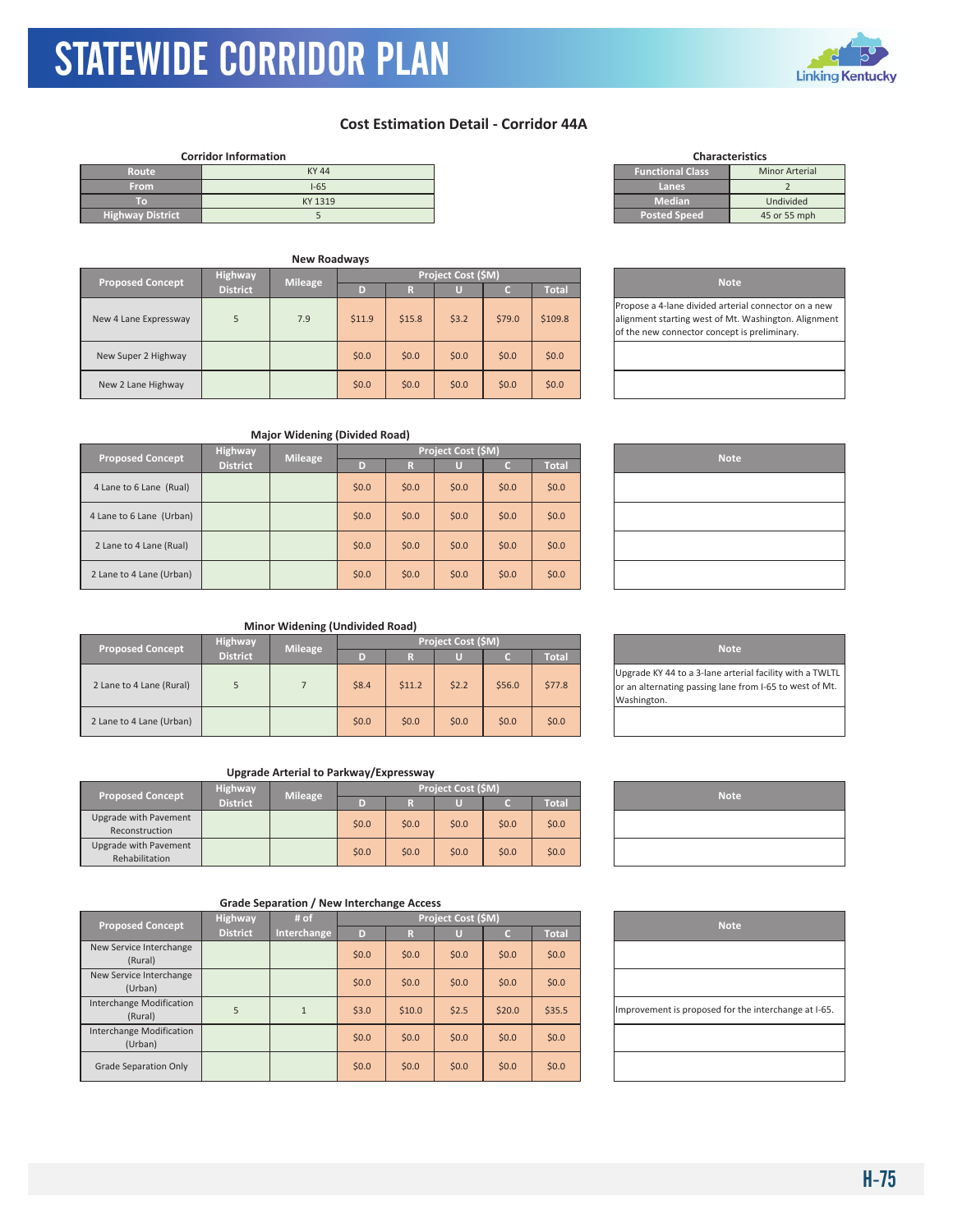

#### **Major Intersection Improvement**

| <b>Existing Facility</b>      | <b>Highway</b>  | # of                |       |       | <b>Project Cost (SM)</b> | <b>Note</b> |              |                                |
|-------------------------------|-----------------|---------------------|-------|-------|--------------------------|-------------|--------------|--------------------------------|
|                               | <b>District</b> | <b>Intersection</b> | T).   |       |                          |             | <b>Total</b> |                                |
| >= 4 Lanes in Both Directions |                 |                     | \$0.6 | \$2.2 | \$0.5                    | \$4.0       | \$7.3        | Spot improvements at 1 interse |
| < 4 Lanes in Both Directions  |                 |                     | \$1.9 | \$6.9 | \$1.6                    | \$12.5      | \$22.8       | Spot improvements at 5 interse |

Spot improvements at 1 intersection. Spot improvements at 5 intersections.

## **Major Structure**

| <b>Proposed Concept</b> | Deck Area (sq   |        |         | <b>Project Cost (SM)</b> | <b>Note</b> |       |              |                             |
|-------------------------|-----------------|--------|---------|--------------------------|-------------|-------|--------------|-----------------------------|
|                         | <b>District</b> | ft)    |         |                          |             |       | <b>Total</b> |                             |
| Bridge - Replacement    |                 |        | \$0.0\$ | \$0.0\$                  | \$0.0       | \$0.0 | \$0.0\$      |                             |
| Bridge - Rehabilitation |                 | 14.112 | \$0.7   | \$0.4\$                  | \$0.1       | 54.2  | \$5.4        | Rehab/widening is recommend |

| <b>Note</b>                                   |
|-----------------------------------------------|
|                                               |
| Rehab/widening is recommended for one bridge. |

## **Summary of Total Cost (\$M)**

| Design       | \$26.4  |
|--------------|---------|
| <b>ROW</b>   | \$46.4  |
| Utility      | \$10.1  |
| Construction | \$175.7 |
| <b>TOTAL</b> | \$258.7 |

### Additional Notes:

1. The cost estimation may not include additional costs to address the potential impacts of major utilities (e.g., gas line, major water supplier, transmission line) within the proximity of the corridor, due to the lack of data when the report was prepared. Further investigation is recommended in future studies.

2. Cost estimation was based on 2020 dollars. There is a 1‐3% inflation rate. Estimated cost could vary ‐50% to +250% of the actual number (as a rule of thumb).

3. The widening of a 2‐lane facility to a 3‐lane facility (with TWLTL or alternating passing lane) is considered as "Minor Widening (Undivided Road) ‐ 2 Lane to 4 Lane".

4. Major structure costs only include bridges that are within the corridor sections for proposed widening improvements.

5. Cost estimation does not account for KYTC projects that are included in the proposed improvement concepts and are already under construction.

6. Shoulder widening is not included in the cost estimation, as it is a relatively minor cost.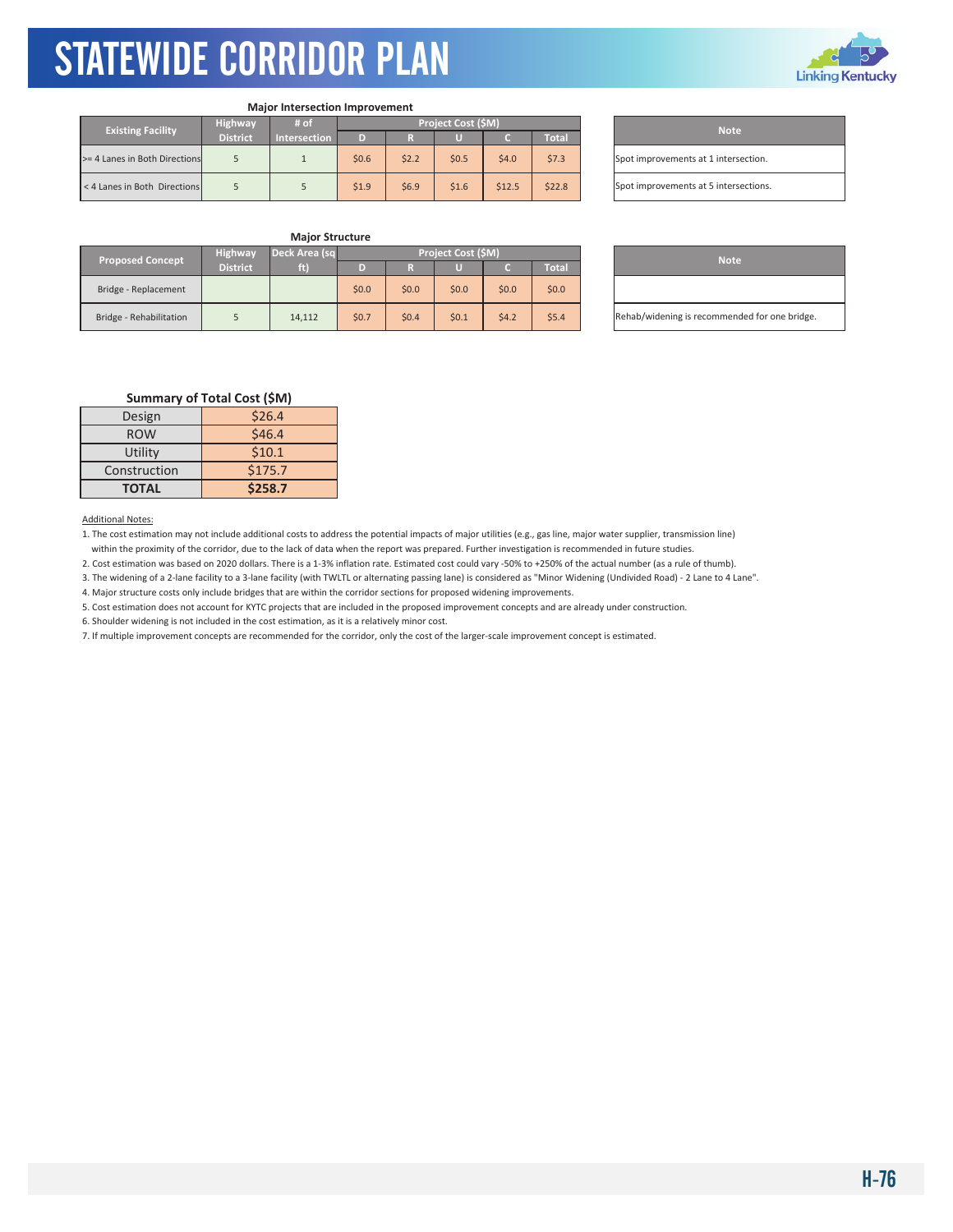KYTC Statewide Corridor Plan

## **Cost Estimation Detail ‐ Corridor 44B**

|                         | <b>Corridor Information</b> |                         | <b>Characteristics</b> |
|-------------------------|-----------------------------|-------------------------|------------------------|
| Route                   | <b>KY 44</b>                | <b>Functional Class</b> | <b>Minor Arteria</b>   |
| <b>From</b>             | KY 1319                     | Lanes                   |                        |
|                         | <b>KY 55</b>                | <b>Median</b>           | Undivided              |
| <b>Highway District</b> |                             | <b>Posted Speed</b>     | 35 - 55 mph            |

|                         |                 | <b>New Roadways</b> |         |         |                    |             |              |                                                                                        |
|-------------------------|-----------------|---------------------|---------|---------|--------------------|-------------|--------------|----------------------------------------------------------------------------------------|
| <b>Proposed Concept</b> | <b>Highway</b>  | <b>Mileage</b>      |         |         | Project Cost (\$M) | <b>Note</b> |              |                                                                                        |
|                         | <b>District</b> |                     |         | R       |                    |             | <b>Total</b> |                                                                                        |
| New 4 Lane Expressway   | 5               | 3.8                 | \$5.7   | \$7.6   | \$1.5              | \$38.0      | \$52.8\$     | Construction of a 4-lane divide<br>alignment is part of the propos<br>KY 44 and KY 55. |
| New Super 2 Highway     |                 |                     | \$0.0\$ | \$0.0\$ | \$0.0\$            | \$0.0\$     | \$0.0        |                                                                                        |
| New 2 Lane Highway      |                 |                     | \$0.0\$ | \$0.0\$ | \$0.0\$            | \$0.0\$     | \$0.0        |                                                                                        |

| <b>Functional Class</b> | <b>Minor Arterial</b> |
|-------------------------|-----------------------|
| Lanes                   | 2                     |
| <b>Median</b>           | Undivided             |
| <b>Posted Speed</b>     | $35 - 55$ mph         |
|                         |                       |
|                         |                       |
|                         |                       |

**Characteristics**

| <b>Note</b>                                                                                                                   |
|-------------------------------------------------------------------------------------------------------------------------------|
| Construction of a 4-lane divided arterial on a new<br>alignment is part of the proposed connector between<br>KY 44 and KY 55. |
|                                                                                                                               |
|                                                                                                                               |

## **Major Widening (Divided Road)**

| <b>Proposed Concept</b>  | <b>Highway</b>  | <b>Mileage</b> |         |         | <b>Project Cost (\$M)</b> |         |              | <b>Note</b>                                                                         |
|--------------------------|-----------------|----------------|---------|---------|---------------------------|---------|--------------|-------------------------------------------------------------------------------------|
|                          | <b>District</b> |                | D       | R       |                           |         | <b>Total</b> |                                                                                     |
| 4 Lane to 6 Lane (Rual)  |                 |                | \$0.0\$ | \$0.0\$ | \$0.0\$                   | \$0.0\$ | \$0.0\$      |                                                                                     |
| 4 Lane to 6 Lane (Urban) |                 |                | \$0.0\$ | \$0.0\$ | \$0.0\$                   | \$0.0\$ | \$0.0\$      |                                                                                     |
| 2 Lane to 4 Lane (Rual)  | 5               | 2.7            | \$2.7   | \$5.4   | \$1.1                     | \$27.0  | \$36.2\$     | Upgrade of the exsting KY 1169<br>arterial is part of the proposed<br>44 and KY 55. |
| 2 Lane to 4 Lane (Urban) |                 |                | \$0.0\$ | \$0.0\$ | \$0.0\$                   | \$0.0\$ | \$0.0\$      |                                                                                     |

| <b>Note</b>                                                                                                                  |
|------------------------------------------------------------------------------------------------------------------------------|
|                                                                                                                              |
|                                                                                                                              |
| Upgrade of the exsting KY 1169 to a 4-lane divided<br>arterial is part of the proposed connector between KY<br>44 and KY 55. |
|                                                                                                                              |

## **Minor Widening (Undivided Road)**

| <b>Proposed Concept</b>  | <b>Highway</b>  | <b>Mileage</b> |         |         | Project Cost (\$M) |         |              | <b>Note</b> |
|--------------------------|-----------------|----------------|---------|---------|--------------------|---------|--------------|-------------|
|                          | <b>District</b> |                |         | R       |                    |         | <b>Total</b> |             |
| 2 Lane to 4 Lane (Rural) |                 |                | \$0.0\$ | \$0.0\$ | \$0.0              | \$0.0\$ | \$0.0\$      |             |
| 2 Lane to 4 Lane (Urban) |                 |                | \$0.0\$ | \$0.0\$ | \$0.0              | \$0.0\$ | \$0.0        |             |

## **Upgrade Arterial to Parkway/Expressway**

| <b>Proposed Concept</b>                 | <b>Highway</b>  | <b>Mileage</b> |         |         | <b>Project Cost (\$M)</b> |         |              |  | <b>Note</b> |
|-----------------------------------------|-----------------|----------------|---------|---------|---------------------------|---------|--------------|--|-------------|
|                                         | <b>District</b> |                | D)      |         |                           |         | <b>Total</b> |  |             |
| Upgrade with Pavement<br>Reconstruction |                 |                | \$0.0\$ | \$0.0\$ | \$0.0                     | \$0.0\$ | \$0.0\$      |  |             |
| Upgrade with Pavement<br>Rehabilitation |                 |                | \$0.0\$ | \$0.0\$ | \$0.0\$                   | \$0.0\$ | \$0.0\$      |  |             |

| <b>Grade Separation / New Interchange Access</b> |  |  |  |  |  |
|--------------------------------------------------|--|--|--|--|--|
|--------------------------------------------------|--|--|--|--|--|

| <b>Proposed Concept</b>             | <b>Highway</b>  | # of        |         |         | <b>Project Cost (\$M)</b> |         |              | <b>Note</b> |
|-------------------------------------|-----------------|-------------|---------|---------|---------------------------|---------|--------------|-------------|
|                                     | <b>District</b> | Interchange | D       | R       |                           |         | <b>Total</b> |             |
| New Service Interchange<br>(Rural)  |                 |             | \$0.0\$ | \$0.0\$ | \$0.0\$                   | \$0.0\$ | \$0.0\$      |             |
| New Service Interchange<br>(Urban)  |                 |             | \$0.0\$ | \$0.0\$ | \$0.0\$                   | \$0.0\$ | \$0.0\$      |             |
| Interchange Modification<br>(Rural) |                 |             | \$0.0\$ | \$0.0\$ | \$0.0                     | \$0.0\$ | \$0.0\$      |             |
| Interchange Modification<br>(Urban) |                 |             | \$0.0\$ | \$0.0\$ | \$0.0                     | \$0.0\$ | \$0.0\$      |             |
| <b>Grade Separation Only</b>        |                 |             | \$0.0\$ | \$0.0\$ | \$0.0                     | \$0.0\$ | \$0.0\$      |             |

| <b>Note</b> |  |
|-------------|--|
|             |  |

| <b>Note</b> |
|-------------|
|             |
|             |
|             |
|             |
|             |



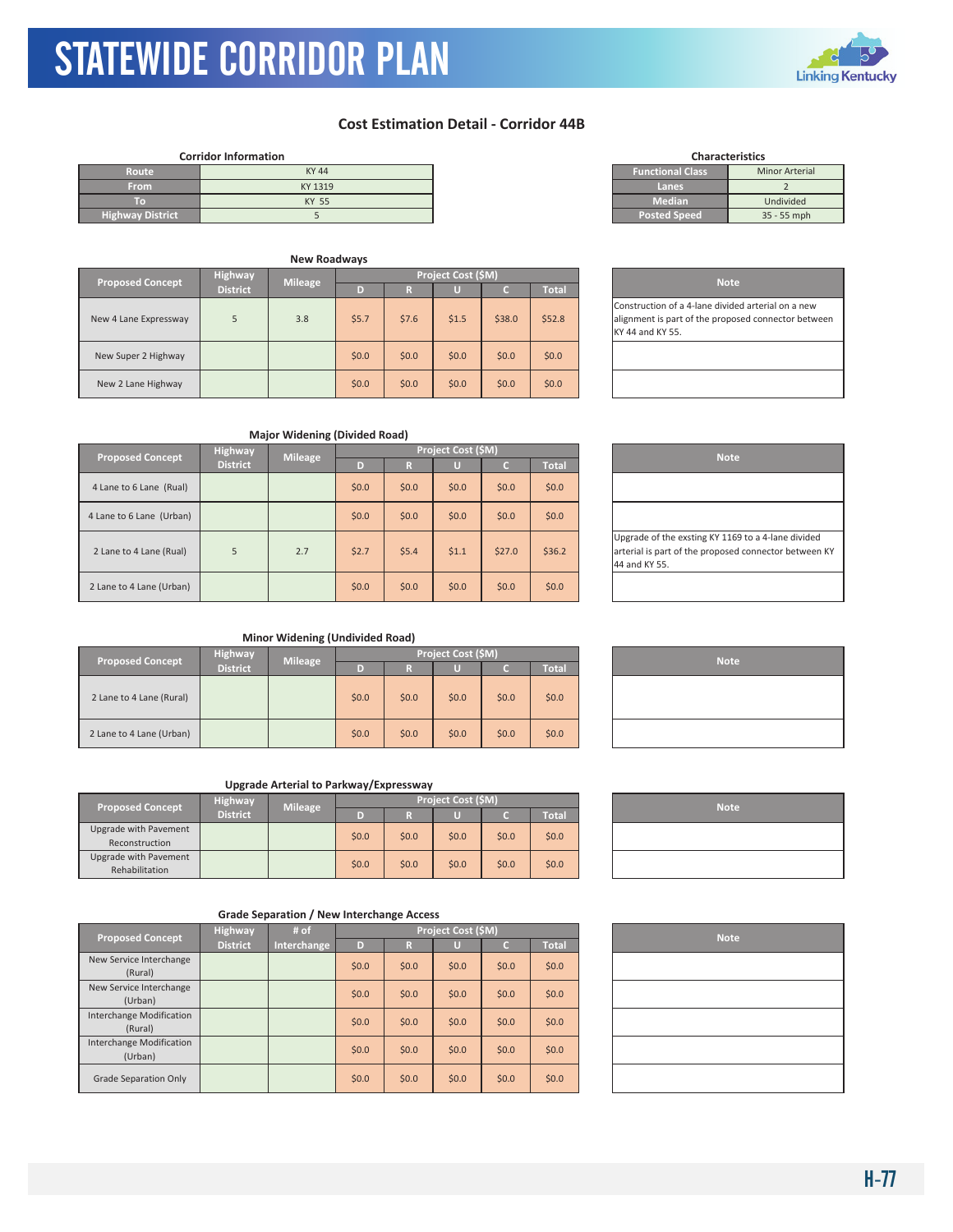

#### **Major Intersection Improvement**

| <b>Highway</b><br><b>Existing Facility</b> |                 | # of         |       |         | Project Cost (\$M) | <b>Note</b> |              |                                |
|--------------------------------------------|-----------------|--------------|-------|---------|--------------------|-------------|--------------|--------------------------------|
|                                            | <b>District</b> | Intersection | D     |         | П                  |             | <b>Total</b> |                                |
| >= 4 Lanes in Both Directions              |                 |              | \$0.0 | \$0.0\$ | \$0.0              | \$0.0       | \$0.0\$      |                                |
| < 4 Lanes in Both Directions               |                 |              | \$0.4 | \$1.4   | \$0.3              | \$2.5       | \$4.6\$      | Spot improvements at 1 interse |

| <b>Note</b>                          |
|--------------------------------------|
|                                      |
| Spot improvements at 1 intersection. |

## **Major Structure**

| <b>Proposed Concept</b> | <b>Highway</b>  | Project Cost (\$M)<br>Deck Area (sq |         |         |       |         |              | <b>Note</b> |  |
|-------------------------|-----------------|-------------------------------------|---------|---------|-------|---------|--------------|-------------|--|
|                         | <b>District</b> | ft)                                 |         |         |       |         | <b>Total</b> |             |  |
| Bridge - Replacement    |                 |                                     | \$0.0\$ | \$0.0\$ | \$0.0 | \$0.0\$ | \$0.0\$      |             |  |
| Bridge - Rehabilitation |                 |                                     | \$0.0\$ | \$0.0\$ | \$0.0 | \$0.0\$ | \$0.0\$      |             |  |

| <b>Note</b> |
|-------------|
|             |
|             |

## **Summary of Total Cost (\$M)**

| Design       | \$8.8  |
|--------------|--------|
| <b>ROW</b>   | \$14.4 |
| Utility      | \$2.9  |
| Construction | \$67.5 |
| <b>TOTAL</b> | \$93.6 |

### Additional Notes:

1. The cost estimation may not include additional costs to address the potential impacts of major utilities (e.g., gas line, major water supplier, transmission line) within the proximity of the corridor, due to the lack of data when the report was prepared. Further investigation is recommended in future studies.

2. Cost estimation was based on 2020 dollars. There is a 1‐3% inflation rate. Estimated cost could vary ‐50% to +250% of the actual number (as a rule of thumb).

3. The widening of a 2‐lane facility to a 3‐lane facility (with TWLTL or alternating passing lane) is considered as "Minor Widening (Undivided Road) ‐ 2 Lane to 4 Lane".

4. Major structure costs only include bridges that are within the corridor sections for proposed widening improvements.

5. Cost estimation does not account for KYTC projects that are included in the proposed improvement concepts and are already under construction.

6. Shoulder widening is not included in the cost estimation, as it is a relatively minor cost.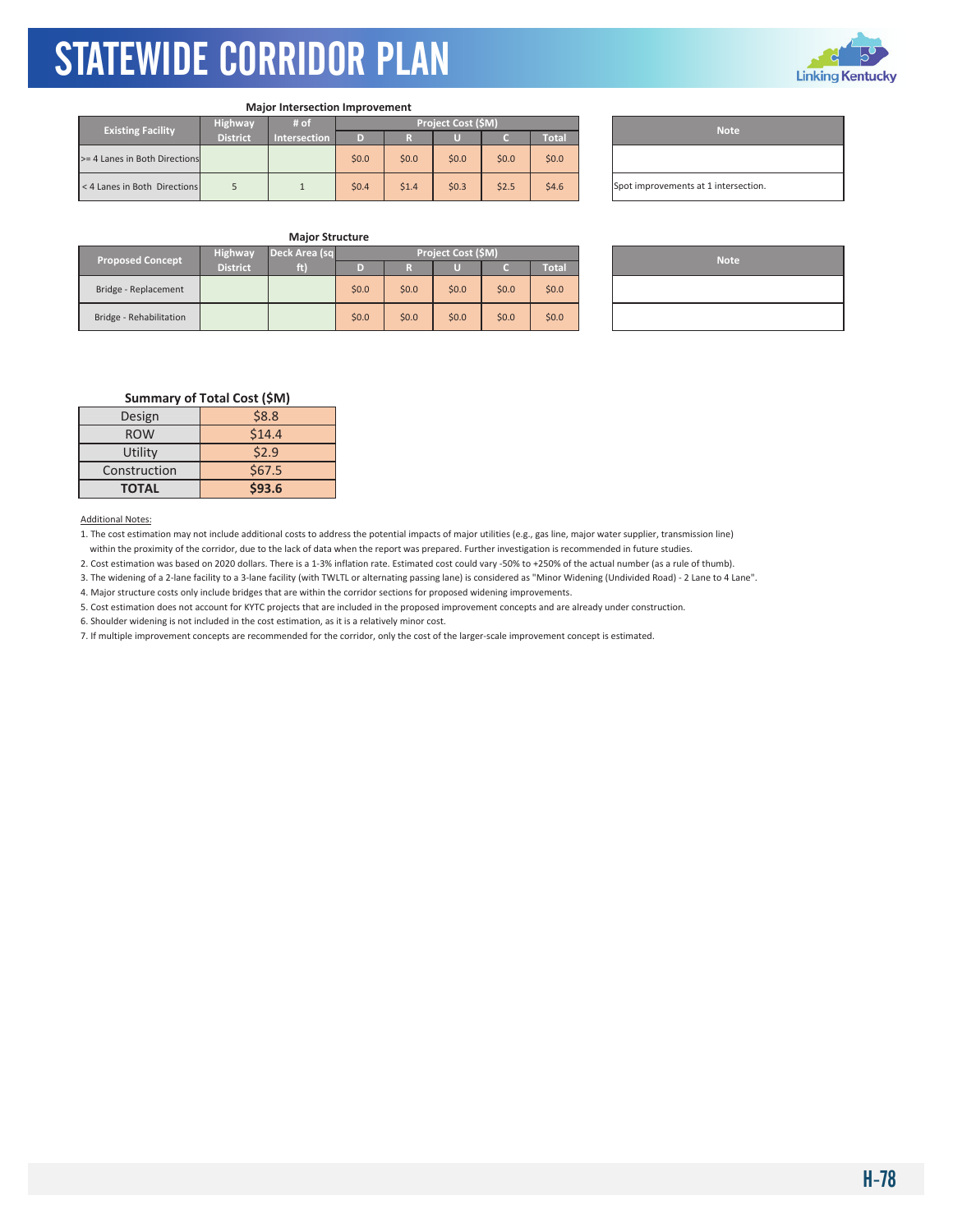## **Cost Estimation Detail - Corridor 46A**

|                         | <b>Corridor Information</b> |                         | <b>Characteristics</b> |
|-------------------------|-----------------------------|-------------------------|------------------------|
| Route                   | <b>KY 245</b>               | <b>Functional Class</b> | <b>Minor Arterial</b>  |
| <b>From</b>             | I-65 in Clermont            | Lanes                   | $2$ or 4               |
| ТΟ                      | <b>Bluegrass Parkway</b>    | <b>Median</b>           | Undivided / Divided    |
| <b>Highway District</b> |                             | <b>Posted Speed</b>     | 55 mph                 |

|                         | <b>New Roadways</b> |    |                    |         |       |              |         |  |  |             |
|-------------------------|---------------------|----|--------------------|---------|-------|--------------|---------|--|--|-------------|
| <b>Proposed Concept</b> | <b>Highway</b>      |    | Project Cost (\$M) |         |       |              |         |  |  | <b>Note</b> |
| <b>District</b>         | <b>Mileage</b>      | D) | R                  |         |       | <b>Total</b> |         |  |  |             |
| New 4 Lane Expressway   |                     |    | \$0.0\$            | \$0.0\$ | \$0.0 | \$0.0\$      | \$0.0\$ |  |  |             |
| New Super 2 Highway     |                     |    | \$0.0              | \$0.0\$ | \$0.0 | \$0.0\$      | \$0.0\$ |  |  |             |
| New 2 Lane Highway      |                     |    | \$0.0\$            | \$0.0\$ | \$0.0 | \$0.0\$      | \$0.0\$ |  |  |             |

|                     | <u>ITILIVI / \I LUI IUI</u> |
|---------------------|-----------------------------|
| Lanes               | 2 or 4                      |
| <b>Median</b>       | Undivided / Divided         |
| <b>Posted Speed</b> | 55 mph                      |
|                     |                             |
|                     |                             |

|  | <b>Note</b> |  |
|--|-------------|--|
|  |             |  |
|  |             |  |
|  |             |  |

## **Major Widening (Divided Road)**

| <b>Proposed Concept</b>  | <b>Highway</b>  | <b>Mileage</b> | Project Cost (\$M) |         |         |         |              | <b>Note</b> |
|--------------------------|-----------------|----------------|--------------------|---------|---------|---------|--------------|-------------|
|                          | <b>District</b> |                | D)                 | R       | u       | C       | <b>Total</b> |             |
| 4 Lane to 6 Lane (Rual)  |                 |                | \$0.0\$            | \$0.0\$ | \$0.0\$ | \$0.0\$ | \$0.0\$      |             |
| 4 Lane to 6 Lane (Urban) |                 |                | \$0.0\$            | \$0.0\$ | \$0.0\$ | \$0.0\$ | \$0.0\$      |             |
| 2 Lane to 4 Lane (Rual)  |                 |                | \$0.0\$            | \$0.0\$ | \$0.0\$ | \$0.0\$ | \$0.0\$      |             |
| 2 Lane to 4 Lane (Urban) |                 |                | \$0.0\$            | \$0.0\$ | \$0.0\$ | \$0.0\$ | \$0.0\$      |             |

| <b>Note</b> |
|-------------|
|             |
|             |
|             |
|             |

## **Minor Widening (Undivided Road)**

| <b>Proposed Concept</b>  | <b>Highway</b>  | <b>Mileage</b>    | Project Cost (\$M) |         |       |        |         |  | <b>Note</b>                                                         |  |
|--------------------------|-----------------|-------------------|--------------------|---------|-------|--------|---------|--|---------------------------------------------------------------------|--|
|                          | <b>District</b> |                   |                    |         |       |        | Total   |  |                                                                     |  |
| 2 Lane to 4 Lane (Rural) | 4, 5            | D4:3.3<br>D5: 1.7 | \$5.7              | \$4.7   | \$1.9 | \$26.8 | \$39.0  |  | Widen to a 3-lane facility from I<br>Hollow Rd) and from Deatsville |  |
| 2 Lane to 4 Lane (Urban) |                 |                   | \$0.0\$            | \$0.0\$ | \$0.0 | \$0.0  | \$0.0\$ |  |                                                                     |  |

## **Upgrade Arterial to Parkway/Expressway**

| <b>Proposed Concept</b>                 | <b>Highway</b>  | <b>Mileage</b> | Project Cost (\$M) |         |       |       |         |  | <b>Note</b> |
|-----------------------------------------|-----------------|----------------|--------------------|---------|-------|-------|---------|--|-------------|
|                                         | <b>District</b> |                |                    |         |       |       | Total   |  |             |
| Upgrade with Pavement<br>Reconstruction |                 |                | \$0.0\$            | \$0.0\$ | \$0.0 | \$0.0 | \$0.0\$ |  |             |
| Upgrade with Pavement<br>Rehabilitation |                 |                | \$0.0\$            | \$0.0\$ | \$0.0 | \$0.0 | \$0.0\$ |  |             |

## **Grade Separation / New Interchange Access**

| Highway<br># of<br><b>Proposed Concept</b> |                 |             |         |         | Project Cost (\$M) | <b>Note</b> |              |  |
|--------------------------------------------|-----------------|-------------|---------|---------|--------------------|-------------|--------------|--|
|                                            | <b>District</b> | Interchange | ÆΟ      | R       |                    | с           | <b>Total</b> |  |
| New Service Interchange<br>(Rural)         |                 |             | \$0.0\$ | \$0.0\$ | \$0.0              | \$0.0\$     | \$0.0\$      |  |
| New Service Interchange<br>(Urban)         |                 |             | \$0.0   | \$0.0\$ | \$0.0              | \$0.0\$     | \$0.0\$      |  |
| Interchange Modification<br>(Rural)        |                 |             | \$0.0\$ | \$0.0\$ | \$0.0              | \$0.0\$     | \$0.0\$      |  |
| Interchange Modification<br>(Urban)        |                 |             | \$0.0   | \$0.0\$ | \$0.0              | \$0.0\$     | \$0.0\$      |  |
| <b>Grade Separation Only</b>               |                 |             | \$0.0\$ | \$0.0\$ | \$0.0              | \$0.0\$     | \$0.0\$      |  |

| <b>Note</b> |  |
|-------------|--|
|             |  |
|             |  |
|             |  |

Widen to a 3-lane facility from I-65 to CR 1135 (Happy Hollow Rd) and from Deatsville to 1 mile east of Samuels.

|  | <b>Note</b> |  |  |
|--|-------------|--|--|
|  |             |  |  |
|  |             |  |  |
|  |             |  |  |
|  |             |  |  |
|  |             |  |  |

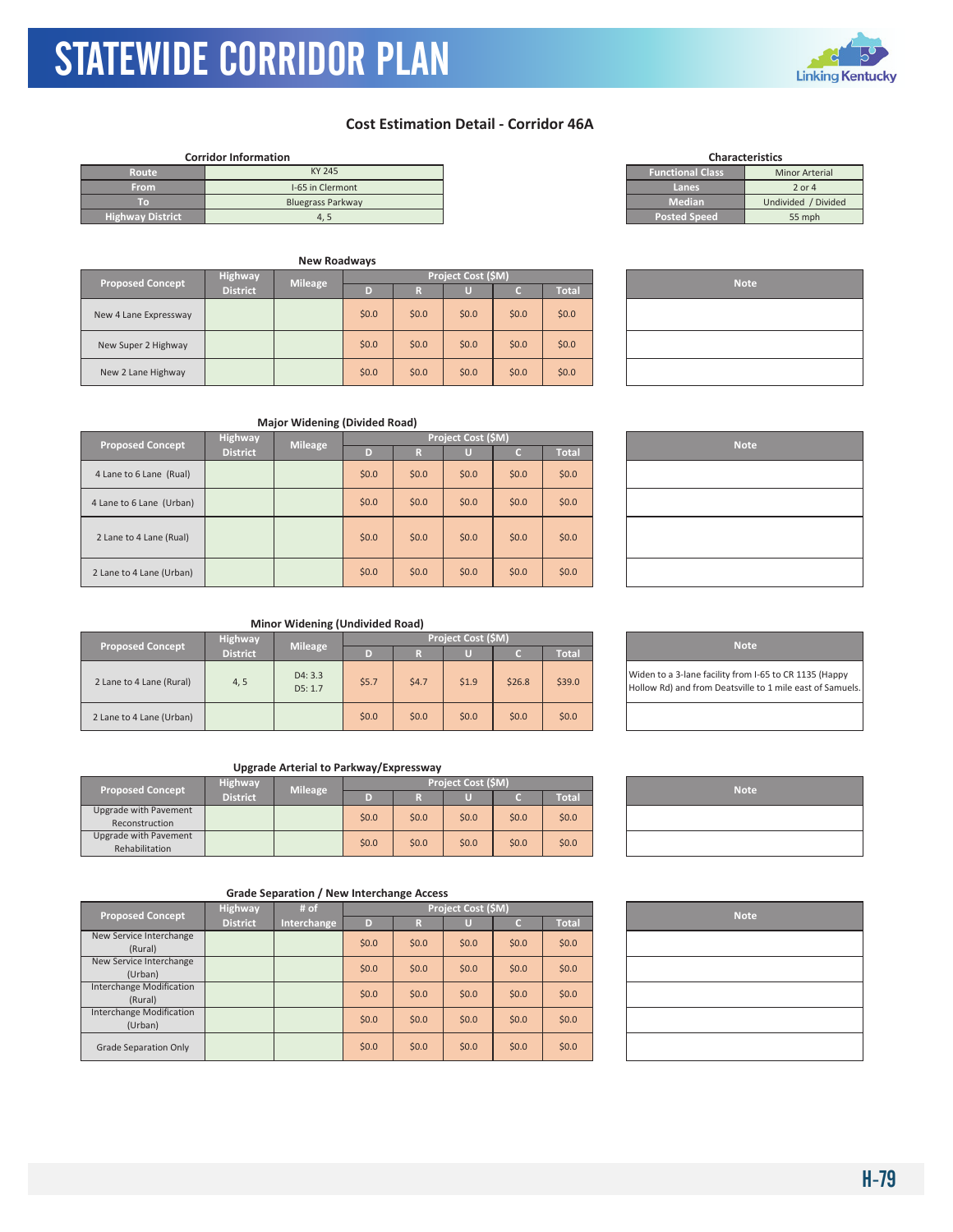

#### **Major Intersection Improvement**

| <b>Existing Facility</b>      | Highway         | # of                | <b>Project Cost (SM)</b> |         |       |        |              |  | <b>Note</b>                    |
|-------------------------------|-----------------|---------------------|--------------------------|---------|-------|--------|--------------|--|--------------------------------|
|                               | <b>District</b> | <b>Intersection</b> |                          |         |       |        | <b>Total</b> |  |                                |
| >= 4 Lanes in Both Directions |                 |                     | \$0.3                    | \$0.6\$ | \$0.9 | \$12.0 | \$13.8       |  | Spot improvements at 3 interse |
| <4 Lanes in Both Directions   |                 |                     | \$0.3                    | \$0.3   | \$0.3 | \$6.0  | \$6.9        |  | Spot improvements at 3 interse |

| <b>Note</b>                           |
|---------------------------------------|
| Spot improvements at 3 intersections. |
| Spot improvements at 3 intersections. |

## **Major Structure**

| <b>Proposed Concept</b> | <b>Highway</b>  | Deck Area (sq    | Project Cost (\$M) |         |         |         |              | <b>Note</b> |  |  |  |
|-------------------------|-----------------|------------------|--------------------|---------|---------|---------|--------------|-------------|--|--|--|
|                         | <b>District</b> | $f$ is $\lambda$ |                    |         |         |         | <b>Total</b> |             |  |  |  |
| Bridge - Replacement    |                 |                  | \$0.0\$            | \$0.0\$ | \$0.0   | \$0.0\$ | \$0.0\$      |             |  |  |  |
| Bridge - Rehabilitation |                 |                  | \$0.0              | \$0.0\$ | \$0.0\$ | \$0.0\$ | \$0.0\$      |             |  |  |  |

| <b>Note</b> |
|-------------|
|             |
|             |

## **Summary of Total Cost (\$M)**

| Design       | \$6.3  |
|--------------|--------|
| <b>ROW</b>   | \$5.6  |
| Utility      | \$3.1  |
| Construction | \$44.8 |
| <b>TOTAL</b> | \$59.7 |

### Additional Notes:

1. The cost estimation may not include additional costs to address the potential impacts of major utilities (e.g., gas line, major water supplier, transmission line) within the proximity of the corridor, due to the lack of data when the report was prepared. Further investigation is recommended in future studies.

2. Cost estimation was based on 2020 dollars. There is a 1-3% inflation rate. Estimated cost could vary -50% to +250% of the actual number (as a rule of thumb).

3. The widening of a 2-lane facility to a 3-lane facility (with TWLTL or alternating passing lane) is considered as "Minor Widening (Undivided Road) - 2 Lane to 4 Lane".

4. Major structure costs only include bridges that are within the corridor sections for proposed widening improvements.

5. Cost estimation does not account for KYTC projects that are included in the proposed improvement concepts and are already under construction.

6. Shoulder widening is not included in the cost estimation, as it is a relatively minor cost.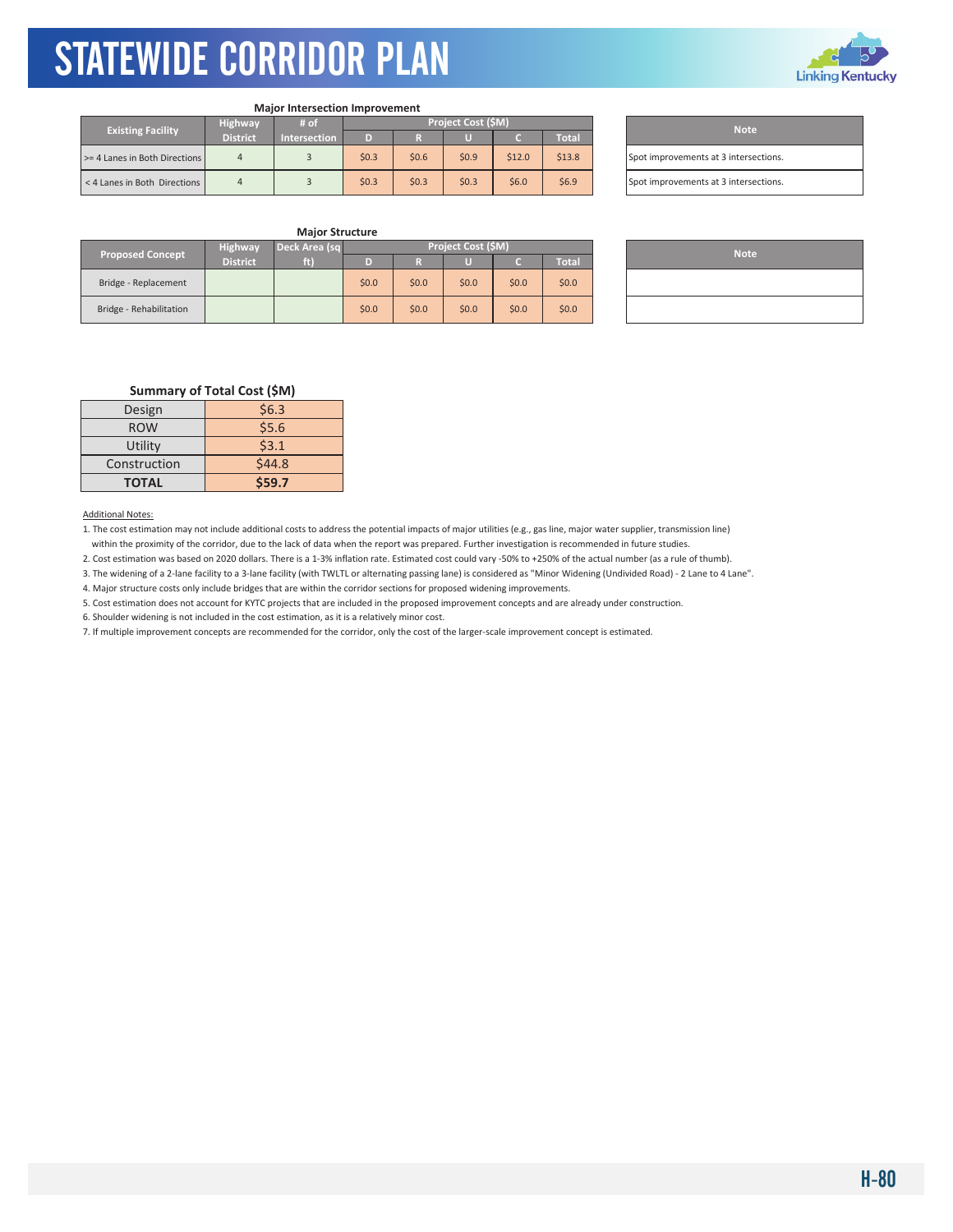## STATEWIDE CORRIDOR PLAN KYTC Statewide Corridor Plan

## **Cost Estimation Detail ‐ Corridor 46B**

## **Corridor Information**

| Route                   | <b>US 150</b>            | <b>Functional Class</b> | Principal Arterial or Mi<br>Arterial |
|-------------------------|--------------------------|-------------------------|--------------------------------------|
| <b>From</b>             | <b>Bluegrass Parkway</b> | / Lanes                 | 2 or 4                               |
| IO)                     | $-75$                    | <b>Median</b>           | Undivided / Divided                  |
| <b>Highway District</b> | 4, 7, 8                  | <b>Posted Speed</b>     | 55 mph                               |

|  |                         |                 | <b>New Roadways</b> |         |         |                    |       |              |  |  |
|--|-------------------------|-----------------|---------------------|---------|---------|--------------------|-------|--------------|--|--|
|  | <b>Proposed Concept</b> | <b>Highway</b>  |                     |         |         | Project Cost (\$M) |       | <b>Note</b>  |  |  |
|  |                         | <b>District</b> | <b>Mileage</b>      | D       | м       |                    |       | <b>Total</b> |  |  |
|  | New 4 Lane Expressway   |                 |                     | \$0.0\$ | \$0.0\$ | \$0.0\$            | \$0.0 | \$0.0\$      |  |  |
|  | New Super 2 Highway     |                 |                     | \$0.0\$ | \$0.0   | \$0.0\$            | \$0.0 | \$0.0\$      |  |  |
|  | New 2 Lane Highway      |                 |                     | \$0.0\$ | \$0.0   | \$0.0\$            | \$0.0 | \$0.0\$      |  |  |

| <b>Characteristics</b>  |                             |  |  |  |  |  |  |  |  |
|-------------------------|-----------------------------|--|--|--|--|--|--|--|--|
|                         | Principal Arterial or Minor |  |  |  |  |  |  |  |  |
| <b>Functional Class</b> | Arterial                    |  |  |  |  |  |  |  |  |
| Lanes                   | $2$ or 4                    |  |  |  |  |  |  |  |  |
| <b>Median</b>           | Undivided / Divided         |  |  |  |  |  |  |  |  |
| <b>Posted Speed</b>     | 55 mph                      |  |  |  |  |  |  |  |  |
|                         |                             |  |  |  |  |  |  |  |  |

| <b>Note</b> |  |
|-------------|--|
|             |  |
|             |  |
|             |  |

## **Major Widening (Divided Road)**

| <b>Proposed Concept</b>  | Highway<br><b>Mileage</b> |  |         |         | Project Cost (\$M) |         | <b>Note</b>  |  |
|--------------------------|---------------------------|--|---------|---------|--------------------|---------|--------------|--|
|                          | <b>District</b>           |  | D       | R       | ٠                  |         | <b>Total</b> |  |
| 4 Lane to 6 Lane (Rual)  |                           |  | \$0.0\$ | \$0.0\$ | \$0.0              | \$0.0\$ | \$0.0\$      |  |
| 4 Lane to 6 Lane (Urban) |                           |  | \$0.0\$ | \$0.0\$ | \$0.0              | \$0.0\$ | \$0.0\$      |  |
| 2 Lane to 4 Lane (Rual)  |                           |  | \$0.0\$ | \$0.0\$ | \$0.0              | \$0.0\$ | \$0.0\$      |  |
| 2 Lane to 4 Lane (Urban) |                           |  | \$0.0\$ | \$0.0\$ | \$0.0              | \$0.0\$ | \$0.0\$      |  |

| <b>Note</b> |
|-------------|
|             |
|             |
|             |
|             |

## **Minor Widening (Undivided Road)**

| <b>Proposed Concept</b>  | <b>Highway</b><br><b>Mileage</b><br><b>District</b> |  |       | Project Cost (\$M) | <b>Note</b> |         |              |  |
|--------------------------|-----------------------------------------------------|--|-------|--------------------|-------------|---------|--------------|--|
|                          |                                                     |  |       |                    |             |         | <b>Total</b> |  |
| 2 Lane to 4 Lane (Rural) |                                                     |  | \$0.0 | \$0.0\$            | \$0.0       | \$0.0\$ | \$0.0        |  |
| 2 Lane to 4 Lane (Urban) |                                                     |  | \$0.0 | \$0.0\$            | \$0.0       | \$0.0\$ | \$0.0        |  |

## **Upgrade Arterial to Parkway/Expressway**

| <b>Proposed Concept</b> |                                         | Highway         | <b>Mileage</b> | <b>Project Cost (\$M)</b> |         |       |       |              |  |  | <b>Note</b> |
|-------------------------|-----------------------------------------|-----------------|----------------|---------------------------|---------|-------|-------|--------------|--|--|-------------|
|                         |                                         | <b>District</b> |                | D                         | œ       |       |       | <b>Total</b> |  |  |             |
|                         | Upgrade with Pavement<br>Reconstruction |                 |                | \$0.0\$                   | \$0.0\$ | \$0.0 | \$0.0 | \$0.0        |  |  |             |
|                         | Upgrade with Pavement<br>Rehabilitation |                 |                | \$0.0                     | \$0.0\$ | \$0.0 | \$0.0 | \$0.0        |  |  |             |

| <b>Note</b> |
|-------------|
|             |
|             |

|                                     | Highway         | $#$ of      |         |       | Project Cost (\$M) |         |              | <b>Note</b>                                                                                       |
|-------------------------------------|-----------------|-------------|---------|-------|--------------------|---------|--------------|---------------------------------------------------------------------------------------------------|
| <b>Proposed Concept</b>             | <b>District</b> | Interchange | D       | R     | u                  | c       | <b>Total</b> |                                                                                                   |
| New Service Interchange<br>(Rural)  |                 |             | \$0.0\$ | \$0.0 | \$0.0\$            | \$0.0\$ | \$0.0\$      |                                                                                                   |
| New Service Interchange<br>(Urban)  |                 |             | \$0.0\$ | \$0.0 | \$0.0              | \$0.0\$ | \$0.0\$      |                                                                                                   |
| Interchange Modification<br>(Rural) |                 |             | \$0.0\$ | \$0.0 | \$0.0\$            | \$0.0\$ | \$0.0\$      | Do not include the interchange<br>59, which is currently under cor<br>KYTC I-75 widening project. |
| Interchange Modification<br>(Urban) |                 |             | \$0.0\$ | \$0.0 | \$0.0              | \$0.0\$ | \$0.0\$      |                                                                                                   |
| <b>Grade Separation Only</b>        |                 |             | \$0.0\$ | \$0.0 | \$0.0\$            | \$0.0\$ | \$0.0\$      |                                                                                                   |

| <b>Note</b>                                                                                                                                       |
|---------------------------------------------------------------------------------------------------------------------------------------------------|
|                                                                                                                                                   |
|                                                                                                                                                   |
| Do not include the interchange modification at I-75 Exit<br>59, which is currently under construction as part of a<br>KYTC I-75 widening project. |
|                                                                                                                                                   |
|                                                                                                                                                   |

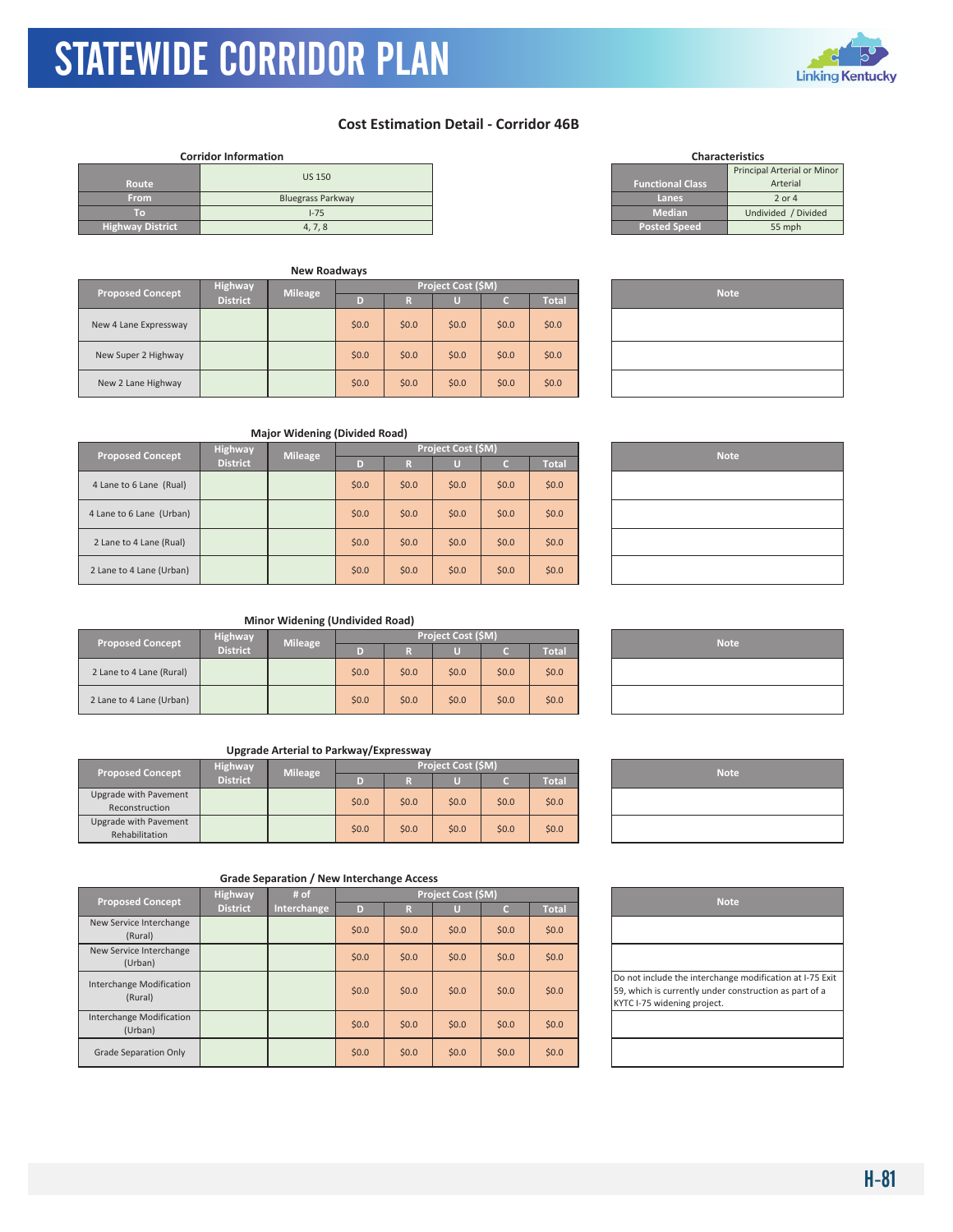

#### **Major Intersection Improvement**

| <b>Existing Facility</b>      | <b>Highway</b>  | /# of               |       |         | <b>Project Cost (SM)</b> |        |              | <b>Note</b>                    |
|-------------------------------|-----------------|---------------------|-------|---------|--------------------------|--------|--------------|--------------------------------|
|                               | <b>District</b> | <b>Intersection</b> | TD.   |         |                          |        | <b>Total</b> |                                |
| >= 4 Lanes in Both Directions | 7.8             |                     | \$1.9 | \$6.8\$ | \$1.8                    | \$16.0 | \$26.5       | Spot improvements at 4 interse |
| < 4 Lanes in Both Directions  | 4, 8            |                     | \$0.4 | \$0.4   | \$0.4                    | \$8.0  | 59.2         | Spot improvements at 4 interse |

Spot improvements at 4 intersections. Spot improvements at 4 intersections.

## **Major Structure**

| <b>Proposed Concept</b> | <b>Highway</b>  | Deck Area (sq    |       |         | Project Cost (\$M) |         |              | <b>Note</b> |
|-------------------------|-----------------|------------------|-------|---------|--------------------|---------|--------------|-------------|
|                         | <b>District</b> | $f$ <sup>+</sup> |       |         |                    |         | <b>Total</b> |             |
| Bridge - Replacement    |                 |                  | \$0.0 | \$0.0\$ | \$0.0              | \$0.0\$ | \$0.0\$      |             |
| Bridge - Rehabilitation |                 |                  | \$0.0 | \$0.0\$ | \$0.0\$            | \$0.0   | \$0.0\$      |             |

| <b>Note</b> |
|-------------|
|             |
|             |

## **Summary of Total Cost (\$M)**

| Design       | \$2.3  |
|--------------|--------|
| <b>ROW</b>   | \$7.2  |
| Utility      | \$2.2  |
| Construction | \$24.0 |
| <b>TOTAL</b> | \$35.7 |

#### Additional Notes:

1. The cost estimation may not include additional costs to address the potential impacts of major utilities (e.g., gas line, major water supplier, transmission line) within the proximity of the corridor, due to the lack of data when the report was prepared. Further investigation is recommended in future studies.

2. Cost estimation was based on 2020 dollars. There is a 1‐3% inflation rate. Estimated cost could vary ‐50% to +250% of the actual number (as a rule of thumb).

3. The widening of a 2‐lane facility to a 3‐lane facility (with TWLTL or alternating passing lane) is considered as "Minor Widening (Undivided Road) ‐ 2 Lane to 4 Lane".

4. Major structure costs only include bridges that are within the corridor sections for proposed widening improvements.

5. Cost estimation does not account for KYTC projects that are included in the proposed improvement concepts and are already under construction.

6. Shoulder widening is not included in the cost estimation, as it is a relatively minor cost.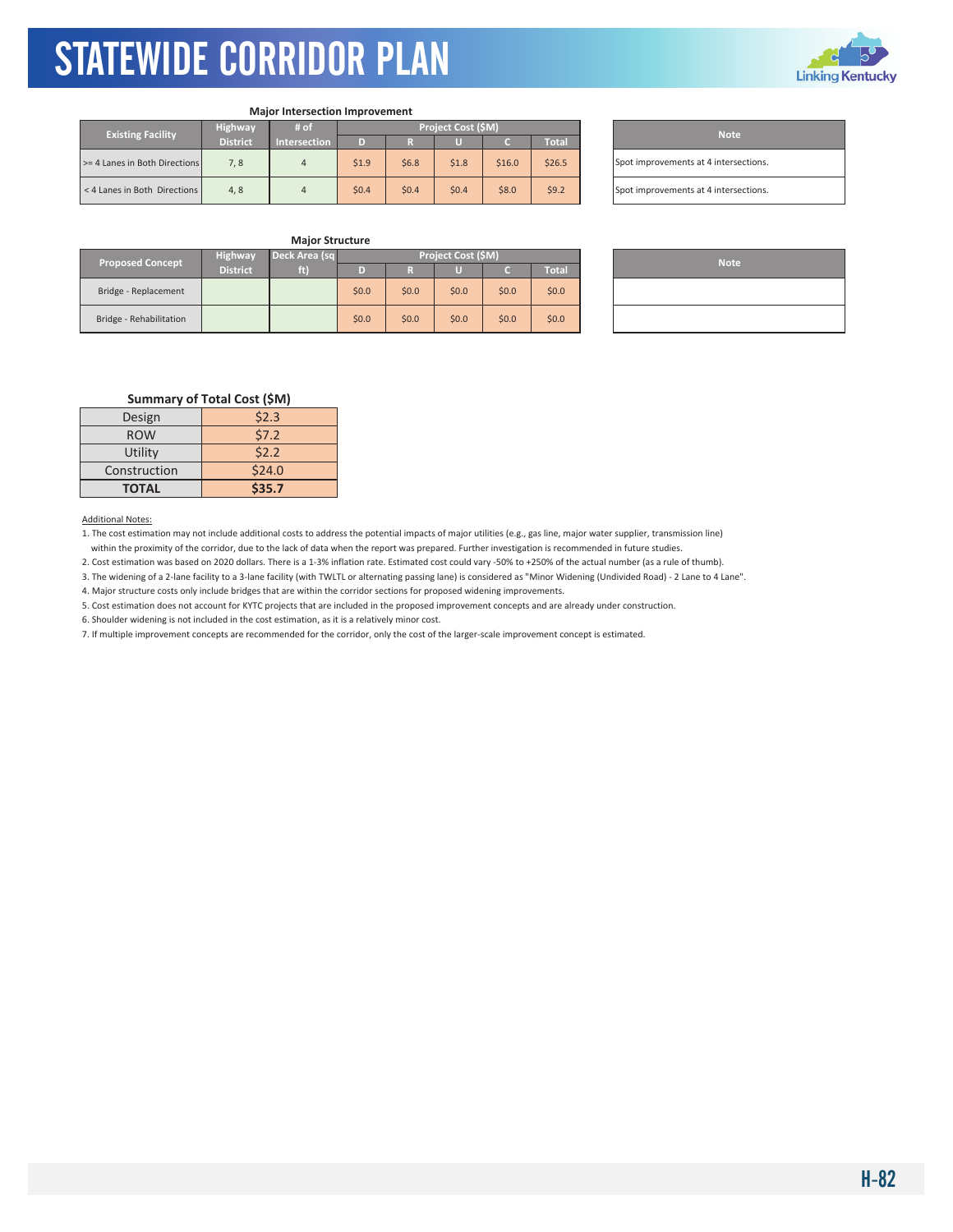## **Cost Estimation Detail ‐ Corridor 50A**

## **Corridor Information**

|                         | <b>US 60</b>            |                         | Principal Arterial or Mir |
|-------------------------|-------------------------|-------------------------|---------------------------|
| Route                   |                         | <b>Functional Class</b> | Arterial                  |
| <b>From</b>             | Illinois State Line     | Lanes                   | 2 or 4                    |
| Ю                       | KY 425 BYP in Henderson | <b>Median</b>           | Undivided / Divided       |
| <b>Highway District</b> | $\perp$ , $\perp$       | <b>Posted Speed</b>     | 45 or 55 mph              |

|                         |                 | <b>New Roadways</b> |         |         |                    |             |         |  |
|-------------------------|-----------------|---------------------|---------|---------|--------------------|-------------|---------|--|
| <b>Proposed Concept</b> | <b>Highway</b>  | <b>Mileage</b>      |         |         | Project Cost (\$M) | <b>Note</b> |         |  |
|                         | <b>District</b> |                     | D)      | R       |                    | 'N          | Total   |  |
| New 4 Lane Expressway   |                 |                     | \$0.0\$ | \$0.0\$ | \$0.0              | \$0.0\$     | \$0.0\$ |  |
| New Super 2 Highway     |                 |                     | \$0.0\$ | \$0.0\$ | \$0.0              | \$0.0\$     | \$0.0\$ |  |
| New 2 Lane Highway      |                 |                     | \$0.0\$ | \$0.0\$ | \$0.0              | \$0.0       | \$0.0\$ |  |

|                         | Principal Arterial or Minor |
|-------------------------|-----------------------------|
| <b>Functional Class</b> | Arterial                    |
| Lanes                   | $2$ or $4$                  |
| <b>Median</b>           | Undivided / Divided         |
| <b>Posted Speed</b>     | 45 or 55 mph                |
|                         |                             |
|                         |                             |

**Characteristics**

| <b>Note</b> |
|-------------|
|             |
|             |
|             |

## **Major Widening (Divided Road)**

| <b>Proposed Concept</b> |                          | <b>Highway</b>  | <b>Mileage</b> |         |         | <b>Project Cost (\$M)</b> | <b>Note</b> |              |  |
|-------------------------|--------------------------|-----------------|----------------|---------|---------|---------------------------|-------------|--------------|--|
|                         |                          | <b>District</b> |                | D       | R       |                           |             | <b>Total</b> |  |
|                         | 4 Lane to 6 Lane (Rual)  |                 |                | \$0.0\$ | \$0.0\$ | \$0.0                     | \$0.0\$     | \$0.0        |  |
|                         | 4 Lane to 6 Lane (Urban) |                 |                | \$0.0\$ | \$0.0\$ | \$0.0                     | \$0.0\$     | \$0.0\$      |  |
|                         | 2 Lane to 4 Lane (Rual)  |                 |                | \$0.0\$ | \$0.0\$ | \$0.0                     | \$0.0\$     | \$0.0\$      |  |
|                         | 2 Lane to 4 Lane (Urban) |                 |                | \$0.0\$ | \$0.0\$ | \$0.0                     | \$0.0\$     | \$0.0        |  |

| <b>Note</b> |
|-------------|
|             |
|             |
|             |
|             |

## **Minor Widening (Undivided Road)**

| <b>Proposed Concept</b>  | <b>Highway</b>        | <b>Mileage</b> |         |         | Project Cost (\$M) | <b>Note</b> |              |  |
|--------------------------|-----------------------|----------------|---------|---------|--------------------|-------------|--------------|--|
|                          | District <sup>1</sup> |                |         |         |                    |             | <b>Total</b> |  |
| 2 Lane to 4 Lane (Rural) |                       |                | \$0.0\$ | \$0.0\$ | \$0.0              | \$0.0\$     | \$0.0\$      |  |
| 2 Lane to 4 Lane (Urban) |                       |                | \$0.0\$ | \$0.0\$ | \$0.0              | \$0.0\$     | \$0.0\$      |  |

## **Upgrade Arterial to Parkway/Expressway**

| <b>Proposed Concept</b>                 | <b>Highway</b>  |  | <b>Project Cost (SM)</b><br><b>Mileage</b> |         | <b>Note</b> |         |              |  |  |
|-----------------------------------------|-----------------|--|--------------------------------------------|---------|-------------|---------|--------------|--|--|
|                                         | <b>District</b> |  | n                                          |         |             |         | <b>Total</b> |  |  |
| Upgrade with Pavement<br>Reconstruction |                 |  | \$0.0\$                                    | \$0.0\$ | \$0.0       | \$0.0\$ | \$0.0\$      |  |  |
| Upgrade with Pavement<br>Rehabilitation |                 |  | \$0.0\$                                    | \$0.0\$ | \$0.0       | \$0.0\$ | \$0.0\$      |  |  |

| <b>Proposed Concept</b>             | <b>Highway</b>  | # of        |         |         | Project Cost (\$M) |         |              | <b>Note</b> |
|-------------------------------------|-----------------|-------------|---------|---------|--------------------|---------|--------------|-------------|
|                                     | <b>District</b> | Interchange | D       | R       |                    | a       | <b>Total</b> |             |
| New Service Interchange<br>(Rural)  |                 |             | \$0.0\$ | \$0.0\$ | \$0.0              | \$0.0   | \$0.0\$      |             |
| New Service Interchange<br>(Urban)  |                 |             | \$0.0\$ | \$0.0\$ | \$0.0              | \$0.0   | \$0.0\$      |             |
| Interchange Modification<br>(Rural) |                 |             | \$0.0\$ | \$0.0\$ | \$0.0\$            | \$0.0\$ | \$0.0\$      |             |
| Interchange Modification<br>(Urban) |                 |             | \$0.0\$ | \$0.0\$ | \$0.0\$            | \$0.0   | \$0.0\$      |             |
| <b>Grade Separation Only</b>        |                 |             | \$0.0\$ | \$0.0\$ | \$0.0\$            | \$0.0   | \$0.0\$      |             |

| <b>Note</b> |
|-------------|
|             |
|             |

| <b>Note</b> |
|-------------|
|             |
|             |
|             |
|             |
|             |



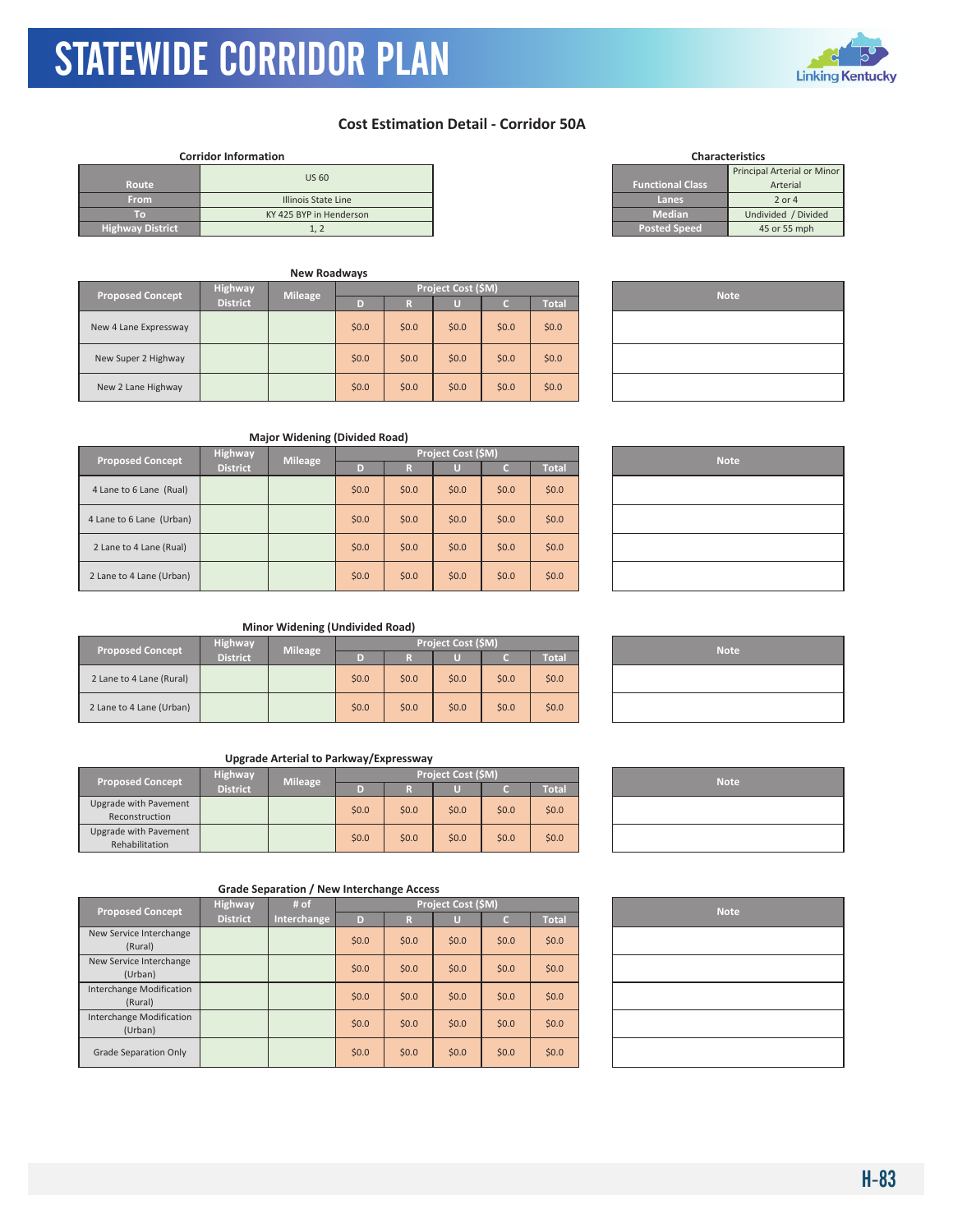

### **Major Intersection Improvement**

| <b>Existing Facility</b>      | <b>Highway</b>  | # of                | <b>Project Cost (SM)</b> |       |       |        |              |  | <b>Note</b>                    |
|-------------------------------|-----------------|---------------------|--------------------------|-------|-------|--------|--------------|--|--------------------------------|
|                               | <b>District</b> | <b>Intersection</b> | D                        |       |       |        | <b>Total</b> |  |                                |
| >= 4 Lanes in Both Directions |                 | 18                  | \$1.8                    | \$3.6 | \$5.4 | \$72.0 | \$82.8       |  | Spot improvements at 18 inter  |
| < 4 Lanes in Both Directions  | 1, 2            |                     | \$0.4                    | \$0.4 | \$0.4 | \$8.0  | \$9.2        |  | Spot improvements at 4 interse |

| <b>Note</b>                            |
|----------------------------------------|
| Spot improvements at 18 intersections. |
| Spot improvements at 4 intersections.  |

## **Major Structure**

| <b>Proposed Concept</b> | <b>Highway</b>  | Deck Area (sq |         | Project Cost (\$M) |       |       |              |  | <b>Note</b> |
|-------------------------|-----------------|---------------|---------|--------------------|-------|-------|--------------|--|-------------|
|                         | <b>District</b> | ft)           |         |                    |       |       | <b>Total</b> |  |             |
| Bridge - Replacement    |                 |               | \$0.0\$ | \$0.0              | \$0.0 | \$0.0 | \$0.0\$      |  |             |
| Bridge - Rehabilitation |                 |               | \$0.0\$ | \$0.0              | \$0.0 | \$0.0 | \$0.0\$      |  |             |

| <b>Note</b> |
|-------------|
|             |
|             |

## **Summary of Total Cost (\$M)**

| Design       | 52.2   |
|--------------|--------|
| <b>ROW</b>   | \$4.0  |
| Utility      | \$5.8  |
| Construction | \$80.0 |
| <b>TOTAL</b> | \$92.0 |

## Additional Notes:

1. The cost estimation may not include additional costs to address the potential impacts of major utilities (e.g., gas line, major water supplier, transmission line) within the proximity of the corridor, due to the lack of data when the report was prepared. Further investigation is recommended in future studies.

2. Cost estimation was based on 2020 dollars. There is a 1‐3% inflation rate. Estimated cost could vary ‐50% to +250% of the actual number (as a rule of thumb).

3. The widening of a 2‐lane facility to a 3‐lane facility (with TWLTL or alternating passing lane) is considered as "Minor Widening (Undivided Road) ‐ 2 Lane to 4 Lane".

4. Major structure costs only include bridges that are within the corridor sections for proposed widening improvements.

5. Cost estimation does not account for KYTC projects that are included in the proposed improvement concepts and are already under construction.

6. Shoulder widening is not included in the cost estimation, as it is a relatively minor cost.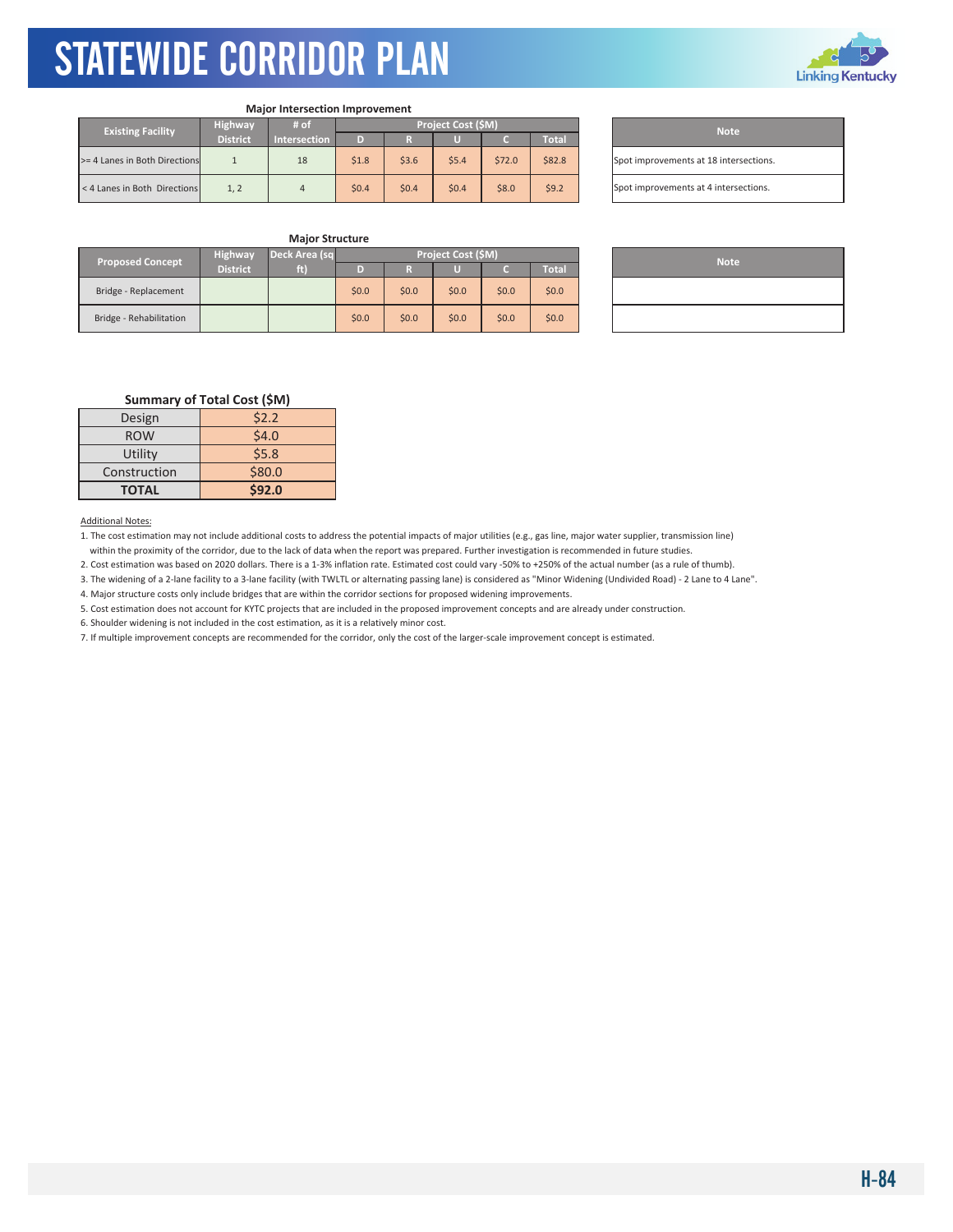

## **Cost Estimation Detail ‐ Corridor 50B**

### **Corridor Information**

|                         |                              |                         | Principal Arterial or Mii |
|-------------------------|------------------------------|-------------------------|---------------------------|
|                         | <b>US 60</b>                 |                         | Arterial or Other         |
| Route                   |                              | <b>Functional Class</b> | Frwy/Expwy                |
| <b>From</b>             | KY 425 BYP in Henderson      | Lanes                   | 2 or 4                    |
| $\lceil$ (0)            | Natcher Parkway in Owensboro | <b>Median</b>           | Undivided / Divided       |
| <b>Highway District</b> |                              | <b>Posted Speed</b>     | 45 or 55 or 65 mph        |

|                         |                 | <b>New Roadways</b> |                    |         |       |         |         |  |  |  |  |             |
|-------------------------|-----------------|---------------------|--------------------|---------|-------|---------|---------|--|--|--|--|-------------|
| <b>Proposed Concept</b> | <b>Highway</b>  | <b>Mileage</b>      | Project Cost (\$M) |         |       |         |         |  |  |  |  | <b>Note</b> |
|                         | <b>District</b> |                     | D)                 | R       |       |         | Total   |  |  |  |  |             |
| New 4 Lane Expressway   |                 |                     | \$0.0\$            | \$0.0   | \$0.0 | \$0.0   | \$0.0\$ |  |  |  |  |             |
| New Super 2 Highway     |                 |                     | \$0.0\$            | \$0.0   | \$0.0 | \$0.0\$ | \$0.0\$ |  |  |  |  |             |
| New 2 Lane Highway      |                 |                     | \$0.0\$            | \$0.0\$ | \$0.0 | \$0.0   | \$0.0\$ |  |  |  |  |             |

| <b>Characteristics</b> |
|------------------------|
|                        |
|                        |

|                         | Principal Arterial or Minor |  |  |  |  |  |
|-------------------------|-----------------------------|--|--|--|--|--|
|                         | Arterial or Other           |  |  |  |  |  |
| <b>Functional Class</b> | Frwy/Expwy                  |  |  |  |  |  |
| Lanes                   | $2$ or $4$                  |  |  |  |  |  |
| <b>Median</b>           | Undivided / Divided         |  |  |  |  |  |
| <b>Posted Speed</b>     | 45 or 55 or 65 mph          |  |  |  |  |  |

| <b>Note</b> |
|-------------|
|             |
|             |
|             |

## **Major Widening (Divided Road)**

| <b>Proposed Concept</b>  | <b>Highway</b><br><b>Mileage</b> |  | <b>Project Cost (\$M)</b> |         |         |         |              |  | <b>Note</b> |  |
|--------------------------|----------------------------------|--|---------------------------|---------|---------|---------|--------------|--|-------------|--|
|                          | <b>District</b>                  |  | D                         | R       |         |         | <b>Total</b> |  |             |  |
| 4 Lane to 6 Lane (Rual)  |                                  |  | \$0.0\$                   | \$0.0\$ | \$0.0\$ | \$0.0\$ | \$0.0\$      |  |             |  |
| 4 Lane to 6 Lane (Urban) |                                  |  | \$0.0\$                   | \$0.0\$ | \$0.0   | \$0.0\$ | \$0.0        |  |             |  |
| 2 Lane to 4 Lane (Rual)  |                                  |  | \$0.0\$                   | \$0.0\$ | \$0.0   | \$0.0\$ | \$0.0\$      |  |             |  |
| 2 Lane to 4 Lane (Urban) |                                  |  | \$0.0\$                   | \$0.0\$ | \$0.0\$ | \$0.0\$ | \$0.0        |  |             |  |

| <b>Note</b> |
|-------------|
|             |
|             |
|             |
|             |

## **Minor Widening (Undivided Road)**

| <b>Proposed Concept</b>  | <b>Highway</b><br><b>Mileage</b><br><b>District</b> | Project Cost (\$M) |         |         |       |         |              |  |  |  | <b>Note</b> |
|--------------------------|-----------------------------------------------------|--------------------|---------|---------|-------|---------|--------------|--|--|--|-------------|
|                          |                                                     |                    |         | Ð       |       |         | <b>Total</b> |  |  |  |             |
| 2 Lane to 4 Lane (Rural) |                                                     |                    | \$0.0\$ | \$0.0\$ | \$0.0 | \$0.0   | \$0.0\$      |  |  |  |             |
| 2 Lane to 4 Lane (Urban) |                                                     |                    | \$0.0\$ | \$0.0\$ | \$0.0 | \$0.0\$ | \$0.0\$      |  |  |  |             |

| <b>Note</b> |
|-------------|
|             |
|             |

## **Upgrade Arterial to Parkway/Expressway**

| <b>Proposed Concept</b> |                                         | Highway<br><b>Mileage</b> |   | Project Cost (\$M) |         |         |              |         |  | <b>Note</b> |  |
|-------------------------|-----------------------------------------|---------------------------|---|--------------------|---------|---------|--------------|---------|--|-------------|--|
|                         | <b>District</b>                         |                           | n |                    |         |         | <b>Total</b> |         |  |             |  |
|                         | Upgrade with Pavement<br>Reconstruction |                           |   | \$0.0\$            | \$0.0\$ | \$0.0   | \$0.0\$      | \$0.0\$ |  |             |  |
|                         | Upgrade with Pavement<br>Rehabilitation |                           |   | \$0.0\$            | \$0.0\$ | \$0.0\$ | \$0.0\$      | \$0.0\$ |  |             |  |

| <b>Note</b> |  |
|-------------|--|
|             |  |
|             |  |

| # of<br><b>Highway</b><br><b>Proposed Concept</b> |                 |             | Project Cost (\$M) |         |         |         | <b>Note</b>  |  |  |
|---------------------------------------------------|-----------------|-------------|--------------------|---------|---------|---------|--------------|--|--|
|                                                   | <b>District</b> | Interchange | D                  | R       |         | c       | <b>Total</b> |  |  |
| New Service Interchange<br>(Rural)                |                 |             | \$0.0\$            | \$0.0\$ | \$0.0   | \$0.0\$ | \$0.0        |  |  |
| New Service Interchange<br>(Urban)                |                 |             | \$0.0\$            | \$0.0\$ | \$0.0\$ | \$0.0\$ | \$0.0\$      |  |  |
| <b>Interchange Modification</b><br>(Rural)        |                 |             | \$0.0\$            | \$0.0\$ | \$0.0\$ | \$0.0   | \$0.0\$      |  |  |
| Interchange Modification<br>(Urban)               |                 |             | \$0.0\$            | \$0.0\$ | \$0.0   | \$0.0   | \$0.0\$      |  |  |
| <b>Grade Separation Only</b>                      |                 |             | \$0.0\$            | \$0.0\$ | \$0.0   | \$0.0\$ | \$0.0\$      |  |  |

| <b>Note</b> |
|-------------|
|             |
|             |
|             |
|             |
|             |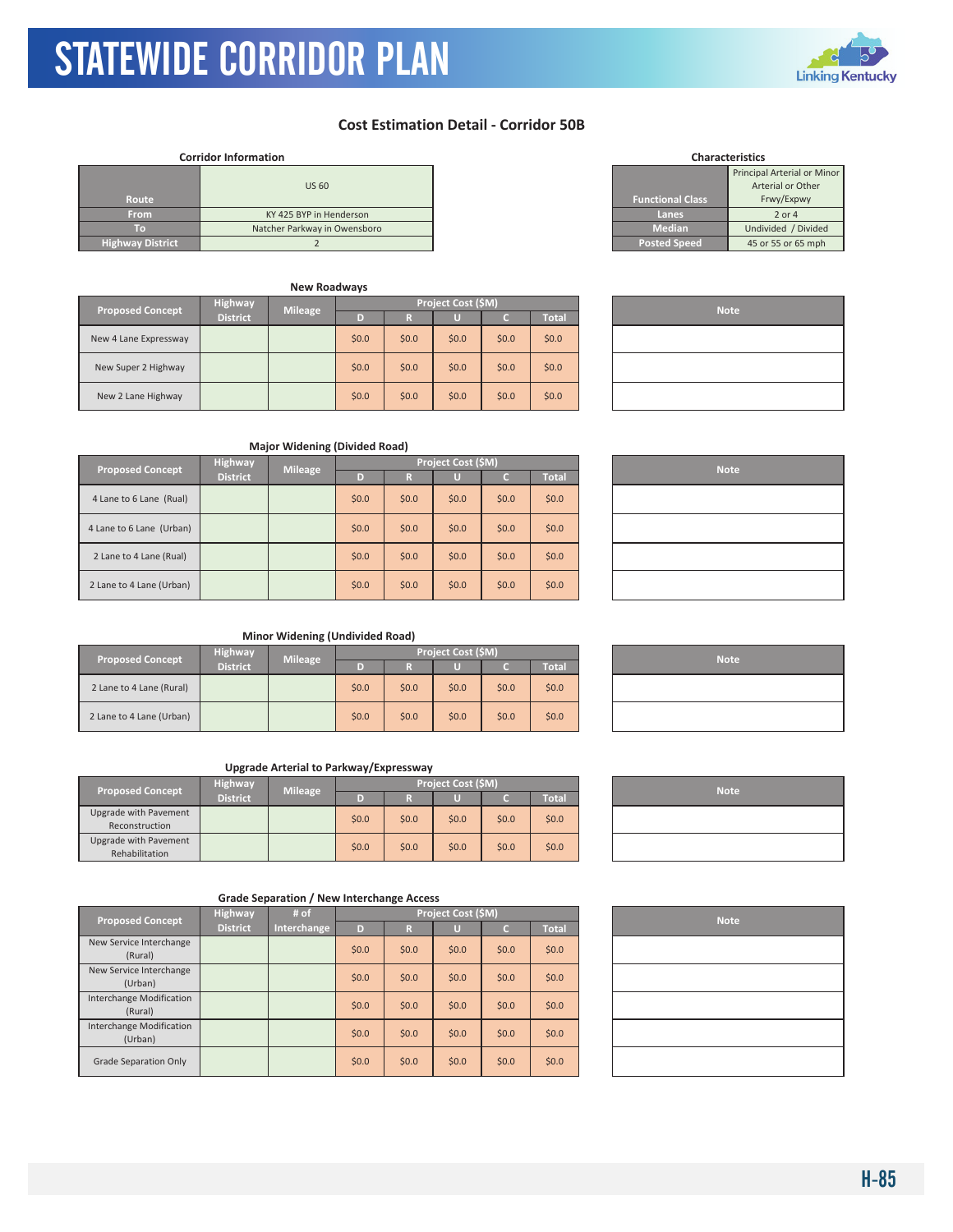

|                               |                 | <b>Major Intersection Improvement</b> |         |         |       |         |              |             |                                |
|-------------------------------|-----------------|---------------------------------------|---------|---------|-------|---------|--------------|-------------|--------------------------------|
| <b>Existing Facility</b>      | # of            | <b>Project Cost (\$M)</b>             |         |         |       |         |              | <b>Note</b> |                                |
|                               | <b>District</b> | <b>Intersection</b>                   |         |         |       |         | <b>Total</b> |             |                                |
| >= 4 Lanes in Both Directions |                 | h                                     | \$0.6   | \$1.2   | \$1.8 | \$24.0  | \$27.6       |             | Spot improvements at 6 interse |
| <4 Lanes in Both Directions   |                 |                                       | \$0.0\$ | \$0.0\$ | \$0.0 | \$0.0\$ | \$0.0\$      |             |                                |

Spot improvements at 6 intersections.

## **Major Structure**

| Project Cost (\$M)<br>Deck Area (sq<br><b>Highway</b><br><b>Proposed Concept</b> |                 |     |         |         |       |       | <b>Note</b>  |  |  |
|----------------------------------------------------------------------------------|-----------------|-----|---------|---------|-------|-------|--------------|--|--|
|                                                                                  | <b>District</b> | ft) |         |         |       |       | <b>Total</b> |  |  |
| Bridge - Replacement                                                             |                 |     | \$0.0\$ | \$0.0\$ | \$0.0 | \$0.0 | \$0.0\$      |  |  |
| Bridge - Rehabilitation                                                          |                 |     | \$0.0\$ | \$0.0\$ | \$0.0 | \$0.0 | \$0.0\$      |  |  |

| <b>Note</b> |
|-------------|
|             |
|             |

## **Summary of Total Cost (\$M)**

| Design       | \$0.6  |
|--------------|--------|
| <b>ROW</b>   | \$1.2  |
| Utility      | \$1.8  |
| Construction | \$24.0 |
| <b>TOTAL</b> | \$27.6 |

Additional Notes:

1. The cost estimation may not include additional costs to address the potential impacts of major utilities (e.g., gas line, major water supplier, transmission line) within the proximity of the corridor, due to the lack of data when the report was prepared. Further investigation is recommended in future studies.

2. Cost estimation was based on 2020 dollars. There is a 1‐3% inflation rate. Estimated cost could vary ‐50% to +250% of the actual number (as a rule of thumb).

3. The widening of a 2‐lane facility to a 3‐lane facility (with TWLTL or alternating passing lane) is considered as "Minor Widening (Undivided Road) ‐ 2 Lane to 4 Lane".

4. Major structure costs only include bridges that are within the corridor sections for proposed widening improvements.

5. Cost estimation does not account for KYTC projects that are included in the proposed improvement concepts and are already under construction.

6. Shoulder widening is not included in the cost estimation, as it is a relatively minor cost.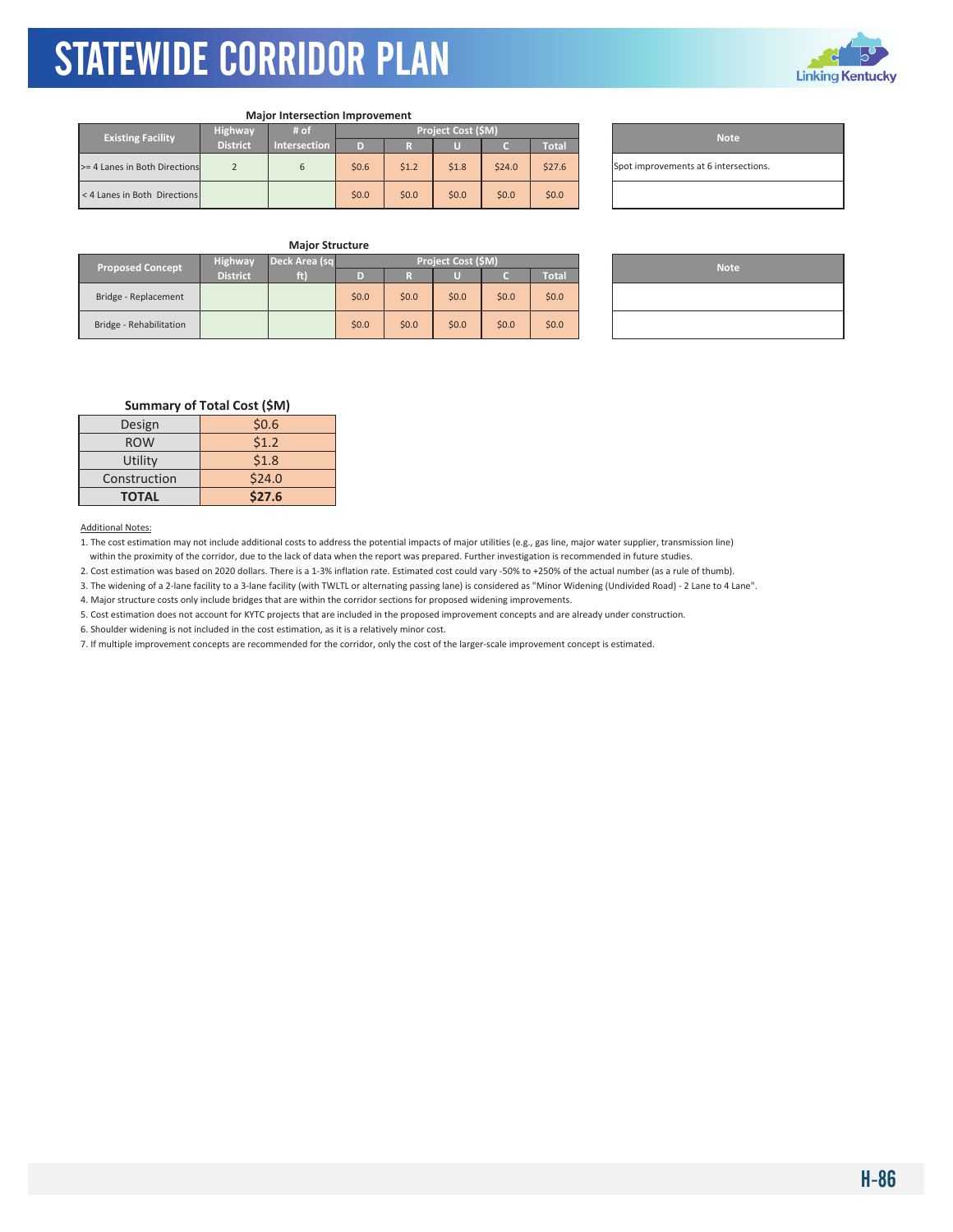

## **Cost Estimation Detail ‐ Corridor 50C**

### **Corridor Information**

KYTC Statewide Corridor Plan

| Route                   | <b>US 60</b>                 | <b>Functional Class</b> | Principal Arterial or Mir<br>Arterial or Other<br>Frwy/Expwy |
|-------------------------|------------------------------|-------------------------|--------------------------------------------------------------|
| <b>From</b>             | Natcher Parkway in Owensboro | Lanes                   | 2 or 4                                                       |
| Ю                       | US 31 W north of Radcliff    | <b>Median</b>           | Undivided / Divided                                          |
| <b>Highway District</b> |                              | <b>Posted Speed</b>     | 55 or 65 mph                                                 |

|  | <b>Proposed Concept</b> | <b>Highway</b>  | <b>Mileage</b> |         |         | Project Cost (\$M) |         | <b>Note</b> |  |  |
|--|-------------------------|-----------------|----------------|---------|---------|--------------------|---------|-------------|--|--|
|  |                         | <b>District</b> |                | D       | R       |                    |         | Total       |  |  |
|  | New 4 Lane Expressway   |                 |                | \$0.0\$ | \$0.0\$ | \$0.0              | \$0.0   | \$0.0\$     |  |  |
|  | New Super 2 Highway     |                 |                | \$0.0\$ | \$0.0\$ | \$0.0              | \$0.0\$ | \$0.0\$     |  |  |
|  | New 2 Lane Highway      |                 |                | \$0.0\$ | \$0.0\$ | \$0.0              | \$0.0   | \$0.0\$     |  |  |

| <b>Characteristics</b>  |                             |  |  |  |  |  |  |
|-------------------------|-----------------------------|--|--|--|--|--|--|
|                         | Principal Arterial or Minor |  |  |  |  |  |  |
| <b>Functional Class</b> | Arterial or Other           |  |  |  |  |  |  |
|                         | Frwy/Expwy                  |  |  |  |  |  |  |
| Lanes                   | $2$ or $4$                  |  |  |  |  |  |  |
| <b>Median</b>           | Undivided / Divided         |  |  |  |  |  |  |
| Posted Speed            | 55 or 65 mph                |  |  |  |  |  |  |

| <b>Note</b> |
|-------------|
|             |
|             |
|             |

## **Major Widening (Divided Road)**

| <b>Proposed Concept</b>  | <b>Highway</b>  | <b>Mileage</b> | <b>Project Cost (SM)</b> |         |       |         |              |  | <b>Note</b> |
|--------------------------|-----------------|----------------|--------------------------|---------|-------|---------|--------------|--|-------------|
|                          | <b>District</b> |                | D                        | R       |       |         | <b>Total</b> |  |             |
| 4 Lane to 6 Lane (Rual)  |                 |                | \$0.0\$                  | \$0.0\$ | \$0.0 | \$0.0\$ | \$0.0        |  |             |
| 4 Lane to 6 Lane (Urban) |                 |                | \$0.0\$                  | \$0.0\$ | \$0.0 | \$0.0\$ | \$0.0        |  |             |
| 2 Lane to 4 Lane (Rual)  |                 |                | \$0.0\$                  | \$0.0\$ | \$0.0 | \$0.0\$ | \$0.0        |  |             |
| 2 Lane to 4 Lane (Urban) |                 |                | \$0.0\$                  | \$0.0\$ | \$0.0 | \$0.0\$ | \$0.0        |  |             |

| <b>Note</b> |
|-------------|
|             |
|             |
|             |
|             |

## **Minor Widening (Undivided Road)**

| <b>Proposed Concept</b>  | <b>Highway</b>  | <b>Mileage</b> | Project Cost (\$M) |         |       |         |         |  | <b>Note</b> |
|--------------------------|-----------------|----------------|--------------------|---------|-------|---------|---------|--|-------------|
|                          | <b>District</b> |                |                    | Ð       |       |         | Total   |  |             |
| 2 Lane to 4 Lane (Rural) |                 |                | \$0.0\$            | \$0.0\$ | \$0.0 | \$0.0   | \$0.0\$ |  |             |
| 2 Lane to 4 Lane (Urban) |                 |                | \$0.0\$            | \$0.0\$ | \$0.0 | \$0.0\$ | \$0.0\$ |  |             |

| <b>Note</b> |  |
|-------------|--|
|             |  |
|             |  |

## **Upgrade Arterial to Parkway/Expressway**

| <b>Proposed Concept</b>                 | <b>Highway</b>  | <b>Mileage</b> |         |         | Project Cost (\$M) | <b>Note</b> |              |  |
|-----------------------------------------|-----------------|----------------|---------|---------|--------------------|-------------|--------------|--|
|                                         | <b>District</b> |                |         |         |                    |             | <b>Total</b> |  |
| Upgrade with Pavement<br>Reconstruction |                 |                | \$0.0\$ | \$0.0\$ | \$0.0\$            | \$0.0       | \$0.0\$      |  |
| Upgrade with Pavement<br>Rehabilitation |                 |                | \$0.0\$ | 50.0    | \$0.0\$            | \$0.0       | \$0.0\$      |  |

| ,我们也不会有什么?""我们的人,我们也不会有什么?""我们的人,我们也不会有什么?""我们的人,我们也不会有什么?""我们的人,我们也不会有什么?""我们的人<br><u> 1989 - Andrea Andrew Maria (h. 1989).</u><br>1999年1月19日,1999年1月18日,1999年1月1日,1999年1月1日,1999年1月1日,1999年1月1日,1999年1月1日,1999年1月1<br>1990年1月10日,1999年1月1日,1999年1月1日,1999年1月1日,1999年1月1日,1999年1月1日,1999年1月1日,1999年1月1日 |  |  |  |
|-----------------------------------------------------------------------------------------------------------------------------------------------------------------------------------------------------------------------------------------------------------------------------------------------------------|--|--|--|
|                                                                                                                                                                                                                                                                                                           |  |  |  |
|                                                                                                                                                                                                                                                                                                           |  |  |  |
|                                                                                                                                                                                                                                                                                                           |  |  |  |
|                                                                                                                                                                                                                                                                                                           |  |  |  |
|                                                                                                                                                                                                                                                                                                           |  |  |  |

| <b>Proposed Concept</b>             | # of<br><b>Highway</b> |             |         |         | Project Cost (\$M) | <b>Note</b> |              |  |
|-------------------------------------|------------------------|-------------|---------|---------|--------------------|-------------|--------------|--|
|                                     | <b>District</b>        | Interchange | D       | R       |                    | о           | <b>Total</b> |  |
| New Service Interchange<br>(Rural)  |                        |             | \$0.0\$ | \$0.0\$ | \$0.0              | \$0.0\$     | \$0.0\$      |  |
| New Service Interchange<br>(Urban)  |                        |             | \$0.0\$ | \$0.0\$ | \$0.0              | \$0.0\$     | \$0.0\$      |  |
| Interchange Modification<br>(Rural) |                        |             | \$0.0\$ | \$0.0\$ | \$0.0              | \$0.0\$     | \$0.0\$      |  |
| Interchange Modification<br>(Urban) |                        |             | \$0.0\$ | \$0.0\$ | \$0.0              | \$0.0\$     | \$0.0\$      |  |
| <b>Grade Separation Only</b>        |                        |             | \$0.0\$ | \$0.0\$ | \$0.0              | \$0.0\$     | \$0.0\$      |  |

| <b>Note</b> |
|-------------|
|             |
|             |
|             |
|             |
|             |